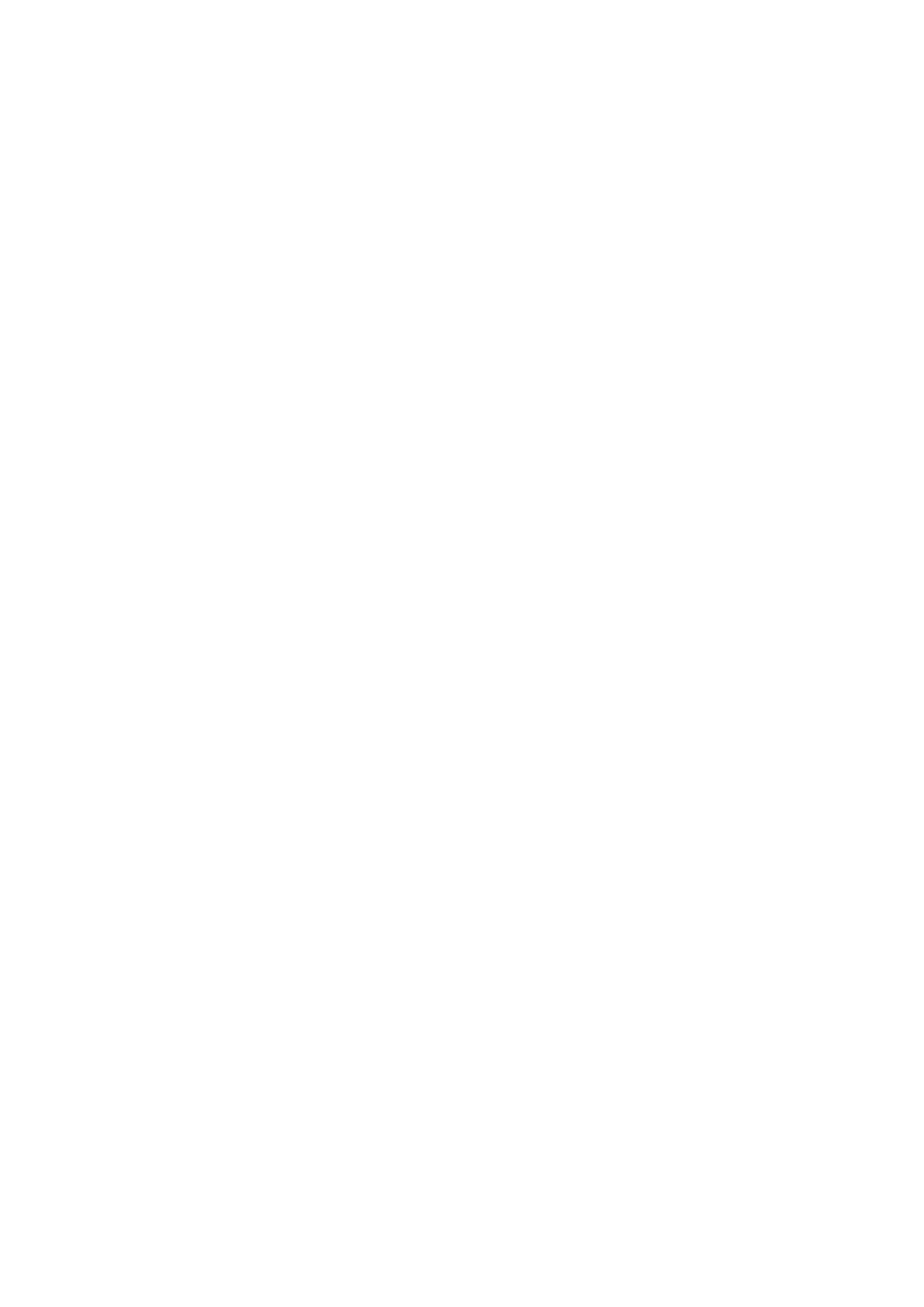# Contents

| ■ General Guidelines of the National Curriculum ………… 3              |
|---------------------------------------------------------------------|
|                                                                     |
| 1. An Educated Person Cultivated by the Curriculum …………………………………… 4 |
|                                                                     |
|                                                                     |
|                                                                     |
|                                                                     |
|                                                                     |
| III. Curriculum Organization and Time (Unit) Allotment Standards  8 |
|                                                                     |
|                                                                     |
| IV. Guidelines for Organizing and Implementing the Curriculum  18   |
|                                                                     |
| 2. Curriculum Design and Implementation at                          |
|                                                                     |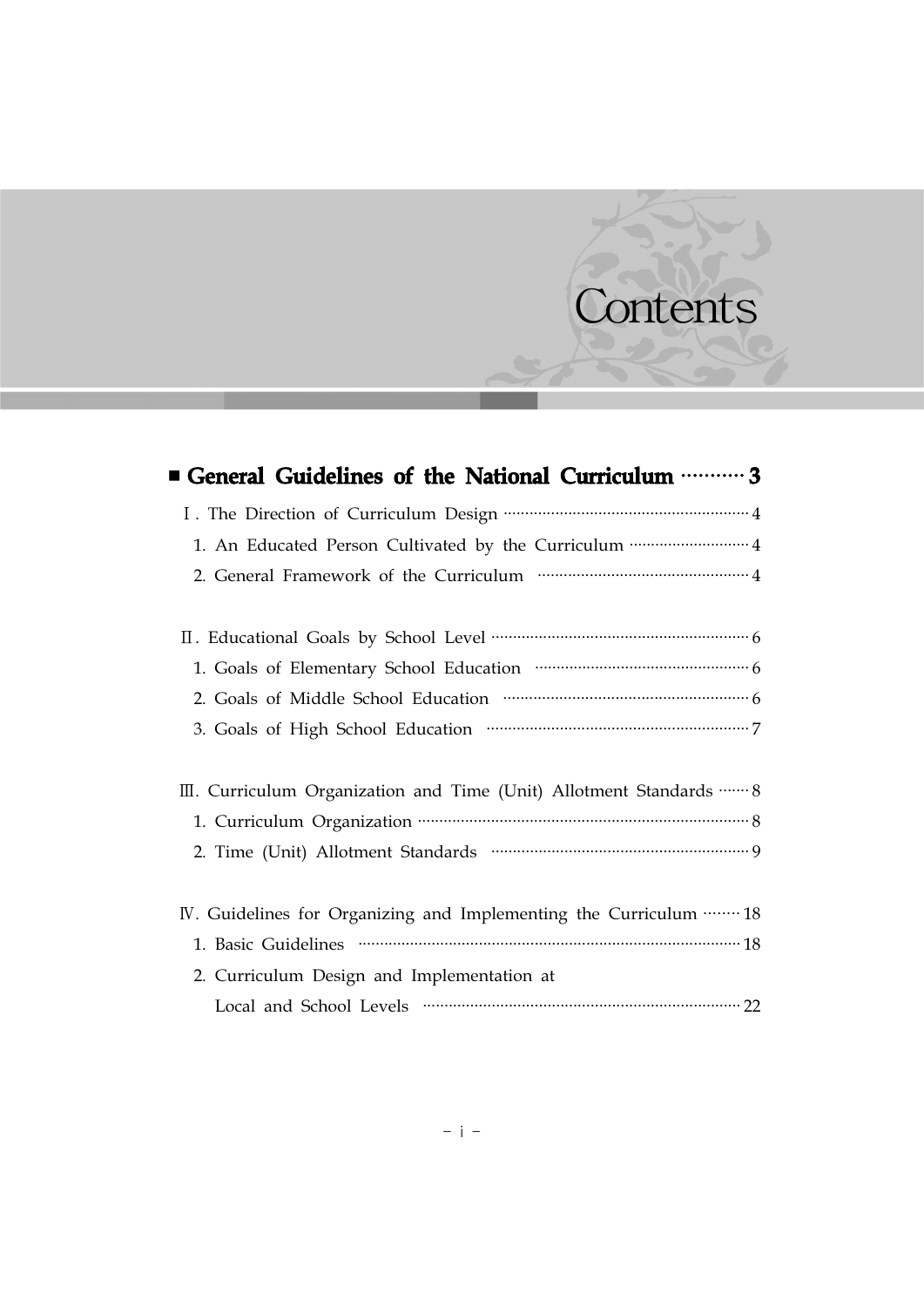|  | 3. Evaluation and Quality Control of the Curriculum  35              |  |
|--|----------------------------------------------------------------------|--|
|  | 4. Curriculum Organization and Implementation in Special Schools  38 |  |

| ■ English Curriculum ………………………………………………………… 40                                                                                                                                                                                                                                                                                          |  |
|-----------------------------------------------------------------------------------------------------------------------------------------------------------------------------------------------------------------------------------------------------------------------------------------------------------------------------------------|--|
|                                                                                                                                                                                                                                                                                                                                         |  |
| 2. Goals $\cdots$ $\cdots$ $\cdots$ $\cdots$ $\cdots$ $\cdots$ $\cdots$ $\cdots$ $\cdots$ $\cdots$ $\cdots$ $\cdots$ $\cdots$ $\cdots$ $\cdots$ $\cdots$ $\cdots$ $\cdots$ $\cdots$ $\cdots$ $\cdots$ $\cdots$ $\cdots$ $\cdots$ $\cdots$ $\cdots$ $\cdots$ $\cdots$ $\cdots$ $\cdots$ $\cdots$ $\cdots$ $\cdots$ $\cdots$ $\cdots$ $\$ |  |
|                                                                                                                                                                                                                                                                                                                                         |  |
|                                                                                                                                                                                                                                                                                                                                         |  |
|                                                                                                                                                                                                                                                                                                                                         |  |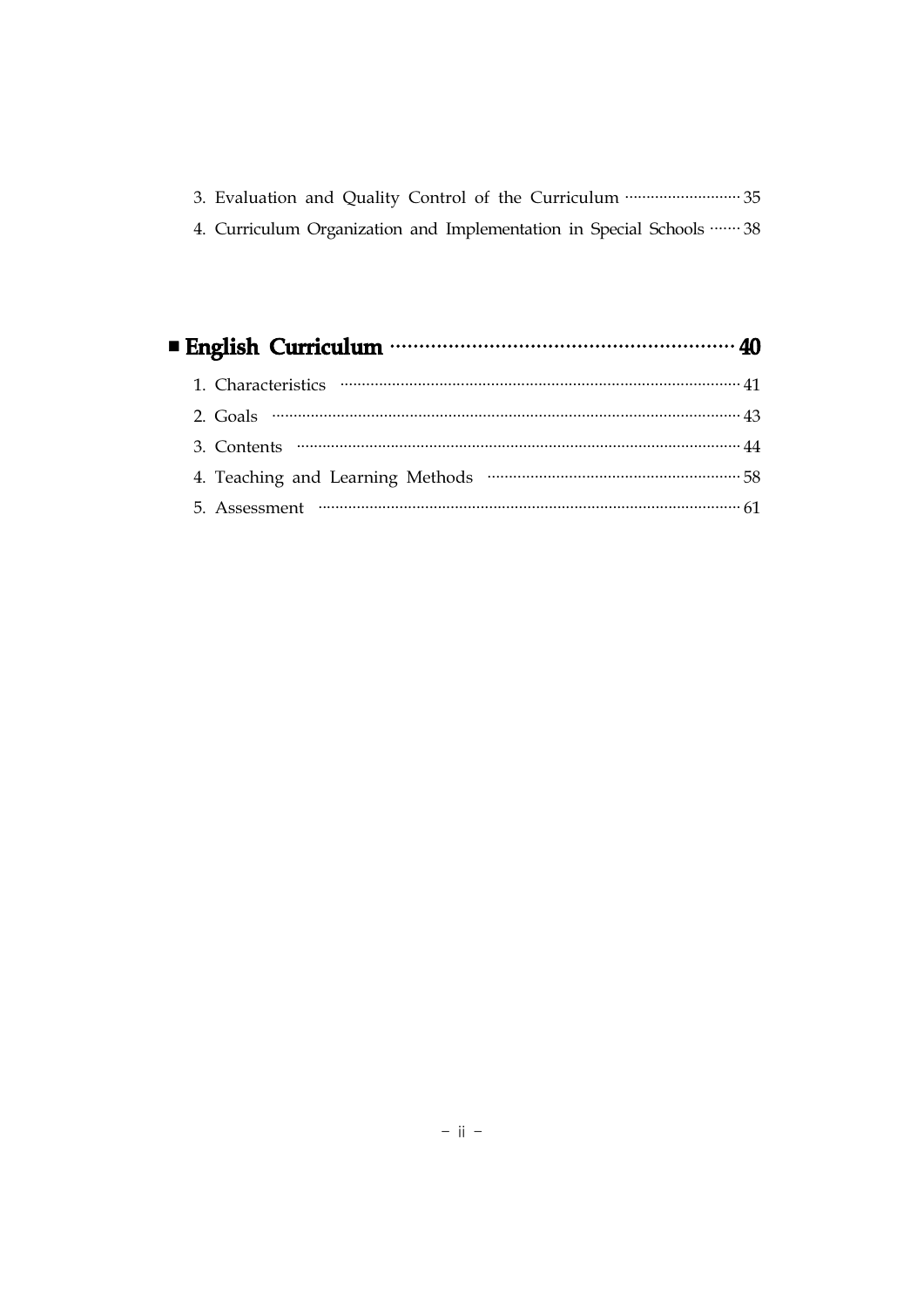Proclamation of the Ministry of Education, Science and Technology: #2008-160

> General Guidelines of General Guidelines of the National Curriculum the National Curriculum

**Ministry of Education, Science and Technology, Korea**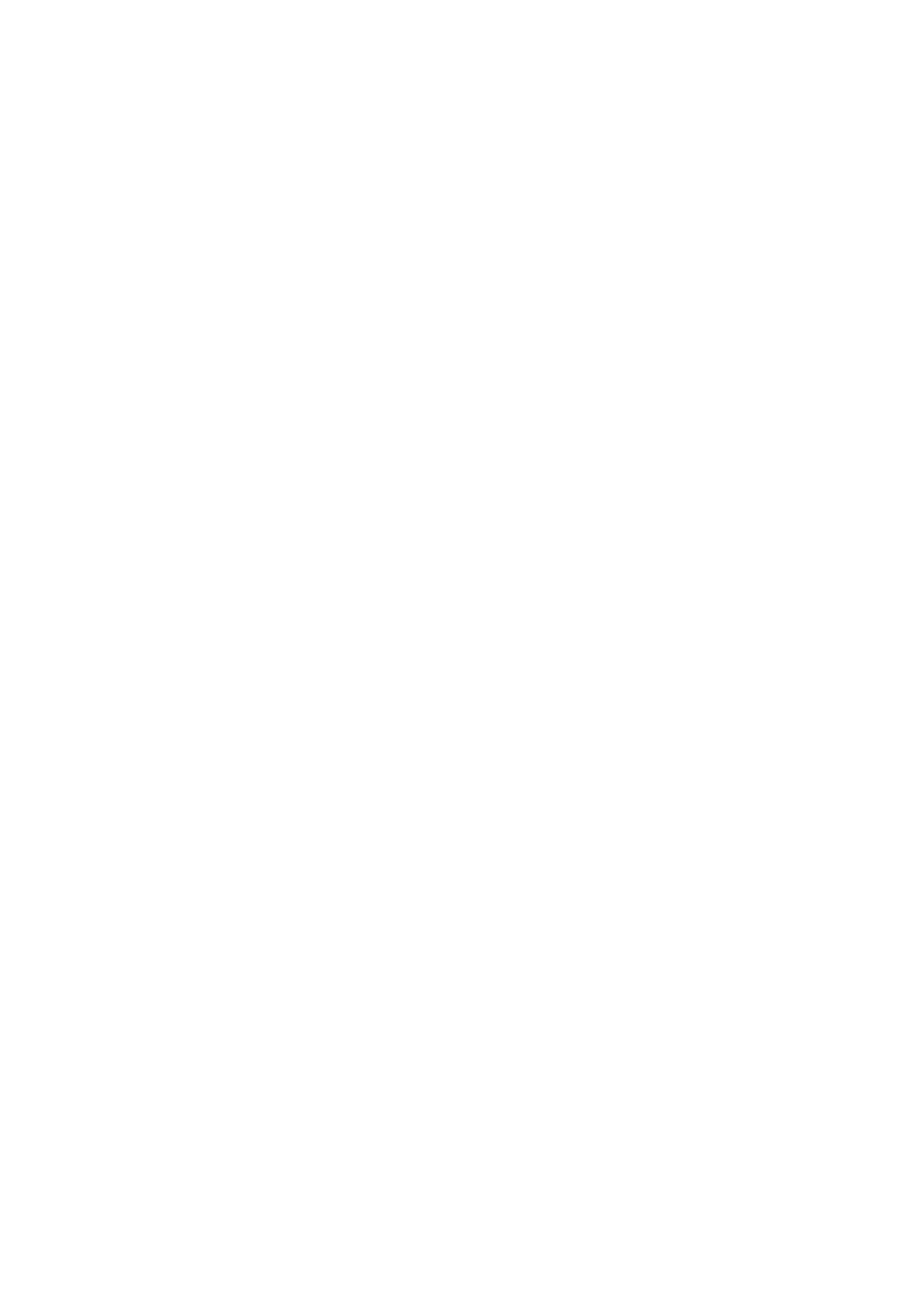# The Characteristics of the Curriculum

The curriculum, announced as the National-Level Curriculum, aims to accomplish the educational objectives and goals of elementary and secondary schools according to Paragraph 2 of Article 23 in the Elementary and Secondary Educational Law. The curriculum presents the general standards that elementary and secondary schools need to organize and implement.

The characteristics of the curriculum are as follows:

- 1. It simultaneously aims for national unity and individual diversity.
- 2. It is student-centered and facilitates students' autonomy and creativity.
- 3. Students, parents, teachers, schools, and offices of education cooperate to develop the optimal curriculum for students.
- 4. It intends to make a curriculum-centered school education system.
- 5. It aims to maintain and control the quality of processes and products of public education in Korea.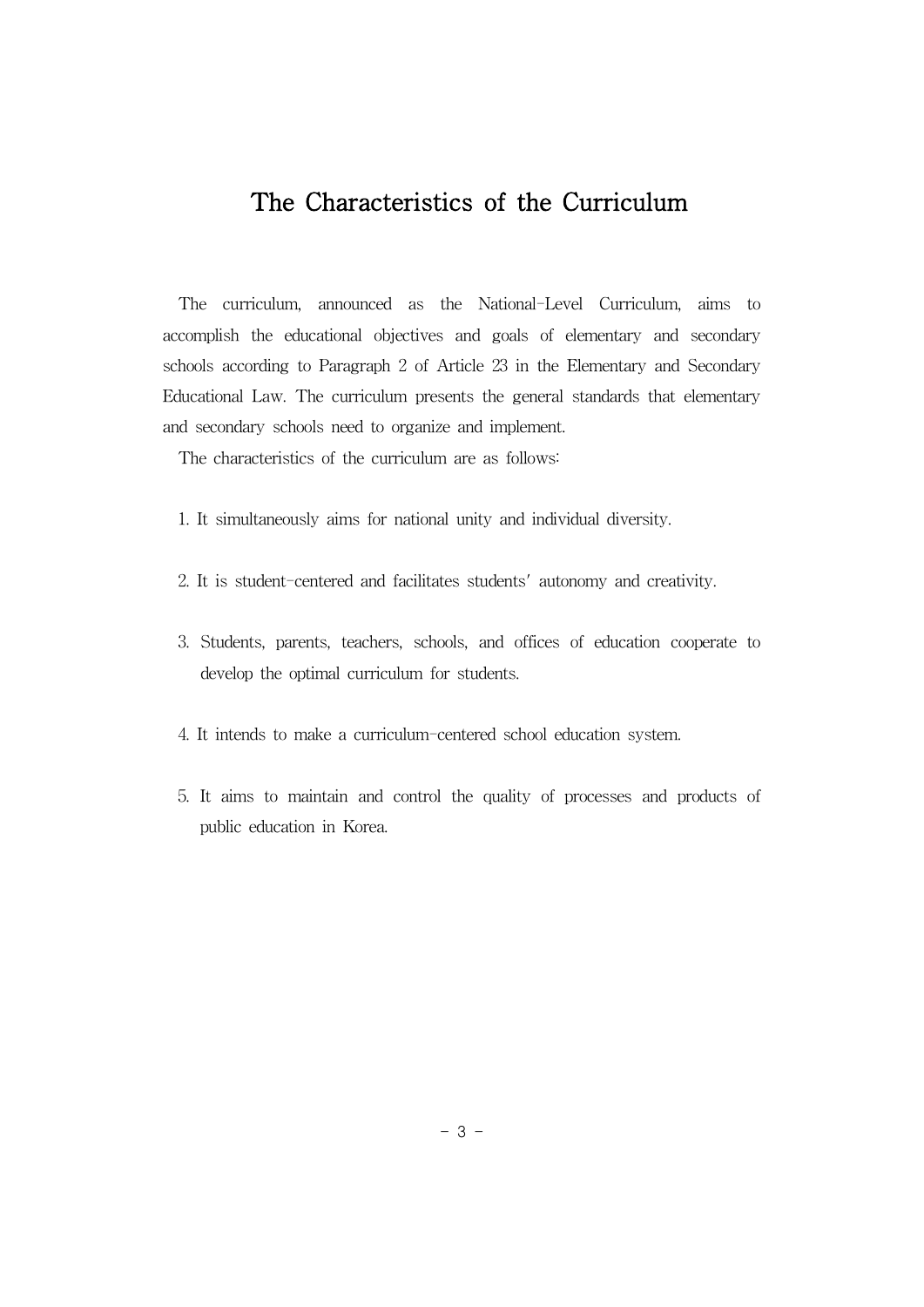# Ⅰ. The Direction of Curriculum Design

#### 1. An Educated Person Cultivated by the Curriculum

Education in Korea aims to assist every citizen in developing the character and skills necessary for being an independent citizen under the humanitarian ideal, taking responsibility for the welfare of the country, and for all mankind.

This curriculum seeks to develop a well-educated person that:

- 1) seeks to develop his/her own individuality on the basis of a well-rounded personality.
- 2) is able to cultivate creativity as well as seek and apply knowledge and skills.
- 3) explores a career path with liberal knowledge and understanding.
- 4) creates new values based on Korean cultural heritage.
- 5) is committed to improving the community as a citizen.

#### 2. General Framework of the Curriculum

The curriculum of the Republic of Korea is designed to:

- 1) help students understand and actively respond to social changes.
- 2) follow systems of the National Common Core Curriculum with an Elective-Centered Curriculum.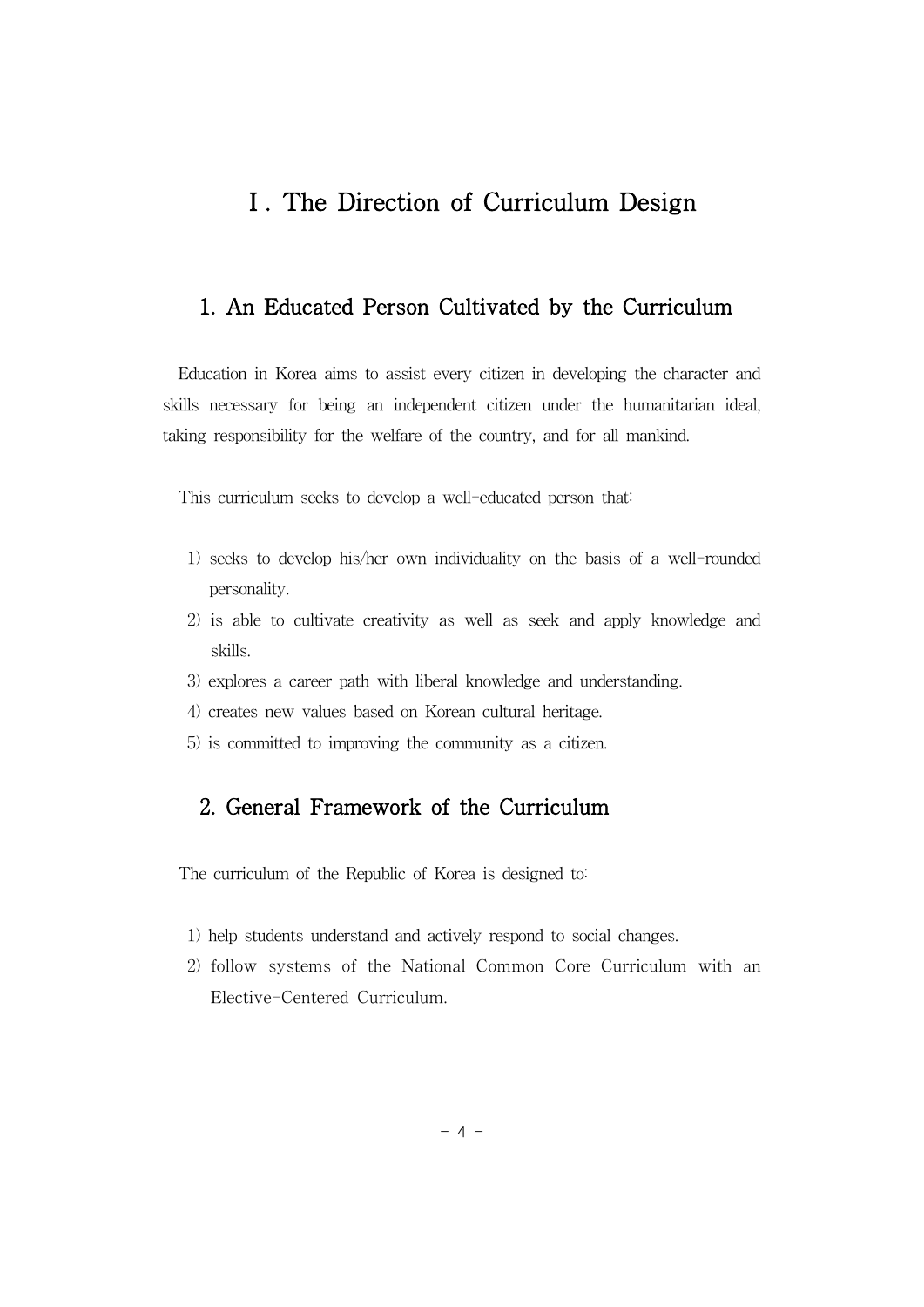- 3) optimize the standards of the subject areas for in-depth learning.
- 4) provide different areas of learning and diverse teaching and learning methods according to students' abilities, aptitudes, and interests.
- 5) promote the autonomy of local schools in organizing and implementing their own curriculum.
- 6) establish a curriculum assessment system in order to improve the quality of education.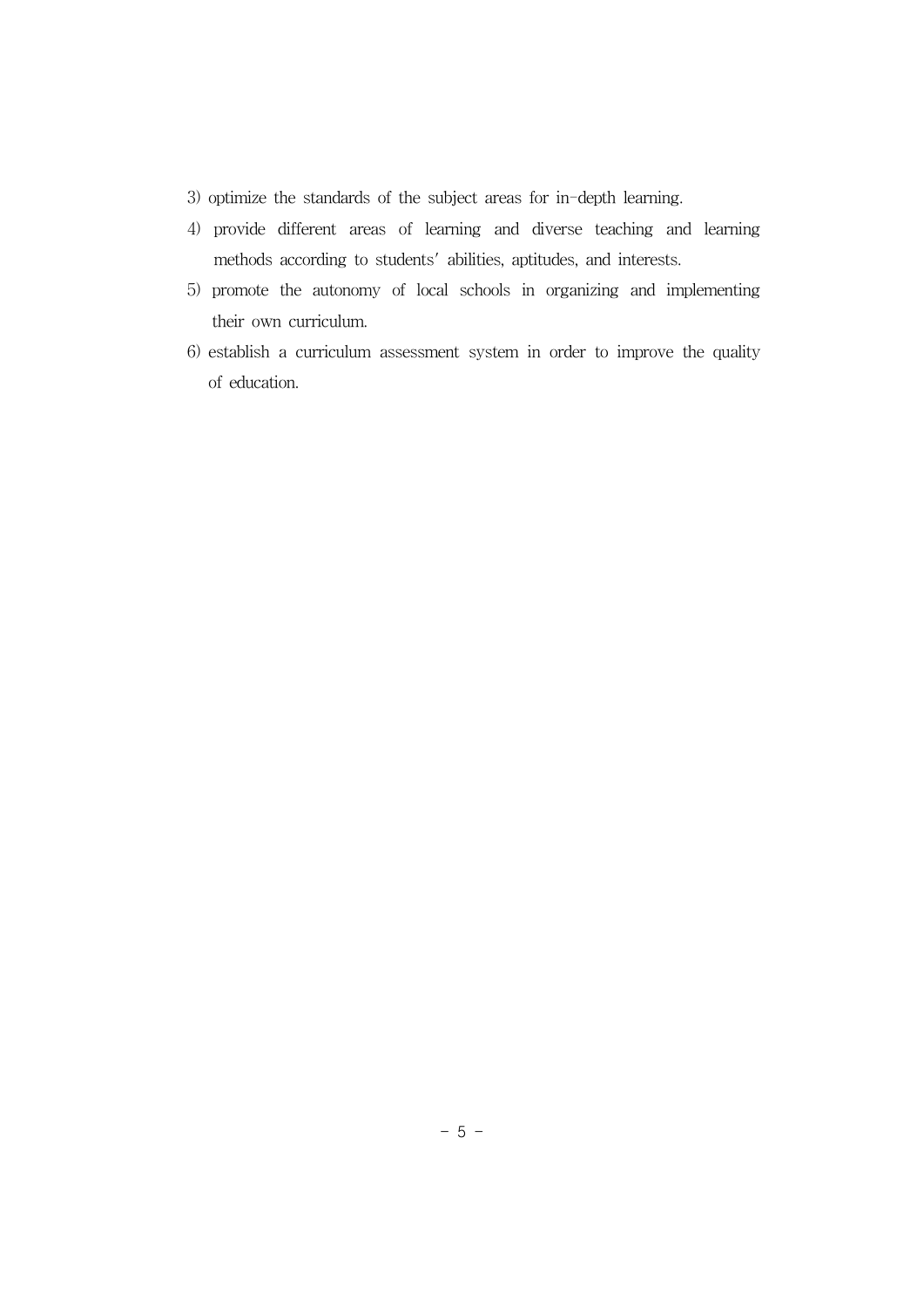## Ⅱ. Educational Goals by School Level

The curriculum establishes objectives for each school level in order to realize a model human being.

#### 1. Goals of Elementary School Education

Students are expected to achieve basic academic and life skills, when they finish their elementary school education.

Through elementary school education, students are to:

- 1) develop a physically and mentally healthy identity.
- 2) develop basic life skills and be able to express their feelings and thoughts through various communication tools.
- 3) explore their interests and potentials.
- 4) inherit and appreciate Korean cultural heritage and traditions.
- 5) form healthy living habits and a love of neighbors and the country.

#### 2. Goals of Middle School Education

Middle school students continue to develop academic and life skills, and are expected to achieve qualities and capacities as citizens of a democratic society. Through middle school education, students are to:

1) build sound bodies and minds and to be provided with rich experiences to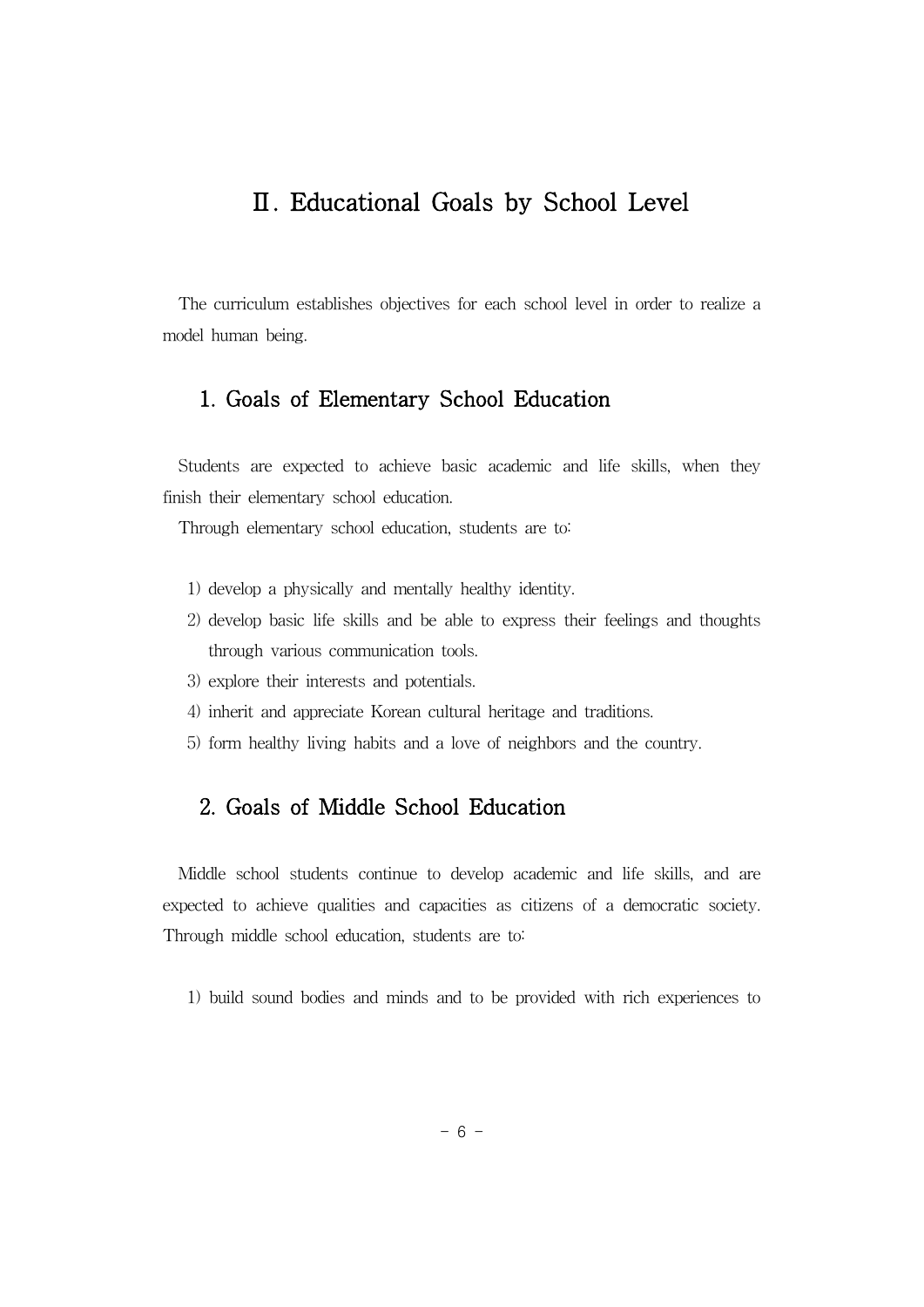explore the self.

- 2) acquire basic knowledge and problem-solving skills necessary for learning and living and to be able to express their feelings and thoughts in a creative manner.
- 3) explore career paths with a background of knowledge and experience in various fields.
- 4) be proud of their Korean cultural heritage and traditions and be willing to further develop them.
- 5) understand the value and basic principles of democracy and be familiar with a democratic way of living.

#### 3. Goals of High School Education

High school education aims to nurture students with the different skills they need for the future, and with properties of global citizenship. Through high school education, students should:

- 1) cultivate a sound body and mind, and discover their own values and outlook on life.
- 2) be able to think, reason, and criticize in creative ways.
- 3) pursue a broad-based foundation of knowledge and skills for further education and career development according to their own interests and talents.
- 4) preserve and spread Korean culture and traditions in a global society.
- 5) contribute to the construction and development of a national community and develop awareness and values as world citizens.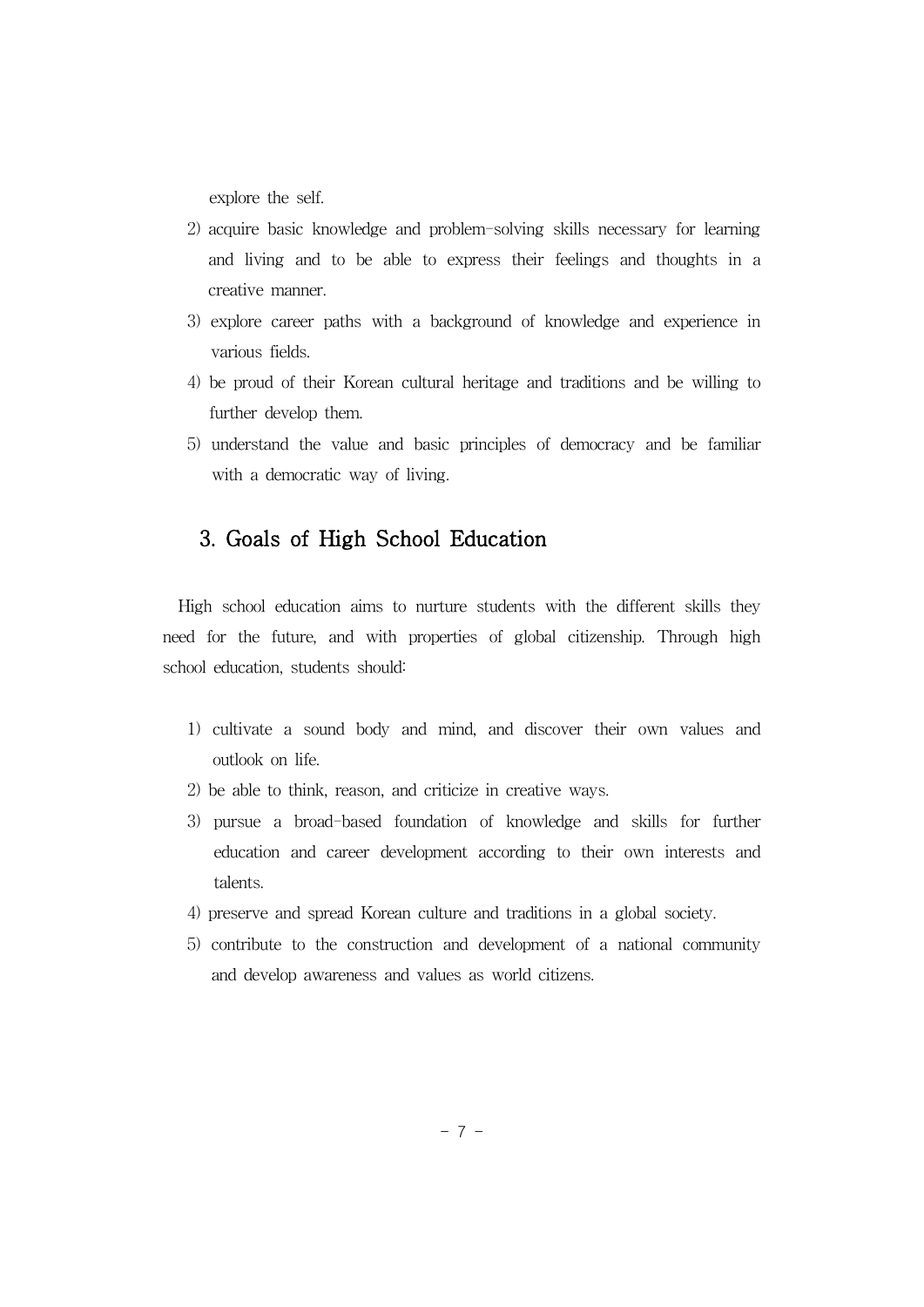# Ⅲ. Curriculum Organization and Time (Unit) Allotment Standards

#### 1. Curriculum Organization

- 1) The curriculum consists of The National Common Basic Curriculum from grade one to grade ten and the elective curriculum in grade eleven and grade twelve.
- 2) The National Common core Curriculum includes subject disciplines, optional activities, and extracurricular activities as shown in the <Table 1>.
	- A. The subject disciplines include Korean Language, Moral Education, Social Studies, Mathematics, Science, Practical Arts (Technology, Home Economics), Physical Education, Music, Fine Arts, and Foreign Language (English). However, subjects for grades one and two include Korean Language, Mathematics, *Moral Life, Exploring Life, Happy Life, and We Are the First Graders*.
	- B. Optional activities include subject-related and creative activities.
	- C. Extracurricular activities include autonomous, adaptive, self-development, social service, and event activities.
- 3) The high school curriculum, with elective programs, covers subject disciplines and extracurricular activities.
	- A. The subject disciplines include general and vocational and technical subjects.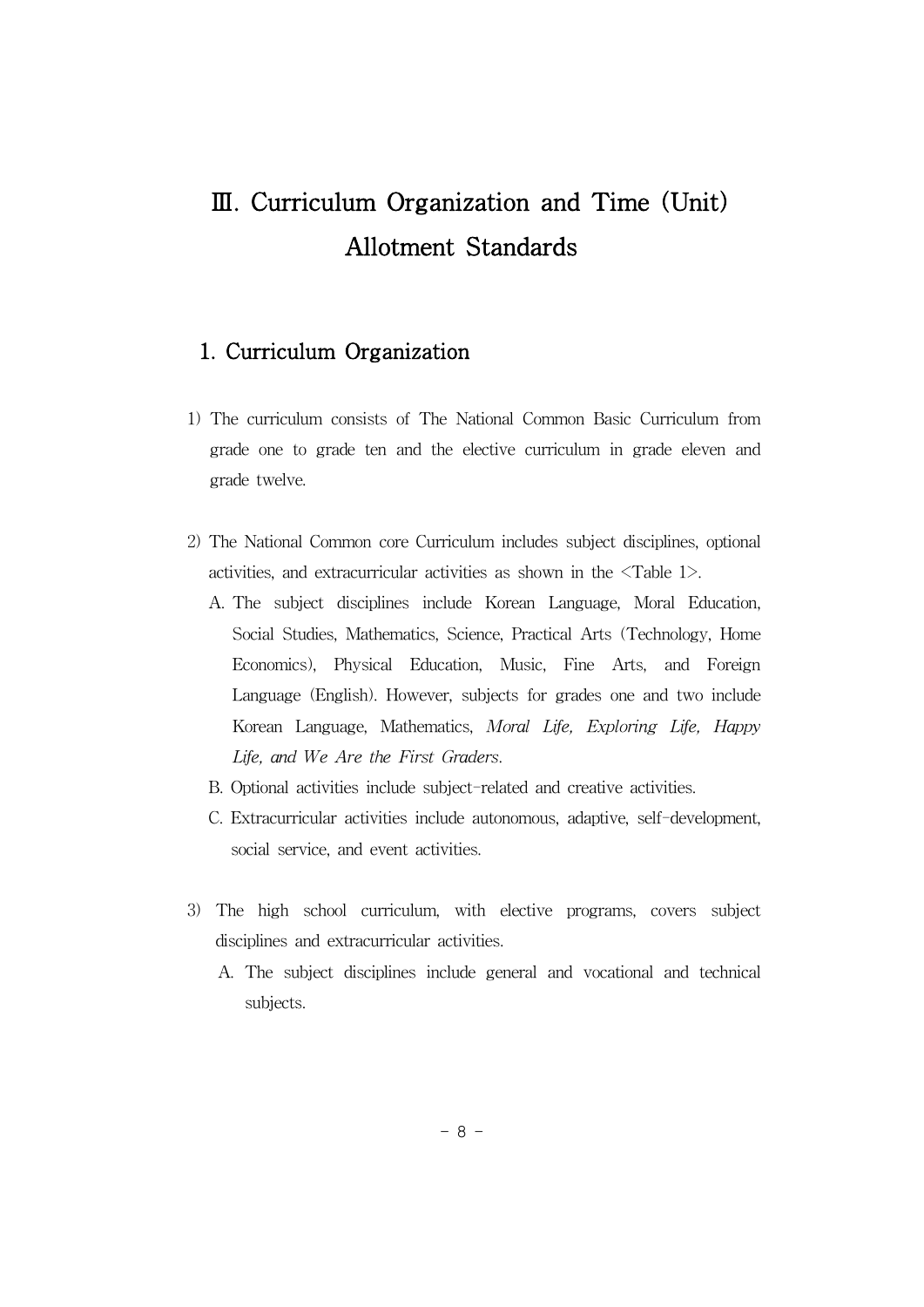- (a) General subjects include Korean Language, Moral Education, Social Studies, Mathematics, Science, Technology and Home Economics, Physical Education, Music, Fine Arts, Foreign Languages, Chinese Characteristics, Eastern Classics, and electives. <Table 2>
- (b) Specialized subjects include programs of study in Agriculture, Industry, Commerce, Fishery and Marine Transportation, Home Economics and Vocational Education, Science, Physical Education, Arts, Foreign Languages, and International Affairs.
- B. Extracurricular activities are comprised of autonomous, adaptive, selfdevelopment, social services, and event activities.

#### 2. Time (Unit) Allotment Standards

| School<br>Grade<br>Subject |                    |             | Elementary School         |     |                |     |     | Middle School     |     |                                         | High<br>School |
|----------------------------|--------------------|-------------|---------------------------|-----|----------------|-----|-----|-------------------|-----|-----------------------------------------|----------------|
|                            |                    | 1           | $\overline{2}$            | 3   | $\overline{4}$ | 5   | 6   | 7                 | 8   | 9                                       | 10             |
|                            | Korean<br>Language |             |                           | 238 | 204            | 204 | 204 | 170               | 136 | 136                                     | 136(8)         |
| S<br>$\mathbf{u}$          | Moral<br>Education |             | Korean<br>Language        | 34  | 34             | 34  | 34  | 68                | 68  | 34                                      | 34(2)          |
|                            | Social<br>Studies  | 238<br>210  |                           |     |                |     |     | Social Studies    |     |                                         |                |
|                            |                    | Mathematics |                           |     |                |     |     | 102               |     | 68                                      | 102(6)         |
| b                          |                    | 120         | 136                       | 102 | 102            | 102 | 102 | History           |     |                                         |                |
| e<br>$\mathbf c$<br>t<br>S |                    |             | Moral<br>Life<br>68<br>60 |     |                |     |     | $\qquad \qquad =$ | 102 | 68                                      | 102(6)         |
|                            | <b>Mathematics</b> |             |                           |     | 136            | 136 | 136 | 136               | 136 | 102                                     | 136(8)         |
|                            | Science            |             | Exploring                 | 102 | 102            | 102 | 102 | 102               | 136 | 136                                     | 136(8)         |
|                            | Practical<br>Arts  | 90          | Life<br>102               |     |                | 68  | 68  | 68                | 102 | Technology and<br>Home Economics<br>102 | 102(6)         |
|                            |                    |             |                           |     |                |     |     |                   |     |                                         |                |

### 1) The National Common Core Curriculum

 $<$ Table 1 >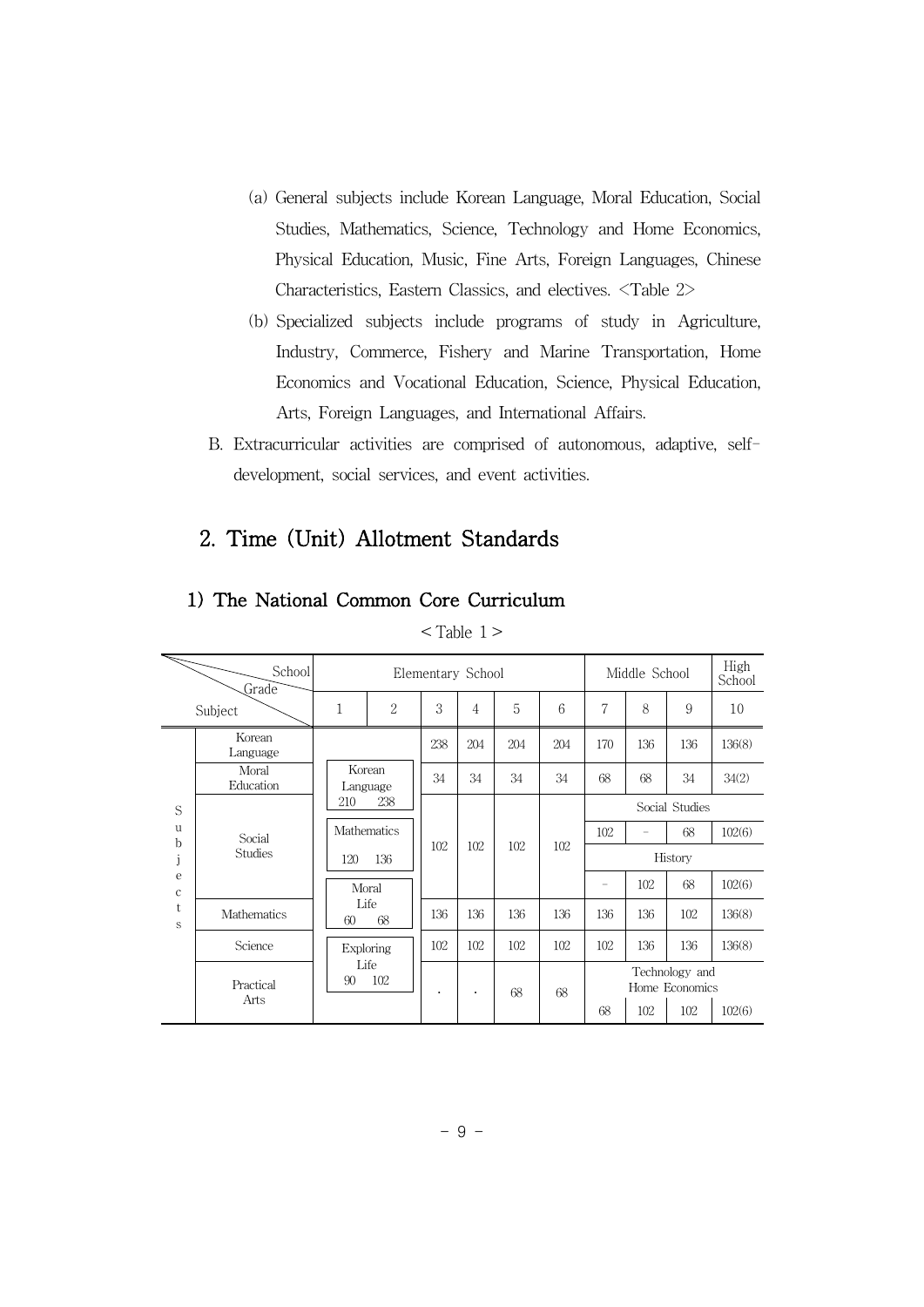|                               | School<br>Grade                  | Elementary School                                                |              |     |     |       | Middle School |       |       | High<br>School |           |
|-------------------------------|----------------------------------|------------------------------------------------------------------|--------------|-----|-----|-------|---------------|-------|-------|----------------|-----------|
|                               | Subject                          | 1                                                                | $\mathbf{2}$ | 3   | 4   | 5     | 6             | 7     | 8     | 9              | 10        |
|                               | Physical                         |                                                                  |              | 102 | 102 | 102   | 102           | 102   | 102   | 68             | 68(4)     |
| S<br>u                        | Education                        | Happy<br>Life<br>204<br>180<br>We Are the<br>First Graders<br>80 |              | 68  | 68  | 68    | 68            | 68    | 34    | 34             | 34(2)     |
| b<br>j<br>e                   | Music<br>Fine Arts               |                                                                  |              | 68  | 68  | 68    | 68            | 34    | 34    | 68             | 34(2)     |
| $\frac{\rm c}{\rm t}$<br>S    | Foreign<br>Language<br>(English) |                                                                  |              | 34  | 34  | 68    | 68            | 102   | 102   | 136            | 136(8)    |
| Optional Activities           |                                  | 60                                                               | 68           | 68  | 68  | 68    | 68            | 102   | 102   | 102            | 102(6)    |
| Extracurricular<br>Activities |                                  | 30                                                               | 34           | 34  | 68  | 68    | 68            | 68    | 68    | 68             | 68(4)     |
| Total                         |                                  | 830                                                              | 850          | 952 | 952 | 1,054 | 1,054         | 1,122 | 1,122 | 1,122          | 1,190(70) |

- ① <Table 1> shows the minimum school hours in a 34-week school year. However, schools can cut down to no more than 34 school hours since the total school hours in a year from grade three to six have decreased due to a five-day school week.
- ② For grade one, the number of school hours per week, including optional subjects and extracurricular activities, has been assigned for 30 school weeks. The number of school hours for *We Are the First Graders* is the same as in March.
- ③ An instructional hour equals 40 minutes in elementary schools, 45 minutes in middle schools, and 50 minutes in high schools. A school however can change this time span depending on the weather and season, students' developmental stages, learning content, and so forth.
- ④ The number in parentheses in grade 10 designates the number of units.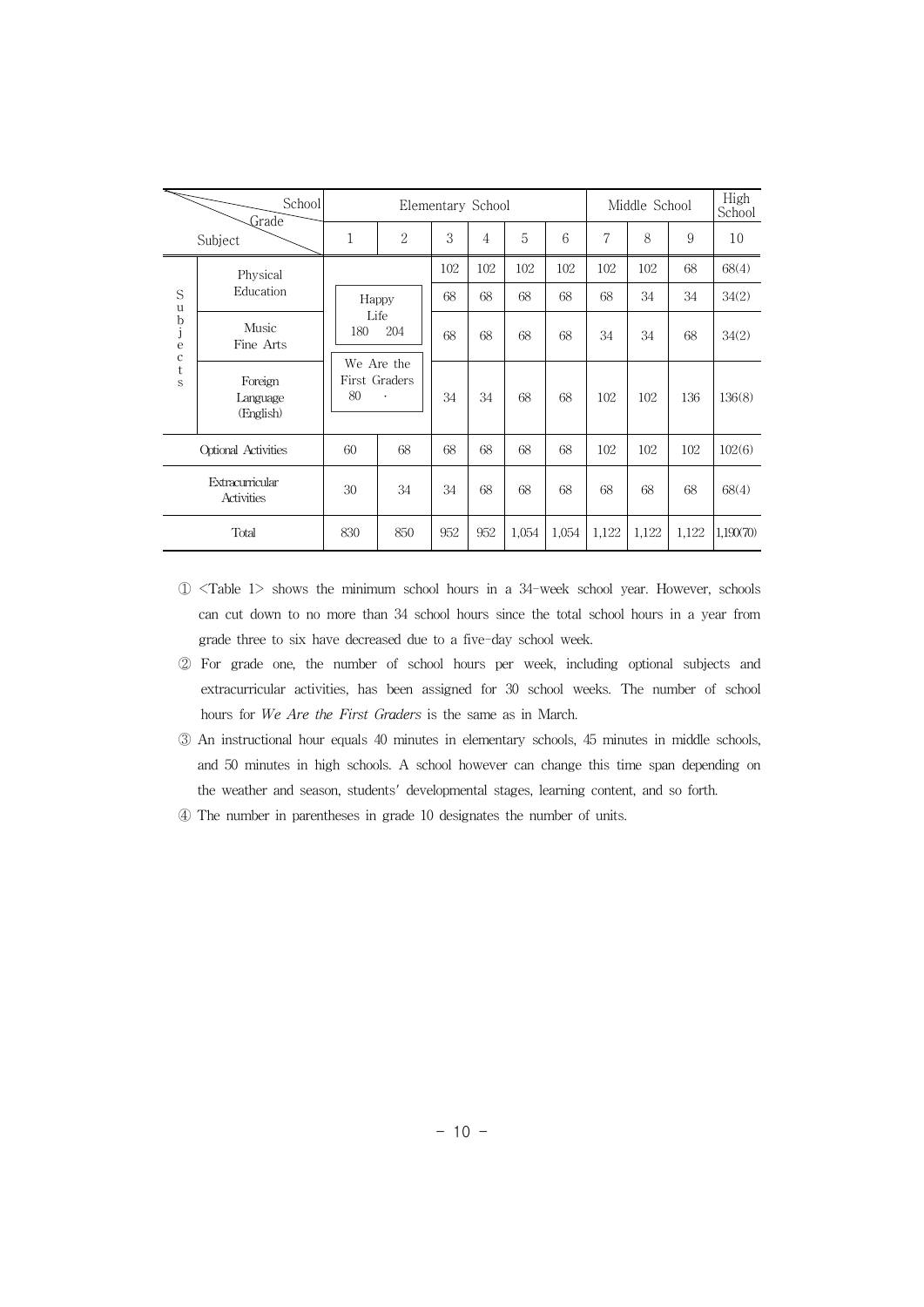# 2) High School Elective Curriculum

## A. General subjects

#### $<$  Table 2  $>$

|                       | Subjects                                                         | Elective Courses                                                                                                                                                                                                                                                                                                                                                                                                                                                                                                                                                   |
|-----------------------|------------------------------------------------------------------|--------------------------------------------------------------------------------------------------------------------------------------------------------------------------------------------------------------------------------------------------------------------------------------------------------------------------------------------------------------------------------------------------------------------------------------------------------------------------------------------------------------------------------------------------------------------|
|                       | - Korean Language<br>- Moral Education                           | Speech Communication(6), Reading(6),<br>Writing $(6)$ ,<br>$Grammar(6)$ ,<br>Literature $(6)$ , Media Literacy $(6)$<br>Ethics in Modern Life $(6)$ , Ethics and Thoughts $(6)$ , Traditional<br>Ethics(6)                                                                                                                                                                                                                                                                                                                                                         |
|                       | - Social Studies                                                 | Korean Geography(6), World Geography(6), Economic Geography(6),<br>Korean Cultural History(6), Understanding World History(6), East<br>Asian History(6), Law and Society(6), Politics(6), Economics(6),<br>Society and Culture(6)                                                                                                                                                                                                                                                                                                                                  |
| S<br>u<br>b           | - Mathematics<br>- Science<br>- Technology and Home<br>Economics | Mathematics I (6),<br>Applied<br>Mathematics $(6)$ ,<br>Pre-Calculus<br>and<br>Pre-Statistics(6), Mathematics $\mathbb{I}(6)$ , Integration and Statistics(6),<br>Geometry and Vector(6)<br>Physics I (6), Chemistry I (6), Life Science I (6), Earth Science I (6),<br>Physics $\mathbb{I}(6)$ , Chemistry $\mathbb{I}(6)$ , Life Science $\mathbb{I}(6)$ , Earth Science $\mathbb{I}(6)$<br>Agricultural Life Science(6), Engineering Technology(6), Home<br>$Economics(6)$ ,<br>Enterprise<br>$Management(6)$ ,<br>Ocean<br>$Science(6)$ ,<br>Information $(6)$ |
| j                     | - Physical Education                                             | Exercises and Healthy Life $(4)$ , Sports Culture $(4)$ , Sports Science $(6)$                                                                                                                                                                                                                                                                                                                                                                                                                                                                                     |
| e<br>$\mathbf c$<br>t | - Music<br>- Fine Arts                                           | Music<br>Performance $(4)$ ,<br>Music<br>and<br>Society $(4)$ ,<br>Understanding<br>Music(6)<br>Art in Life(4), Art Appreciation(4), Art Production (6)                                                                                                                                                                                                                                                                                                                                                                                                            |
| S                     | - Foreign Languages                                              | English I $(6)$ ,<br>English $\Pi(6)$ ,<br>Practical<br>English<br>$Conversion(6)$ ,<br>Advanced<br>English<br>Conversation $\Pi(6)$ ,<br>Reading<br>English<br>and<br>$Writing (6)$ , Advanced English Reading and Writing $(6)$                                                                                                                                                                                                                                                                                                                                  |
|                       |                                                                  | German I (6), German II (6), French I (6), French II (6), Spanish I (6),<br>Spanish $\mathbb{I}(6)$ , Chinese I (6), Chinese $\mathbb{I}(6)$ , Japanese I (6), Japanese $\mathbb{I}$<br>(6), Russian I (6), Russian II (6), Arabic I (6), Arabic II (6)                                                                                                                                                                                                                                                                                                            |
|                       | - Chinese Characters<br>and Classics<br>- Liberal Arts           | Chinese Characters and Classics I (6), Chinese Characters<br>and<br>Classics $\Pi$ (6)<br>Our Life<br>and Philosophy $(4)$ , Life and Logic $(4)$ , Life<br>and<br>Psychology(4), Life and Education(4), Life and Religion(4), Life and<br>Economics(4), Safety and Health(4), Career and Occupation(4),<br>Environment(4)                                                                                                                                                                                                                                         |
|                       | Total Units                                                      | 132                                                                                                                                                                                                                                                                                                                                                                                                                                                                                                                                                                |
|                       | Extracurricular Activities                                       | 8                                                                                                                                                                                                                                                                                                                                                                                                                                                                                                                                                                  |
|                       | Grand Total Units                                                | 140                                                                                                                                                                                                                                                                                                                                                                                                                                                                                                                                                                |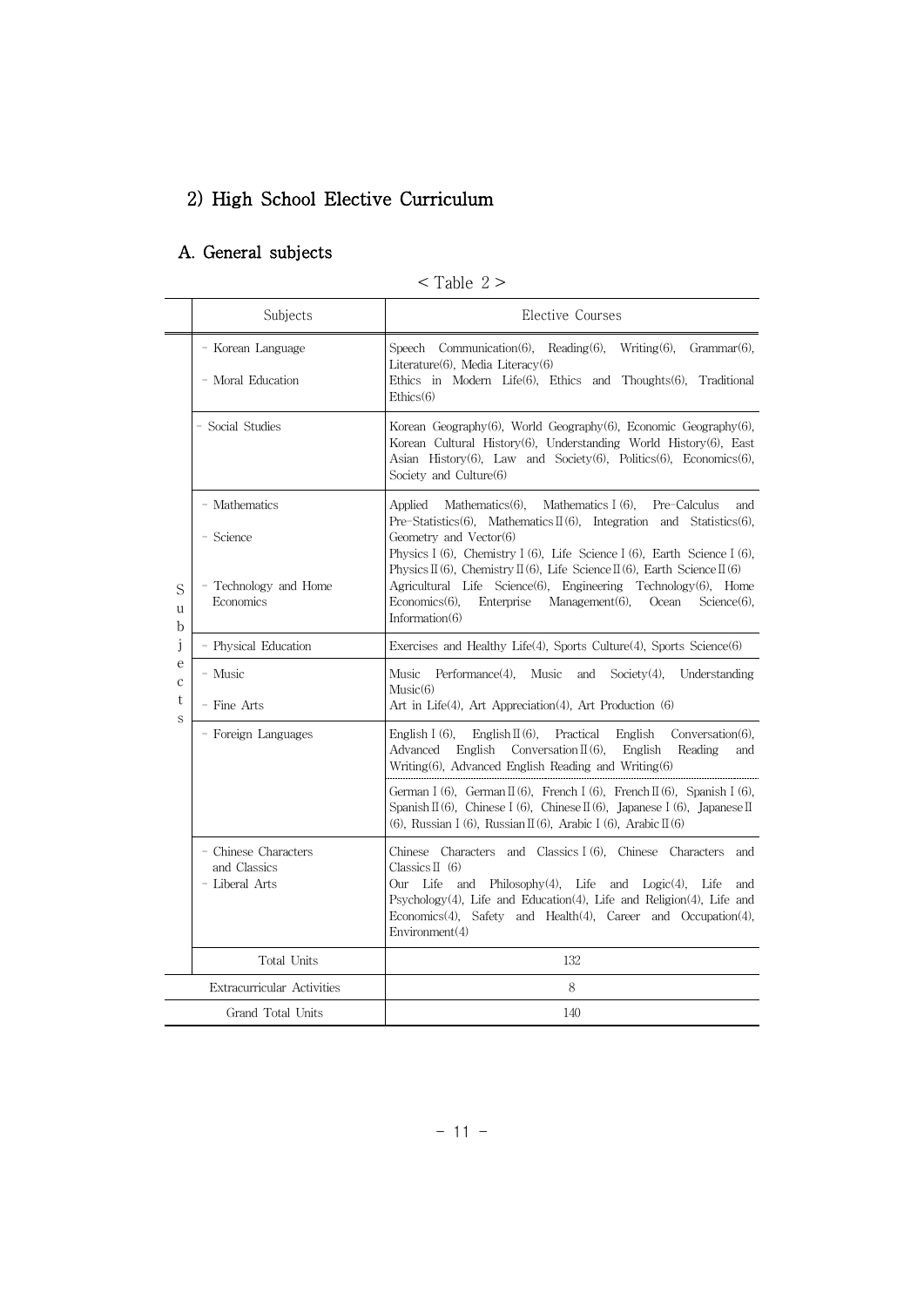- ① The numbers in parentheses are the numbers of units to be completed. A unit is the amount of learning in a 50-minute period of instruction per week for one semester, equivalent to 17 weeks.
- ② deleted
- ③ deleted
- ④ Schools may open specialized subjects presented in <Table 3>, or new subjects if necessary, with the approval of the superintendent of the Metropolitan Provincial Office of Education.

|                               | $>$ rapie $0$ $\sim$                                                                                                                                                                                                                                                                                                                                                                                                                                                                                                                                                                                                                                                                                                                                                                                                                                                                                                                                                                                                                                                                                                                                                                                                                                                                                                          |                                                                                                                                                                                                                                                                   |
|-------------------------------|-------------------------------------------------------------------------------------------------------------------------------------------------------------------------------------------------------------------------------------------------------------------------------------------------------------------------------------------------------------------------------------------------------------------------------------------------------------------------------------------------------------------------------------------------------------------------------------------------------------------------------------------------------------------------------------------------------------------------------------------------------------------------------------------------------------------------------------------------------------------------------------------------------------------------------------------------------------------------------------------------------------------------------------------------------------------------------------------------------------------------------------------------------------------------------------------------------------------------------------------------------------------------------------------------------------------------------|-------------------------------------------------------------------------------------------------------------------------------------------------------------------------------------------------------------------------------------------------------------------|
| Subject<br>Areas              | Subjects                                                                                                                                                                                                                                                                                                                                                                                                                                                                                                                                                                                                                                                                                                                                                                                                                                                                                                                                                                                                                                                                                                                                                                                                                                                                                                                      | Departments                                                                                                                                                                                                                                                       |
| Agricultural<br>Life Industry | of Agriculture, Techniques in Basic<br>Agricultural,<br>Understanding<br>Agricultural Information Management, Agricultural Management, Basic<br>Biotechnology, Cultivation, Techniques in Crop Production, Forest and<br>Human Beings, Techniques in Forest Resources, Horticulture, Living<br>Horticulture, Production<br>Materials, Techniques<br>in<br>Horticulture I.<br>in Horticulture<br>II, Animal Resources,<br>Techniques<br>Techniques in<br>Breeding I, Techniques in Breeding II, Silkworm and Silk Fabrics,<br>Landscaping, Techniques in Landscape Architecture I, Techniques in<br>Landscape Architecture II, Agriculture and Water, Rural Community and<br>Farmland Development, Techniques in Agricultural Civil Engineering I,<br>Techniques in Agricultural Civil Engineering II, Agricultural Machinery,<br>Farm Shop for Machinery, Techniques in Agricultural Machinery I,<br>Techniques in Agricultural Machinery II, Food Science, Food Sanitation,<br>Techniques in Food Processing I, Techniques in Food Processing II,<br>Agricultural Products Distribution, Agricultural Products Distribution<br>Management I, Agricultural<br>Products<br>Distribution Management $\mathbb{I}$ ,<br>Environment Conservation, Environment Management I, Environment<br>Management II, Agriculture and Tourism | Plant Resources<br>Animal Resources<br>Agricultural Civil<br>Engineering<br>Food Processing<br>Agricultural<br>Machinery<br>Landscaping<br>Agricultural<br>Products<br>Distribution<br>Information<br>Environment and<br>Agricultural<br>Tourism<br>Biotechnology |
| Industry                      | Introduction to Industry, Basic Drafting, Basic Information Technology,<br>Professional<br>Drafting.<br>Mechanical<br>Principles.<br>General<br>Electricity,<br>Industrial English, Design of Machines, Machinery Construction, Power<br>Generators, Fluid Mechanics, Air Mixing Arrangement, Basic Machinery<br>Mechanics, Machinery I, Machinery II, Industrial Equipment, Mold<br>Manufacturing, Electronic Machinery Theory, Mechatronic Circuits,<br>Electronic Machinery Mechanics, Electronic Machinery Control, Basic<br>Robotics, Robot Manufacturing, General Material, Metal Manufacturing,<br>Material Processing, Casting, Metal Treatment, Electric Appliance,<br>Electric Circuits, Electrical Machines, Electric Power Installment I,                                                                                                                                                                                                                                                                                                                                                                                                                                                                                                                                                                         | Mechanical<br>Engineering<br>Mechatronics<br>Metallurgy<br>Electrical<br>Engineering<br>Electronic<br>Engineering<br>Communication<br>Engineering<br>Applied Computer                                                                                             |

#### B. Vocational and technical subjects

#### $\langle$ Table 3 $>$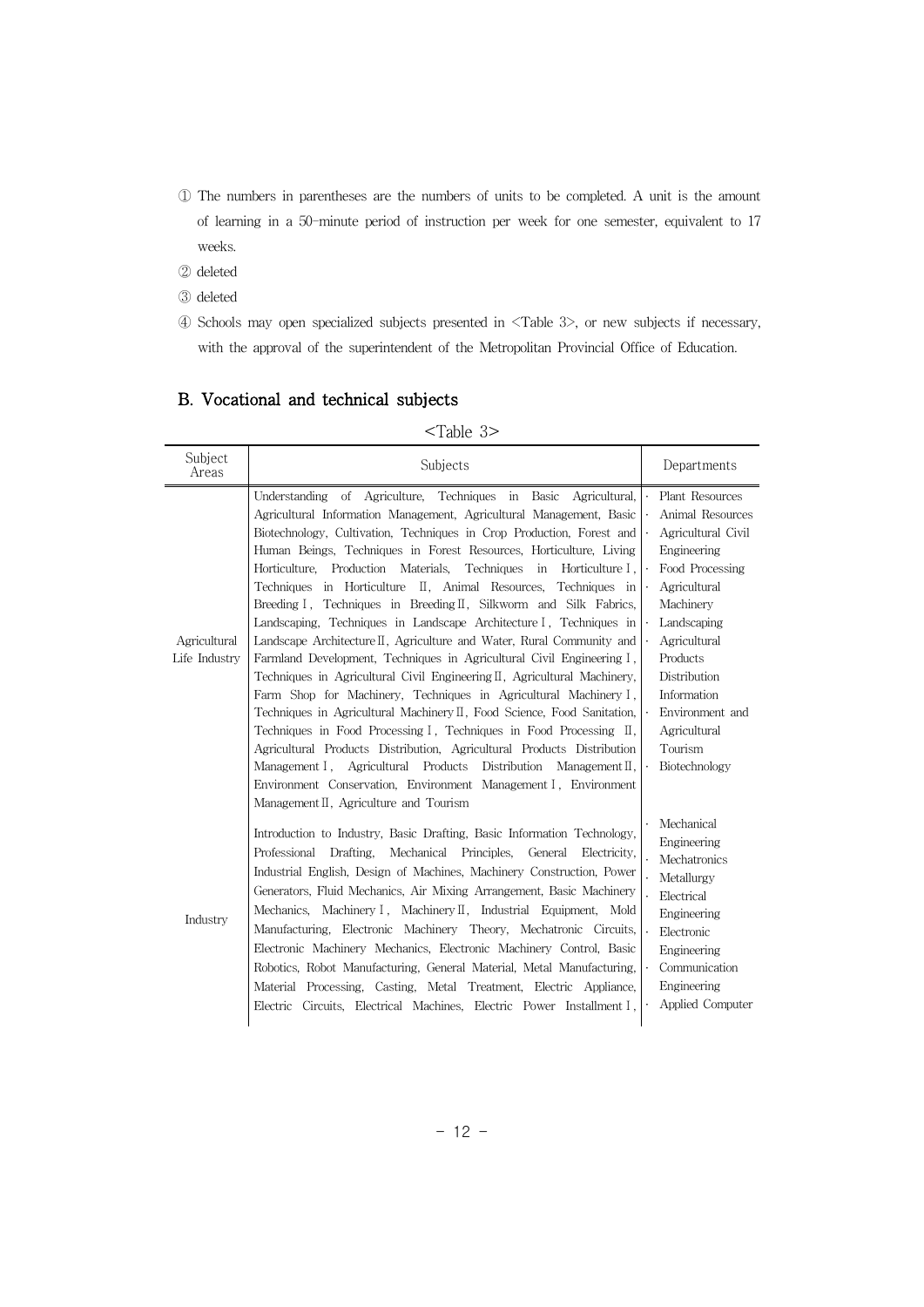| Subject<br>Areas               | Subjects                                                                                                                                                                                                                                                                                                                                                                                                                                                                                                                                                                                                                                                                                                                                                                                                                                                                                                                                                                                                                                                                                                                                                                                                                                                                                                                                                                                                                                                                                                                                                                                                                                                                                                                                                                                                                                                                                                                                                                                                                                                                                                                                                                                                                                     | Departments                                                                                                                                                                                                                                                                                              |
|--------------------------------|----------------------------------------------------------------------------------------------------------------------------------------------------------------------------------------------------------------------------------------------------------------------------------------------------------------------------------------------------------------------------------------------------------------------------------------------------------------------------------------------------------------------------------------------------------------------------------------------------------------------------------------------------------------------------------------------------------------------------------------------------------------------------------------------------------------------------------------------------------------------------------------------------------------------------------------------------------------------------------------------------------------------------------------------------------------------------------------------------------------------------------------------------------------------------------------------------------------------------------------------------------------------------------------------------------------------------------------------------------------------------------------------------------------------------------------------------------------------------------------------------------------------------------------------------------------------------------------------------------------------------------------------------------------------------------------------------------------------------------------------------------------------------------------------------------------------------------------------------------------------------------------------------------------------------------------------------------------------------------------------------------------------------------------------------------------------------------------------------------------------------------------------------------------------------------------------------------------------------------------------|----------------------------------------------------------------------------------------------------------------------------------------------------------------------------------------------------------------------------------------------------------------------------------------------------------|
|                                | Electric Power Installment II, Electric and Electronic Measurement,<br>Automation Installment, Electronic Machines, Applying Electronics and<br>Computer Science, Electronic Circuits, Engineering Control, General<br>Communication, Information Communication, Communication Systems,<br>Structure, System Programming, Programming,<br>Computer<br>Digital<br>Logical Circuits, Surveying, Dynamics, Civil Engineering<br>Design.<br>General Civil Engineering, Civil Engineering Materials and Construction.<br>Hydrology and Soil Mechanics, Cadastral Computerization, Cadastral<br>Practicum.<br>Architectural<br>Structure.<br>General<br>Architectural<br>Plan,<br>Construction Woodwork, Building Construction I, Building Construction<br>II, General Design, Chromatics Management, Modeling, Product Design,<br>Industrial Arts, Visual Art Design, Computer Graphics, Industrial<br>Unit Manipulation and Process Control, Manufacturing<br>Chemistry,<br>Chemistry,<br>Analyzing<br>Chemistry,<br>Functional<br>Ceramics,<br>Ceramics<br>Principles Process, Structural Ceramics, Ceramics Design, Fermentation<br>Industry, Food Production Machinery, Food Analysis, Food Industry<br>Techniques, Textile Materials,<br>Spinning and Weaving, Wrapping and Sewing, Dying and Finishing,<br>Printing.<br>Printing<br>and Photograph Material,<br>Lithography<br>General<br>Printing.<br>Special<br>Printing,<br>Photograph and Electronic<br>Engraving,<br>Techniques, Automobile and Construction Machinery,<br>Photography<br>Automobile Engines, Automobile Chassis, Automobile Electricity and<br>Electric Control, Construction Machinery Structure and Maintenance,<br>Automobile Body Repair, Ship Theory, Ship Structure, Ship Building,<br>General Aircraft, Aircraft Body, Aircraft Engines, Aircraft Equipment,<br>Aircraft Electronic Equipment, General Environmental Industry, Water<br>Management, Atmosphere and Noise Prevention, Waste Disposal,<br>Computer Game Planning, Computer Game Programming, Computer<br>Game Graphics, Cartoon and Basic Animation, Animation Production,<br>Cartoon Creation and Drawing, Film and Broadcasting Production,<br>Photographing and Lighting, Broadcasting System | Science<br>Civil Engineering<br>Architecture<br>Design<br>Chemical<br>Engineering<br>Environmental<br>Industry<br>Ceramics<br>Food Industries<br><b>Textiles</b><br>Printing<br>Automobile<br>Ship-Building<br>Aerospace<br>Engineering<br>Computer Games<br>Cartoon and<br>Animation<br>Film Production |
| <b>Business</b><br>Information | Business Economics, Computers, Principles of Accounting, Business and<br>Management, Management and Law, Marketing and Advertising,<br>Management Information System, Enterprise Resource Management,<br>Communication Practicum, Cost Accounting, Business Accounting,<br>Calculating Accounting, Tax Accounting, Finance and Living, Global<br>Management, Business English, e-Trade and International Business<br>Trade, Distribution Information Management, Logistics Management,<br>Data Processing, Computer Practicum, Software Development, Office<br>Management Practicum, Multimedia, Multimedia Planning, Multimedia<br>Practicum, Web Programming, Electronic Commerce, Internet Shopping                                                                                                                                                                                                                                                                                                                                                                                                                                                                                                                                                                                                                                                                                                                                                                                                                                                                                                                                                                                                                                                                                                                                                                                                                                                                                                                                                                                                                                                                                                                                       | Management<br>Information<br>Accounting<br>Information<br>Trading<br>Information<br>Distribution<br>Management<br>Information<br>Processing                                                                                                                                                              |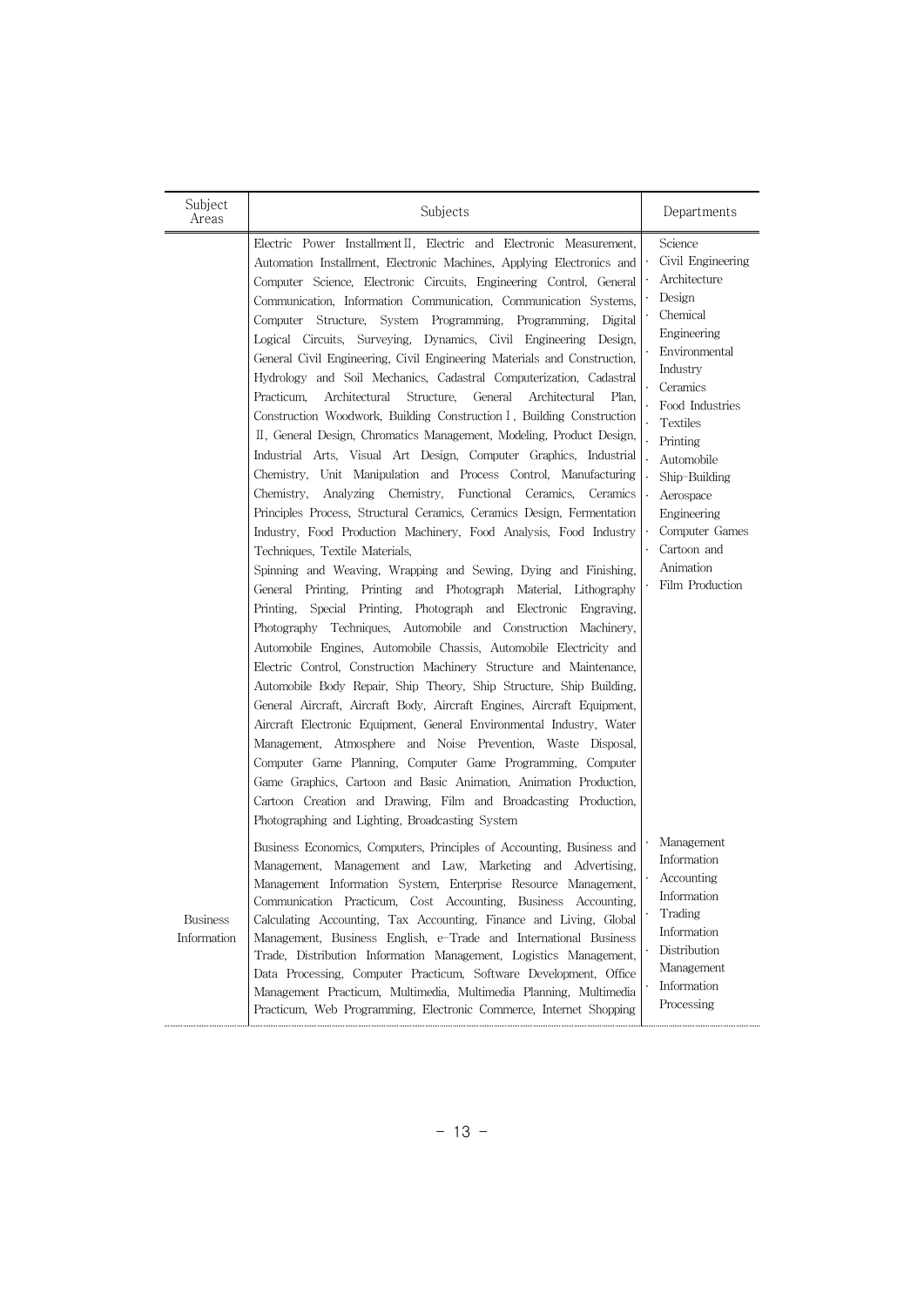| Subject<br>Areas                                    | Subjects                                                                                                                                                                                                                                                                                                                                                                                                                                                                                                                                                                                                                                                                                                                                                                                                                                                                                                                                                                                                    | Departments                                                                                                                                                                                                                                                                                                   |
|-----------------------------------------------------|-------------------------------------------------------------------------------------------------------------------------------------------------------------------------------------------------------------------------------------------------------------------------------------------------------------------------------------------------------------------------------------------------------------------------------------------------------------------------------------------------------------------------------------------------------------------------------------------------------------------------------------------------------------------------------------------------------------------------------------------------------------------------------------------------------------------------------------------------------------------------------------------------------------------------------------------------------------------------------------------------------------|---------------------------------------------------------------------------------------------------------------------------------------------------------------------------------------------------------------------------------------------------------------------------------------------------------------|
|                                                     | Management,<br>Electronic<br>Commerce Practicum.<br>Marketing,<br>Internet<br>Inauguration of Business                                                                                                                                                                                                                                                                                                                                                                                                                                                                                                                                                                                                                                                                                                                                                                                                                                                                                                      | Multimedia<br>$\bullet$<br>Electronic<br>Commerce<br>Applied Design<br>Tourism                                                                                                                                                                                                                                |
| Fishery<br>and<br>Marine<br>Transportation          | General Fisheries, General Maritime Affairs, General Oceanography,<br>Fishery and Shipping Information Processing, Fisheries Biology, General<br>Fishery<br>Management,<br>Technology,<br>Fisheries.<br>Products.<br>Ocean<br>Aquaculture, Diseases of Culture Organisms, Seafood Processing,<br>Seafood Circulation, Ocean Environments, Maritime Pollution, General<br>Refrigeration, Refrigeration Machines, Refrigeration Equipment<br>and<br>Design, Heat Engines, Marine Auxiliary Machinery, Marine Electricity<br>and Electronics, Machinery Design and Manufacturing Process, Skin<br>Scuba Diving Techniques, Navigation, Seamanship, Maritime Law,<br>Maritime<br>Marine<br>English,<br>Cargo<br>Transportation,<br>Electronic<br>Telecommunication<br>Engineering,<br>Electronic<br>Telecommunication<br>Apparatus, Electronic Telecommunication Operation, Raw Fish Slicing<br>Practicum, Marine Leisure Sports and Tourism, Distribution Logistics<br>in Ports, Marine Information Management | Ocean Products<br>Fisheries<br>Aquaculture<br>Self-Managing<br>Fisheries<br>Seafood Science<br>Ocean<br>Environment<br>Refrigeration<br>Machines<br>Power<br>Engineering<br>Navigation<br>Telecommunication<br>Marine Leisure<br><b>Sports</b><br>Distribution<br>Logistics in Ports<br>Marine<br>Information |
| Home<br>Economics<br>and<br>Vocational<br>Education | Human Development, Food and Nutrition, School Meal Management,<br>Korean Cooking, Oriental Cooking, Western Cooking, Confectionery and<br>Baking, Clothing Materials and Care, Fashion Design, Korean Clothing,<br>Western Clothing, Embroidery and Knitting, Housing, Interior Design,<br>Furniture Design, Display, Principles of Early Childhood Education,<br>Early Childhood Education Program, Early Childhood Play Programs,<br>Early Childhood Counseling, General Tourism, Tourism Business<br>Practicum. Tourism Service Practicum. Tourism Dining and Cooking.<br>Tourism English, Tourism Japanese, Tourism Chinese, Basic Nursing,<br>Public Health Nursing, Basic Nursing Clinical Training, Basic Welfare<br>Service, Elderly People Support, Hair Styling, Skin Care, Makeup,<br>Public Health                                                                                                                                                                                              | Cooking<br>$\ddot{\phantom{0}}$<br>Clothing<br>Interior Design<br>$\ddot{\phantom{0}}$<br>Early Childhood<br>Education<br>$\ddot{\phantom{0}}$<br>Tourism<br>$\ddot{\phantom{0}}$<br>Nursing<br>Welfare Service<br>Beauty Art                                                                                 |
| Science                                             | Physics Experiments, Chemistry Experiments, Life Science Experiments,<br>Earth Science Experiments, History of Science, Electronics Science,<br>Information Science I, Information Science II, Advanced Mathematics,<br>Advanced Physics,<br>Advanced Chemistry, Advanced Life<br>Science.<br>Advanced<br>Earth<br>Science,<br>Project<br>Work I.<br>Work II.<br>Project<br>Environmental Science, Contemporary Science and Technology, Reading<br>in Foreign Languages, Workshops, Philosophy in Science                                                                                                                                                                                                                                                                                                                                                                                                                                                                                                   |                                                                                                                                                                                                                                                                                                               |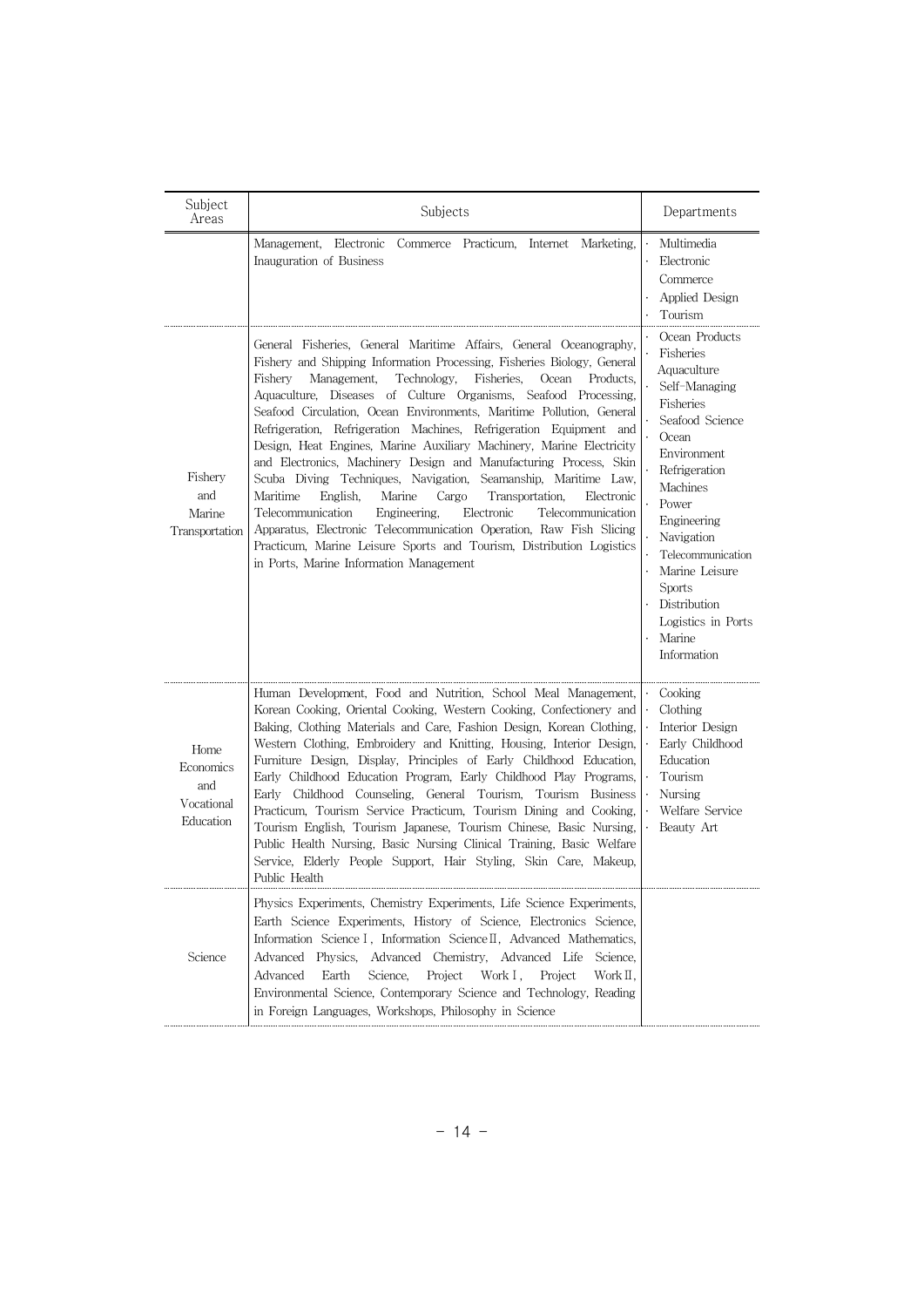| Subject<br>Areas      | Subjects                                                                                                                                                                                                                                                                                                                                                                                                                                                                                                                                                                                                                                                                                                                                                                                                                                                                                                                                                                                                                                                                                                                                                                                                                                                                             | Departments                                                                        |
|-----------------------|--------------------------------------------------------------------------------------------------------------------------------------------------------------------------------------------------------------------------------------------------------------------------------------------------------------------------------------------------------------------------------------------------------------------------------------------------------------------------------------------------------------------------------------------------------------------------------------------------------------------------------------------------------------------------------------------------------------------------------------------------------------------------------------------------------------------------------------------------------------------------------------------------------------------------------------------------------------------------------------------------------------------------------------------------------------------------------------------------------------------------------------------------------------------------------------------------------------------------------------------------------------------------------------|------------------------------------------------------------------------------------|
| Physical<br>Education | Introduction to Sports, Sports Science for Athletes, Physical Education<br>Field<br>and<br>Track,<br>Gymnastics,<br>and<br>Career,<br>Aquatic<br>Exercise,<br>Individual-Interpersonal Sports, Team Sports, Fighting Match, Winter<br>Sports, Expressive-Creative Sports, Fitness Exercise, Athletic Fitness,<br>Specialized Sports for Beginning Athletes, Specialized Sports for<br>Intermediate Athletes,<br>Specialized Sports for Advanced Athletes,<br>Internship for Sports Tournament, Sports Pedagogy, Coaching, Health<br>Management, Sports Management and Administration, Practice in<br>Sports of Major, Field Training in Sports of Major                                                                                                                                                                                                                                                                                                                                                                                                                                                                                                                                                                                                                              | Sports Matches<br>Sports Coaching                                                  |
| Arts                  | Music Theory, Music History and Appreciation, Sight Singing and Ear<br>Training, Practice in Major, Chorus, Orchestra, Performance, Computers<br>and Music, General Practice<br>Art Theory, Art History, Drawing, Basic Painting, Basic Sculpture,<br>Basic Design and Crafts, Practice in Major, Image Media and Art, Art<br>Appreciation and Critique<br>Understanding Dance, Basic Korean Dance, Basic Ballet, Basic Modern<br>Dance, Practice in Major, Music and Dance, Choreography, Dance<br>Appreciation and Critique<br>Understanding Literature, Stylistics, Classical Literature Appreciation<br>and Critique, Modern Literature Appreciation and Critique, Poetry<br>Writing, Novel Writing, Play Writing, Media and Literature<br>Understanding<br>Drama,<br>Stage<br>Technology,<br>Acting.<br>Drama<br>Production, Drama Appreciation and Critique, Understanding Film, Film<br>Technology, Film Creation and Expression, Film Making Practice, Film<br>Appreciation and Critique<br>Understanding<br>Photography,<br><b>Basic</b><br>Photographing,<br>Intermediate<br>Practice in Darkroom, Photograph Editing,<br>Photographing,<br>Digital<br>Photographing,<br>Expression<br>Techniques<br>in<br>Digital<br>Photography,<br>Photograph Appreciation and Critique | Music<br>Fine Arts<br>Dancing<br>Literary Writing<br>Drama and Film<br>Photography |
| Foreign<br>Languages  | Advanced English, English Listening, English Speaking I, English<br>Writing.<br>Speaking $\mathbb I$ ,<br>English<br>Reading.<br>English<br>Cultures<br>in<br>English-Speaking Countries I, Cultures in English-Speaking Countries<br>II, English Grammar<br>Basic German,<br>German Listening, German<br>Speaking I,<br>German<br>German Reading, German Writing, Cultures<br>Speaking $II$ ,<br>German-Speaking Countries I, Cultures in German-Speaking Countries<br>II, German Grammar<br>Basic French, French Listening, French Speaking I, French Speaking II,<br>Cultures in French-Speaking<br>French Reading,<br>French<br>Writing,<br>Countries I, Cultures in French-Speaking Countries II, French Grammar<br>Spanish<br>Basic Spanish, Spanish Listening,<br>Speaking I, Spanish<br>Speaking II,<br>Spanish<br>Spanish<br>Reading,<br>Writing,<br>Cultures<br>in                                                                                                                                                                                                                                                                                                                                                                                                         | English<br>German<br>French<br>Spanish<br>Chinese<br>Japanese<br>Russian<br>Arabic |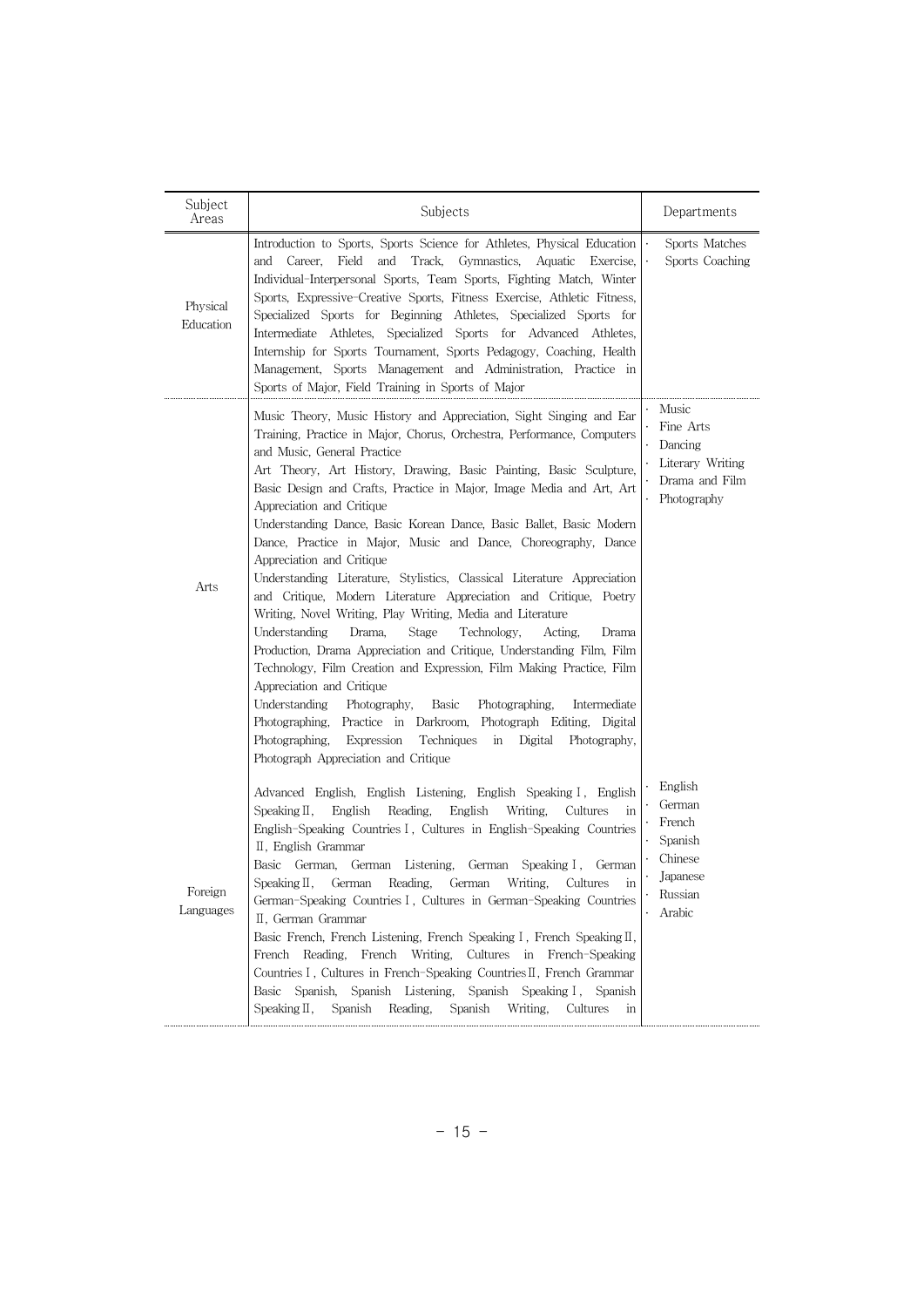| Subject<br>Areas | Subjects                                                                                                                                  | Departments |
|------------------|-------------------------------------------------------------------------------------------------------------------------------------------|-------------|
|                  | Spanish-Speaking Countries I, Cultures in Spanish-Speaking Countries                                                                      |             |
|                  | II, Spanish Grammar                                                                                                                       |             |
|                  | Chinese, Chinese Listening, Chinese Speaking I, Chinese<br>Basic                                                                          |             |
|                  | Speaking $\mathbb{I}$ , Chinese Reading, Chinese Writing, Chinese Culture I,                                                              |             |
|                  | Chinese Culture II, Chinese Grammar                                                                                                       |             |
|                  | Basic Japanese, Japanese Listening, Japanese Speaking I, Japanese                                                                         |             |
|                  | Speaking $\mathbb{I}$ , Japanese Reading, Japanese Writing, Japanese Culture I,                                                           |             |
|                  | Japanese Culture II, Japanese Grammar                                                                                                     |             |
|                  | Basic Russian, Russian Listening, Russian Speaking I, Russian                                                                             |             |
|                  | Speaking II, Russian Reading, Russian Writing, Russian Culture I,<br>Russian Culture II, Russian Grammar                                  |             |
|                  | Basic Arabic, Arabic Listening, Arabic Speaking I, Arabic Speaking II,                                                                    |             |
|                  | Arabic Reading, Arabic Writing, Arabian Culture I, Arabian Culture II,                                                                    |             |
|                  | Arabic Grammar                                                                                                                            |             |
|                  |                                                                                                                                           |             |
|                  | English Reading for Specific Purposes, German Reading for Specific                                                                        |             |
|                  | Purposes, French Reading for Specific Purposes, Spanish Reading for<br>Specific Purposes, Chinese Reading for Specific Purposes, Japanese |             |
|                  | Reading for Specific Purposes, Russian Reading for Specific Purposes,                                                                     |             |
| International    | Arabic Reading for Specific Purposes, International Politics I (6),                                                                       |             |
|                  | International Politics $\mathbb{I}(6)$ , International Economics I (6), International                                                     |             |
| <b>Affairs</b>   | Economics $\mathbb{I}(6)$ , Global Issues, Comparative Cultures I (6), Comparative                                                        |             |
|                  | Cultures $\mathbb{I}(6)$ , Information Science, International Law, Understanding                                                          |             |
|                  | Local Communities, Future Society of Human Beings, Traditional                                                                            |             |
|                  | Korean Culture, Contemporary Korean Society, Korean as a Foreign                                                                          |             |
|                  | Language, Project Work I (6), Project Work $\mathbb{I}(6)$ , Practice in Arts                                                             |             |

- ① High school for specialized education should offer students at least 80 units as required in <Table 3>.
- ② High school for specialized education should require students to complete these subjects in the following tracks:
	- ⓐ Agriculture: Understanding Agriculture, Basic Agricultural Techniques, Agricultural Information Management
	- ⓑ Industry: Introduction to Industry, Basic Drafting, Basic Information Technology
	- ⓒ Business: Business Economics, Principles of Accounting, Computers
	- ⓓ Fishery and Marine Transportation: Fisheries, Fishery and Shipping Information Processing, General Marine Affairs (Fishery), General Oceanography (Marine Transportation)
	- ⓔ Home Economics and Vocational Education: Human Development, Computers
	- ⓕ Physical Education: Introduction to Sports, Sports Science for Athletes, Physical Education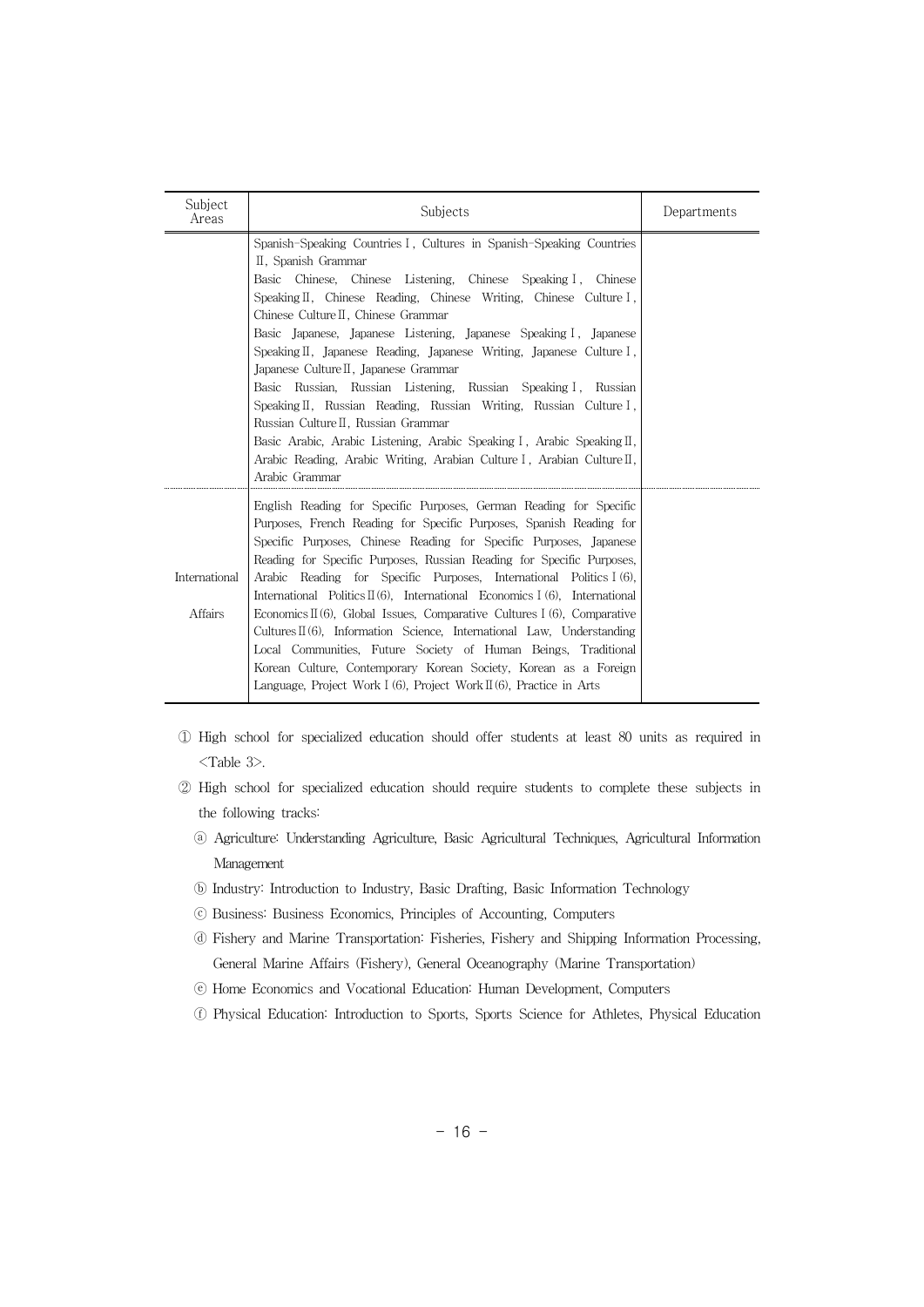and Future Career

- ⓖ Foreign Languages: A basic course in each Foreign Language course (Advanced English), Listening, SpeakingⅠ, CultureⅠ, Reading
- ⓗ International Affairs: Reading in English, Understanding Local Communities, Traditional Korean Culture
- ③ Metropolitan and provincial superintendents decide the number of required units for a specialized course in each content area. For students in Foreign Languages and International Affairs, the maximum number of required units should be no more than eight.
- ④ Subjects in Foreign Language courses can be taken by students in International Affairs Track as their Foreign Language courses.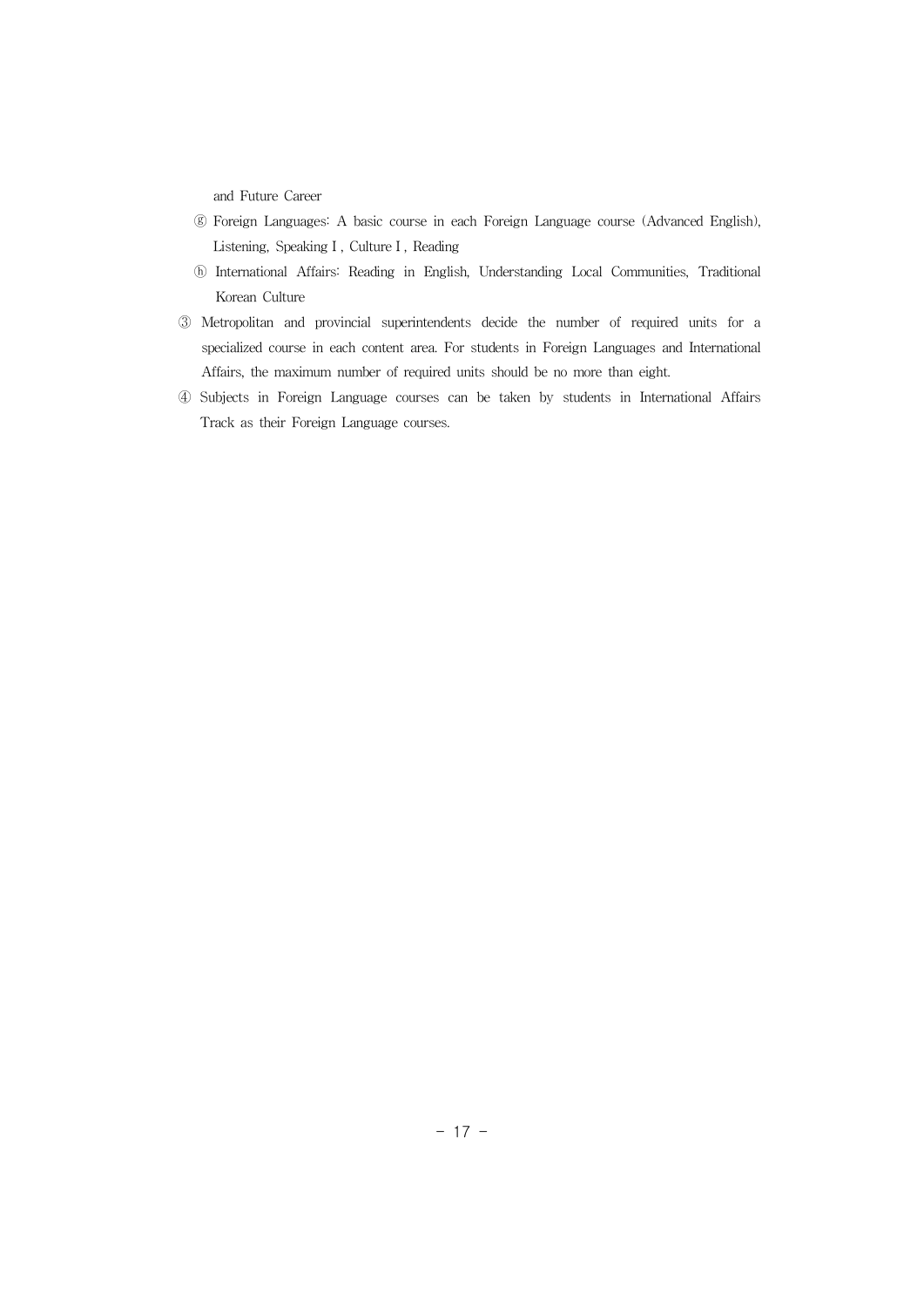# Ⅳ. Guidelines for Organizing and Implementing the Curriculum

#### 1. Basic Guidelines

#### 1) The National Common Core Curriculum

- A. The number of school hours, including optional subjects and extracurricular activities, assigned in each school year in The National Common Core Curriculum indicates the total instructional hours to be completed in a school year.
- B. The National Common Core Curriculum suggests a variety of educational content and methods considering the ability, aptitude, and interest of each student. Particularly, The National Common Core Curriculum strongly recommends level-differentiated lessons in Korean Language, Social Studies, Mathematics, Science, and English.
- C. Subject optional activities are designed for elective courses in secondary schools and intensive or supplementary classes in The National Common Core Curriculum. Creative discretionary activities can be used for cross-disciplinary and self-directed learning according to students' demand and a school's unique need. The allotted time (units) for a subject optional activity is designated by each school according to the guidelines set by the Metropolitan and Provincial Office of Education (MPOE).

(a) All optional activities in elementary schools should be designed as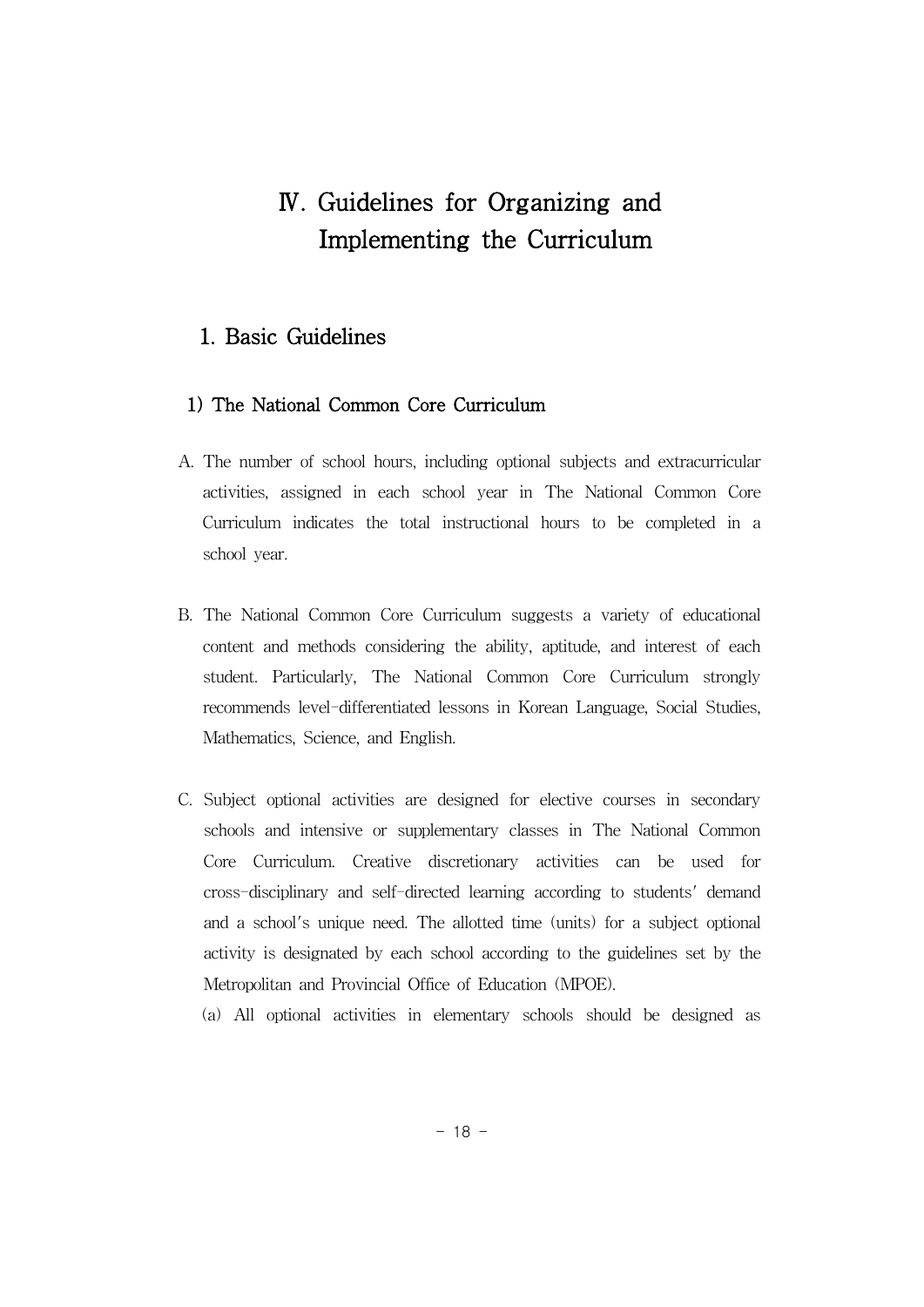creative optional activities.

- (b) Optional activities in middle schools focus on Chinese Characters and Classics, Information, Environment, Foreign Languages (German, French, Spanish, Chinese, Japanese, Russian, and Arabic), and other elective courses.
- (c) Optional activities in the first year of high school should be chosen from elective courses, or from intensive and supplementary classes in The National Common Core Curriculum. However, in high schools for specialized education, the afore mentioned subjects can be substituted with specialized subjects.
- D. Extracurricular activities should be organized and implemented as follows:
	- (a) Each school can decide the number of school hours (units) for extracurricular activities according to student needs and unique conditions of schools and local communities. The school may arrange a separate schedule for volunteer service and school-related events according to its own conditions.
	- (b) Deleted
	- (c) The school may assign more hours (units) to extracurricular activities than are assigned, and manage those activities with flexibility by combining or splitting classes.

#### 2) The High School Elective Curriculum

The Elective Curriculum covers two years from grades 11 through 12.

- A. The total number of units to be completed in the Elective Curriculum is 140, 132 for electives, and eight for extracurricular activities.
- B. Curriculum organization and implementation in general high schools (a) Deleted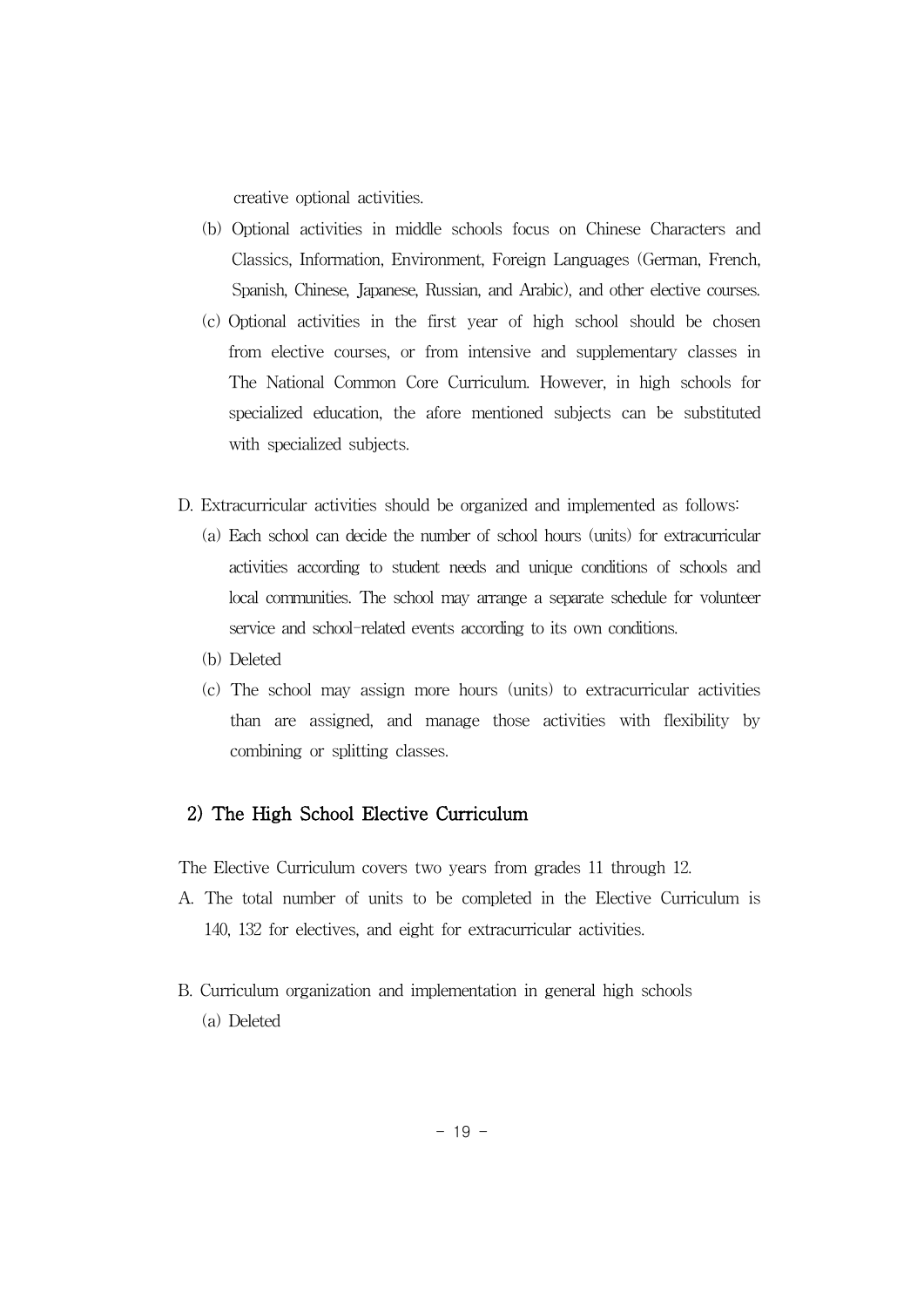- (b) Deleted
- (c) Electives are divided into six disciplinary (or subject) groups for balanced course selection:
	- ① Humanities and Social Sciences (Korean Language, Moral Education, Social Studies)
	- ② Science and Technology (Mathematics, Science, Technology and Home Economics)
	- ③ Physical Education (Physical Education)
	- ④ Arts (Music, Fine Arts)
	- ⑤ Foreign Languages (English, German, French, Spanish, Chinese, Japanese, Russian, Arabic)
	- ⑥ Liberal Arts (Chinese Characters and Classics, Liberal Arts) Each student shall take at least one course in each group from ① to ④, one from Foreign Languages except English, and two courses from Liberal Arts.
- (d) Students are required to complete an introductory course (I) in order to select a secondary course  $(\Pi)$ . However, the school may exempt this requirement or substitute other courses for the required course according to conditions, student demands, and the nature of subject areas.
- (e) The MPOE and schools can respectively select no less than 28 of 132 units of electives. Students may eventually select at least 28 units according to the guidelines of the MPOE and their schools.
- (f) Schools may decide to increase or decrease the standard units of each elective between two and four units. However, only subjects with four units can be increased.
- (g) Deleted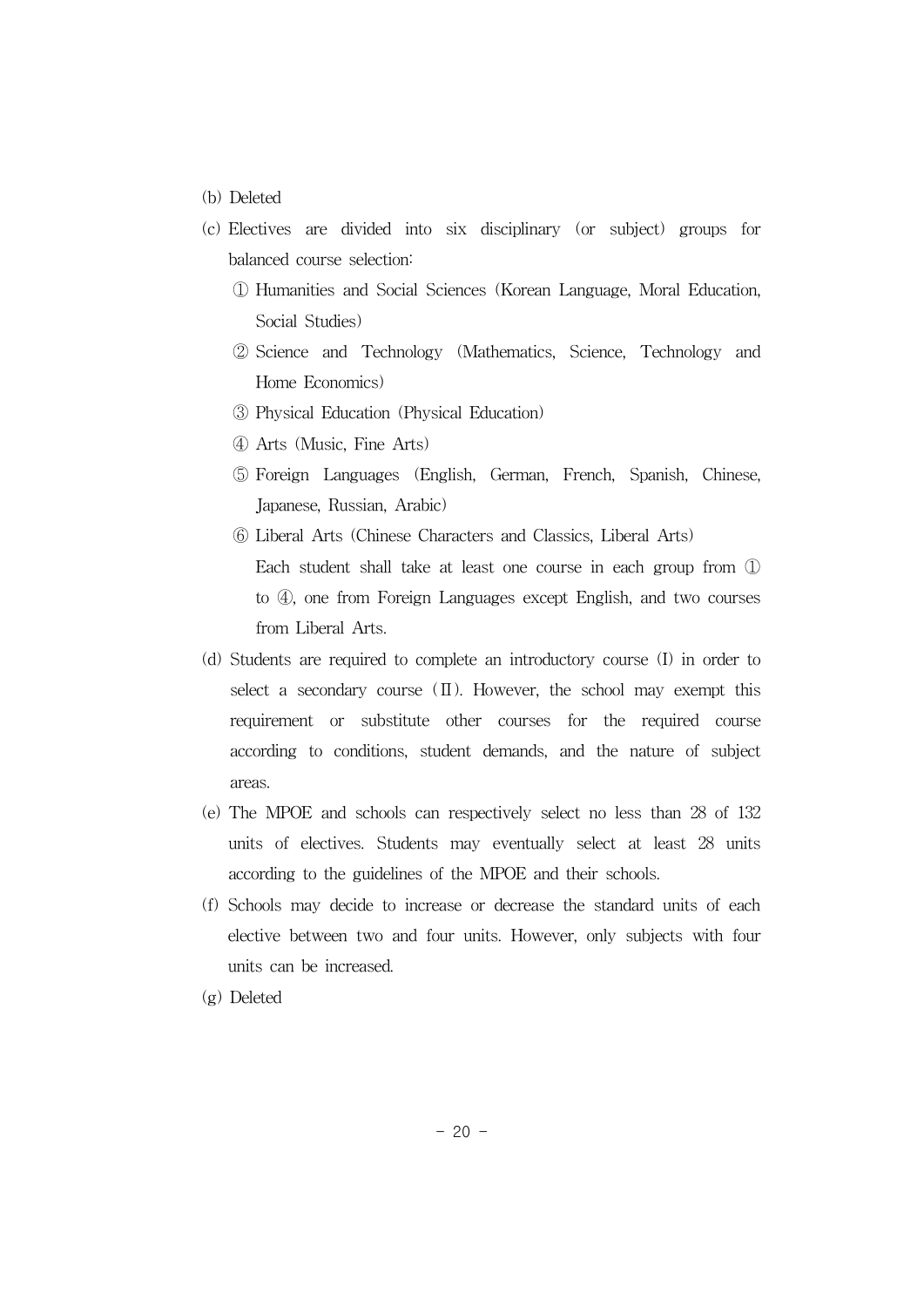- C. The organization and implementation of high schools with specialized education
	- (a) Students are required to complete 60 units from the National Common Basic Curriculum. Including these, students should complete more than 80 units from general subjects.
	- (b) Electives taken as introductory courses for specialized education can be counted as courses in the National Common Core Curriculum.
	- (c) Courses in the core curriculum can be opened in the 11th grade depending on students' needs and school facilities.
	- (d) Electives of general subjects can be added or subtracted from two to four units.
	- (e) Electives of general subjects and specialized courses are interchangeable when organizing the curriculum.
	- (f) Specialized subjects from other tracks can be opened when needs arise.
	- (g) Deleted
	- (h) Students in vocational high schools with multiple tracks may complete compulsory subjects in a track related to the department.
	- (i) Schools may request permission from the superintendent of the MPOE to increase the total number of units by no more than 10 percent, if necessary. However, schools for specialized education can only increase courses in specialized tracks.
- D. Schools can organize eight units assigned to extracurricular activities in grade 11 and 12, as appropriate to their needs.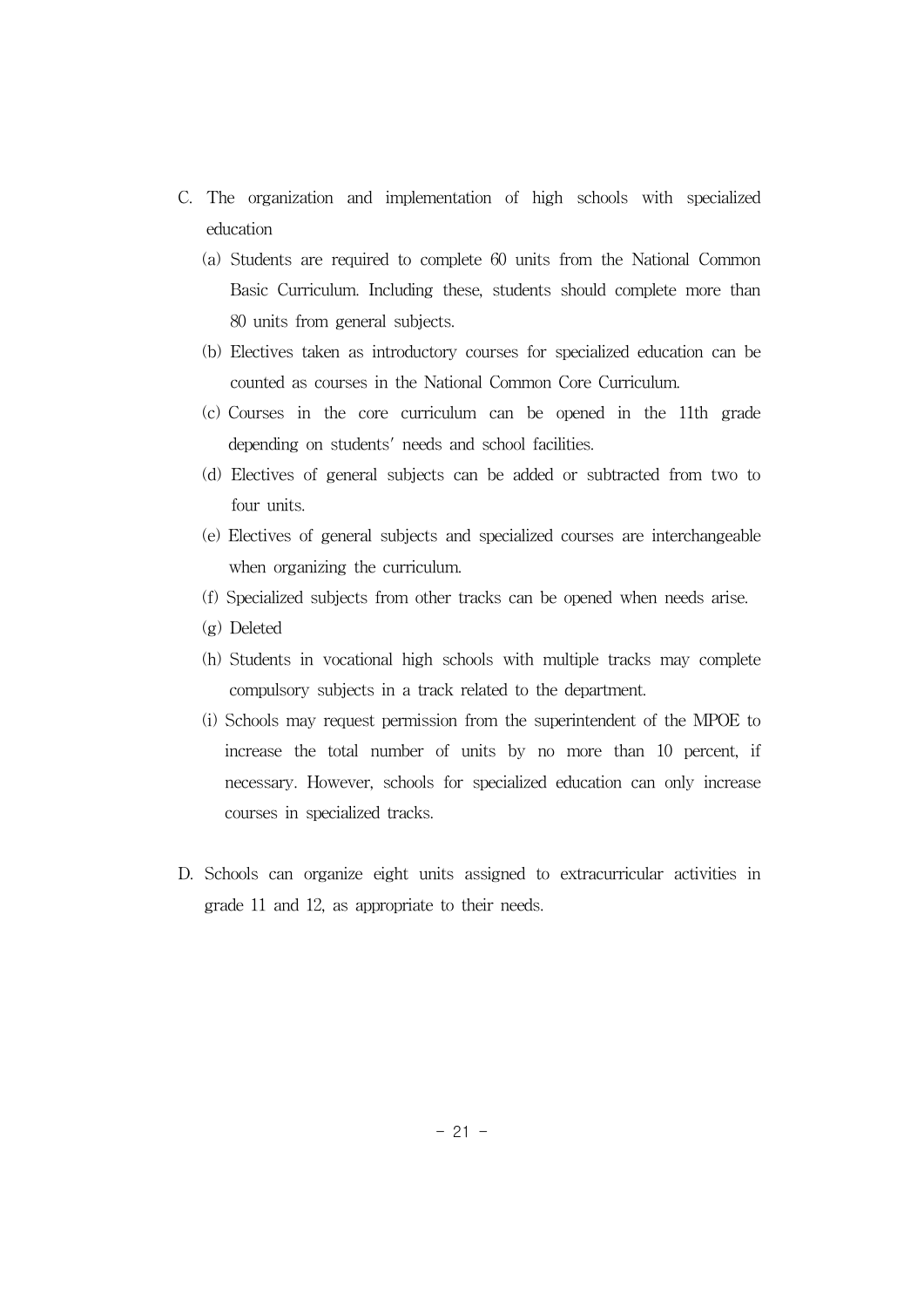# 2. Curriculum Design and Implementation at Local and School Levels

#### 1) The Metropolitan and Provincial Office of Education

- A. Curriculum organization
	- (a) The MPOE shall present guidelines to its local education authorities and schools within their jurisdiction for organizing and implementing the curriculum at each school level, including the following matters:
		- ① Time allotment and implementation of the subjects, optional activities, and extracurricular activities in the National Common Core Curriculum
		- ② The role and focus of subjects, optional activities, and extracurricular activities in the National Common Core Curriculum
		- ③ Deleted
		- ④ Time assignment and implementation of elective subjects and optional activities in middle school
		- ⑤ Curriculum organization and implementation of Elective Curriculum in high school electives
		- ⑥ Establishment and implementation of new subjects unlisted in the curriculum
		- ⑦ Establishment and implementation of a new track or department in high schools
		- ⑧ Creation and implementation of courses in general high schools
		- ⑨ Number of units to be completed for specialized subjects in vocational and other specialized high schools
		- ⑩ Experiment and practice of specialized subjects in vocational and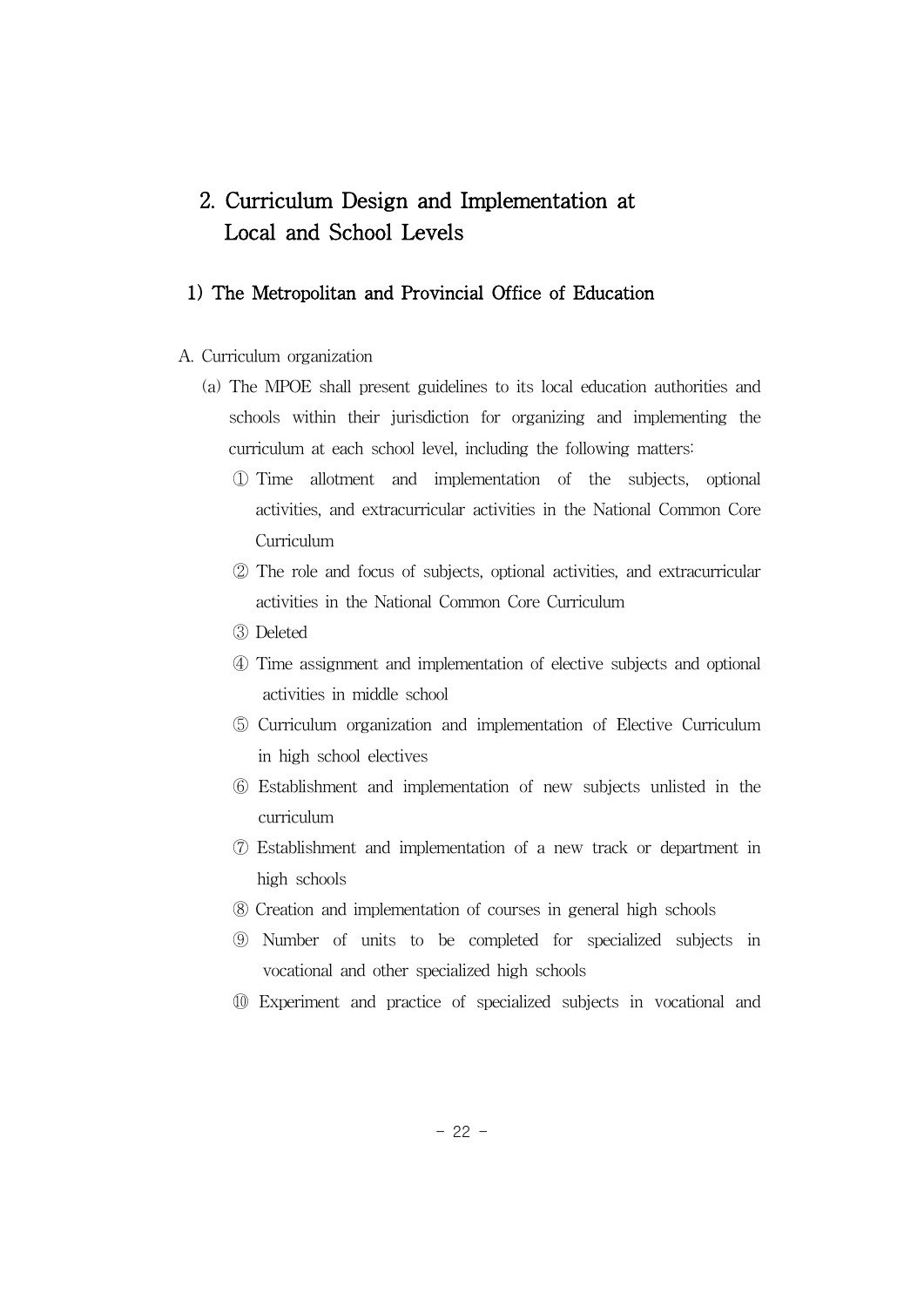other specialized high schools

- ⑪ Field work in vocational high schools
- ⑫ Increase in the total number of units to be completed in high schools
- ⑬ Evaluation on subjects, optional activities, and extracurricular activities
- ⑭ Approval, development, and distribution of textbooks
- ⑮ Early admission into schools, accelerated grade advancement, and early graduation
- ꊉꊘ Education for students with special needs, such as gifted or disabled children, children who have returned from foreign countries, or children from a multi-cultural family
- ꊉꊙ Development procedures and structure of the school curriculum
- ꊉꊚ Selecting and making use of recommended books for students to read
- ꊉꊛ Evaluation and quality control of the design and implementation of the school curriculum
- ꊊꊒ Support in implementation of optional and extracurricular activities
- ꊊꊓ Implementation of specialized and autonomous high schools
- ꊊꊔ Others
- (b) The MPOE establishes a committee for investigating and consulting curriculum design and implementation in schools. The committee consists of teachers, educational administrators, curriculum experts, subject experts, parents, community leaders, and representatives from industrial sectors.
- (c) The MPOE sets the focus of education in local schools, considering the needs of students, teachers, and residents according to local conditions and situations, and provides a guideline for organizing and implementing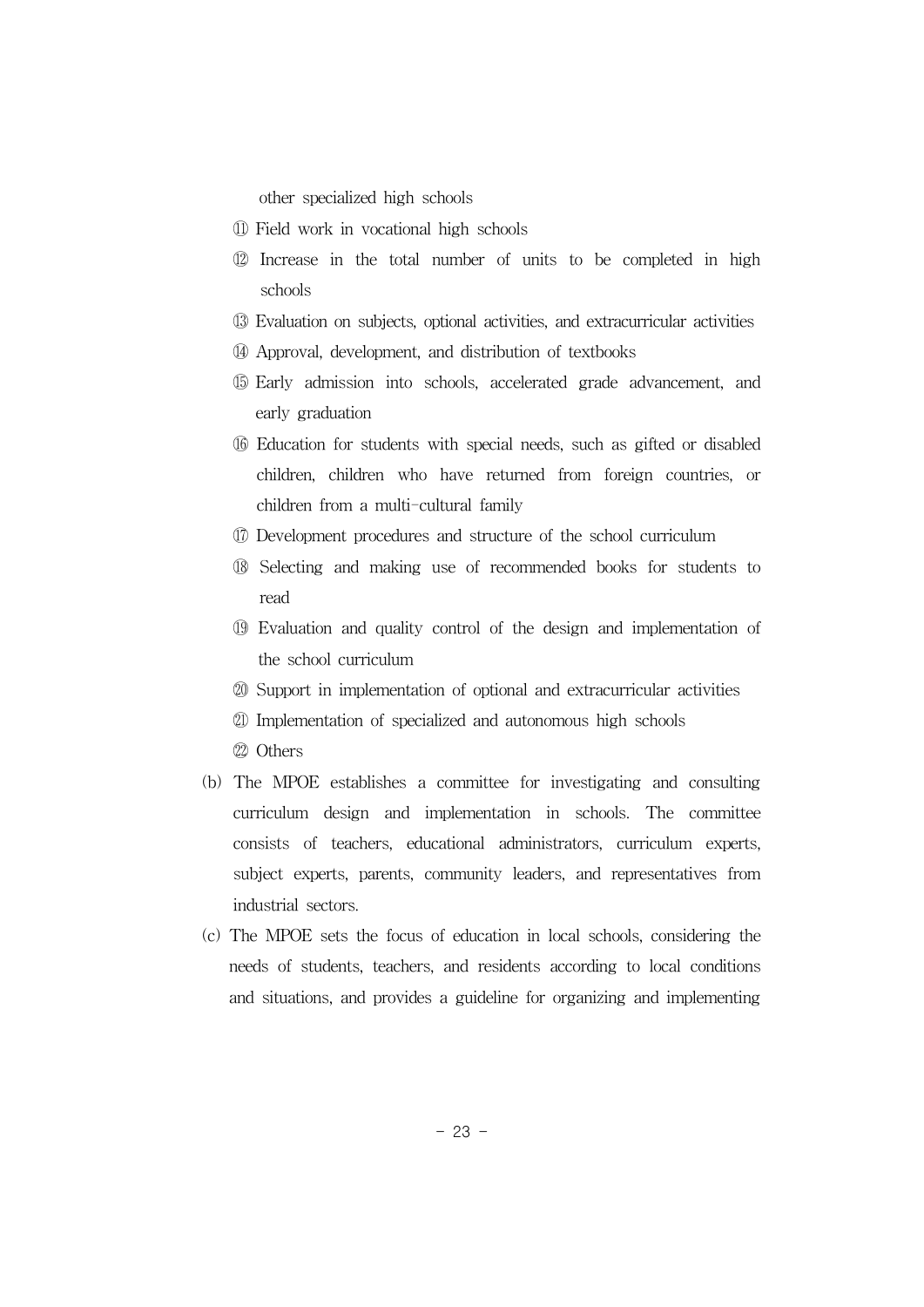the school curriculum.

- (d) The MPOE may conduct research on curriculum organization and implementation in collaboration with schools, research institutes, colleges, and industries, and apply its results in improving the guideline.
- (e) The MPOE shall develop and distribute materials necessary for organizing and implementing the curriculum, and ensure a timely appointment of teachers so that schools can design and implement their curriculum in a timely manner.
- B. Implementation
	- (a) The MPOE regularly supervises the curriculum design and implementation of local schools and provides relevant aides, guidance, and advice.
	- (b) The MPOE shall plan and administer in-service teacher training programs to improve teachers' ability to teach and handle the subject areas, discretionary activities, and extracurricular activities.
	- (c) The MPOE shall establish a long-term teacher appointment plan to ensure the stable operation of elective subjects in middle schools and Elective Curriculum in high schools.
	- (d) Deleted
	- (e) The MPOE develops and distributes teaching and learning materials for subjects, optional activities, and extracurricular activities. It also provides administrative and financial support to assist schools to equip themselves with necessary facilities and materials.
	- (f) The MPOE shall provide administrative and financial support so that schools can manage a level-differentiated curriculum for effective teaching.
	- (g) The MPOE appoints teachers to small-scale schools for effective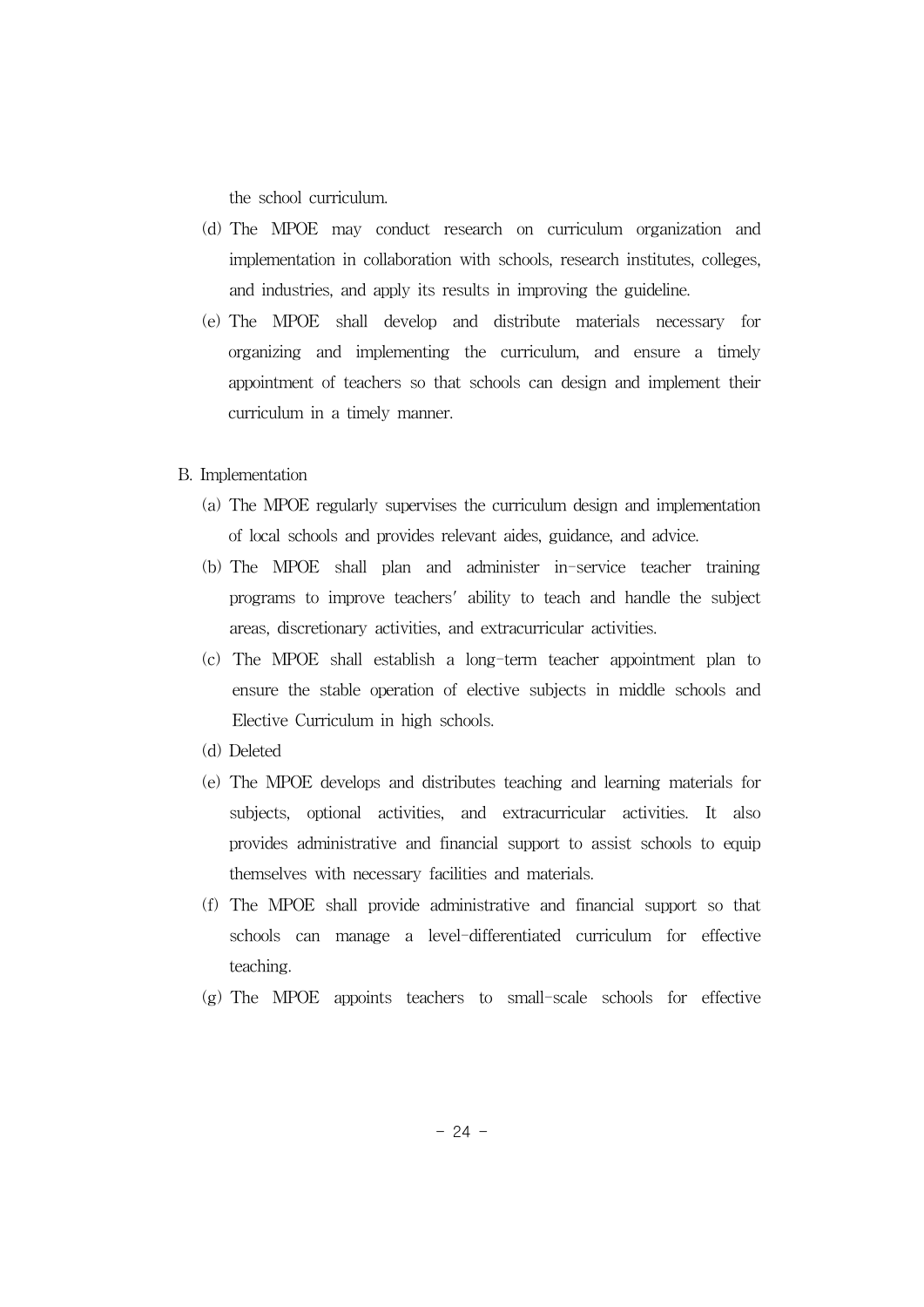implementation of the curriculum, and provides administrative and financial support for students' learning opportunities.

- (h) The MPOE appoints case schools or demonstration schools to improve the design and implementation of curriculum, and appoints teachers for action research to improve teaching.
- (i) The MPOE provides appropriate educational programs for gifted students and students with learning difficulties and disabilities.
- (j) The MPOE supports students who have returned from foreign countries to complete the curriculum, considering their prior learning experiences.
- (k) The MPOE offers secondary schools with guidelines and administrative support in opening electives other than those designated in the curriculum.
- (l) The MPOE provides various opportunities to meet the course requirements in the National Common Basic Curriculum for students who were not able to complete them due to transfer, special admission, or study abroad, or those who want to take subjects that are not available in their schools. It also seeks ways to approve courses that students have taken from qualified social education institutes in the local community.
- (m) The MPOE supervises the 'goal-content-instruction-evaluation' process in implementing subjects, optional activities, and extracurricular activities, collects empirical data, and uses their results to improve the quality of education.

#### 2) The Local Office of Education (LOE)

#### A. Curriculum organization

(a) The LOE develops practical guidelines and materials for supervising elementary and secondary schools within their jurisdiction. The LOE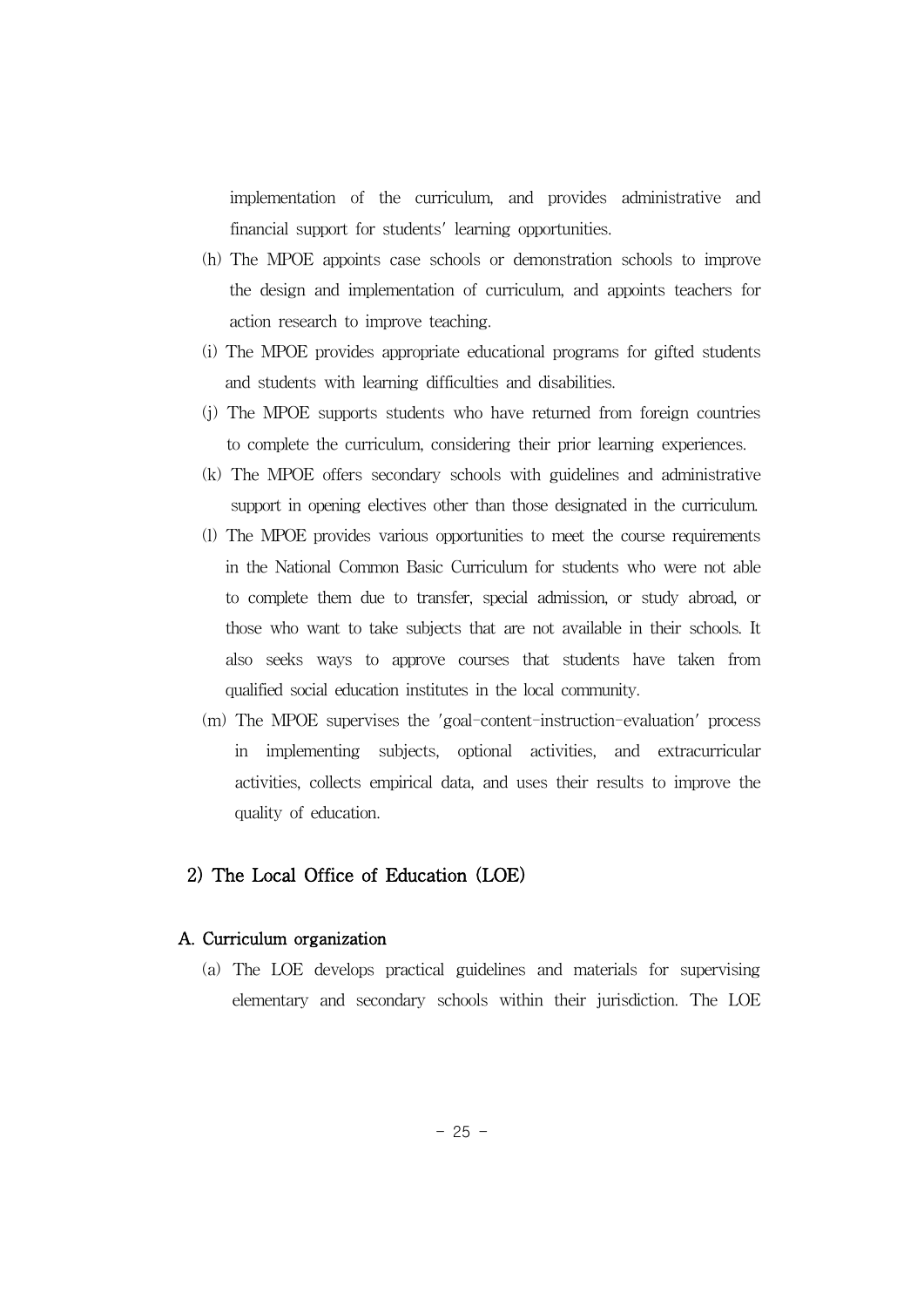should refer to the guidelines from the MPOE in developing their guidelines and materials, which include the following matters:

- ① Development of learning activities appropriate for local contexts and conditions
- ② Curricular resources and support for organizing and implementing the school curriculum
- ③ Cooperation among local schools in organizing and implementing the school curriculum
- ④ Inter-school cooperation in teacher rotation and appointment.
- ⑤ Inter-school cooperation in sharing educational facilities and equipment
- ⑥ Organizing and implementing the curriculum (e.g. combined classes) for small-scale schools
- ⑦ Evaluation and quality control of the school curriculum
- ⑧ Others
- (b) The LOE ensures that curriculum organization and implementation is stable for the local community, and organizes a school curriculum committee of teachers, educational administrators, curriculum and subject experts, parents, and community members.
- (c) The LOE supports inter-school consultation in organizing and implementing the school curriculum.

#### B. Implementation

- (a) The LOE regularly supervises local schools to ensure successful implementation of the school curriculum.
- (b) The LOE offers local in-service teacher training programs for organizing and implementing the school curriculum.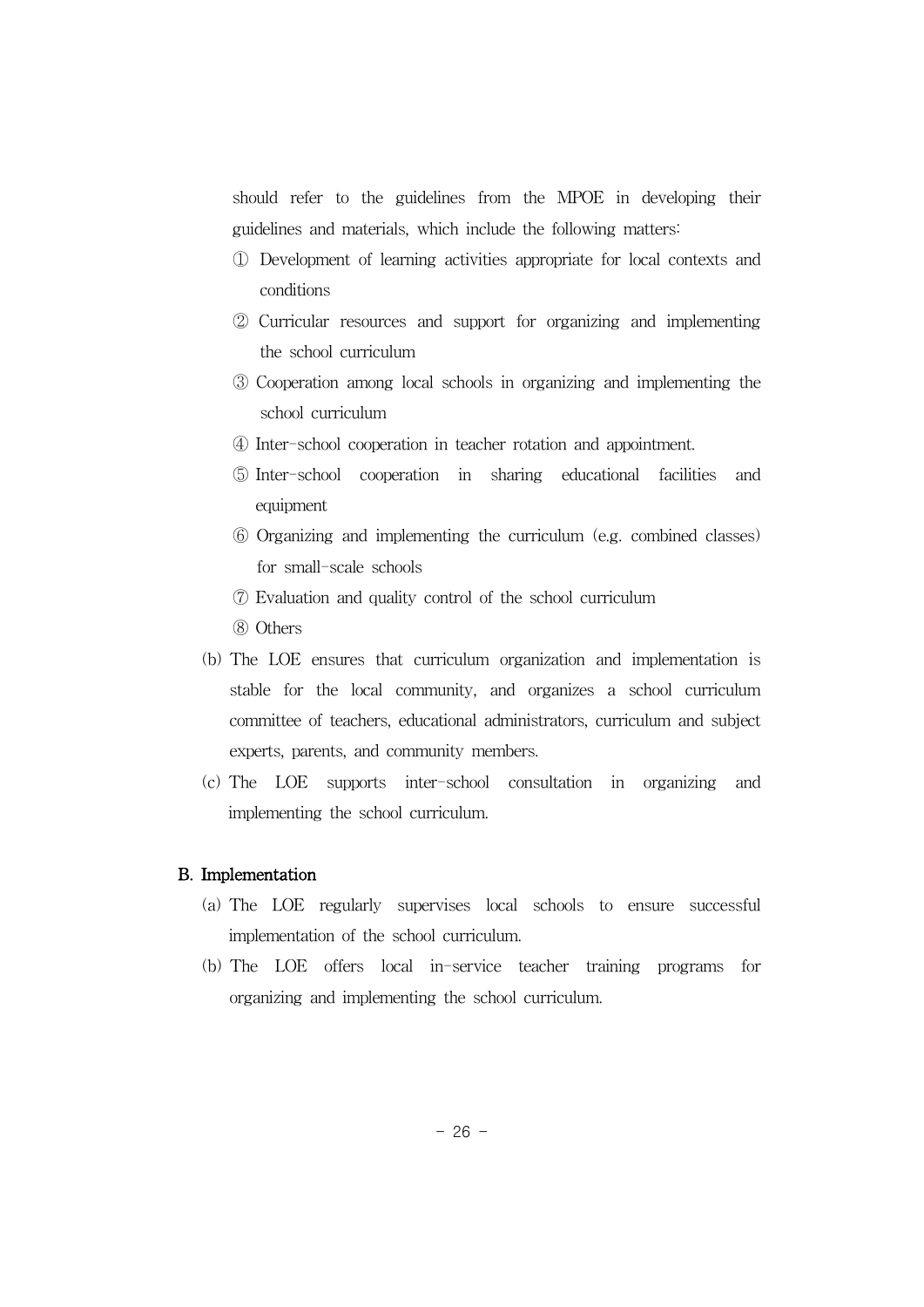- (c) The LOE develops and distributes supporting materials for local schools to organize and implement the curriculum.
- (d) The LOE provides educational programs for gifted students, disabled students, returning students from foreign countries, and students with multicultural backgrounds.
- (e) The LOE organizes inter-school and inter-LOE cooperation with regard to assigning students, rotating teachers, sharing facilities, and maintaining joint efforts in co-developing teaching and learning materials.
- (f) The LOE appoints and assists case schools or demonstration schools chosen from local schools as well as supports teacher conferences and in-house and department meetings.
- (g) The LOE evaluates classes for subjects, optional activities, and extracurricular activities, and applies the results in controlling educational quality.

#### 3) School

#### A. Curriculum organization

#### < Common guidelines >

- (a) Schools organize and implement their own curriculum based on the guidelines from the MPOE and the LOE.
	- ① The number of school hours assigned for subjects, optional activities, and extracurricular activities in the curriculum must be completed within at least 34 weeks in a year, and not any less.
	- ② Schools may divide the total number of school hours in a year into months and weeks according to seasonal changes, school situations, students' needs, and other educational conditions.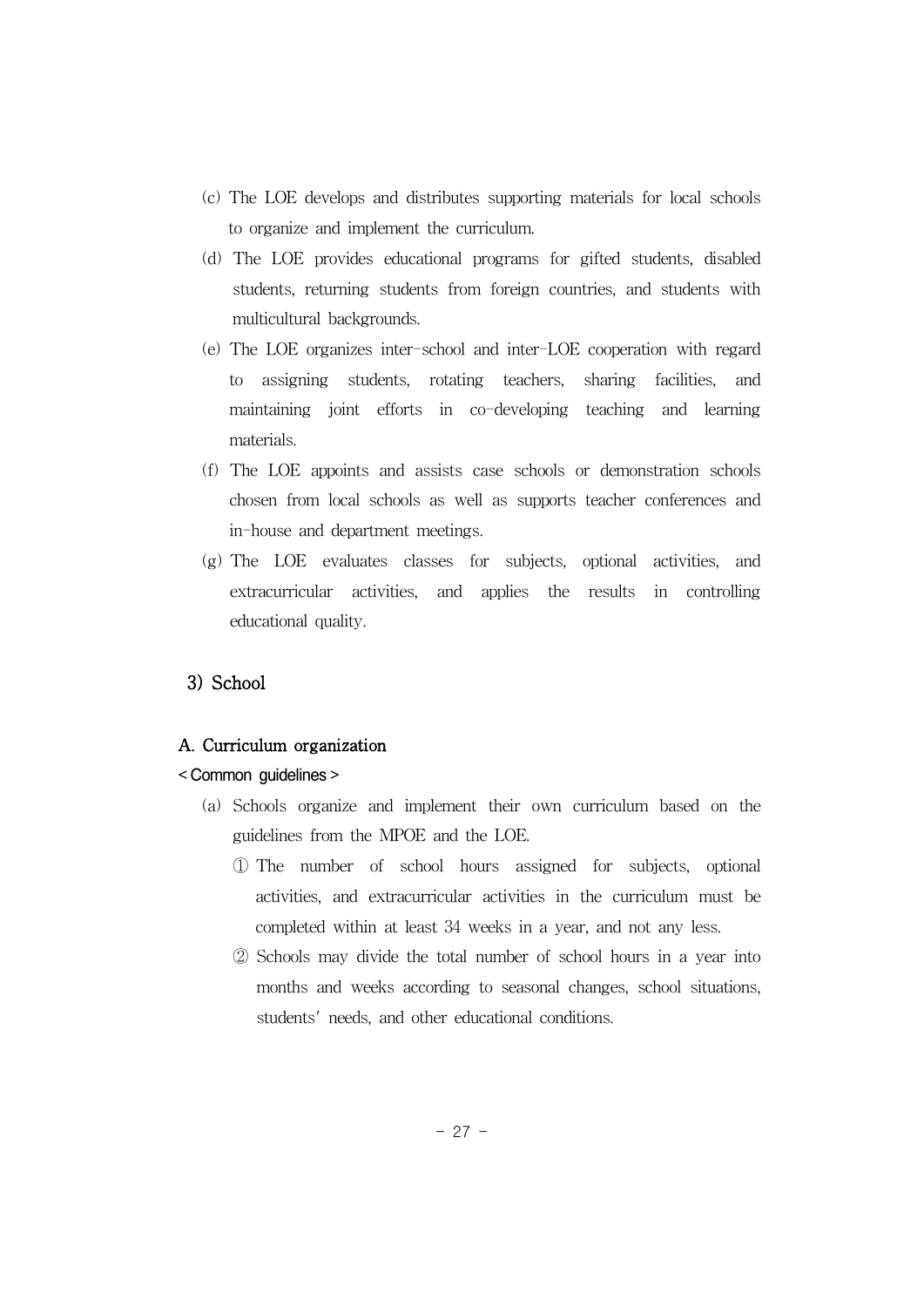- ③ The time allotment for each day and week should be organized to create a balance among subject areas and the number of school days. Subjects within the curriculum, and the optional and extracurricular activities may be combined and taught in block schedules.
- ④ Middle schools and high schools can adapt an intensive course-taking system that allows students to meet the course requirements in more flexible ways.
- (b) Schools shall organize an advisory committee for an effective design and implementation of the school curriculum, which consists of teachers, curriculum and subject experts as well as parents. This committee consults the principal in making decisions on school curriculum.
- (c) Schools may organize curriculum for each grade, classroom, and subject area based on its general framework for curriculum organization and implementation.
- (d) Schools should consider teacher organization, student characteristics, parents' needs, local community needs, and educational conditions, such as facilities and equipment, in organizing and implementing their curriculum.
- (e) Schools operate level-differentiated classes considering the following statements:
	- ① Subjects that provide level-differentiated lessons can take additional hours from those assigned to discretionary activities for further and supplementary teaching.
	- ② Students' groups for level-differentiated classrooms can be flexibly organized considering the circumstances of the school and the students.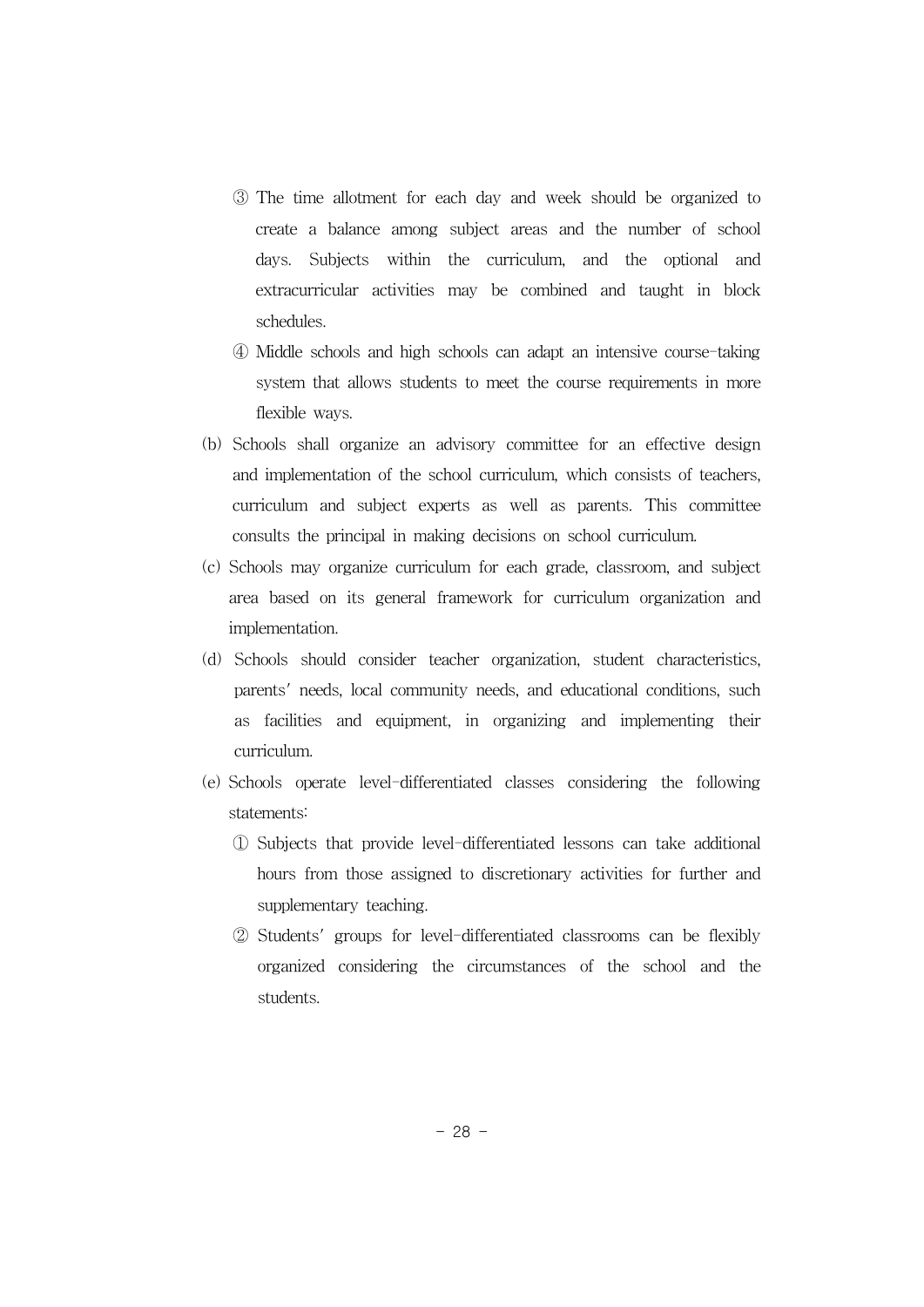(f) In case schools offer a course for a subject unlisted in the curriculum, they should follow the appropriate procedures in the MPOE's guidelines for curriculum organization and implementation.

#### < Guidelines by school level >

- (a) Elementary schools
	- ① Subjects assigned more than three hours per week can be reduced in the number of school hours per week by no more than one hour, and combine required subjects with experiential learning activities, according to the need of the schools and students.
	- ② Deleted
	- ③ If schools combine multiple grades into a classroom, they can recognize the sequence of curriculum or restructure learning materials around the common learning themes.
	- ④ Schools can choose elective programs such as theme-based work, team-based projects, studying learning methods, or integrated subjects for their optional activities, considering the needs of the school, teachers, and students.
	- ⑤ Schools should organize these educational programs so that students develop basic life skills and, especially, an ability to use the Korean language in appropriate ways.
- (b) Middle schools
	- ① Deleted
	- ② Schools may organize and implement optional activities, considering the following matters:
		- ⓐ The school may assign school hours for optional activities flexibly, considering the circumstances of the school and its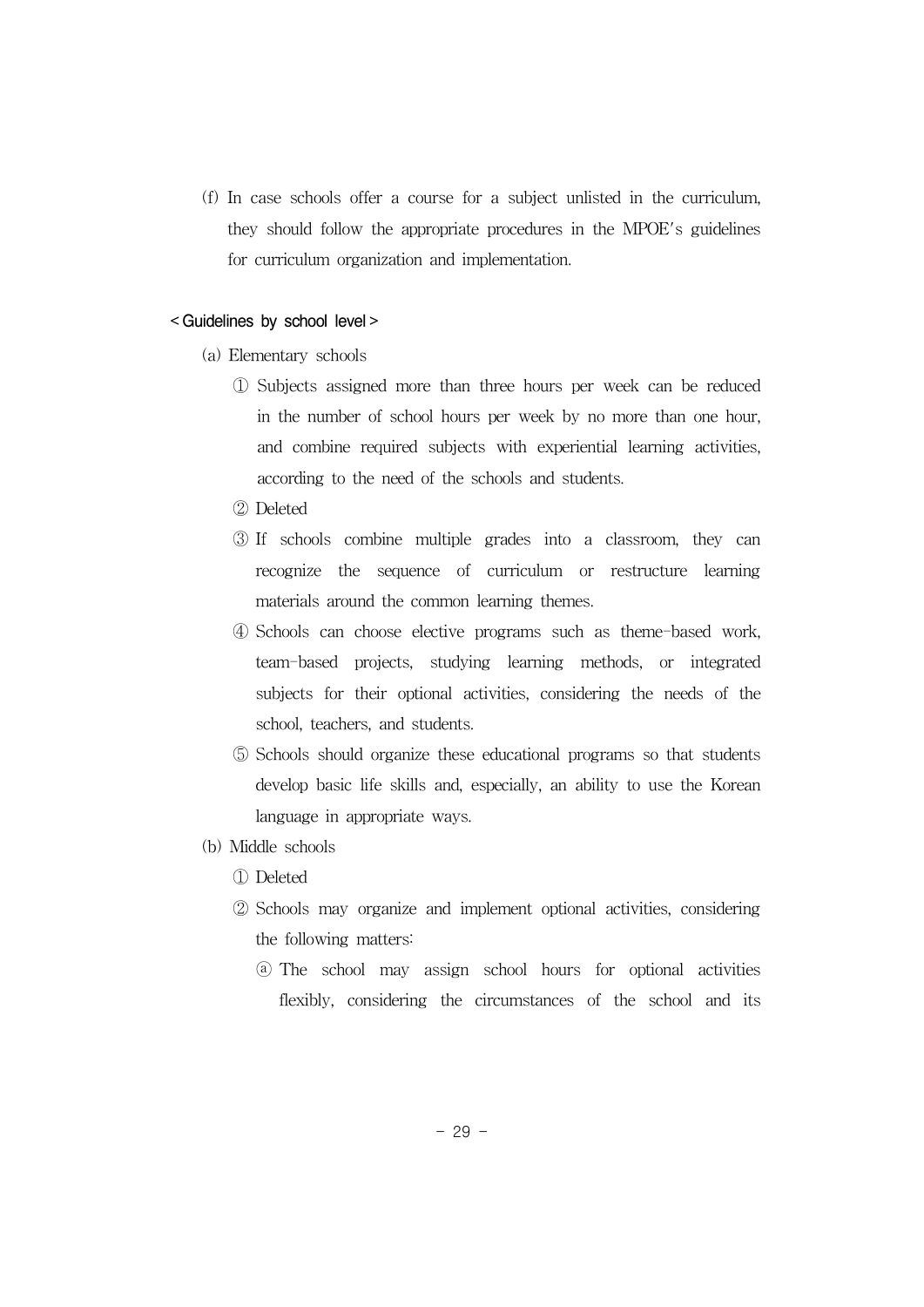students.

- ⓑ Deleted
- ⓒ In offering elective courses, the school should ensure that students have a right to choose a subject by more than two subjects at the same time.
- (c) High schools
	- ⓛ General high schools may organize courses so that students can complete the National Common Core Curriculum by the 10th grade.
	- ② Deleted
	- ③ Deleted.
	- ④ General high schools do not offer a specialized curriculum related to specific career paths. In principle, individual students build their own courses of study by selecting electives. Schools that do not fall under Item 5 or 9 of Clause 1 of Article 90 in the Elementary and Secondary Education Law can offer courses to help students explore their careers and take adequate elective courses. Schools should follow the MPOE guidelines with respect to these matters.
	- ⑤ High school optional activities, including creative optional activities, shall be connected to the curriculum with elective programs in grades 11 and 12, considering the students' interests and needs.
	- ⑥ Electives can be organized considering the circumstances and needs of the school and its students. In particular, when students request a specific optional course not offered yet in the curriculum, the school should be able to open the course to a certain number of students, as designated by the MPOE.
	- ⑦ The number of subjects that can be taken in a semester should not exceed the regulation of the superintendents of the MPOE, which is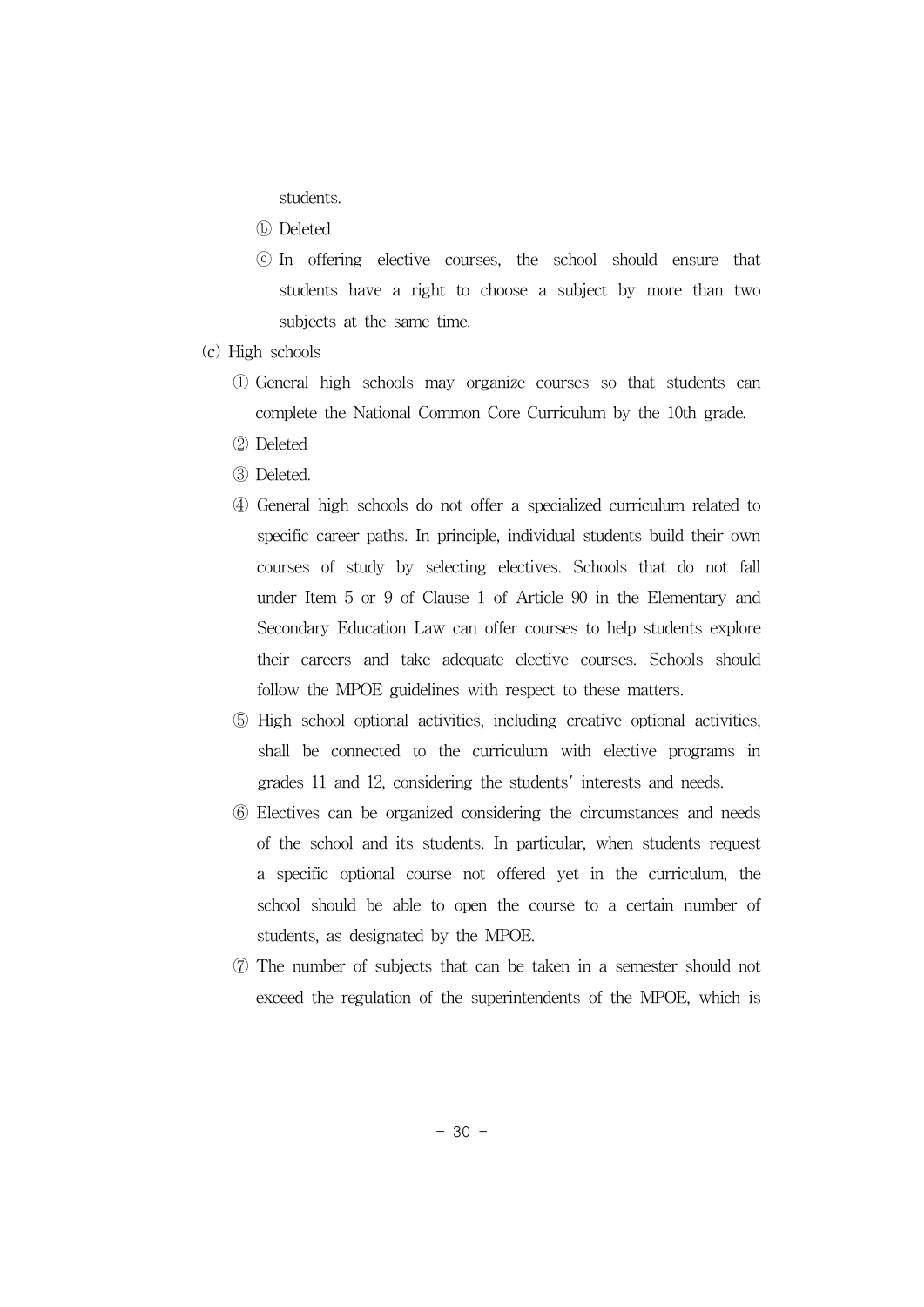no more than 10 subjects in principle.

- ⑧ Schools that offer religious studies should provide other electives so that students have wider options.
- ⑨ Deleted
- ⑩ If students want to take elective courses not provided by their school, the principal allows the students to take those courses from other schools and approves their credits. The principal should allow students to take specific courses from the qualified local institutes, if it is more effective for students' learning, than taking those courses in the school. The school shall follow the MPOE guidelines with respect to these matters.
- ⑪ The principals in vocational and other specialized high schools may designate compulsory courses for each department, if necessary. Students may take elective courses according to the ratio decided by the principal.
- ⑫ Schools for vocational education should offer a variety of fieldwork courses related to the subjects in the curriculum. The school shall follow the MPOE guidelines with respect to these matters.
- ⑬ Schools specializing in foreign languages should design a specialized curriculum. They should assign more than 50 percent of the total units allocated to specialized subjects in offering courses on the major foreign language and two other courses on the second foreign language.
- ⑭ The curriculum for the tracks unlisted here follows the regulations for a similar track. If the school unavoidably needs to create a new track and thus design a new curriculum, or if it wants to create new courses because of its situation, the school must take necessary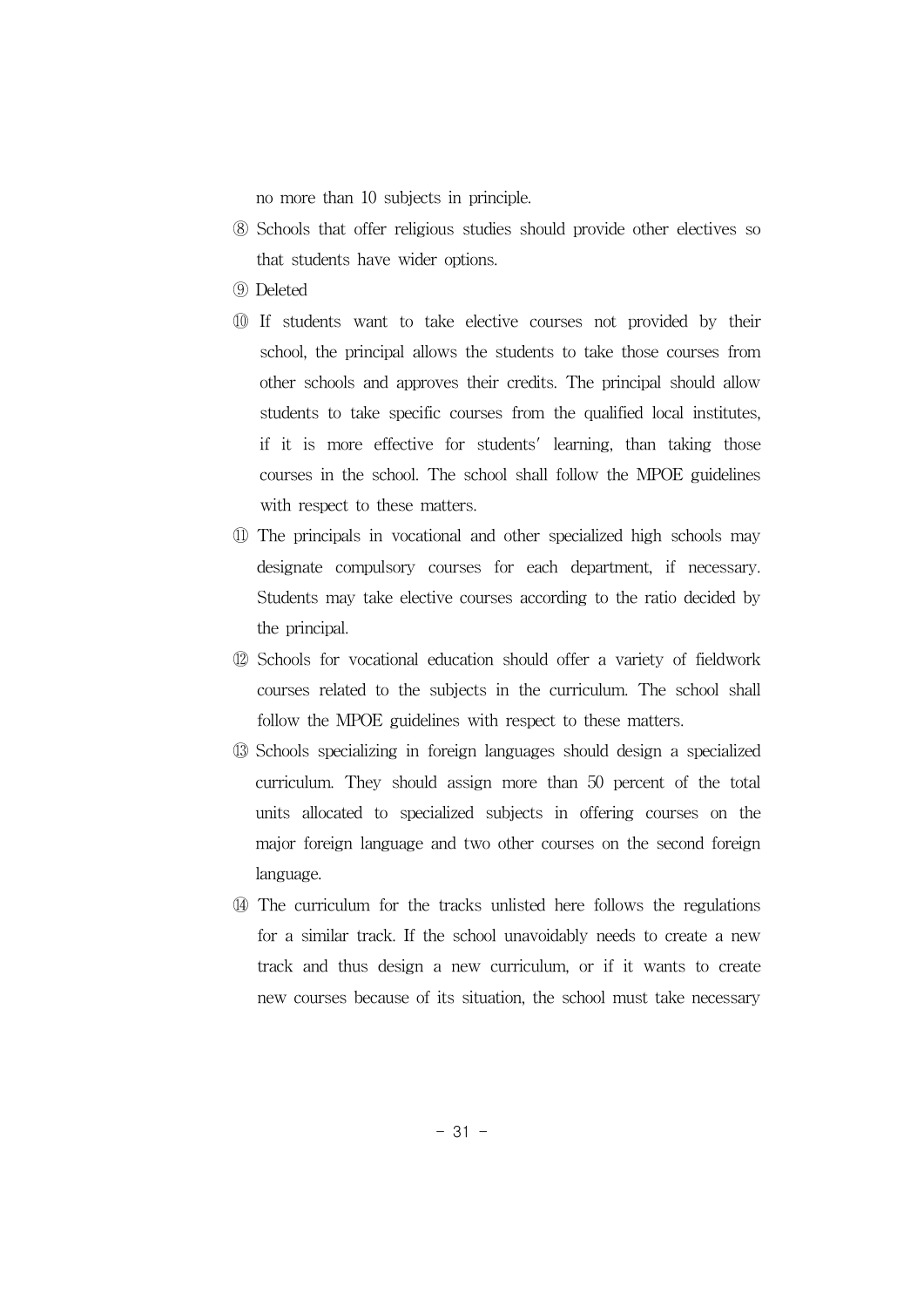steps according to the guidelines from MPOE.

#### B. Implementation

- (a) The school curriculum shall be organized and implemented through a democratic procedure with the full participation of all teachers.
- (b) The overall curricular activities in school should aim for holistic and integrated development of students' personality.
- (c) The individual school may operate level-differentiated classes based on the following considerations:
	- ① The school or LOE may develop their own materials for leveldifferentiated classes instead of using textbooks.
	- ② The school shall offer special supplementary lessons to make up the loss of school hours due to level-differentiated classes. The school may decide its own principles of organizing and implementing these special supplementary lessons.
- (d) The school shall organize and implement its curriculum taking the following matters into consideration:
	- ① The school should plan the fundamental elements of each subject to be taught consistently and systematically.
	- ② The school should lead all students with care to achieve learning goals, offers learning opportunities and methods appropriate for students' abilities, and helps students keep up their motivation.
	- ③ The school should put emphasis on helping students understand core concepts and principles and applying them in a new environment. In particular, the school may concentrate on developing students' information processing abilities to make use of various data.
	- ④ The school shall offer not only individual learning activities but also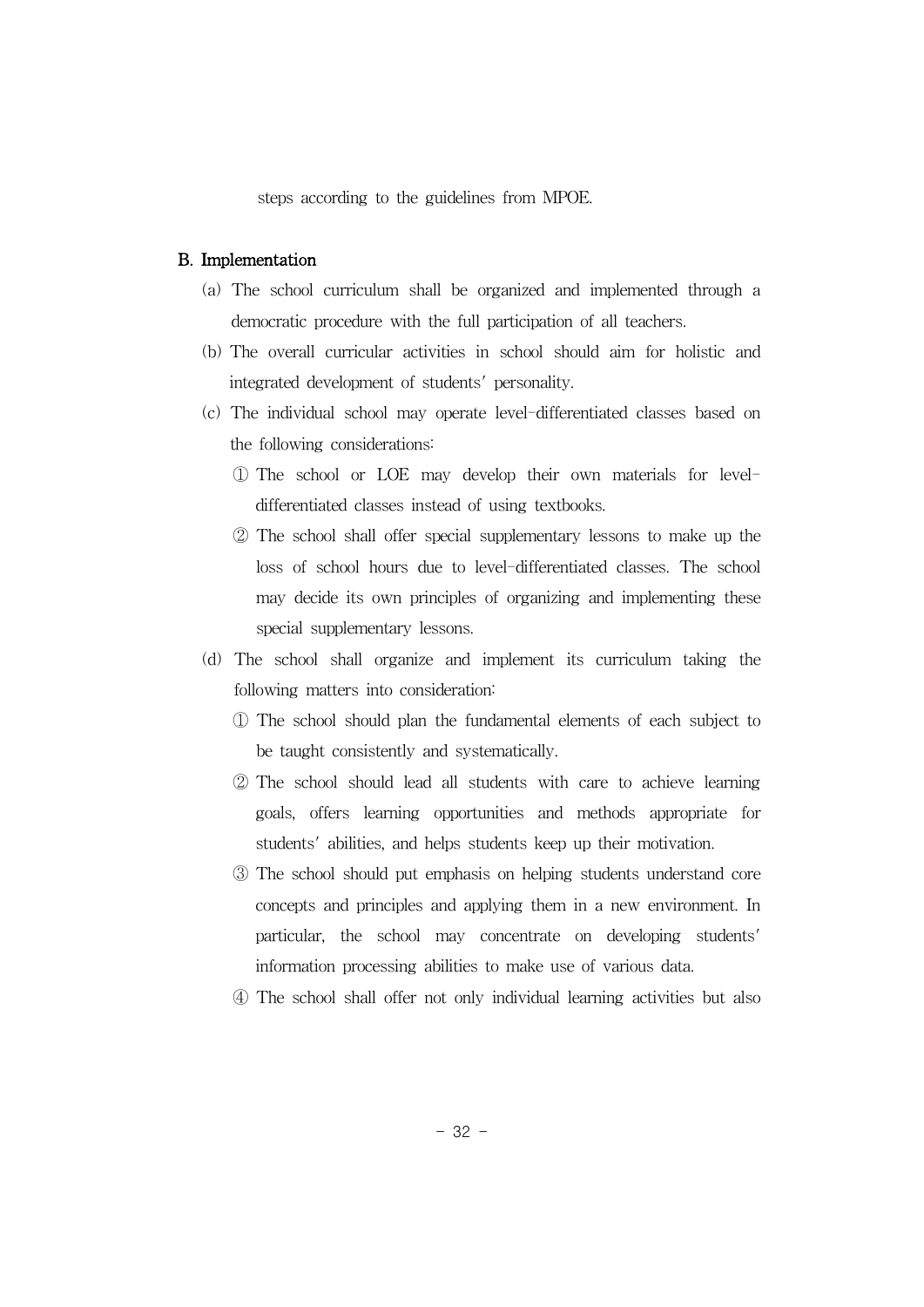group projects so that students have experiences of solving problems through cooperation.

- ⑤ The school shall encourage individualized instruction in each subject, and recommend hands-on projects such as presentation, discussion, experiments, observation, surveys, collection, investigation, handicrafts, field trips, and so on.
- ⑥ The order of contents in subjects and extracurricular activities does not necessarily demonstrate how students learn in their classrooms. The school may decide the order, weight, and methods of teaching each subject, according to its learning objectives, local circumstances, seasonal changes, and students' needs.
- ⑦ The school shall utilize [use] the human and physical resources of the community for the effective operation of subject matter, optional activities, and extracurricular activities.
- ⑧ The school should pay special attention to safety in experiments, fieldwork, performance, and practicum.
- ⑨ The school must take a stand against gender stereotypes in all educational activities.
- (e) The school should attempt to take a balance among different areas of extracurricular activities and keep developing unique culture by focusing on its tradition and strengths.
	- ① The school shall use the human and physical resources of the community to help students develop their personalities, tastes, interests, and special skills.
	- ② The school shall organize autonomous group activities to develop students' community membership and civic capacities.
	- ③ The school may operate its extracurricular activities with flexibility.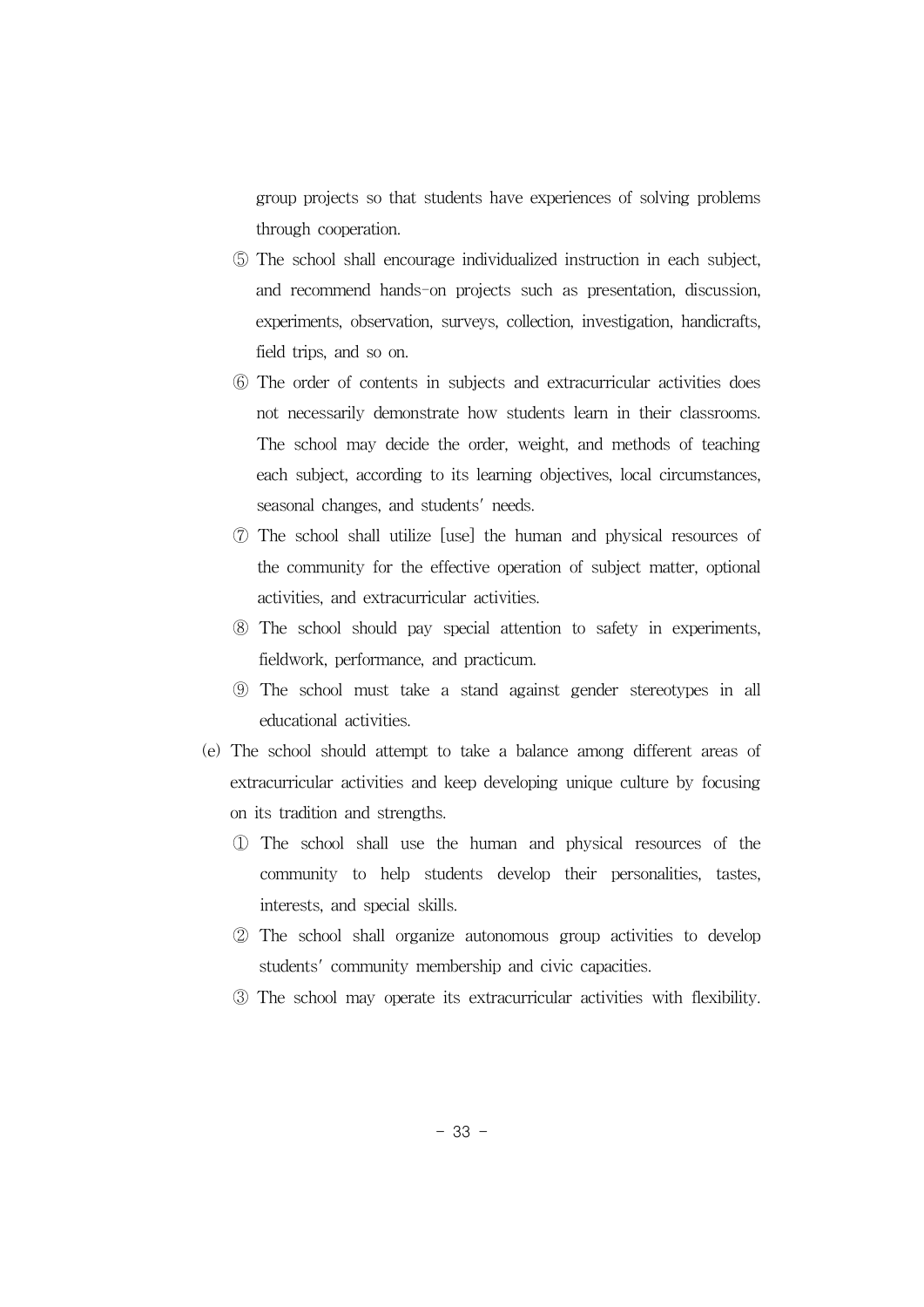They can be organized as intensive, consecutive courses according to the local community, school, and the nature of each activity.

- ④ The school shall provide counseling to help students decide their future careers based on their aptitudes and abilities.
- (f) The school shall fully utilize educational broadcasting programs, audio visual materials, and other materials, as well as textbooks, for effective teaching.
- (g) The school shall encourage computer-aided instruction, such as web-based educational networks and multimedia.
- (h) The school shall ensure that the following education courses are taught: democratic citizenship, character education, environmental preservation, economics, energy conservation, work ethics, health education, safety education, sex education, consumer education, careers, unification of the Koreas, cultural identity as a Korean, education for international understanding, marine life, information literacy and ethics, integrity and anti-corruption, water preservation, education for sustainable development, equal rights for both sexes, understanding the disabled, universal human rights, safety and disaster drills and prevention, managing low birth rates and aged societies, recreation, defense and veterans, respecting parents, elders and tradition, protecting children and teens, understanding multi-cultural education, art and culture, understanding agriculture and rural communities, intellectual property rights, media, effective communication and discussion, and writings for themes related to the National Common Core Curriculum. Schools shall also ensure that optional activities and extra-curricular activities operate in accordance with each other and enhance the connection among schools, families, and local communities.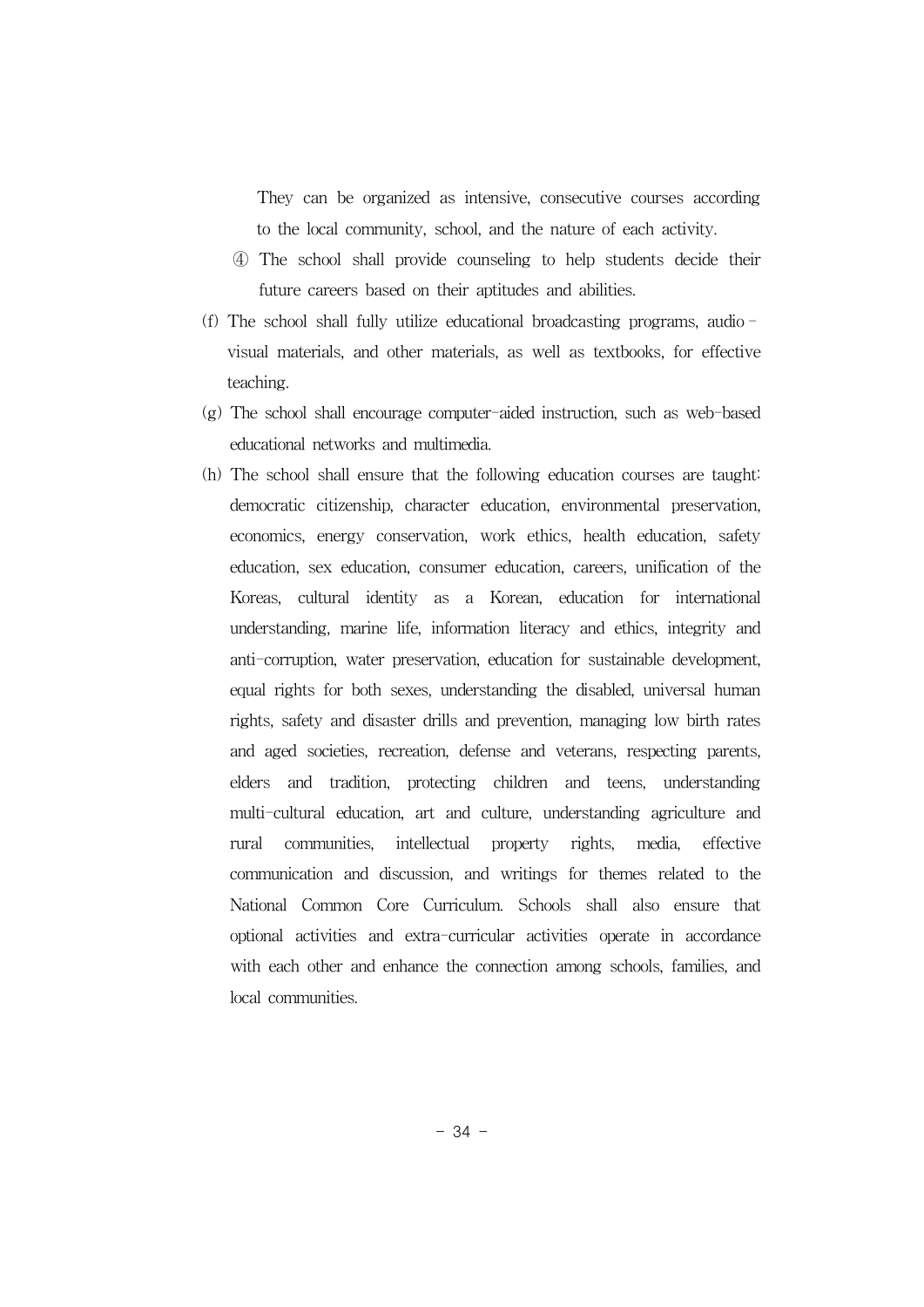- (i) The school shall provide momentum classes for students to deal with social issues unlisted in the curriculum. In this case, the school should follow the guidelines for momentum classes.
- (j) The school may plan reading activities and have them used in subjects such as Korean language or in discretionary activities and extracurricular activities.
- (k) Schools that offer special education programs for students with disabilities may adjust the curriculum considering the students' abilities, and use the educational materials and curriculum for students with disabilities.
- (l) The school may offer after-school and summer or winter vacation programs upon request from the students and their parents, and the schools should run these programs based on students' voluntary participation, in principle.
- (m) The school shall work to improve teachers' capacities by facilitating professional development activities such as department meetings, action research, and teacher conferences.
- (n) The school shall evaluate the appropriateness, validity, and effectiveness of its own curriculum organization and implementation. Its results shall be applied to improving the curriculum organization and implementation for the next school year.

# 3. Evaluation and Quality Control of the Curriculum

1) To control the quality of the curriculum, nation-wide assessments will be administered on a regular basis in order to monitor students' scholastic achievements, the quality of educational institutes including schools, and the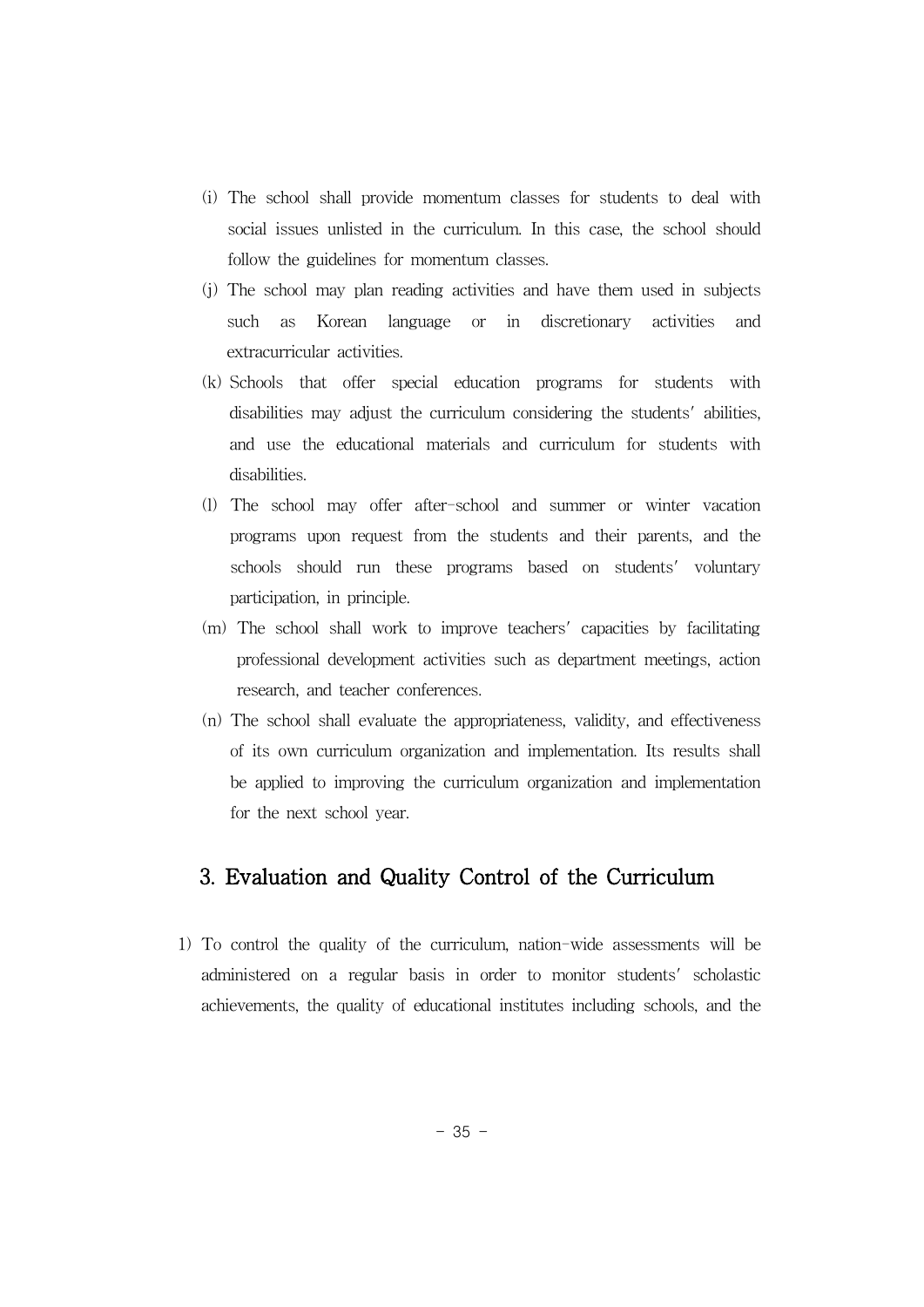process of curriculum design and implementation.

- A. A national assessment of each subject as well as an assessment of grades of the students' educational achievement will be administered, and its results will be applied to improving and enhancing the appropriateness of the curriculum.
- B. Regular evaluation of schools and the MPOE shall be conducted to examine the effectiveness of school curriculum organization and implementation, and support from educational authorities.
- C. Research shall be conducted to evaluate the appropriateness and effectiveness of the curriculum organization and implementation support system. Research will begin from the first year when the curriculum comes into effect to investigate its relevancy for schools, grades, and students. The evaluation of the curriculum will focus on the appropriateness of the curriculum sequence organization, time (unit) allotment, and guidelines for the curriculum design and implementation.
- 2) The Ministry of Education and Human Resources Development (MOE & HRD) shall offer a variety of evaluation tools so that evaluation within schools can be accorded with the philosophy of the curriculum.
	- A. It shall provide guidelines for 'criterion-referenced evaluation' in each subject so that schools can evaluate students' achievement against the learning objectives of the curriculum.
	- B. It shall establish a national-level item bank so that schools can use these items in their own tests through computer networks such as the Edunet.
	- C. It will provide test methods, procedures, and tools for schools to apply to each subject.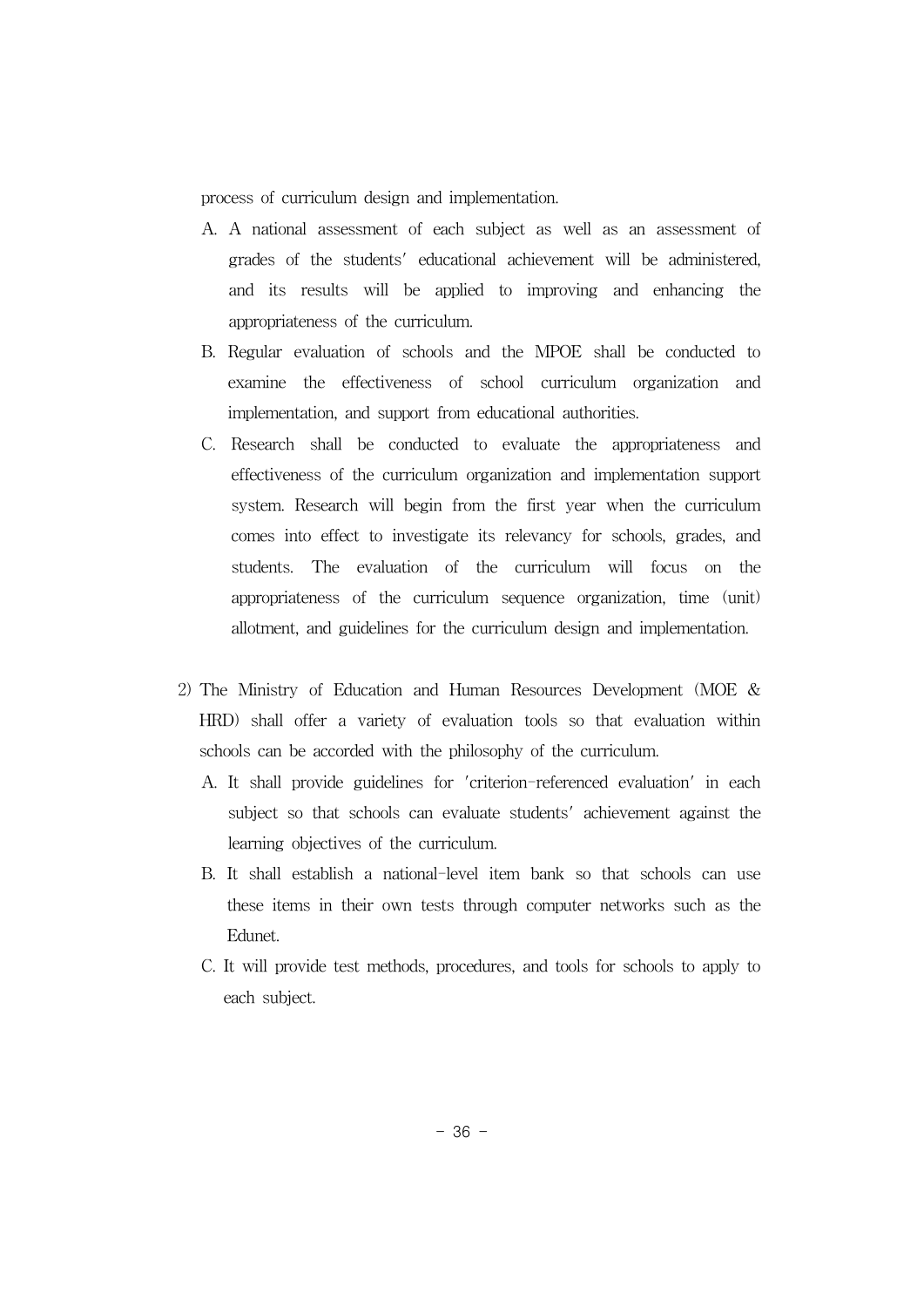- 3) The MPOE can administer tests on students' academic achievement and curriculum organization and implementation in order to maintain the quality of the curriculum, and to improve the appropriateness and effectiveness of the curriculum organization and implementation system.
- 4) Schools can organize their evaluation considering the following:
	- A. Evaluation should be regarded as part of an educational process to help all students at successfully reaching the goals of the curriculum.
	- B. The school shall measure the progress of students' achievement with a variety of test tools, monitor the level of students' achievement, and utilize the results in improving the quality of instruction.
	- C. The school shall maintain a balance in assessing students' learning by means of essay tests, learning attitudes and classroom participation, instead of just using multiple- choice tests.
	- D. The school shall develop a set of assessment standards for experiment, performance, and practicum classes.
	- E. The school shall develop valid standards and criteria in assessing students' achievement in subject areas focused on affective, performative, and creative development.
	- F. The school and its teachers shall evaluate what is actually taught in the school curriculum. Students are not tested on knowledge and skills which schools have not provided opportunities to learn, or which can only be learned from outside schools.
	- G. In evaluating students' development in subject areas, elementary schools shall keep written records on students' performances, characteristics, and level of achievement.
	- H. The school shall decide the focus of evaluation in assessing students'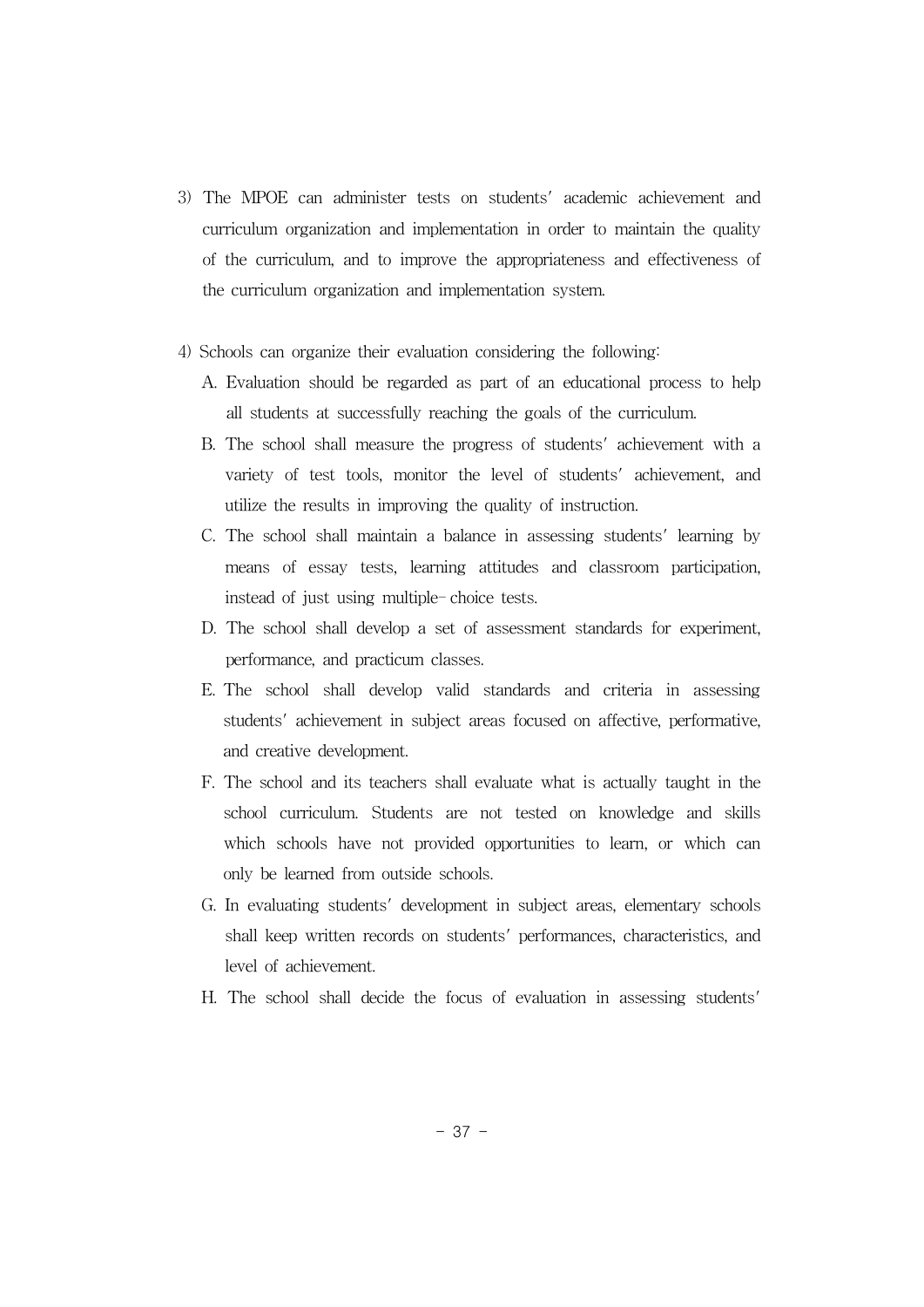performances in discretionary activities, considering the characteristics of its students and the nature of subject-related and creative discretionary activities. The evaluation of creative discretionary activities should be recorded in descriptive statements.

# 4. Curriculum Organization and Implementation in Special Schools

- 1) The curriculum equivalent to elementary, middle, and high schools shall be organized in accordance with the standard curriculum.
- 2) Principals of schools under the jurisdiction of the MOE & HRD shall organize their curriculum in reference to the MPOE's curriculum guidelines.
- 3) Special schools, such as civic schools, civic high schools, the three-year senior high technology schools, special classes for working youth, and schools affiliated with industrial organizations may organize their own curriculum based on the standard curriculum, depending on their circumstances and students' characteristics. In these cases, the schools shall obtain approval from the MPOE superintendent.
- 4) The curriculum in schools that offer evening classes shall comply with the standard curriculum. However, each class can be reduced to 40 minutes.
- 5) Correspondence high schools shall follow the guidelines for elective curriculum in high schools. The design and time allotment of the curriculum however can be modified with the MPOE superintendent's approval.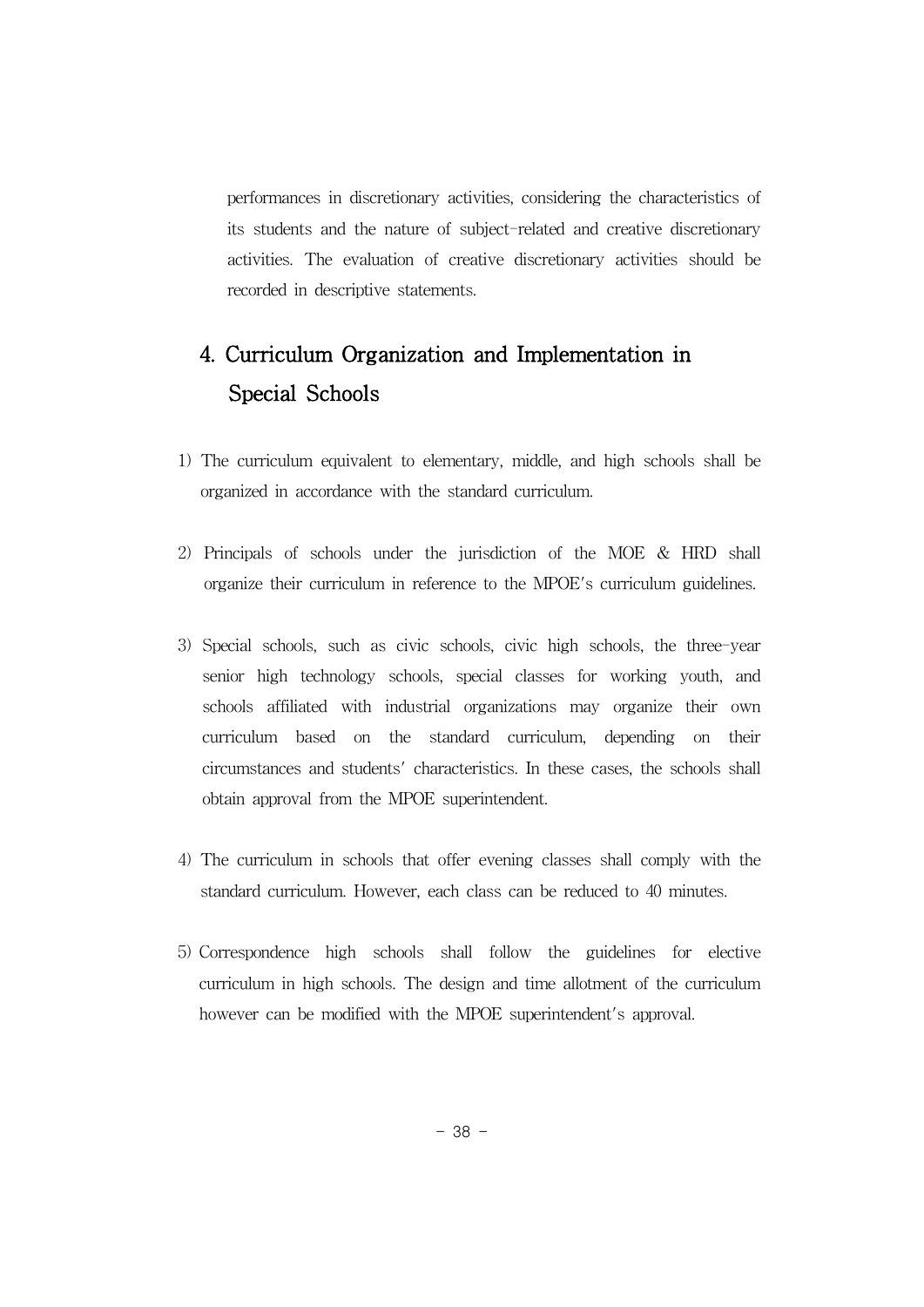- A. Students should complete more than 170 units. Design and time allotment should comply with that of the high school curriculum elective courses.
- B. Instruction should consist of correspondence instruction, in-house attendance lessons, and individualized correction and monitoring.
- C. The minimum hours of in-house class attendance is 20 days per year.
- 6) Schools such as specialized high schools and autonomous schools are allowed to flexibly organize and implement their own curriculum according to their philosophy, educational goals, and characteristics.
	- A. The school can increase or decrease the number of school hours in each subject within the range of the total number of units required in the core curriculum. However, the number of school hours in each subject cannot be less than 68 hours per year.
	- B. The high school may freely organize electives other than subjects in the National Common Core Curriculum, according to the unique characteristics of the school.
	- C. Specialized high schools can adjust the number of total units required for general and specialized subjects.
	- D. The school should follow the MPOE guidelines in detail with respect to these matters.
- 7) If schools want to develop and experiment with an exploratory way of designing and implementing the curriculum, they can be exempted from the standard guidelines with approval from the Minister of MOE & HRD.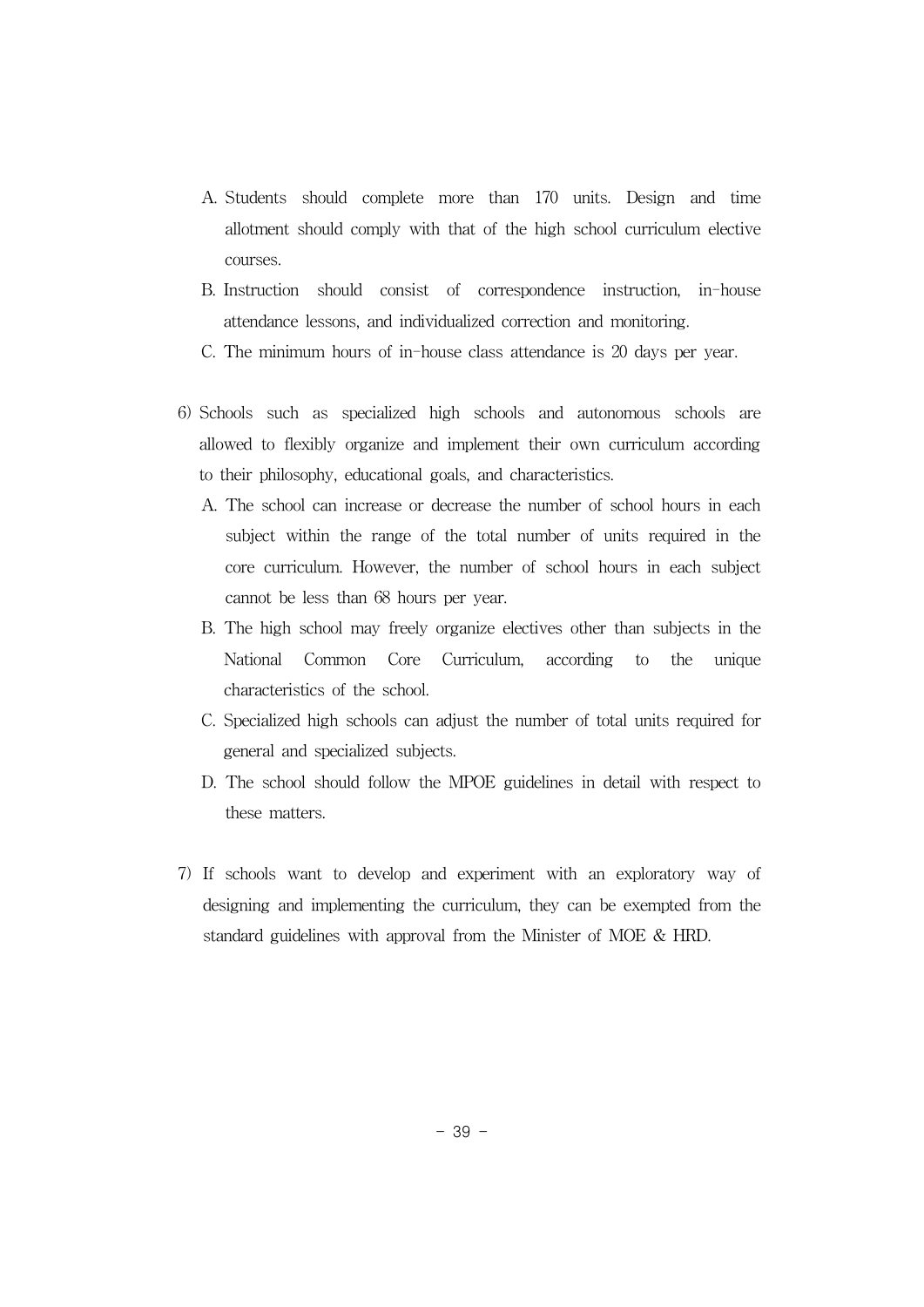Proclamation of the Ministry of Education, Science and Technology: #2008-160 [separate volume 14]

English Curriculum

**Ministry of Education, Science and Technology, Korea**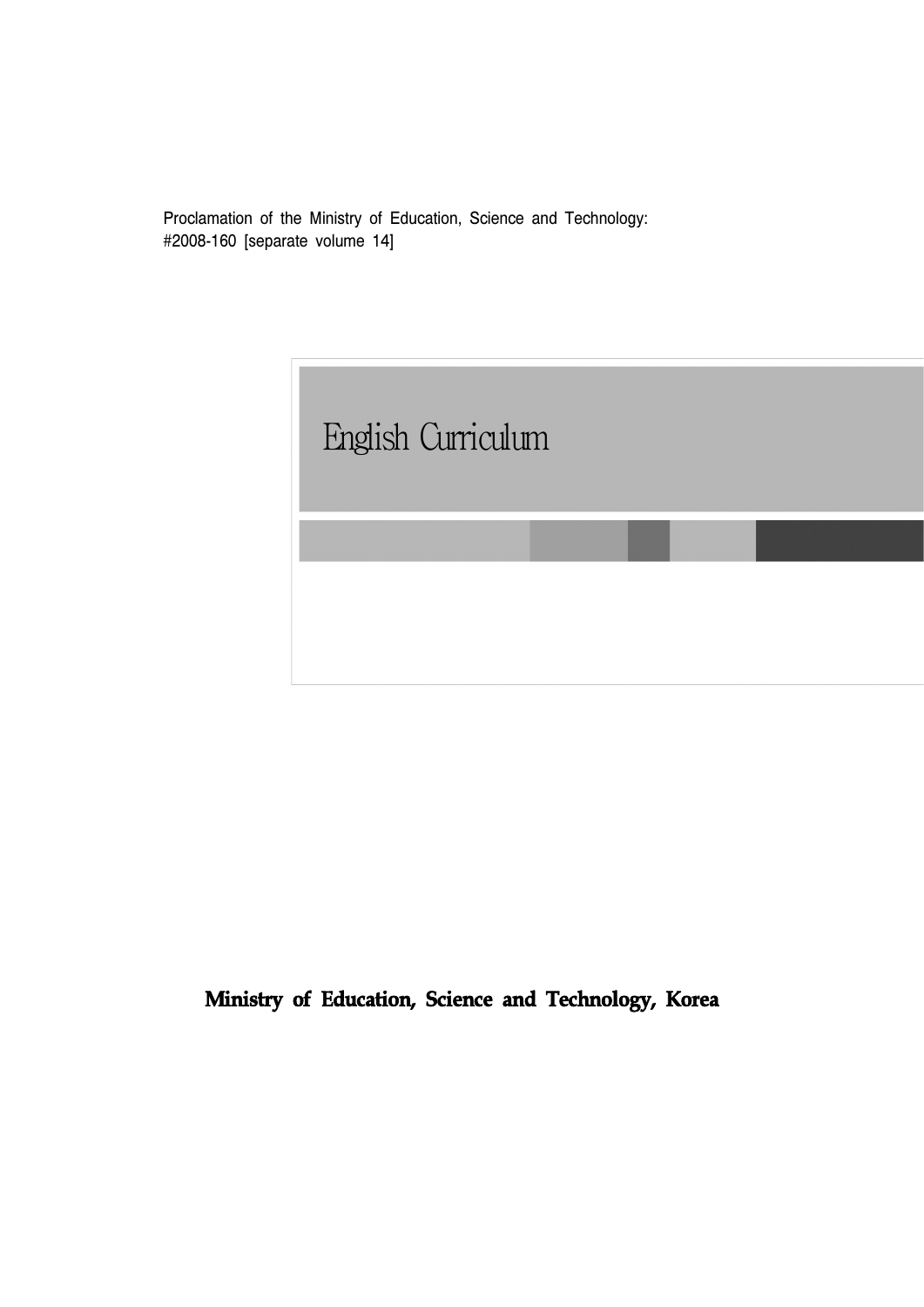# English

# 1. Characteristics

As the interaction among countries is increasing in diverse areas, interdependence among countries is deepening. As a result, along with international competition, international cooperation is becoming more important. Due to the development of information technology, a move towards a knowledge and information-based society requires all components of society, from individuals, to corporations, to government agencies, to be able to understand and communicate knowledge and information.

English, being the most widely used language, is playing an important role in the communication and bonding between people of different native languages. For elementary and secondary school students who must live in the future, the ability to communicate in English is an essential skill that they must learn at school. To contribute to the nation and society, to show leadership as a cosmopolitan citizen, and to enjoy a wide range of cultural activities, the ability to understand and use English is essential. The ability to communicate in English will act as an important bridge connecting different countries, and will be the driving force in developing our country, forming trust among various countries and cultures.

English, at the elementary school level, should focus on developing in the students the ability to understand and express basic language used in everyday life, which is the basis of communication. Technical aspects of language, especially spoken language, are essential. With regard to written language education, students should be able to read and write simple works in English which are composed in connection with spoken language education. In secondary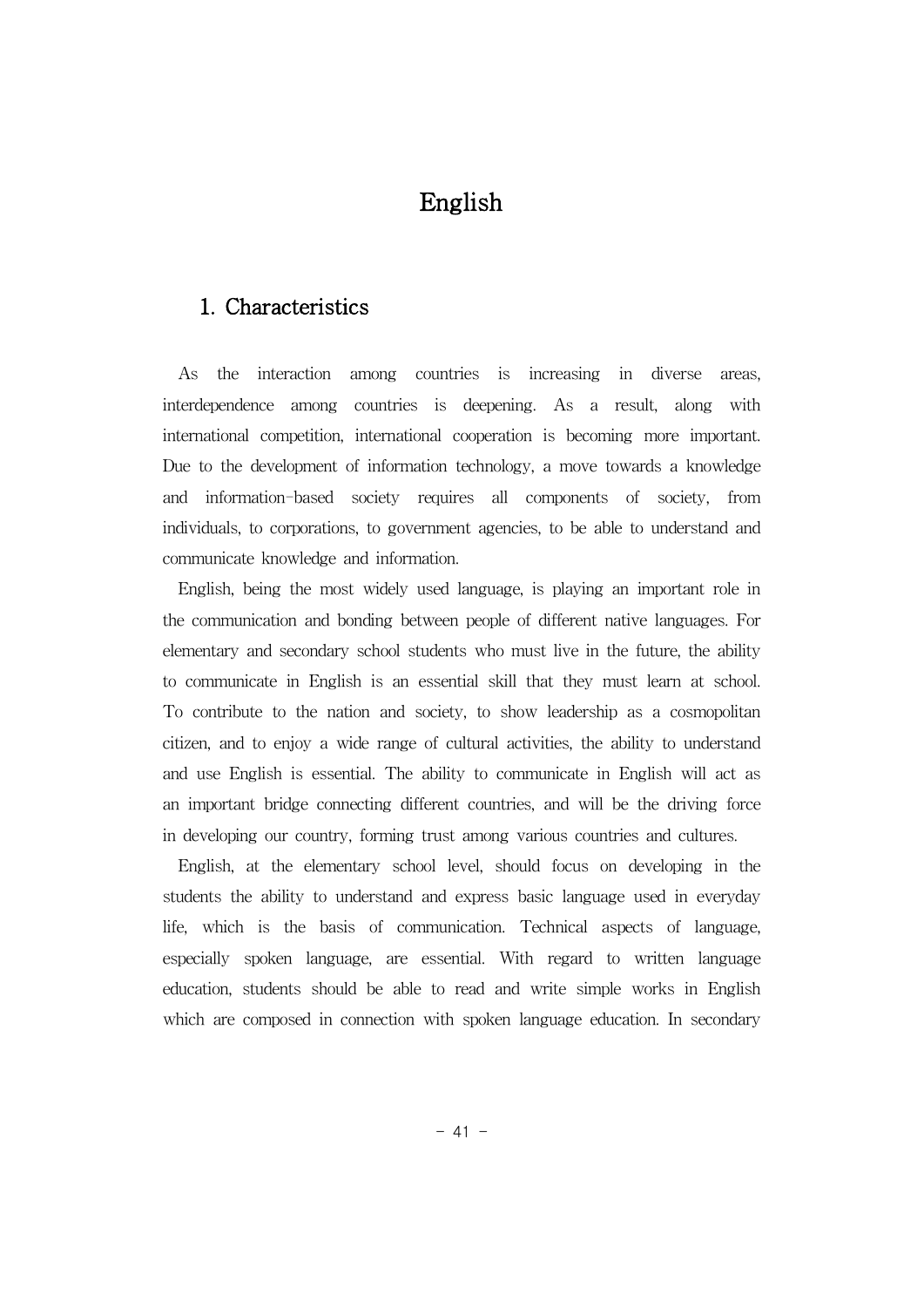school, English education, based on the English taught at the elementary level, stresses a basic ability in English, in order to understand foreign cultures and cultivate the potential to live in the world of the 21st century.

The character of each student should be considered for English education in elementary schools. Elementary students have strong curiosity, and the experiences of their daily lives deeply affect their ideas and actions. Therefore, the teaching and learning activities in English will be more effective if they are comprised of real life activities where students can experience the joy of discovery through personal experience. Although elementary students learn easily, because they have weak long-term memory and can focus their attention for only a short period of time, appropriate pedagogy should be applied to teaching and learning English. Various interesting educational media such as multimedia resources and information and communications technology (ICT), should be properly used.

On the other hand, in secondary schools, the interest that students have developed in English since elementary school should be continually encouraged, while developing the basic ability to communicate in English. At the same time, students should be exposed to a variety of educational experiences which can develop their fluency and accuracy. Therefore, teaching and learning methods that stress the acquisition of language should be applied in order to let the students become the center of English classes.

The different learning ability of individual students should be considered in the English classes at the elementary and secondary school levels, and different levels of lessons should be conducted according to each school's circumstances. In-class exercises and activities should be stressed to enable students to carry out self-initiated study.

Fostering the ability to communicate in English is an important goal of English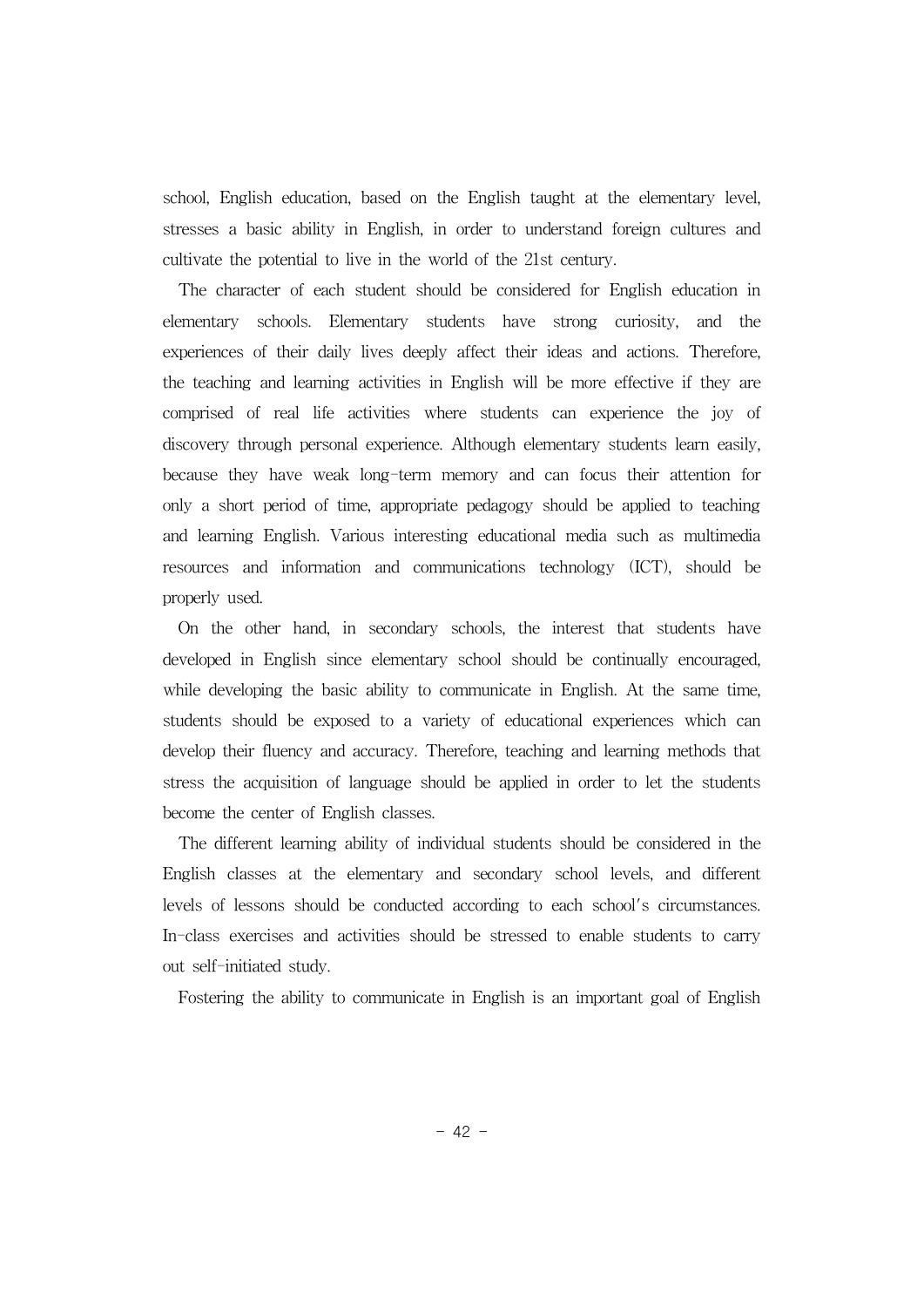education. However, education in the humanities is also important, so the lessons should help students to cultivate sound morality and independent spirit of citizenship. Also, proper understanding of foreign cultures, an international appreciation, and a cooperative spirit as a cosmopolitan citizen should be developed.

# 2. Goals

The goal of the Curriculum is to cultivate the basic ability to understand and use English in everyday life. Moreover, it is to present a correct perception of foreign cultures in order to develop our own culture and introduce it to other countries. In order to achieve this, the Curriculum must first build a basis to promote the interest and confidence in English for students who are to receive life-long education. Second, we must foster the ability to communicate in everyday life and about ordinary topics. Third, we must foster the ability to understand diverse foreign information and make full use of it. Finally, by understanding foreign cultures, students may more properly understand our own culture and acquire a correct perspective.

The goal of elementary English is to increase students' interest in English and foster their basic ability to understand English and express themselves in English.

- 1) Acquire interest in English.
- 2) Build confidence in the basic use of English.
- 3) Build a foundation for basic communication in English in everyday life.
- 4) Understand foreign customs and cultures through English education.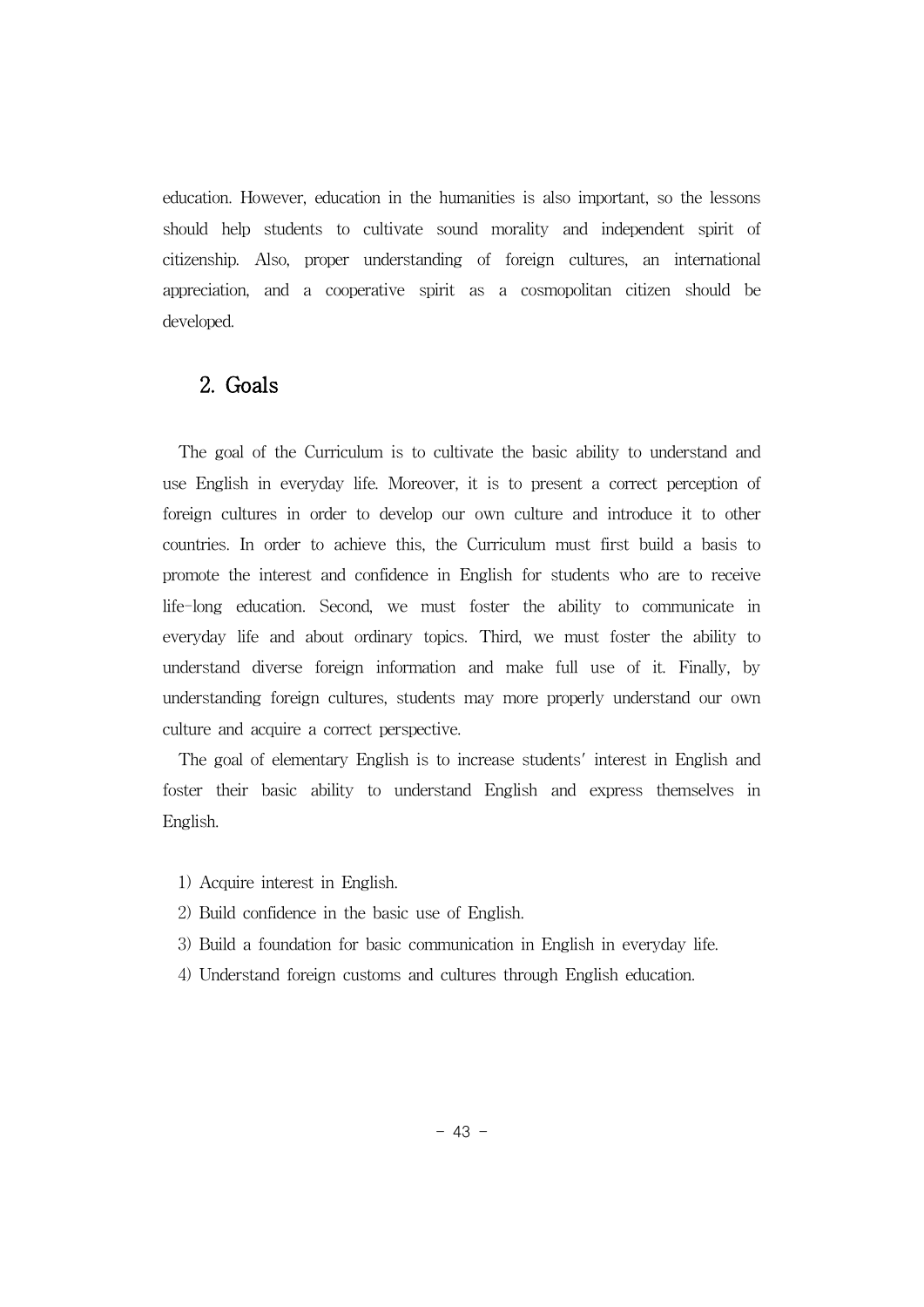Based on the English learned in elementary school, secondary school English should cultivate in the students the ability to understand and communicate in English about general topics in daily life.

- 1) Understand the necessity to communicate in English.
- 2) Effectively communicate in daily life and about general topics.
- 3) Understand diverse foreign information in English, and put it into practical use.
- 4) Through English education, appreciate diverse cultures and introduce our culture in English.

# 3. Contents

## 1) Content Structure

A. Language functions

․Gradually foster the four language skills: listening, speaking, reading, and writing. Also, build the ability to integrate the four skills.

| Language Classification<br>Language Functions | Phonetic Language | Written Language |
|-----------------------------------------------|-------------------|------------------|
| Comprehension                                 | Listening         | Reading          |
| Expression                                    | Speaking          | Writing          |

#### B. Communication activities

․Communication activities are comprised of phonetic and written language activities.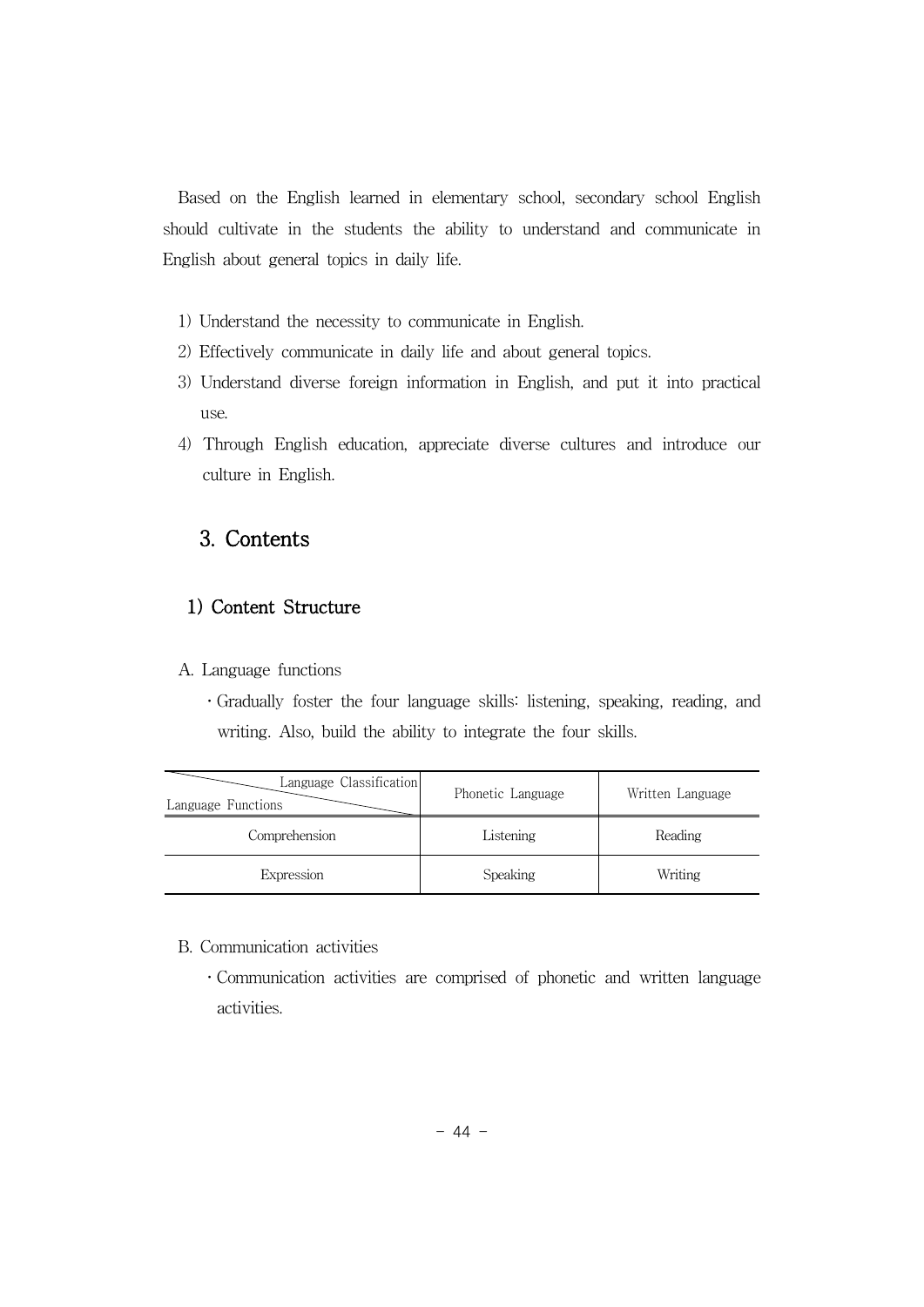| Communication<br>Activities            | Contents                                                                                                                                                                                                                                    |  |
|----------------------------------------|---------------------------------------------------------------------------------------------------------------------------------------------------------------------------------------------------------------------------------------------|--|
| Phonetic Language<br><b>Activities</b> | - For phonetic language activities, refer to items in [Appendix 2] 'Functions<br>of communication and examples'.<br>- From 'Functions of communication and examples', use appropriate examples<br>to obtain the goals of respective grades. |  |
| Written Language<br><b>Activities</b>  | For written language activities, refer to items in [Appendix 2] and<br>[Appendix 4], 'Language forms necessary for communication'.                                                                                                          |  |

- C. Language materials
	- ․For natural language functions, refer to the content, language, vocabulary,

and length of a single sentence below.

| Domain     | Contents                                                                                                                                                                                                                                                                                                                                                                                                                  |  |
|------------|---------------------------------------------------------------------------------------------------------------------------------------------------------------------------------------------------------------------------------------------------------------------------------------------------------------------------------------------------------------------------------------------------------------------------|--|
| Materials  | Refer to 'Materials' in [Appendix 1], and use the appropriate one.<br>Materials which induce learning motivation, considering the student's interests,<br>needs, and intellectual ability.<br>Materials based on topics, circumstances, and lessons.<br>Appropriate for achieving objectives.<br>Appropriate for interaction.<br>Appropriate for understanding English-speaking and non-English-speaking<br>cultures      |  |
| Language   | Language which induces natural language acquisition and<br>practical<br>communication<br>Language often used in daily life.<br>Language which considers levels of knowledge.<br>Language conducive to relations between sounds and letters, distinguishing<br>sounds and meanings, connecting of words, phonetic changes<br>between<br>depending on the speed of speech and/or other circumstances, and natural<br>speech |  |
| Vocabulary | The number of new words each grade may use is the following.<br>Grade Three: within 120 words<br>Grade Four: within 120 words<br>Grade Five: within 140 words<br>Grade Six: within 140 words<br>(Sum: within 520 words)<br>Grade Seven: within 170 words<br>Grade Eight: within 280 words                                                                                                                                 |  |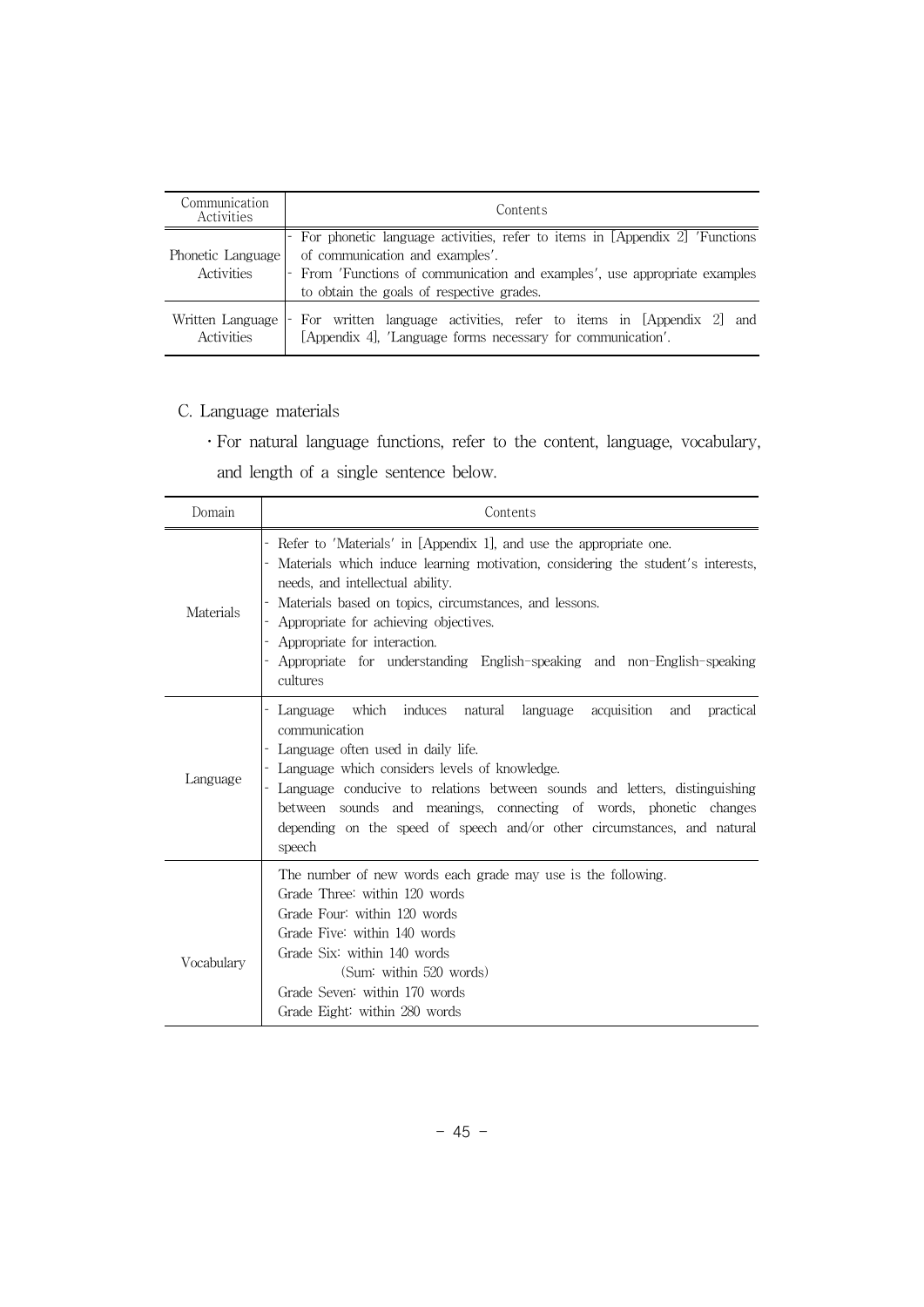| Domain                                       | Contents                                                                                                               |
|----------------------------------------------|------------------------------------------------------------------------------------------------------------------------|
|                                              | Grade Nine: within 390 words<br>Grade 10: within 450 words<br>(Sum: within 1.290 words)<br>(Total: within 1,790 words) |
| Length of<br>a Single<br>Sentence<br>(words) | Grades Three and Four: within seven<br>Grades Five and Six: within nine<br>(except $'and'$ , $'but'$ , and $'or'$ )    |

# 2) Achievement Standards

#### < Third grade >

- A. Listening
	- (a) discern the sounds, stresses, rhythm, and intonations of English.
	- (b) understand vocabulary about familiar objects.
	- (c) understand commonly used expressions such as greetings.
	- (d) act according to easy and simple commands of one or two sentences.
	- (e) listen to one or two sentences and choose the appropriate picture.
	- (f) listen to and understand easy and simple songs or chants.
	- (g) listen to and understand simple and easy games.
	- (h) understand basic conversations about personal daily life.

#### B. Speaking

- (a) correctly pronounce the stresses, rhythm, and intonations of English.
- (b) say the names of familiar objects.
- (c) use greetings and commonly used expressions.
- (d) look at real objects or pictures, and explain them in one sentence.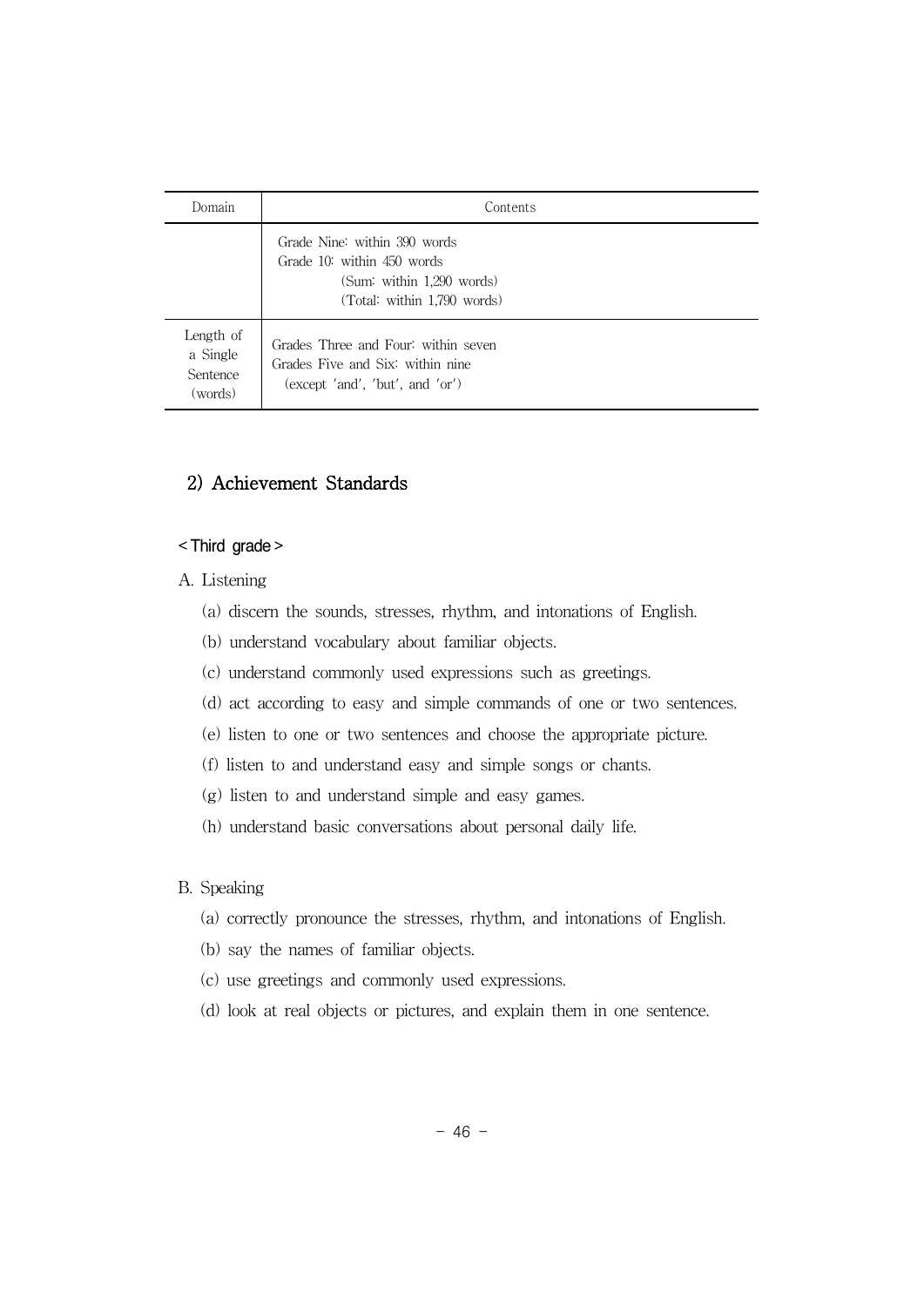- (e) make simple questions and answers about individuals' daily lives.
- (f) sing along with easy and simple chants and song.
- (g) participate in simple games.
- (i) introduce themselves with one or two sentences.

#### C. Reading

- (a) discern the printed alphabet in capital and small letters.
- (b) understand the relationship between sounds and spellings.
- (c) read along with easy and simple words.
- (d) understand easy and simple words through pictures, objects, and actions.

#### D. Writing

- (a) write the alphabet in capital and small letters.
- (b) write orally acquired words.

#### < Fourth grade >

#### A. Listening

- (a) understand simple conversations about daily life.
- (b) understand simple speeches about surrounding objects and people.
- (c) follow easy and simple commands.
- (d) listen to simple conversations and understand where and when they occur.
- (e) listen to and understand easy and simple role plays.
- (f) listen to simple, clear instructions, and carry out simple tasks.
- (g) listen to and understand simple speeches about the past.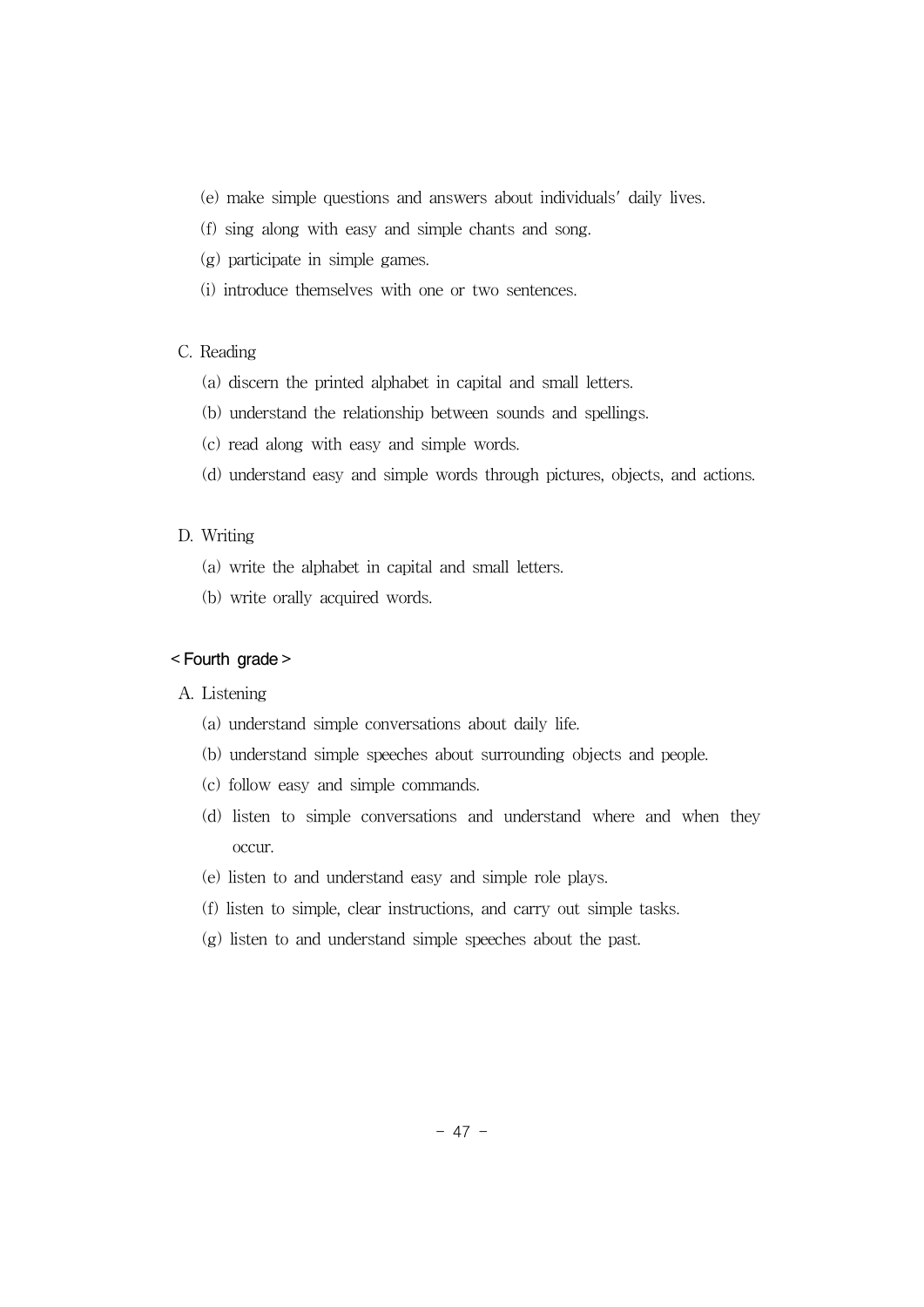#### B. Speaking

- (a) ask and answer questions about daily life using easy and simple expressions.
- (b) look at objects or pictures and explain them in one or two sentences.
- (c) talk about surrounding objects and people in a couple of sentences.
- (d) give one- or two-sentence commands.
- (e) participate in simple role plays, and act and talk appropriately.
- (f) speak briefly about the past.

#### C. Reading

- (a) understand the general relationship between sounds and spellings.
- (b) read aloud easy and simple words.
- (c) read and understand easy and simple words and phrases.
- (d) find and read words and phrases after listening to them.
- (e) read along with easy and simple sentences.

#### D. Writing

- (a) listen to and write easy words based on the relationship between sounds and spellings.
- (b) write a word that describes an object or a picture.
- (c) copy short and easy words.

#### < Fifth grade >

- A. Listening
	- (a) listen to a simple speech or dialogue and understand the order of events.
	- (b) listen to and understand the main points of a simple speech or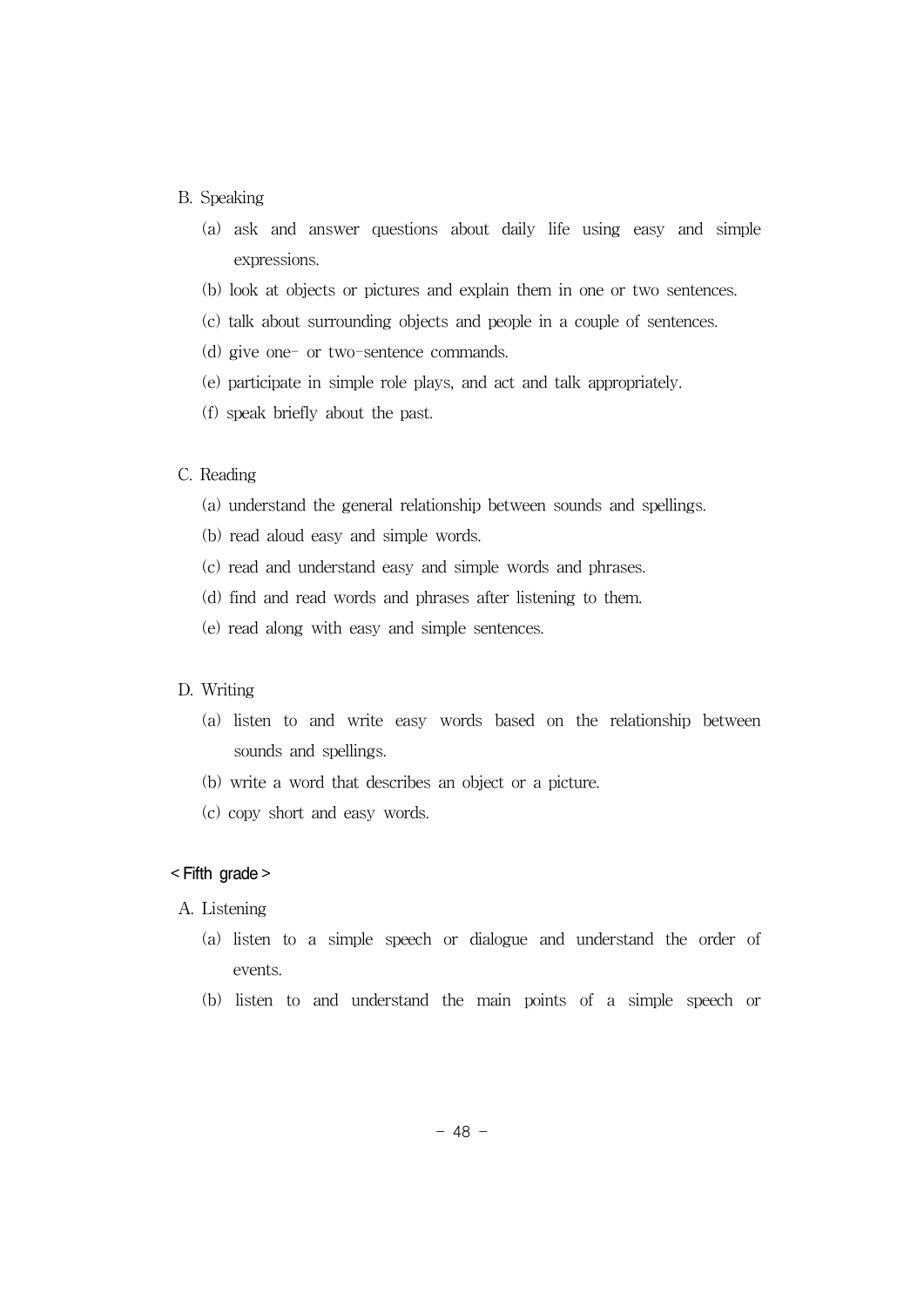conversation.

- (c) listen to a simple speech or dialogue, and understand the situation.
- (d) understand simple telephone conversations.
- (e) listen to and understand explanations about objects and pictures.
- (f) listen to simple instructions and carry out the task.

#### B. Speaking

- (a) make appropriate questions and answers to a situation using simple expressions.
- (b) listen to a short speech and dialogue and talk about the main idea.
- (c) speak briefly about a simple picture or situation according to the order of events.
- (d) make an order or request in two or three consecutive sentences.
- (e) carry on a simple telephone conversation.

#### C. Reading

- (a) read aloud easy and simple sentences.
- (b) read and understand easy and simple sentences.
- (c) read aloud according to English stress, rhythm, and intonation.
- (d) read names of familiar objects and signs in the environment.

#### D. Writing

- (a) write easy words and phrases.
- (b) look at objects and pictures and write a sentence, using an example sentence as a guide.
- (c) write capital and small letters in print and with punctuation.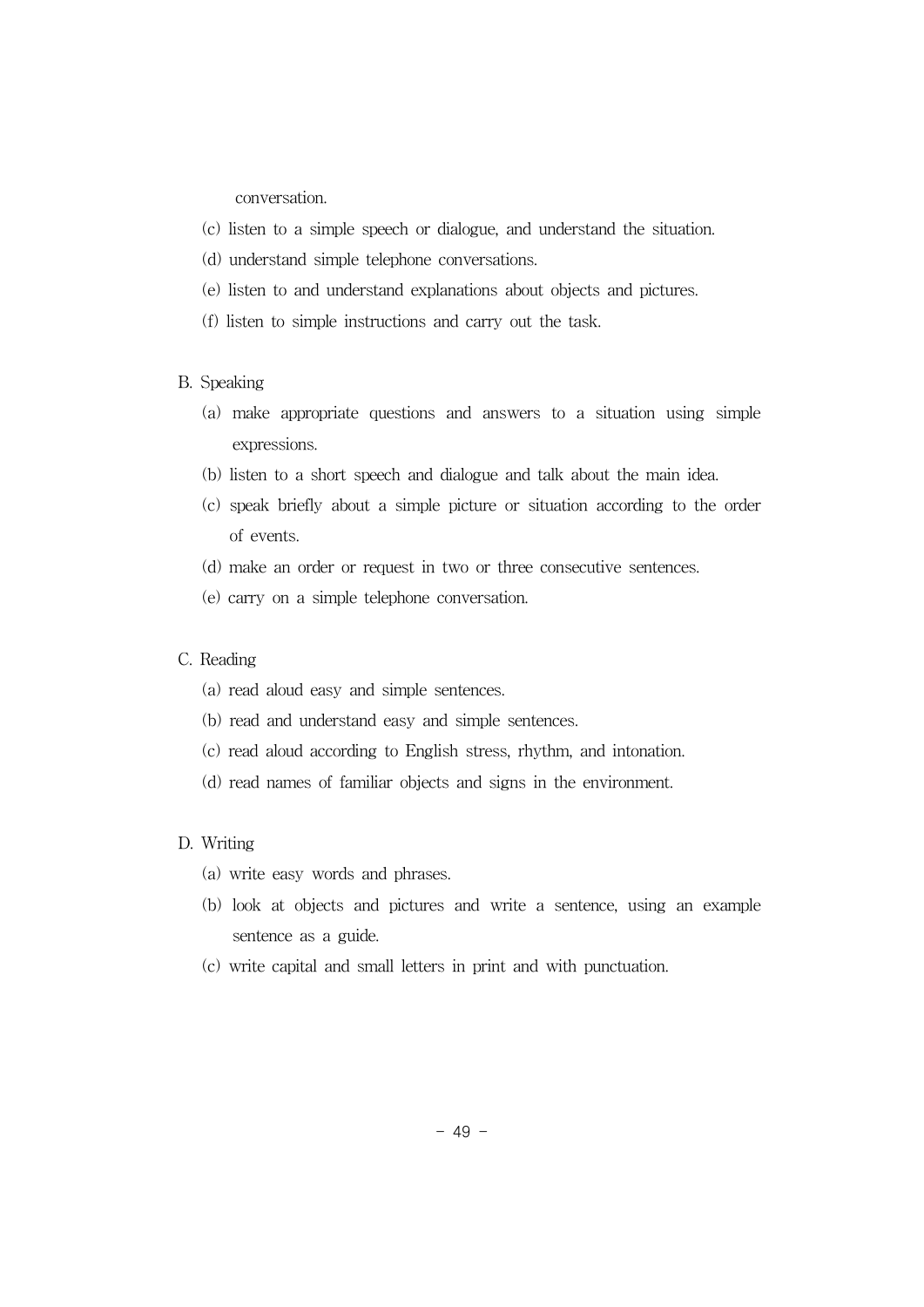#### < Sixth grade >

#### A. Listening

- (a) listen to simple speeches or conversations, and understand the main idea.
- (b) listen to simple speeches or conversations, and understand the details.
- (c) listen to simple speeches or conversations and understand the intention or the purpose.
- (d) listen to what will happen and understand it.
- (e) understand simple conversations in which the speakers ask for reasons and reply.
- (f) understand simple speeches or conversations about contrasting objects.
- (g) understand a simple telephone conversation and write down requested information.
- B. Speaking
	- (a) listen to simple speeches or conversations about daily life, and ask and answer questions about the details.
	- (b) carry out a simple telephone conversation.
	- (c) speak briefly about themselves and familiar objects in the environment.
	- (d) answer questions related to daily life.
	- (e) speak briefly about the future.
- C. Reading
	- (a) read a short and easy writing about daily life and understand the main idea.
	- (b) read and understand a short writing about one's personal life.
	- (c) read and understand a short writing with a table.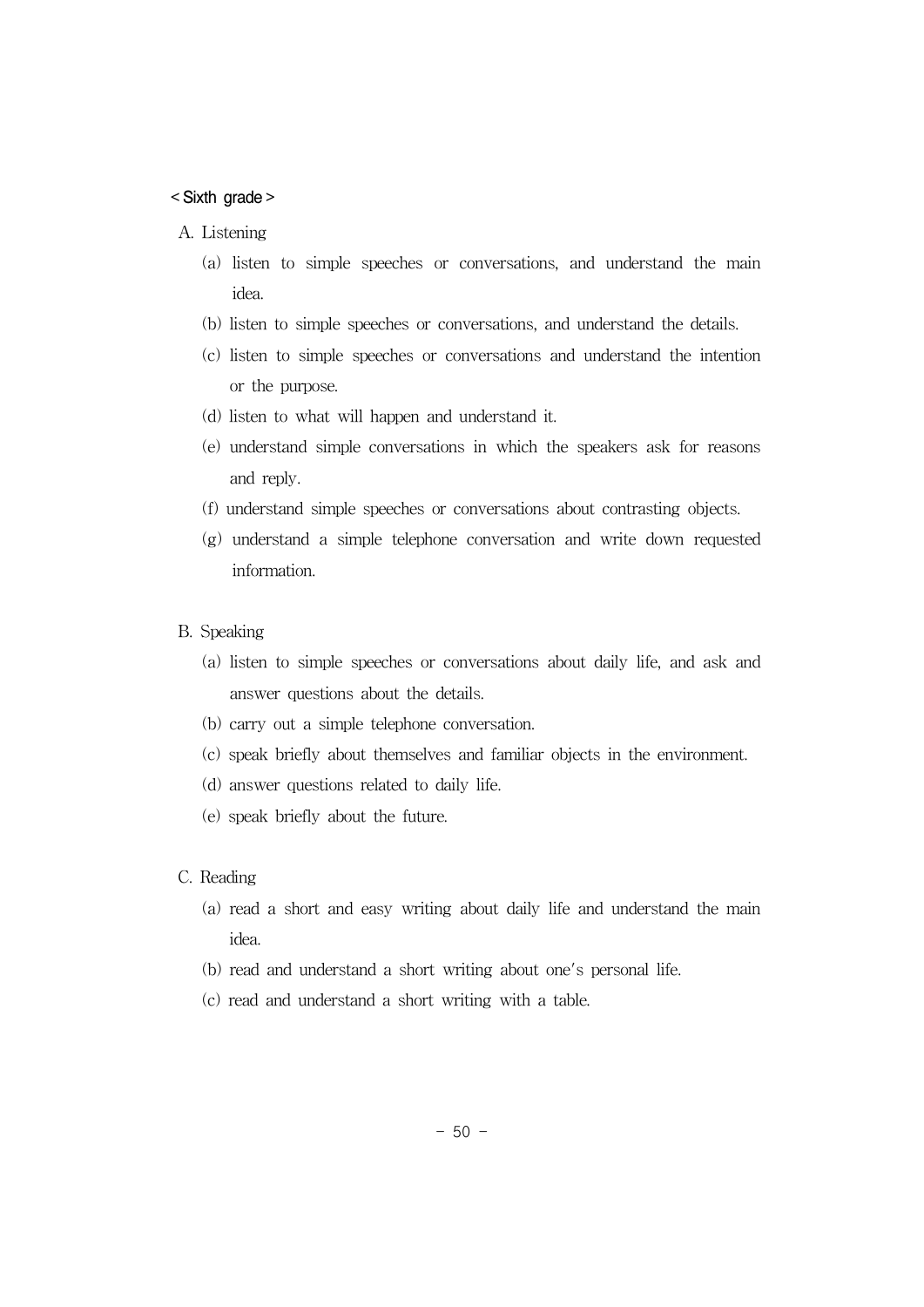(d) read an easy story and summarize it.

#### D. Writing

- (a) write a sentence about a daily life story with words and phrases.
- (b) write a short birthday card and a thank-you card.
- (c) write a short and simple text about self and family using an example sentence as a guide.

#### < Seventh grade >

- A. Listening
	- (a) understand the speakers' feelings and emotions by listening to the accents and intonation.
	- (b) listen to speeches and conversations about daily life, and understand the main points.
	- (c) listen to and understand speeches and conversations about the past, present, and future in daily life.
	- (d) listen to speeches and conversations about daily life, and understand the details.
	- (e) listen to simple speeches or conversations, and understand the order of the events.
	- (f) listen to speeches or conversations from daily life, and understand the situations, and the relationships of the speakers.
	- (g) listen to speeches or conversations from daily life, and carry out the tasks.

#### B. Speaking

(a) describe in a simple way surrounding objects and people.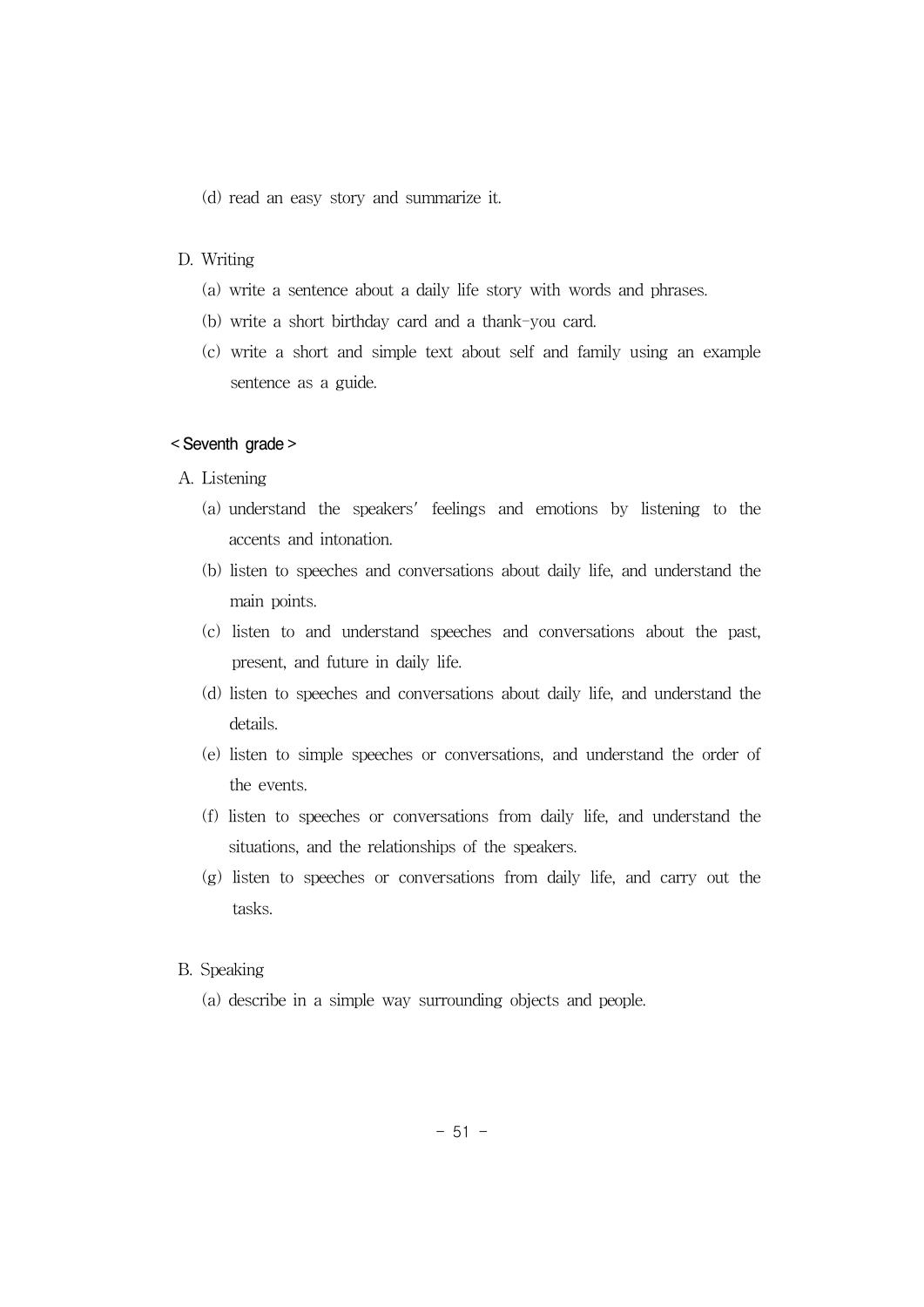- (b) in order to solve simple tasks, exchange information with others.
- (c) after listening to speeches or conversations from daily life, talk about the main idea.
- (d) talk about events in daily life in the order of their occurrence.
- (e) read a short story about daily life, and talk about the cause and result.
- (f) talk about one's experiences or plans.

#### C. Reading

- (a) look up words or phrases in a dictionary, and understand them.
- (b) read a short story about daily life, and understand the main idea and the summary.
- (c) read and understand charts about daily life.
- (d) read a simple story introducing an individual's life, and understand it.
- (e) read a short story of daily life, and understand the details.
- (f) read a short story of daily life, and understand the cause and result.
- (g) read a short story, and discover the meaning of unfamiliar words or phrases.
- (h) read a short story, and understand the order of development within it.

#### D. Writing

- (a) copy the dictation of a studied sentence.
- (b) write answers to factual questions about oneself or one's family.
- (c) write the alphabet's capital and small letters in cursive.
- (d) complete a sentence by inserting a word or a phrase.
- (e) by referring to an example sentence, write about an object or picture.
- (f) write a sentence using correct spelling and grammar.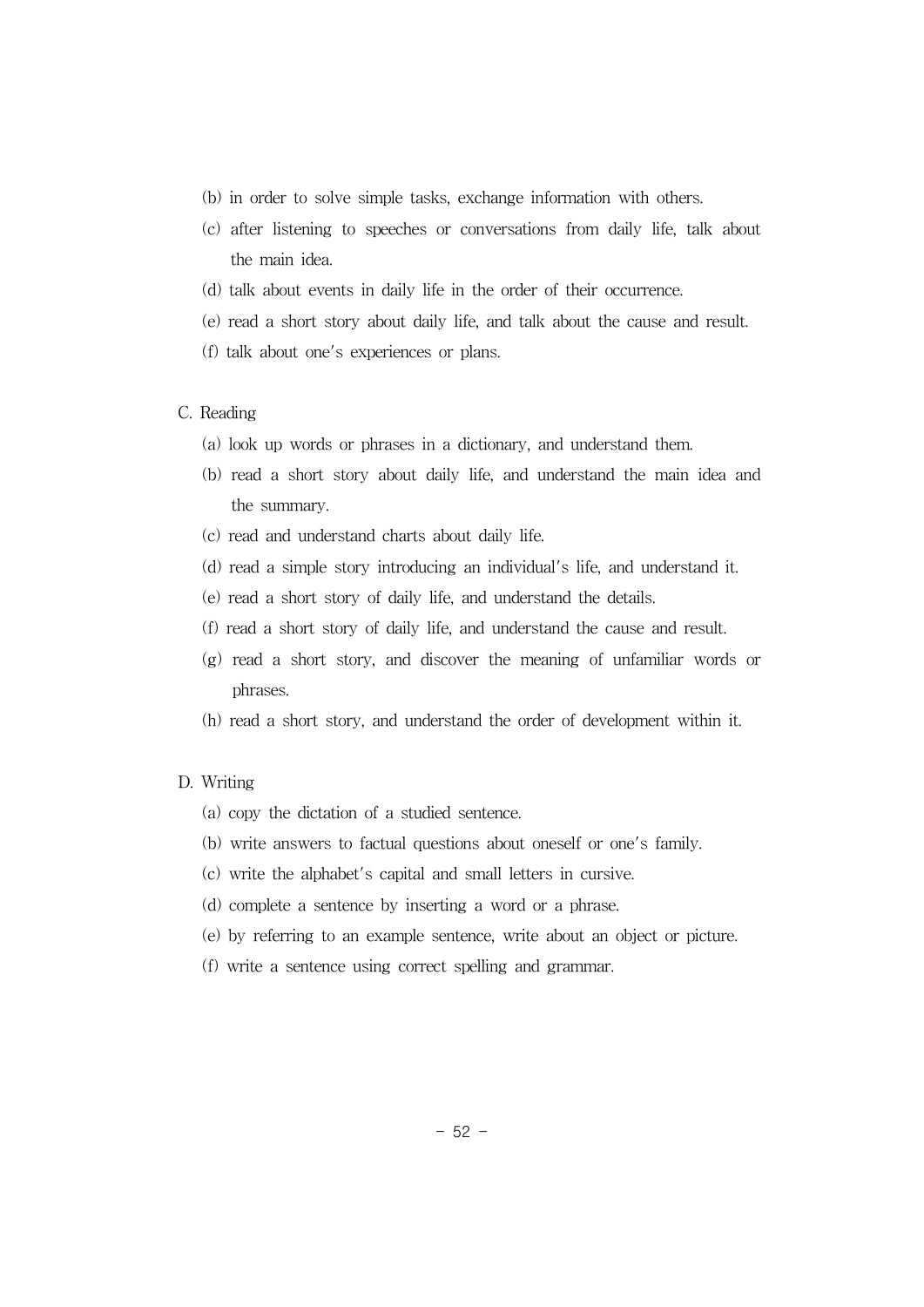#### < Eighth grade >

#### A. Listening

- (a) understand speeches or conversations about general topics.
- (b) listen to speeches or conversations about general topics, and understand the main idea and summary.
- (c) listen to speeches or conversations about general topics, and understand the intention of the speaker.
- (d) listen to speeches or conversations about general topics, and understand the details.
- (e) listen to speeches or conversations about general topics, and understand the situation by grasping the interconnection.
- (f) listen to speeches or conversations about general topics, and understand the cause and the result.
- (g) listen to speeches or conversations about general topics, and understand the speakers' attitudes or emotions.
- (h) listen to speeches or conversations about general topics, and carry out the task.
- B. Speaking
	- (a) make a simple description about a person one admires or likes.
	- (b) explain objects, pictures, charts, and other materials related to daily life.
	- (c) listen to speeches or conversations about familiar objects, and ask and answer questions about them.
	- (d) ask and answer questions about simple tasks, processes, or methods.
	- (e) listen to speeches or conversations about general topics, and talk about them by relating them to one's own experiences.
	- (f) read a story about different opinions, and understand the differences.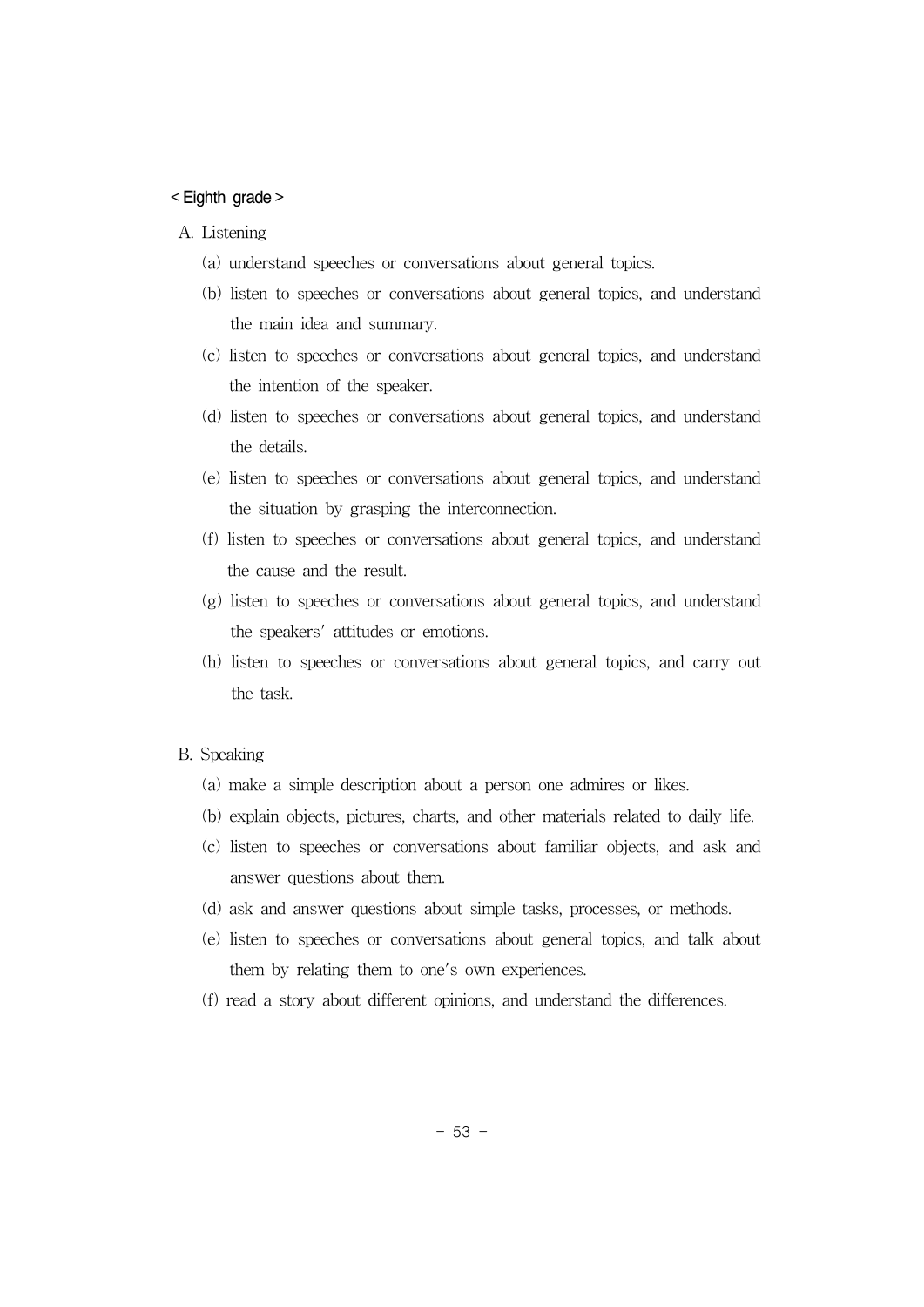#### C. Reading

- (a) read and understand a short story about a general topic containing pictures and charts.
- (b) read instructions, and understand the processes and methods.
- (c) read a story about a general topic and understand the main idea and summary.
- (d) read a story about a general topic and understand the writer's intention.
- (e) read a story about a general topic and understand the details.
- (f) read a short story and predict the following events.
- (g) read a story about different opinions and compare and contrast them.

#### D. Writing

- (a) write a diary using simple sentences.
- (b) write a short introduction of oneself and one's family.
- (c) use given words to complete a sentence.
- (d) read a short story, and rewrite it by changing the protagonist or tense of the story.
- (e) read a simple dialogue, and make up a question with given answers.
- (f) write a short letter introducing one's family, school, hobbies, etc.
- (g) read a short story with errors, and correct them.

#### <Ninth grade>

- A. Listening
	- (a) listen to a speech or conversation on a general topic, and understand the situation.
	- (b) listen to a speech or conversation on a general topic, and understand the main idea and summary.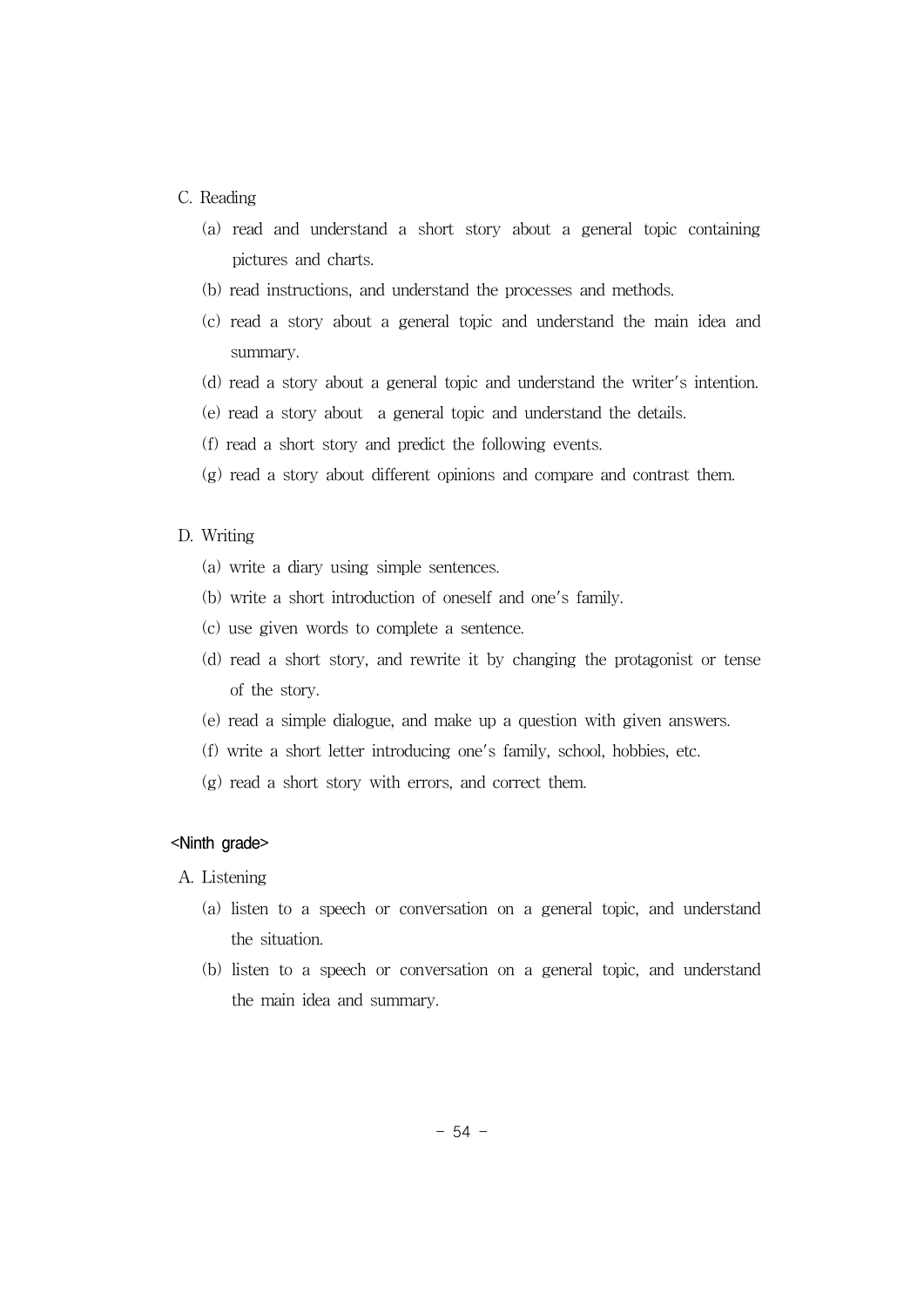- (c) listen to a speech or conversation on a general topic, and understand the details.
- (d) listen to a part of a speech or conversation on a general topic, and guess the situation.
- (e) listen to a speech or conversation on a general topic, and understand the cause and result.
- (f) listen to a speech or conversation on a general topic, and understand the speakers' attitudes or emotions.
- (g) listen to a simple story, and guess the conclusion.
- (h) listen to a relatively long command, and carry it out.
- B. Speaking
	- (a) listen to a speech or conversation on a general topic, and summarize it.
	- (b) explain a simple picture or chart about a general topic.
	- (c) read instructions on daily necessities, and talk about them in the correct order.
	- (d) following a studied dialogue, perform a role play.
	- (e) talk about one's feelings or thoughts about a familiar story.
	- (f) listen to a short story, complete the conclusion, and talk about it.
	- (g) read a story on a familiar topic and talk about your and others' opinions.
	- (h) carry out a simple task through interaction.
- C. Reading
	- (a) read a story about a general topic, and understand the details.
	- (b) read an advertisement, and understand the details.
	- (c) read a story about a general topic, and understand the writer's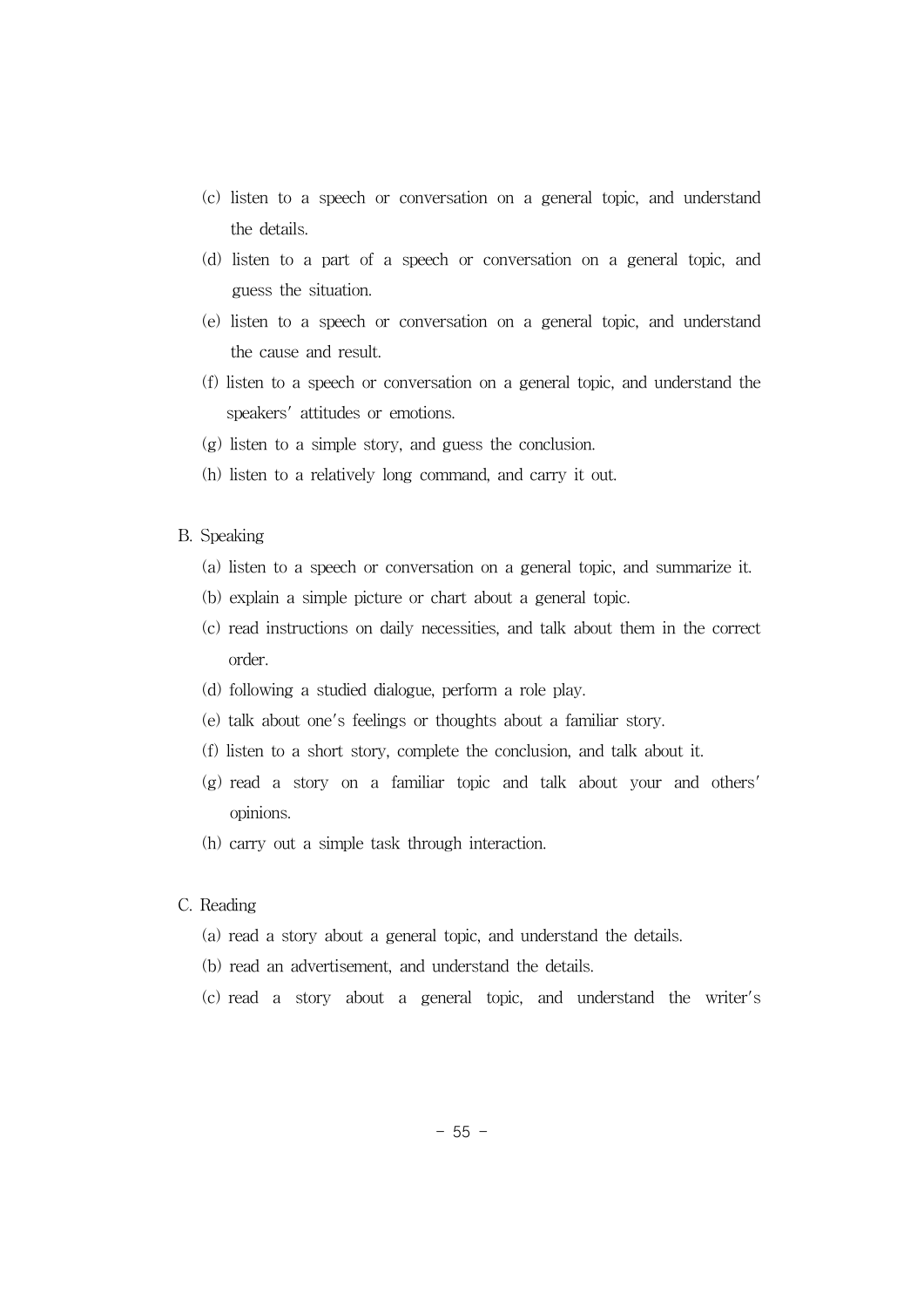intention.

- (d) read a story about a general topic, and understand the cause and result.
- (e) read a story about a general topic, and understand the story's atmosphere
- (f) read a story about a general topic, and predict the following events.
- (g) read a story about a general topic, and guess the conclusion.
- (h) read a story about a general topic, and understand the rhetorical organization.
- (i) understand a story's order of development and logical structure.

#### D. Writing

- (a) write a diary about one's thoughts and feelings in daily life.
- (b) read a short story, and complete the conclusion.
- (c) by referring to an example sentence, rewrite a sentence or paragraph.
- (d) listen to a speech or conversation about daily life, and write down the necessary information.
- (e) read a simple story, and write a summary.
- (f) view an object, picture, or painting, and write one's thoughts or feelings about it
- (g) read a book or watch a movie, and write a short description of one's impression.

#### $<$  10th grade  $>$

- A. Listening
	- (a) listen to a speech or conversation on a general topic, and understand the main idea and summary.
	- (b) listen to a speech or conversation on a general topic, and understand the details.
	- (c) listen to and understand a short instructional broadcast.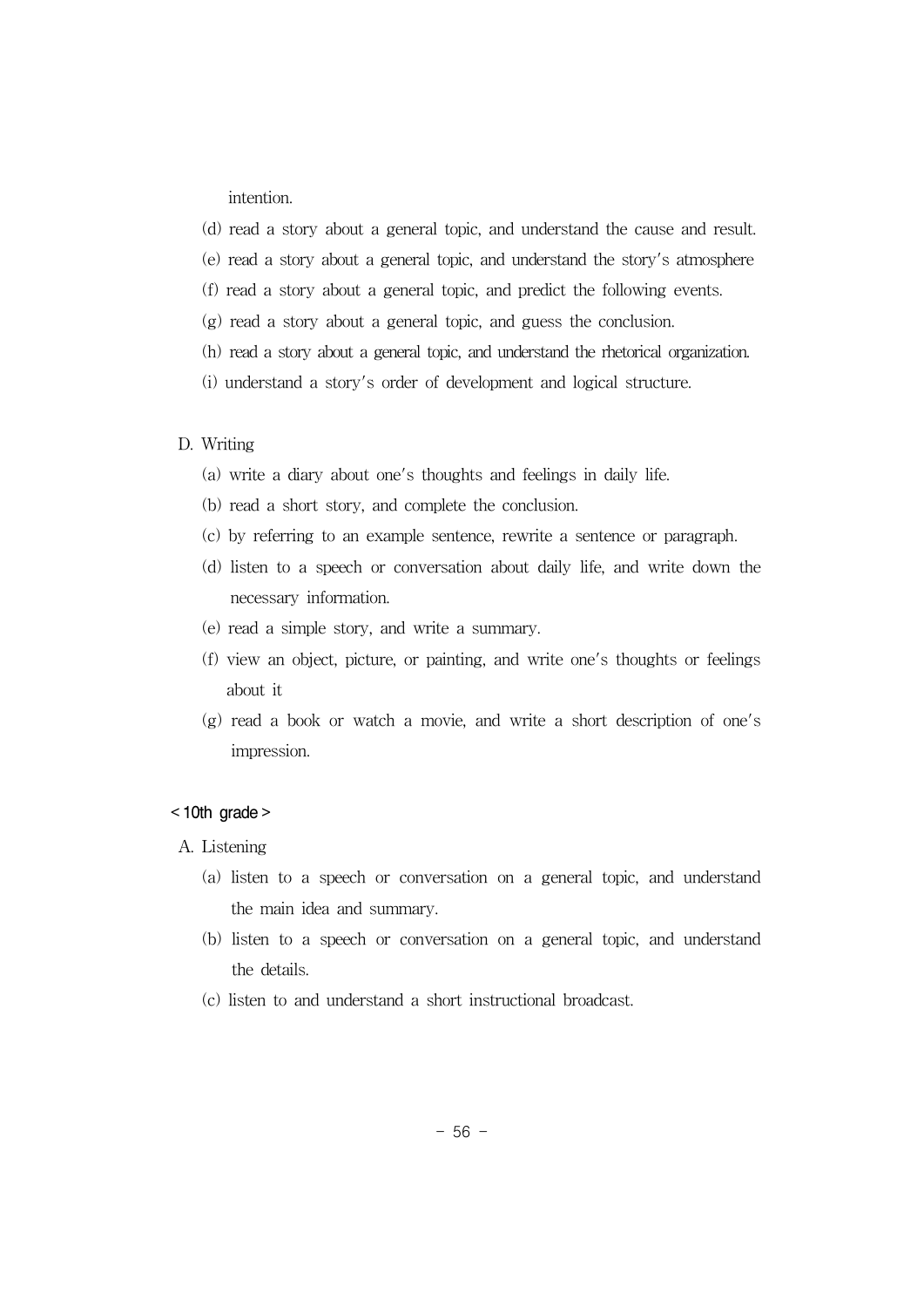- (d) listen to a speech or conversation of differing opinions about various topics, and understand the similarities and differences.
- (e) listen to a simple debate, and understand the main idea.
- (f) listen to stories on various topics, and understand the details of the characters.

#### B. Speaking

- (a) give a presentation on a familiar topic.
- (b) read various stories, and understand the main ideas and summaries.
- (c) exchange information about a controversial topic.
- (d) read stories on various topics, and express one's opinion.
- (e) change studied material into one's own words, and carry out a role play.
- (f) express oneself in various ways.
- (g) with instruction, carry out a simple task.
- C. Reading
	- (a) read and understand a simple newspaper or magazine article.
	- (b) read a story about a general topic, and understand the order of process or logical structure.
	- (c) read various topics, and differentiate between facts and opinions.
	- (d) read various topics, and obtain necessary information from them.
	- (e) read simple stories on various topics, and understand the summaries.
	- (f) read various topics, and understand the order of events.
	- (g) read various topics, and guess what comes before and after the events.
	- (h) read a simple story, and understand the social and cultural background.
	- (i) read a simple literature text, and understand the main idea, characters,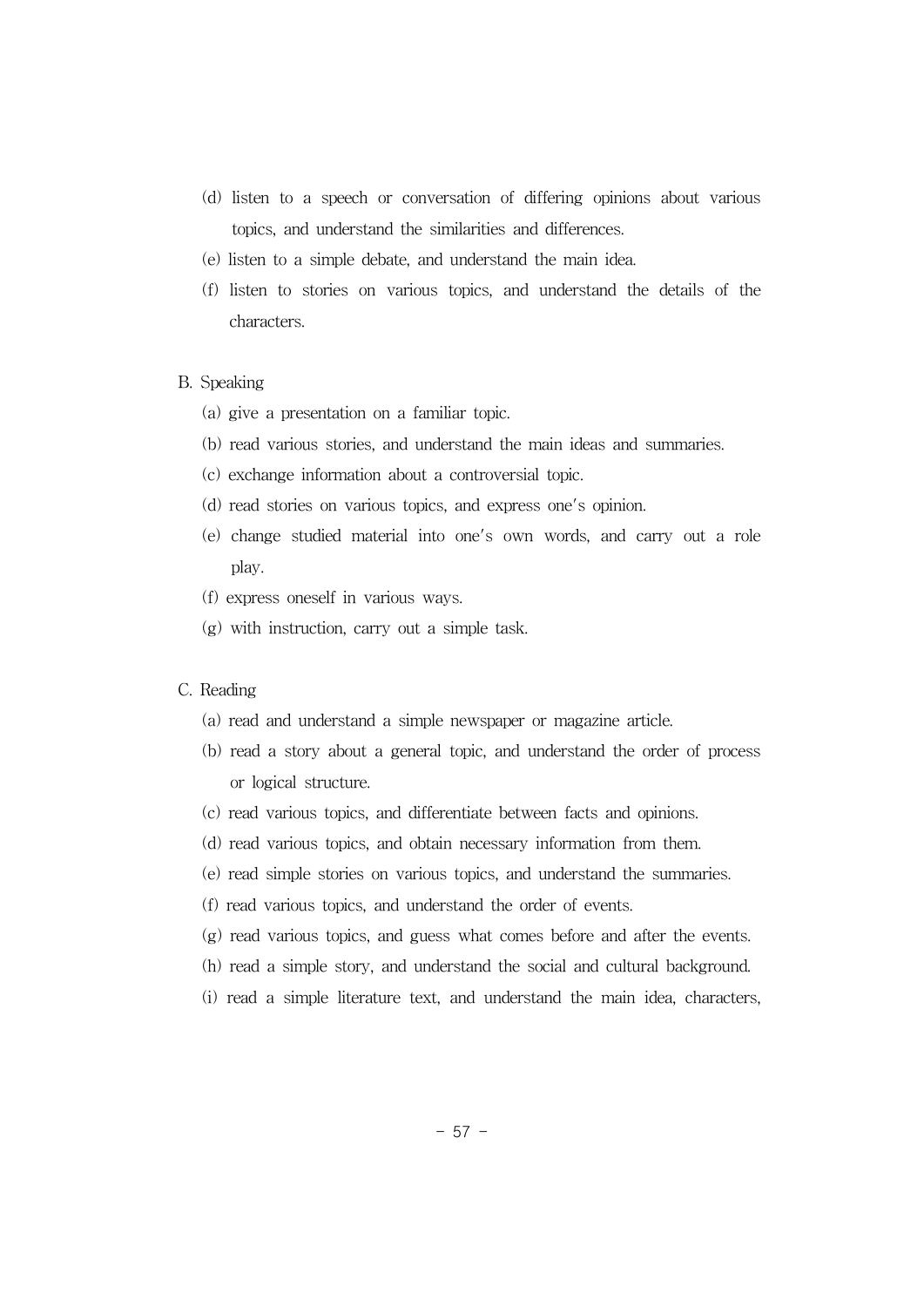background, and structure.

- D. Writing
	- (a) listen to a speech or conversation about a general topic, and write the important information from it.
	- (b) read about a general topic, and write a summary.
	- (c) write simple questions, memos, and telephone messages.
	- (d) write information necessary in daily routines.
	- (e) after a trip, write a short account of it.
	- (f) write about one's past or future plans.

# 4. Teaching and Learning Methods

### 1) Elementary School

- A. Apply various teaching methods appropriate to the learning objective.
- B. Use games to allow an activity-centered class.
- C. Plan and operate classes using chants and songs to induce interest and motivation.
- D. Organize learning groups according to activities in order to achieve student-centered classes.
- E. Listening education should allow students to become naturally used to English phonetics in the beginning, and then focus on gradual improvement.
- F. Speaking education should focus initially on communicating meaning, and then gradually encourage fluency.
- G. At first, if communicating meaning is achieved, speaking errors should not be immediately corrected.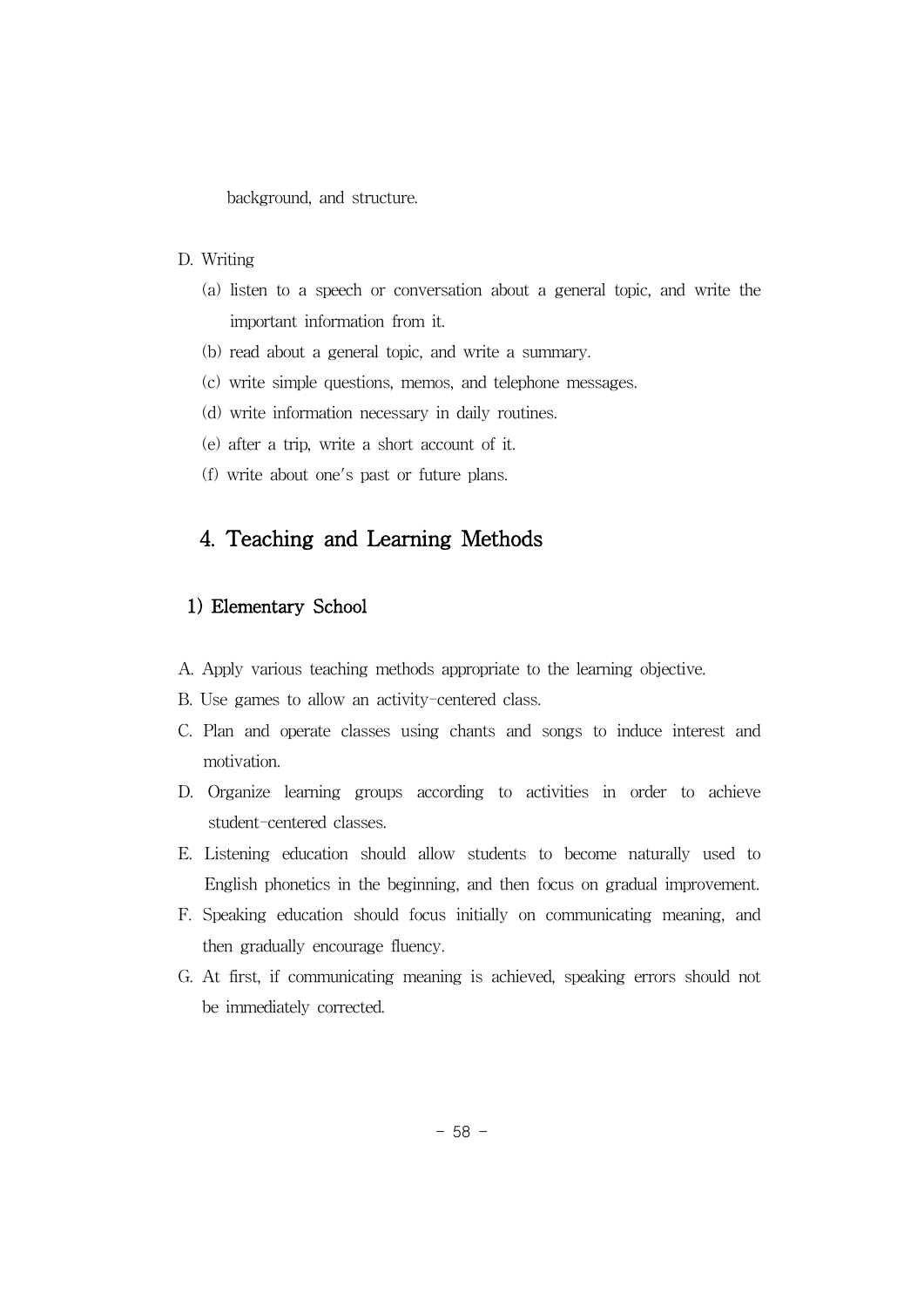- H. Reading education should consider the elementary English education environment and beginners' learning environment levels, and should relate to phonetic language education. Gradually, students should become more familiar with written language.
- I. The beginning level of reading education should include various education methods to allow students to naturally understand the relationship between sound and spelling, and to become more familiar with written language.
- J. In the beginning, writing education should emphasize spelling and punctuation, and then gradually focus on transmitting meaning.
- K. Along with language education, English-speaking and non-English-speaking cultures should be appropriately introduced so they can be naturally understood.
- L. Be conscious of the linguistic differences between English and Korean.
- M. Wherever possible, classes should be carried out in English.
- N. Various multimedia materials and ICTs should be used to motivate students to get involved in learning activities to promote a great sense of achievement.
- O. Individual and cooperative education should both be used to correspond to each student's level.
- P. Educational materials and teaching methods to be used in educational activities should be developed.
- Q. Reorganize the instructional content to correspond to each student's level, and to allow students to have confidence and to actively participate.

### 2) Secondary School

A. Plan a student-centered class, where students can actively participate, and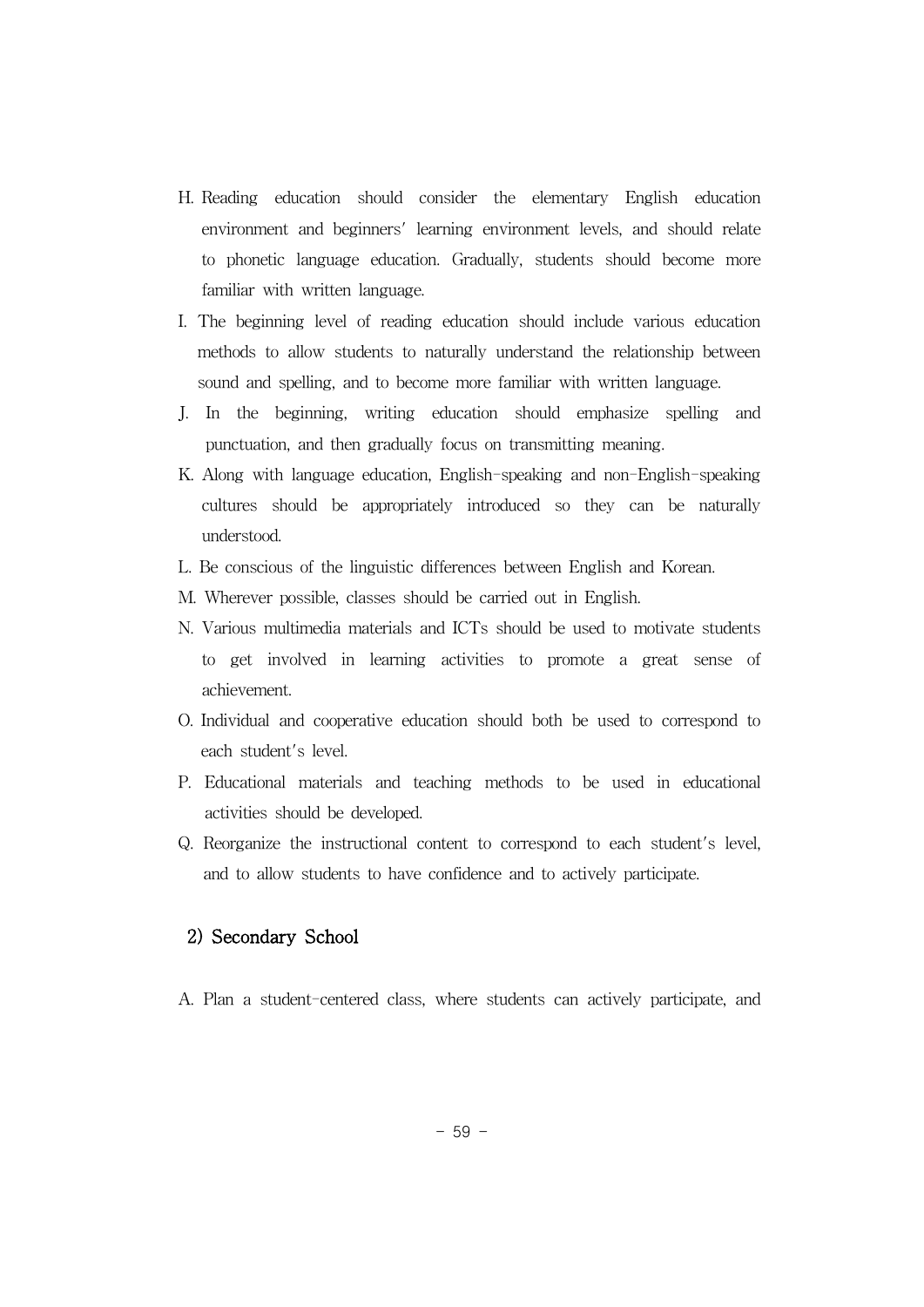teachers can cooperate with them.

- B. Develop a variety of activities in order to achieve lively interaction between teacher and students, and among students,
- C. Use various appropriate strategies to enable students to effectively communicate,
- D. For listening, audio-visual teaching materials should be used to increase efficacy, and to allow students to be naturally exposed to English phonetic language.
- E. Speaking education should focus on communication activities to enhance fluency and precision, and guidance should increase language ability to be applied in real circumstances.
- F. Reading should include various lesson-centered activities.
- G. Teaching writing should stress the ability to write the appropriate form according to the objective.
- H. Increase the appreciation of foreign cultures and cultivate an understanding perspective of them by introducing various English-speaking and non-English-speaking cultures.
- I. Wherever possible, classes should be carried out in English.
- J. Various multimedia materials and ICTs should be harnessed to motivate students to get involved in learning activities to promote a great sense of achievement.
- K. By considering the circumstances of each school, operate different-leveled classes.
- L. According to students' abilities, interests, and knowledge, use various methods to induce motivation and allow for a student-centered class.
- M. To accommodate individual levels, each grade should develop various main and supplementary textbooks.
- N. When developing teaching and learning materials, language functions,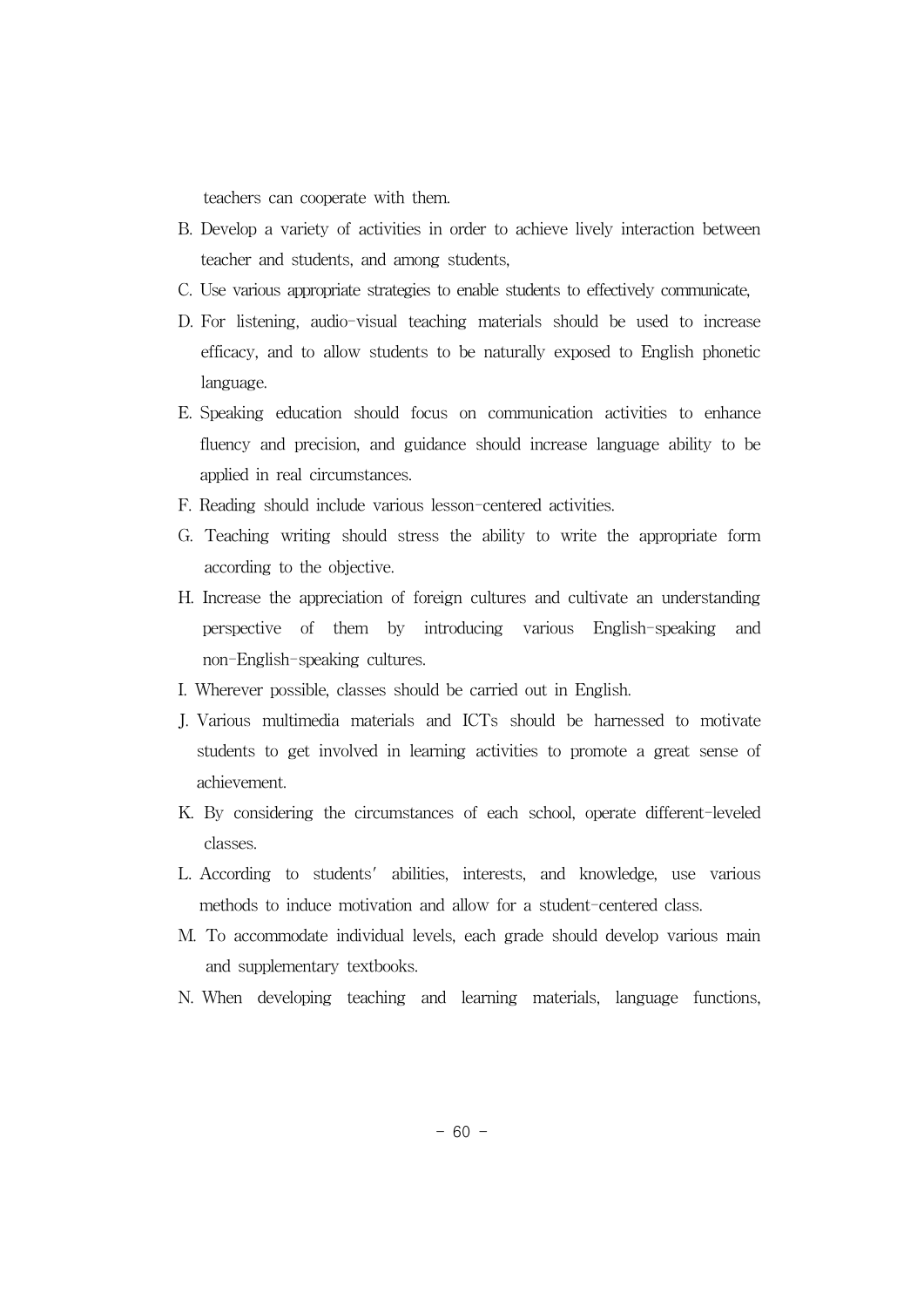vocabulary, language form, etc. should be reorganized to match the students' levels. Correspondingly, teaching methods should also be diversified based on the performance standards (proficiency criteria).

# 5. Assessment

#### 1) Assessment Guidelines

- A. Establish the assessment goal according to the educational stage's performance standards (proficiency criteria) and teaching goal before evaluating.
- B. Evaluate the process of teaching and the results using various methods, and assess the progress of individual skills acquisition analytically or holistically.
- C. After diagnosing the student's level, apply appropriate teaching methods.
- D. Through formative assessment, check whether the teaching and learning methods are appropriate, and use the results to improve the methods.
- E. When trying to evaluate language expression abilities such as speaking or writing, carry out performance testing, if possible.
- F. Before conducting performance tests, clarify the objective, contents, type of assessment questions, and grading standards.
- G. Evaluate the teaching process and results through portfolio assessment, self-assessment, and peer assessment.

## 2) Matters to be Attended to in Assessment

- A. Elementary school (first through sixth grade)
	- (a) At the elementary school level, take care that students are not subjected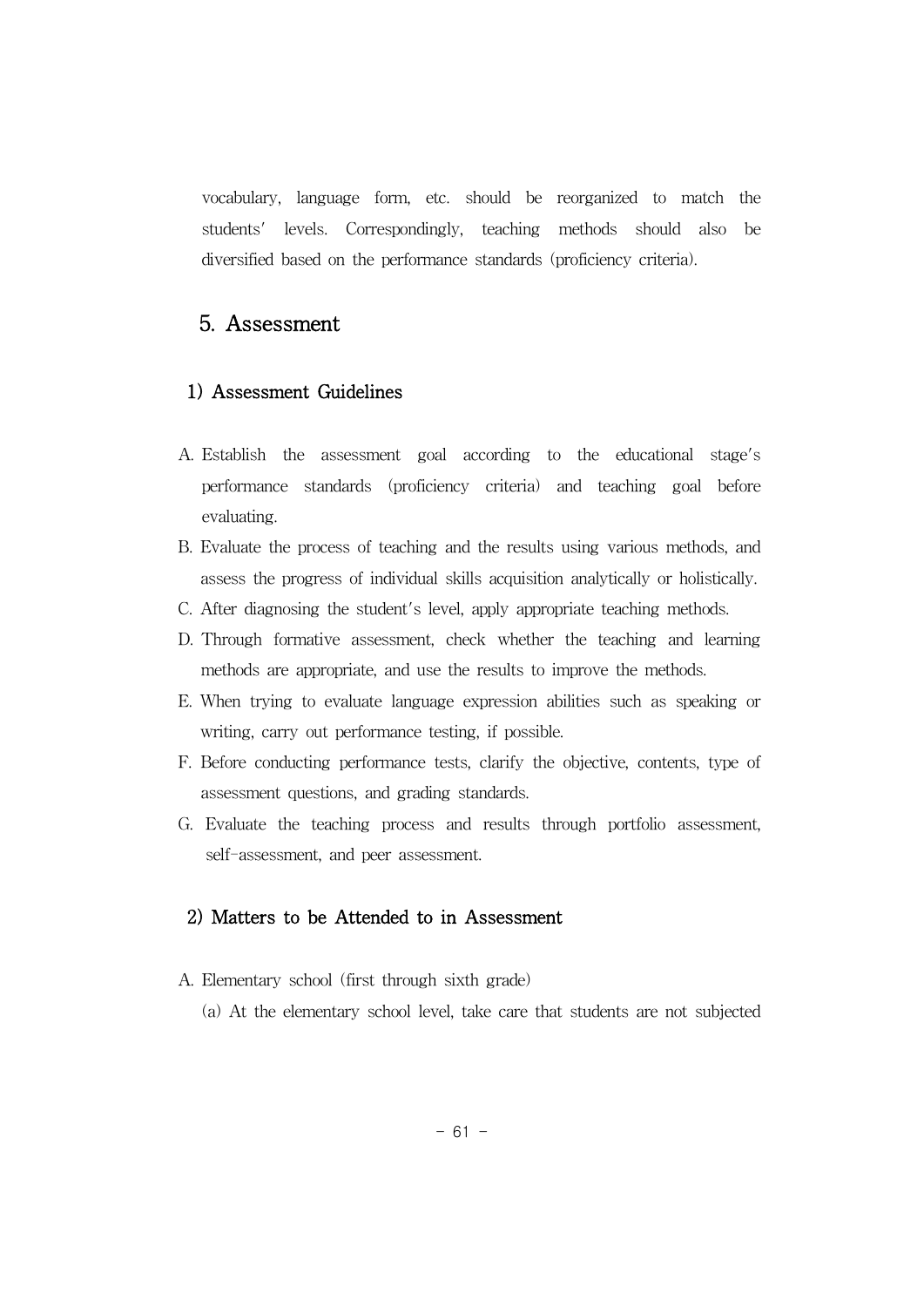to too much mental pressure.

- (b) Focus on the elementary English education process and the linguistic functions in the textbooks when carrying out progress assessments of each student.
- (c) Relate the teaching method to the assessment, while focusing on the process assessment.
- (d) Through observation, evaluate individual students' stages (definitive sector).
- B. Secondary school (seventh-10th grade)
	- (a) Evaluate the four skills: listening, reading, speaking, and writing, indicated in the curriculum.
	- (b) Frequently examine the achievement of the learning objective, and analyze any reasons for depreciation in the learning process so they will not accumulate.
	- (c) In order to correctly evaluate students, assign various tasks and levels of questions.
	- (d) In order to judge the achievement of students, carry out an integrated assessment.
	- (e) Refer to this assessment to increase the effectiveness of teaching and learning methods that might enhance the students' ability to concentrate and focus on their studies.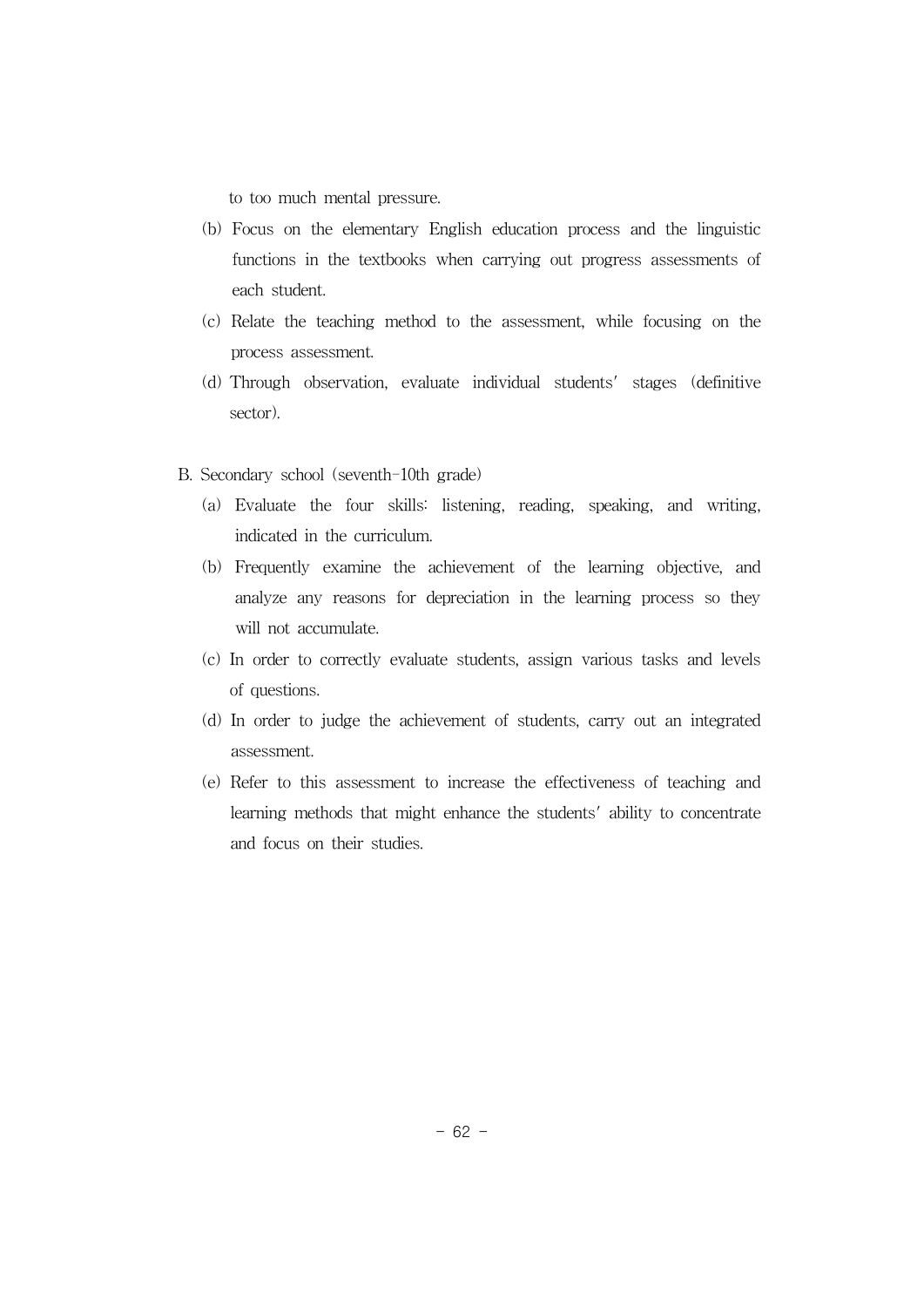[ Appendix 1 ]

#### Subject Matter

Based on general topics familiar in daily life, choose topics which students are interested in, while activating the students' ability to communicate, research, and solve problems.

- 1. Topics about personal life
- 2. Topics about family life
- 3. Topics about school life and one's associates
- 4. Topics about surrounding environments and personal relations
- 5. Topics about habits, health, activities, etc.
- 6. Topics about hobbies, play, travel, etc.
- 7. Topics about animals and plants, seasons, weather, etc.
- 8. Topics about linguistic and non-linguistic communication methods in English-speaking culture
- 9. Topics that help the understanding of different cultures'customs, school life, and other daily life events
- 10. Topics about the differences between our culture and others
- 11. Topics that help introduce our culture
- 12. Topics that inspire the formation of public morality, courtesy, order, etc.
- 13. Topics that inspire the understanding of environmental conservation, volunteering, cooperation, and other healthy perspectives
- 14. Topics that help build the basis of politics, economics, history, geography, information technology, space technology, ocean development, etc.
- 15. Topics that inspire aesthetic appreciation such as art, literature, etc.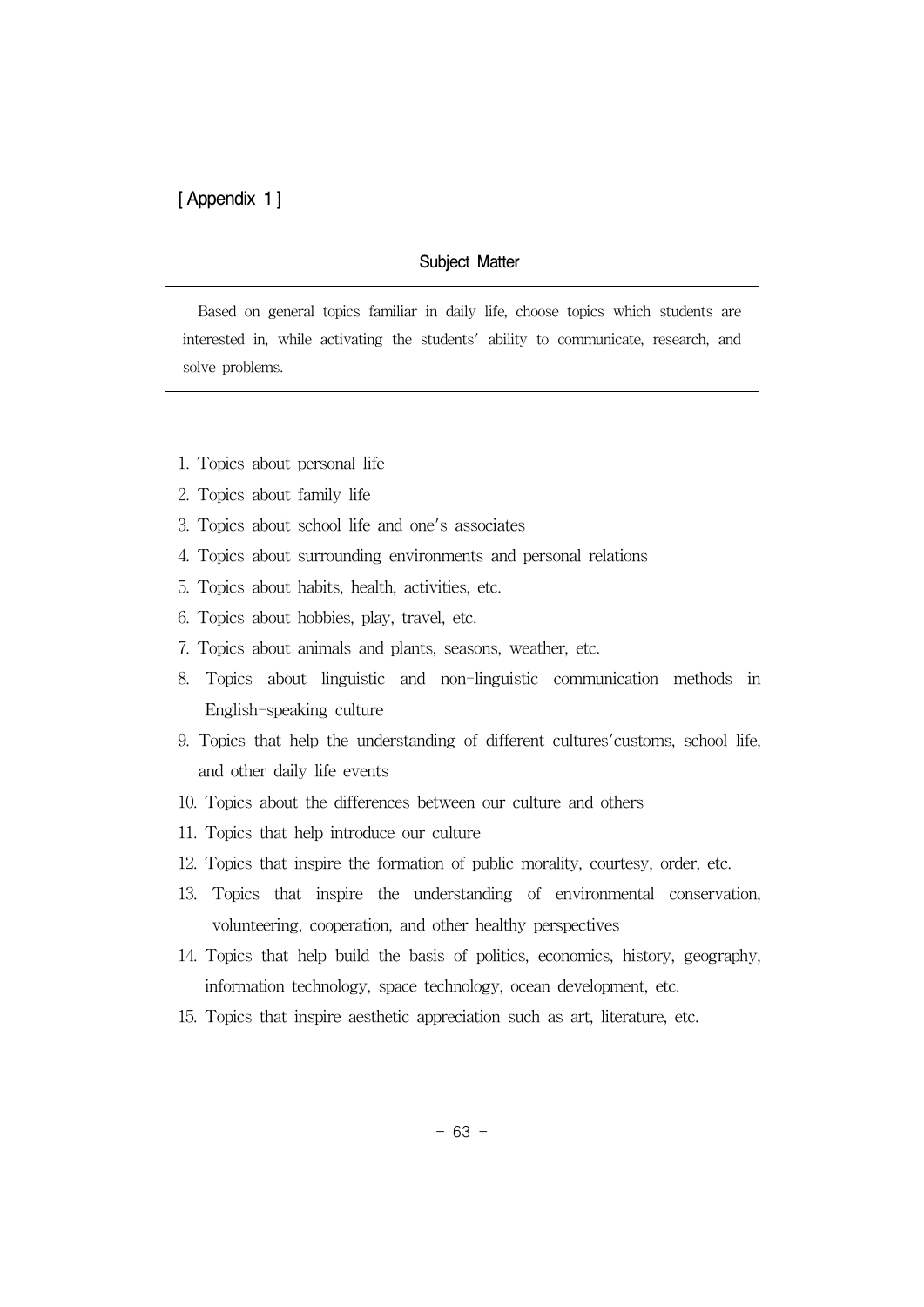- 16. Topics that inspire the well-being of an individual such as labor, courses, etc.
- 17. Topics that promote a democratic conscience such as gender equality, human rights, etc.
- 18. Topics that help cultivate sentiments and thinking power
- 19. Topics that help cultivate patriotism, unification, and a sense of national security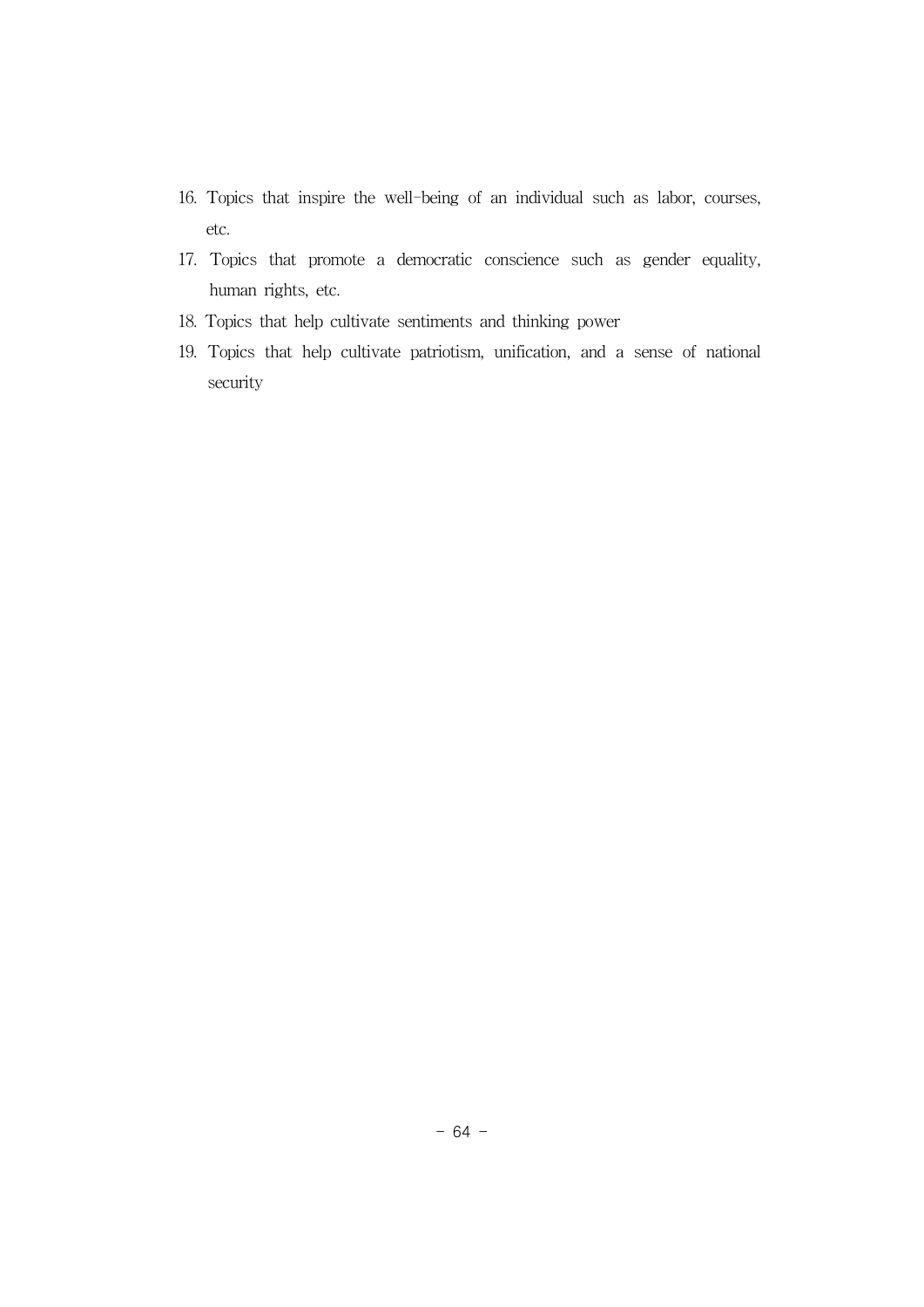# [ Appendix 2 ]

#### Examples and Functions of Communication

- Application of the examples and functions of communication below are recommended in phonetic and written language activities, while other examples may be used.
- The examples expressed in  $\triangle$  are recommended for elementary school classes
- The words/phrases in parentheses are those that may be omitted.
- ... indicates words/phrases that are appropriate to the circumstances

#### < Friendly Activities >

#### ◘ Greetings

- When Meeting and Parting
- Hello!
- Hi!
- Good morning/afternoon/evening.

Long time, no see.

- Good bye/Bye.
- So long.
- See you (later).
- Take care.
- Have a nice day.

I haven't seen you in ages.

- Giving customary greetings
- How are you?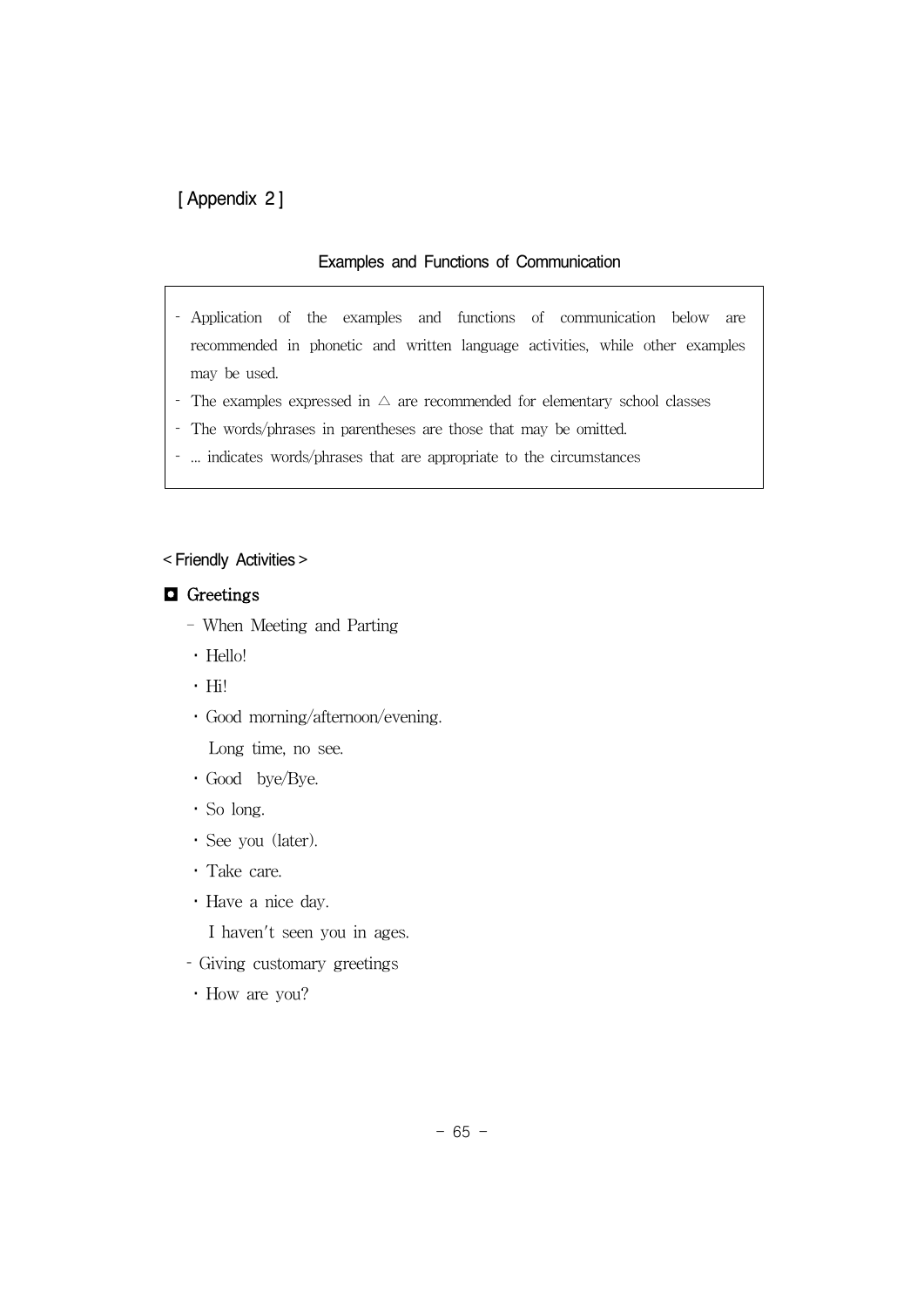How's it going? How's everything? How are you doing? How have you been? What's up?

- Giving customary responses
- Fine, thanks.
- I'm okay, thanks.
- Not (too/so) bad, thanks.

 Requesting someone to pass on a word of greeting to someone else Say hello to ... (for me). Please give my best wishes to .... Remember me to….

### ◘ Introducing

- Introducing Oneself
- $\cdot$  I'm  $\ldots$  .
- My name is ... .

Let me introduce myself (to you).

- Introducing Others
- · This is my friend, ....
- I'd like you to meet ... .
- I'd like to introduce ... to ... .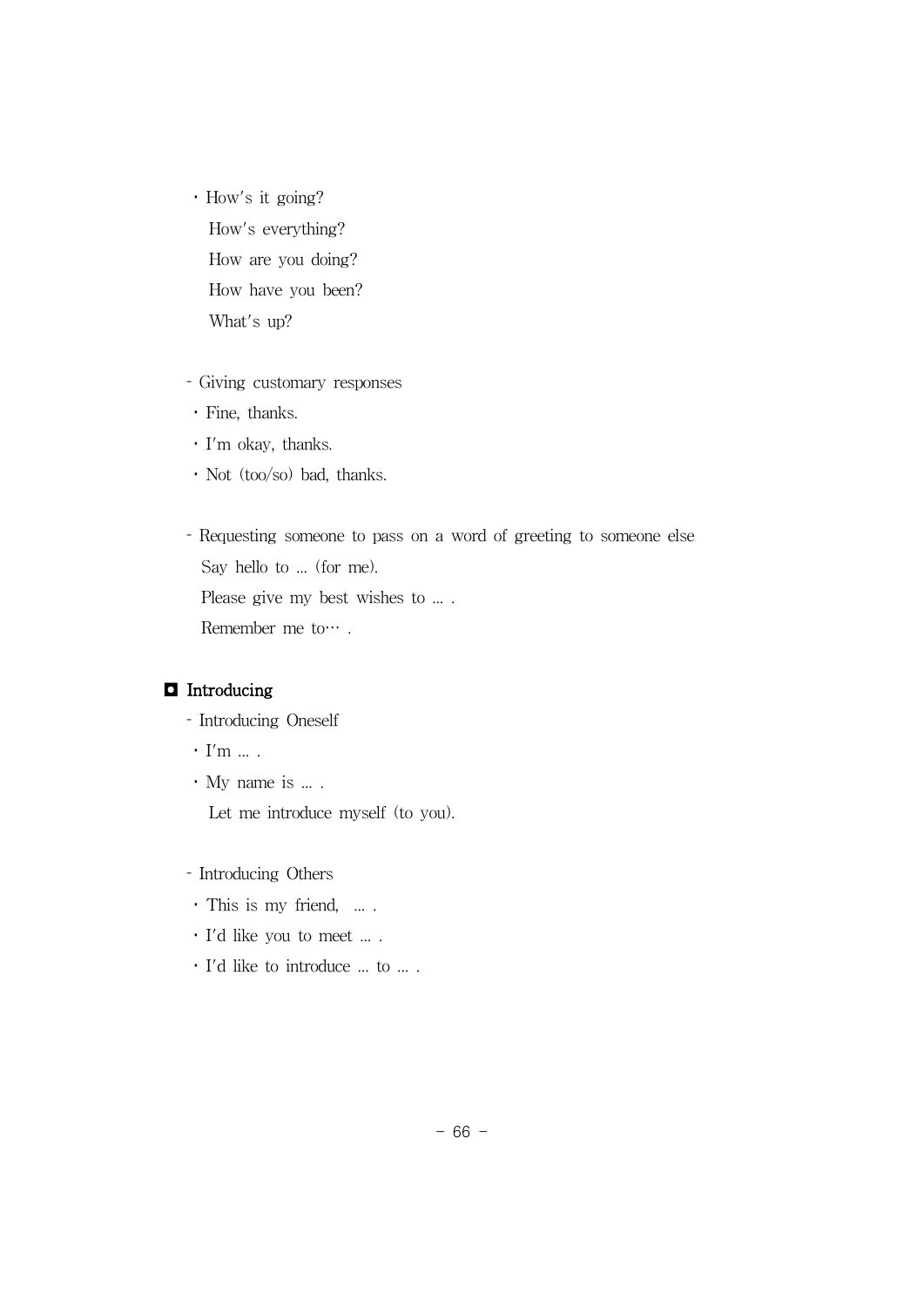- Replying to an Introduction
- Nice to meet you.
	- I'm glad to meet you.
	- It's a pleasure meeting you.
	- I've been looking forward to meeting you.

### ◘ Expressing Gratitude

- Expressing Gratitude
- Thank you (very much).
- Thanks (a lot).
	- I am very grateful.
	- It was very nice of you (to help me).
- Replying to Gratitude
- Sure.
- You're welcome.
- No problem.
- (It was) My pleasure.
	- Don't mention it.
	- I was delighted to (be able to help) ... .

### ◘ Attracting Attention

- Look.
- Listen.
- Excuse me.
- Pardon me.
- Hello, can you help me?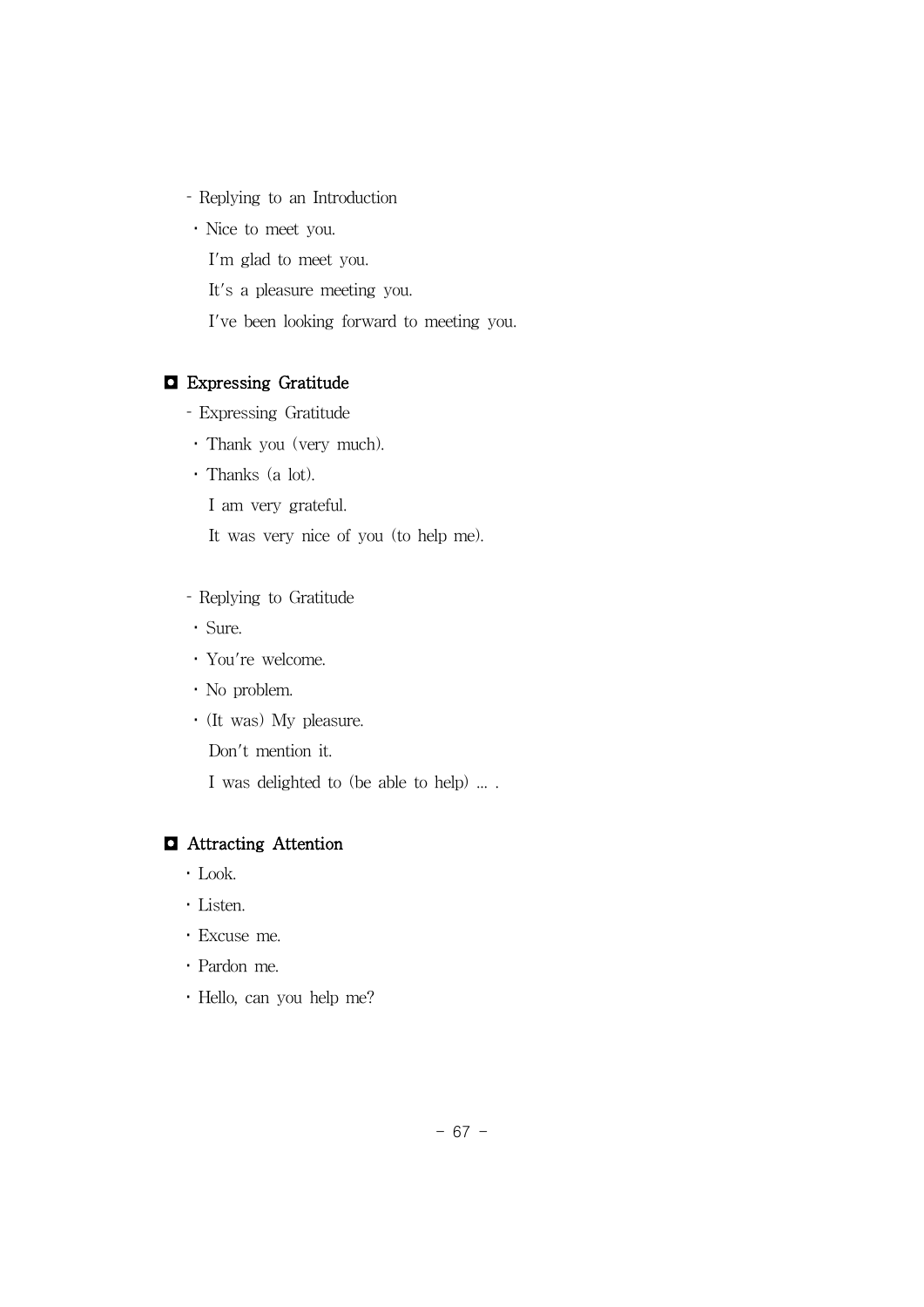You know what?

May I have your attention (,please)?

### ◘ Praising, Congratulating, and Admiring

- Praising
- (Very) Good!
- Good (for you)!
- Well done!

Excellent!

(You did a) Good job!

- Congratulating
- Happy birthday (to you)!
- Congratulations!
- Replying to Praise
- How nice (of you)!

I'm glad you like it.

#### Exclamation

- What a nice ... !
- How ... she is!
- Encouragement
- Good luck!
- Don't worry.

Cheer up.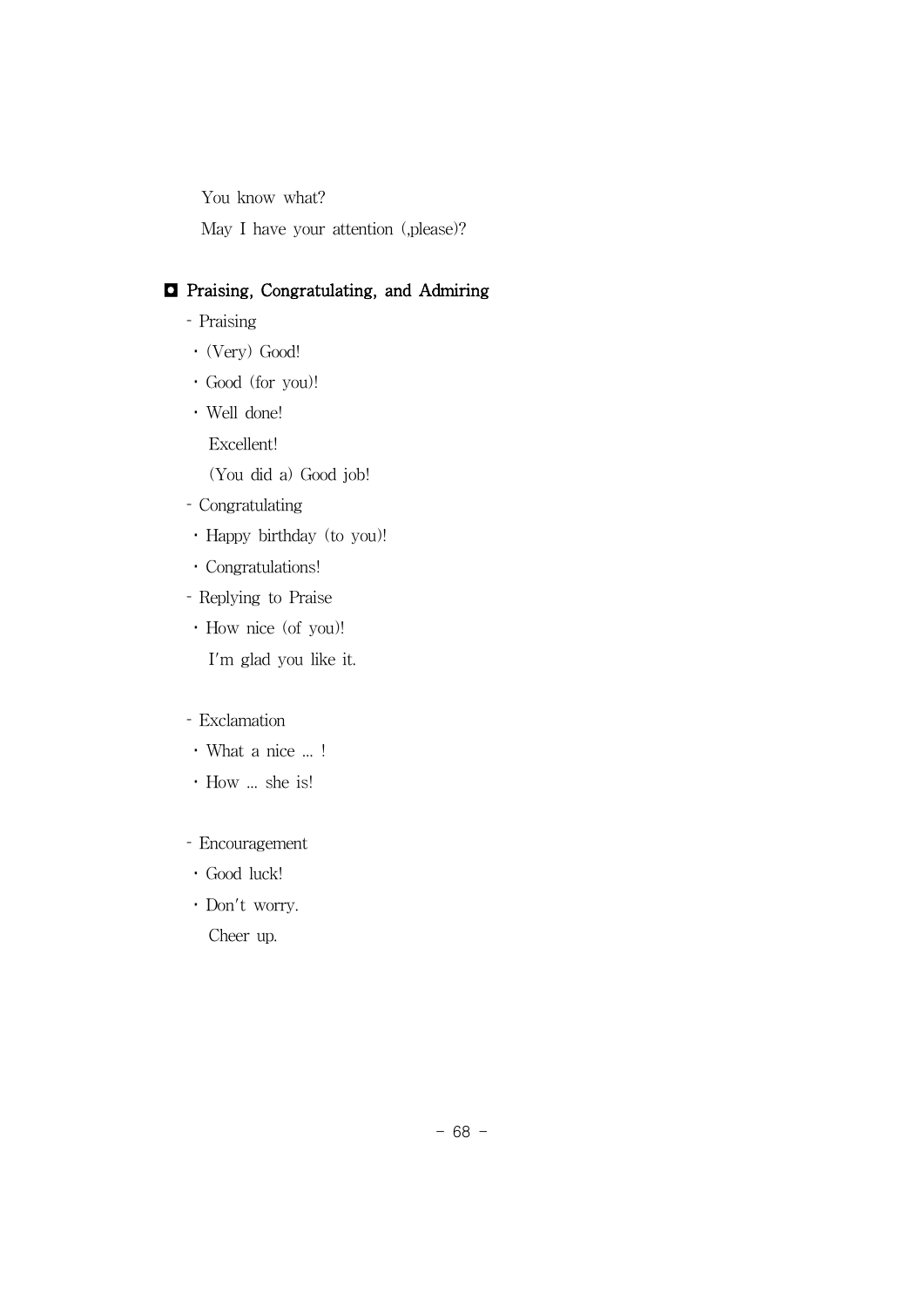## ◘ Making an Appointment

- Suggesting an Appointment
- How about ... ?
- What about ... ?
- $\cdot$  Let's  $\ldots$  . Shall we ...? Can you make it (at ten)? Why don't you ... ? Why not ...?
- Replying to Suggestions
- Sure.
- Okay./OK.
- Why not?
- No problem.
- Of course.
	- Certainly.

I'm willing to ... .

- Of course not.
- Sorry, I can't.

Sorry (, I have an appointment).

I'm afraid not.

- I'd love to, but I can't.
- I don't (really) want to ... .
- I don't think I can ... .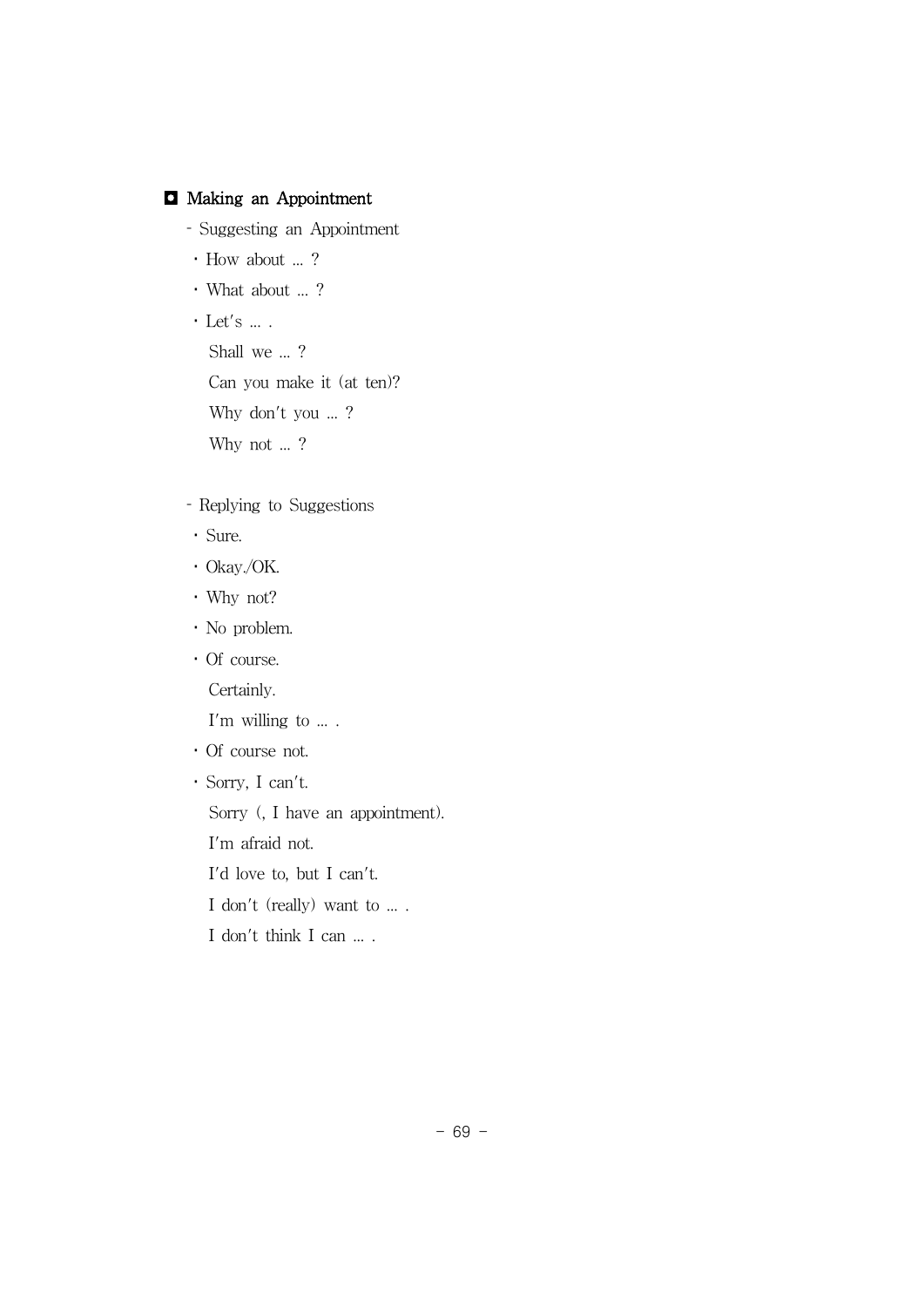## ◘ Support

- Expressing support
- Good luck (with your .../the ...)!
- Have a good ... .
- Have fun!
	- All the best.
	- I wish you well.

I'll keep my fingers crossed!

I hope/wish ... .

- Replying to support
- Thank you (very much).
- Many thanks.

## ◘ Offering Food and Responding

- Offering Food
- Go ahead. Help yourself.
- Do you want some more ... ?
- What will you have?
- Would you like some ... ?
- Accepting, Declining
- Yes, thank you.
- Yes, please.

No thanks. (I'd rather have some ... .)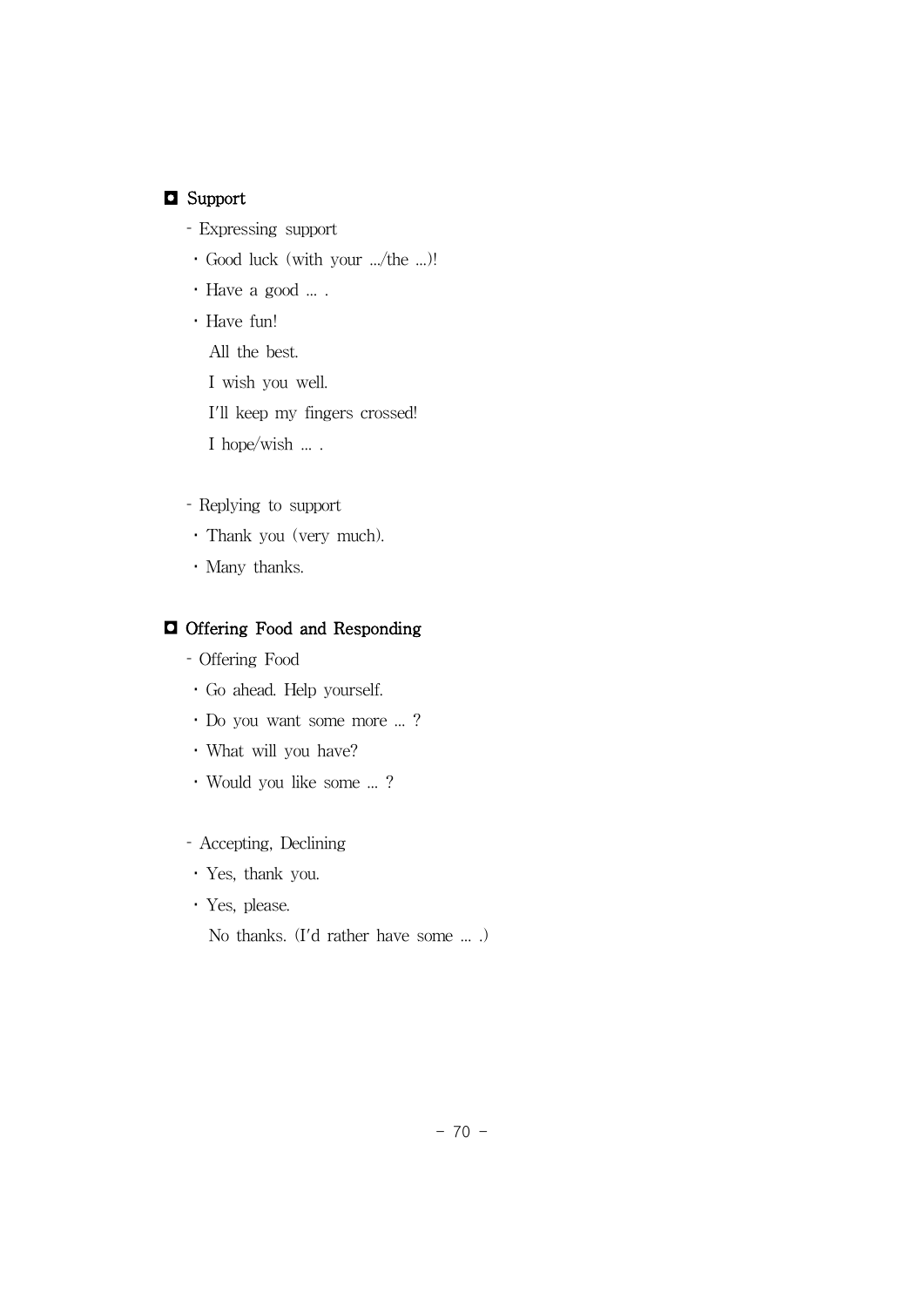## ◘ Checking Comprehension

Is that clear? Are you with me? Do you know what I mean?

## ◘ Repeating one's Question

Excuse/Pardon me? What (did you say)? I'm sorry? You did what? I don't understand. (I) Beg your pardon. Could you say that again (, please)?

#### ◘ Calling and Answering on the Telephone

Hello? This is ... speaking. May I speak to ...? Can I leave/take a message? Who's calling, please?

# ◘ Continuing a Conversation

- Sorry?
- What?
- Excuse/Pardon me?

(I'm sorry, but) I didn't hear you.

I beg your pardon?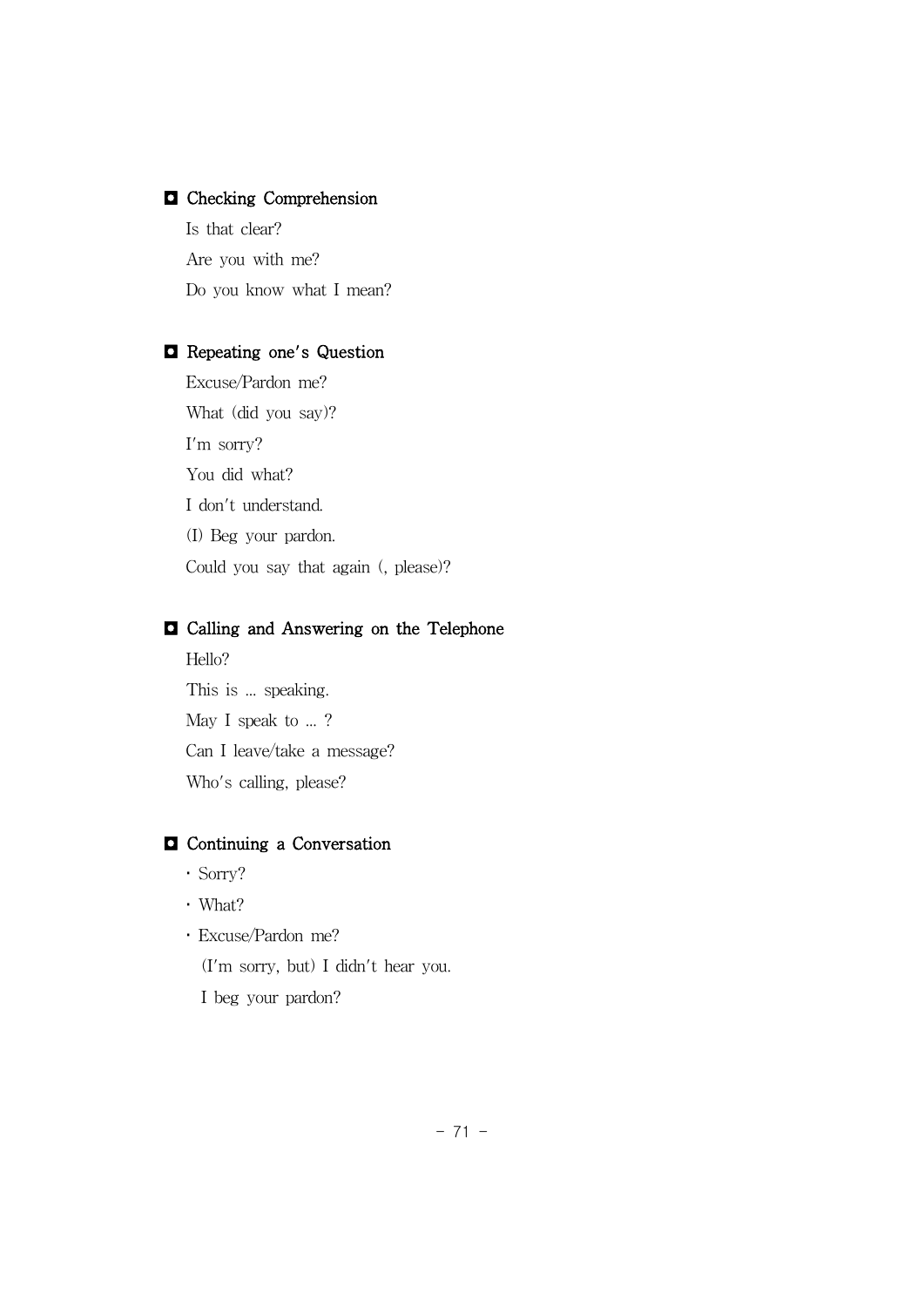Would you say that again? Could you repeat that? I nearly forgot! Could we move on to ... ? I don't understand. Could you say that again (, please)?

#### ◘ Ending a conversation

(Sorry, but) I have to go now. (Well,) I'm afraid I must go now. I hate to interrupt you, but ... .

## ◘ Proposing and inviting

Proposing and inviting

- Can you join us?
- Would you like to ... ? What/How about ... ? Why don't you ...?

## Accepting a proposal, invitation

- Okay!/OK!
- Great!
- All right!
- (That) Sounds good.

Why not?

With pleasure.

(Thank you.) I'd love to.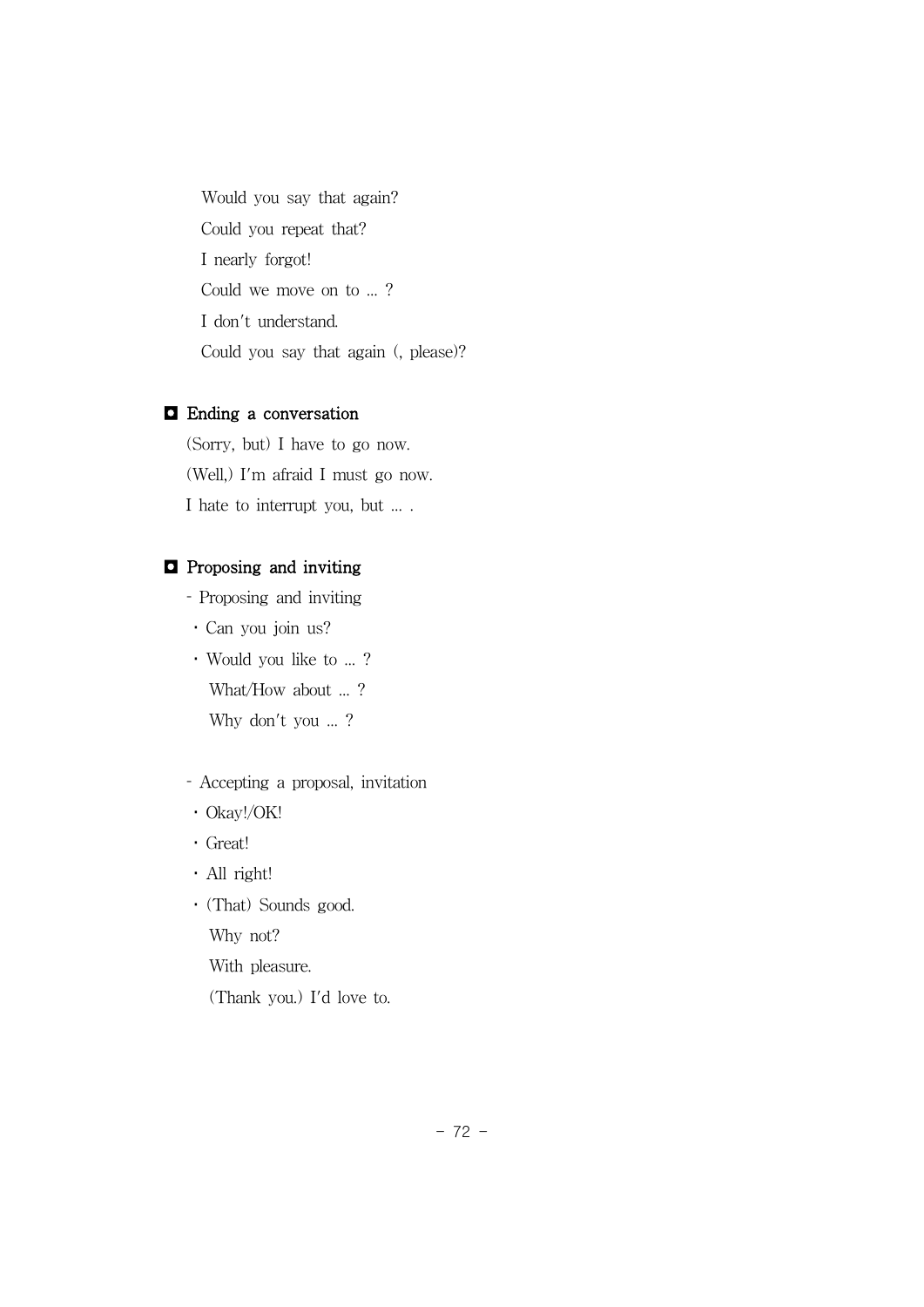- Declining a proposal, invitation
- (I'm) Sorry, I can't.
	- Maybe next time.
	- Thank you (for asking me), but ... .

#### < Exchanging Factual Information >

#### ◘ Questioning and answering factual information

- Asking for Information
- Can you tell me (about) ... ?
- Do you know (about) ... ?
- How many ... ?
- Do you have ... ?
- What time is it?
- Whose pencil is ... ?

Have you heard about...?

#### Replying to Questions

 $\cdot$  (Yes,) I know  $\ldots$ . I heard ....

#### ◘ Confirming Facts

- Confirmation
- Is this your ... ?
- Aren't you ... ?
- $\cdot$  That's  $\ldots$  .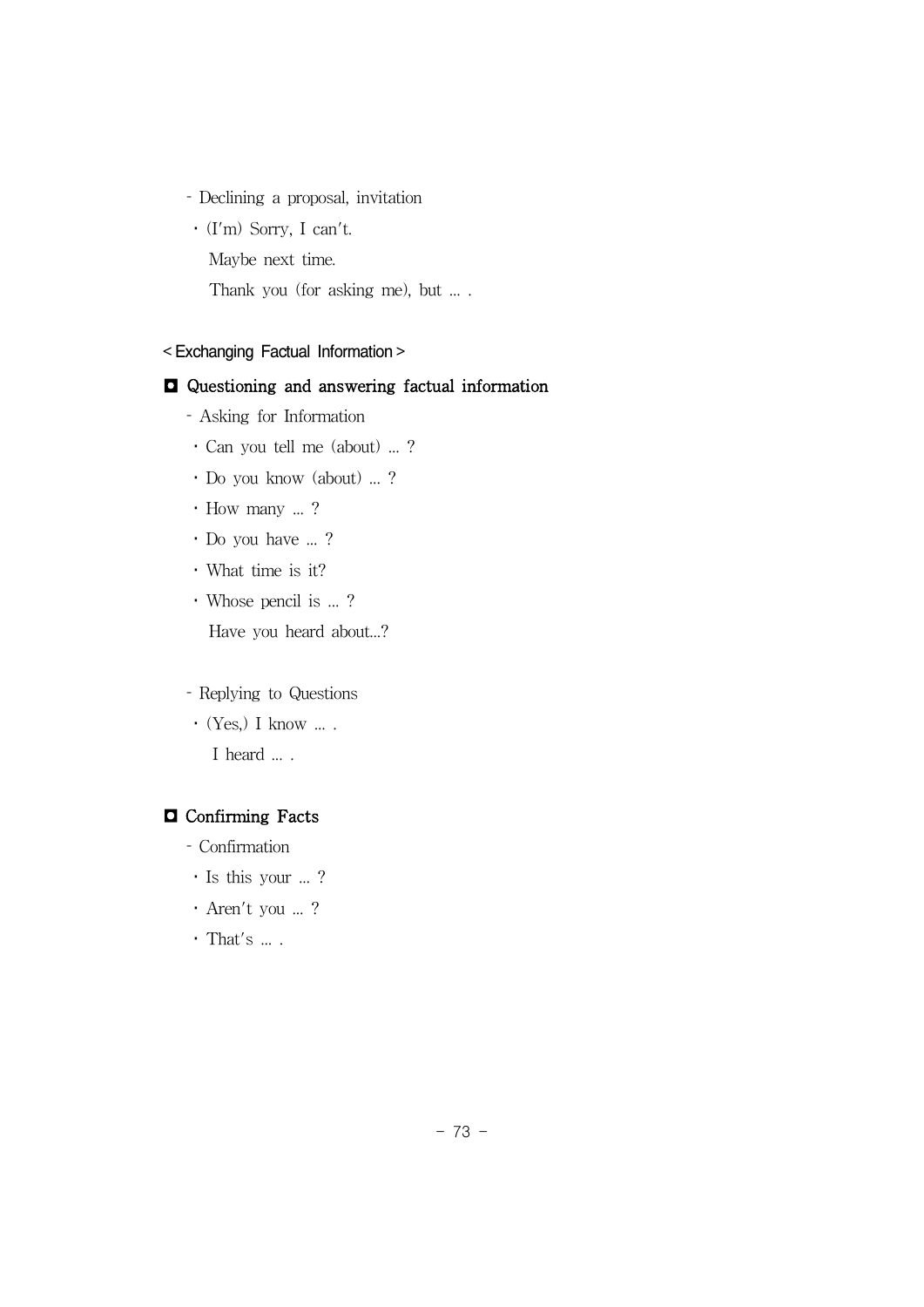## ◘ Describing Facts

- She has ... .
- My mother is ... .

He is wearing ... .

There is ... in the ....

## ◘ Reporting

He takes a walk ... .

I met ... (yesterday).

I've never seen ... .

She has told me about ... .

## ◘ Making Corrections

(Sorry.) It's not right. (I'm afraid) ...'s wrong. You've made a mistake. I don't think ... . Let me put it this way.

## ◘ Inquiring about English expressions/pronunciation

 Do you say ... (or ...)? How do you pronounce ... ? How do you spell ... ? Is this the right/correct spelling of ... ? Do you spell ... with ... ? Can I say ... ? Is this (sentence) correct?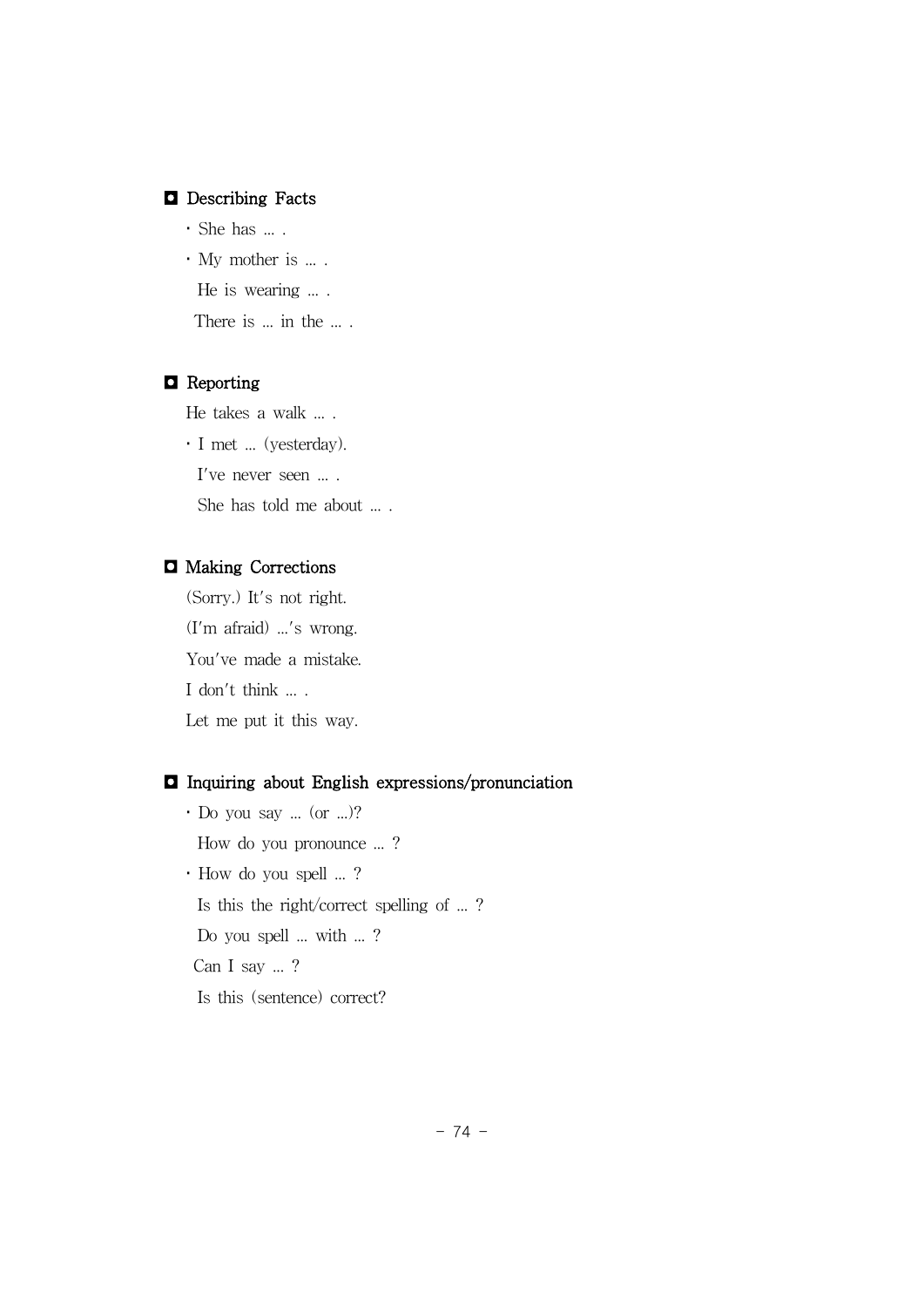What does ... mean? What is another word for ...? What should I say if/when ...?

# ◘ Comparing

 I'm taller than ... . She is as old as ... .

## ◘ Buying Objects

May I help you?

How much is it?

 I'll take it. I'm looking for ... .

## ◘ Ordering Food

May I take your order? Are you ready to order? For here or to go? I'd like to have .... .

#### < Expressing Cognitive Attitudes >

# ◘ Consenting, Dissenting

- Asking for Consent
- Okay?/OK?
- · Right?
- (Is this) All right with you?

Would/Do you agree (with ...)?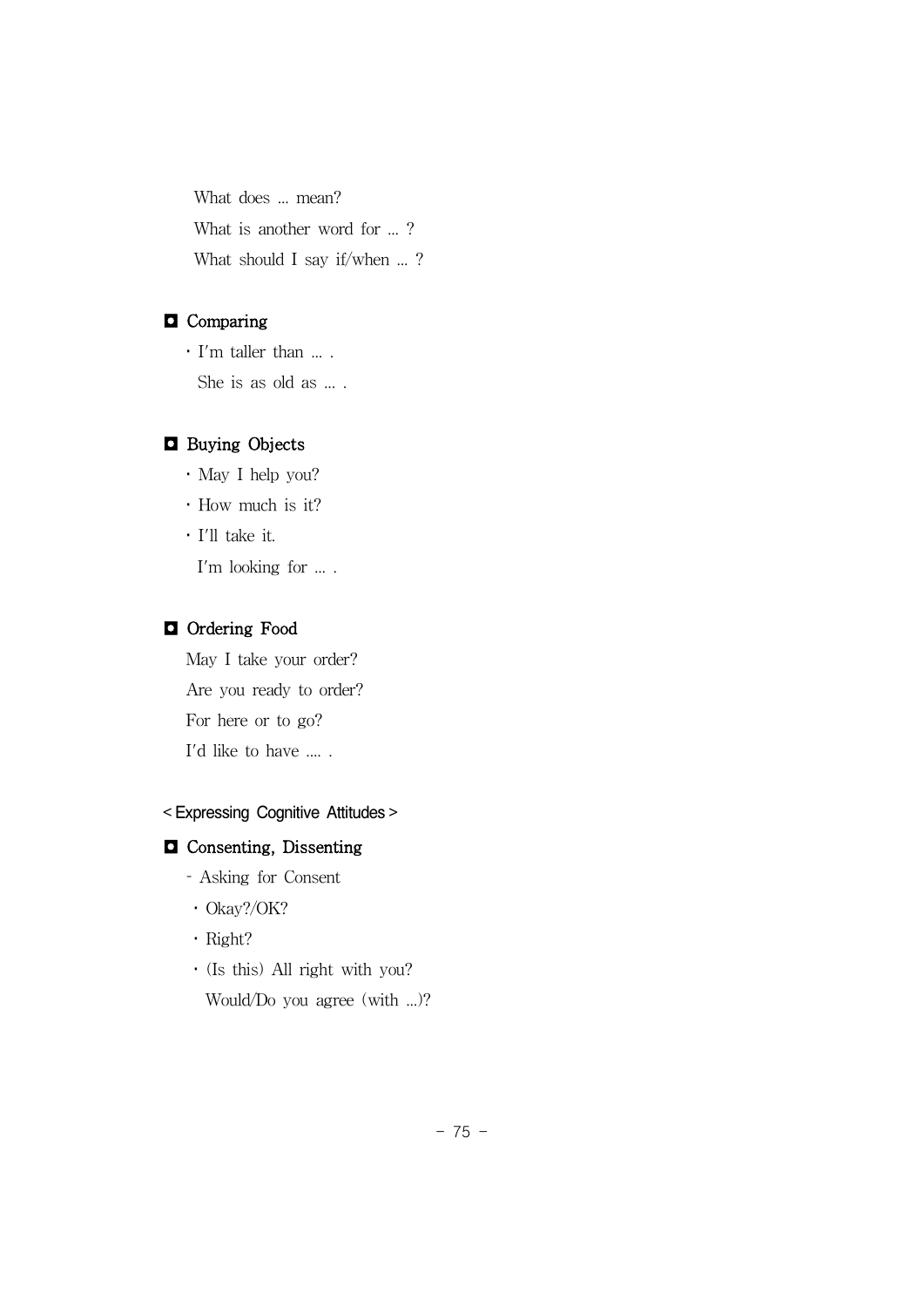Don't you think so? Are you for ... ?

# Consenting

- Me, too.
- Same here.
- Good!/Great!/Fine!

I agree. That's (quite) right.

 That's a good idea. I'm with you (on that).

That's a good point.

#### Dissenting

 I don't think so. I'm not happy about ... . It's all wrong. I'm against ... .

# ◘ Confirming Memory

 Asking of Memory (Do you) Remember ... ? Have you forgotten ...?

 Asking about remembered facts  $(Yes, I$  remember  $\ldots$ . I'll never forget ... .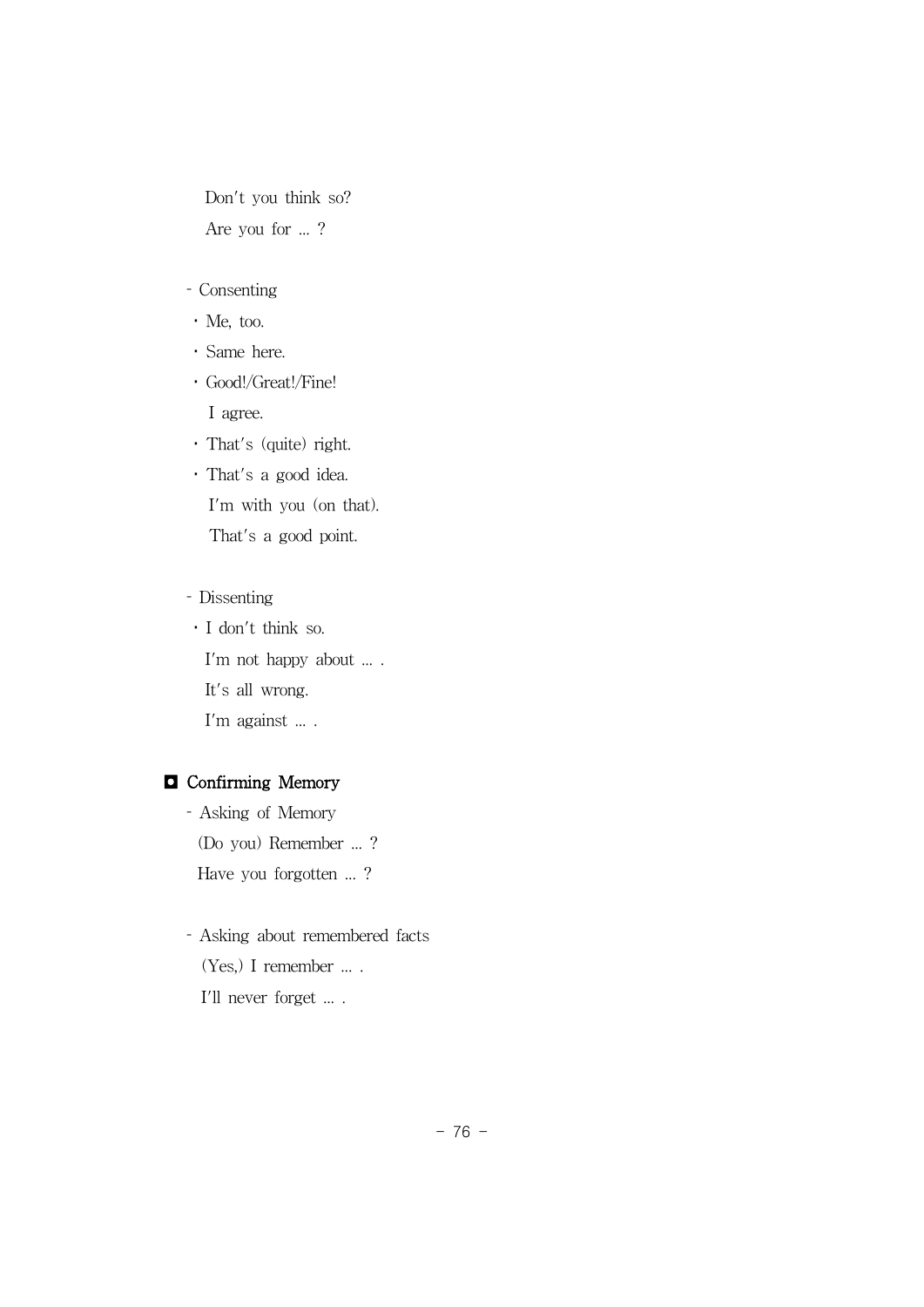I can see ... .

I forgot about that.

#### ◘ Expressing possibilities, impossibilities

- Asking about possibility
- Can you ... ?

Do you know how to ... ?

- Expressing possibility
- (Sure,) I can.
- No problem.

I'm (pretty) good at ... .

Expressing impossibility

(Sorry,) I can't.

I don't know anything about ... .

That's impossible.

I have no idea how ... .

I'm not good at ... .

#### ◘ Asking and answering for confirmation

- Asking for confirmation
- Are you sure?

Do you think ... ?

# Expressing Certainty, Uncertainty I'm sure/confident that ... .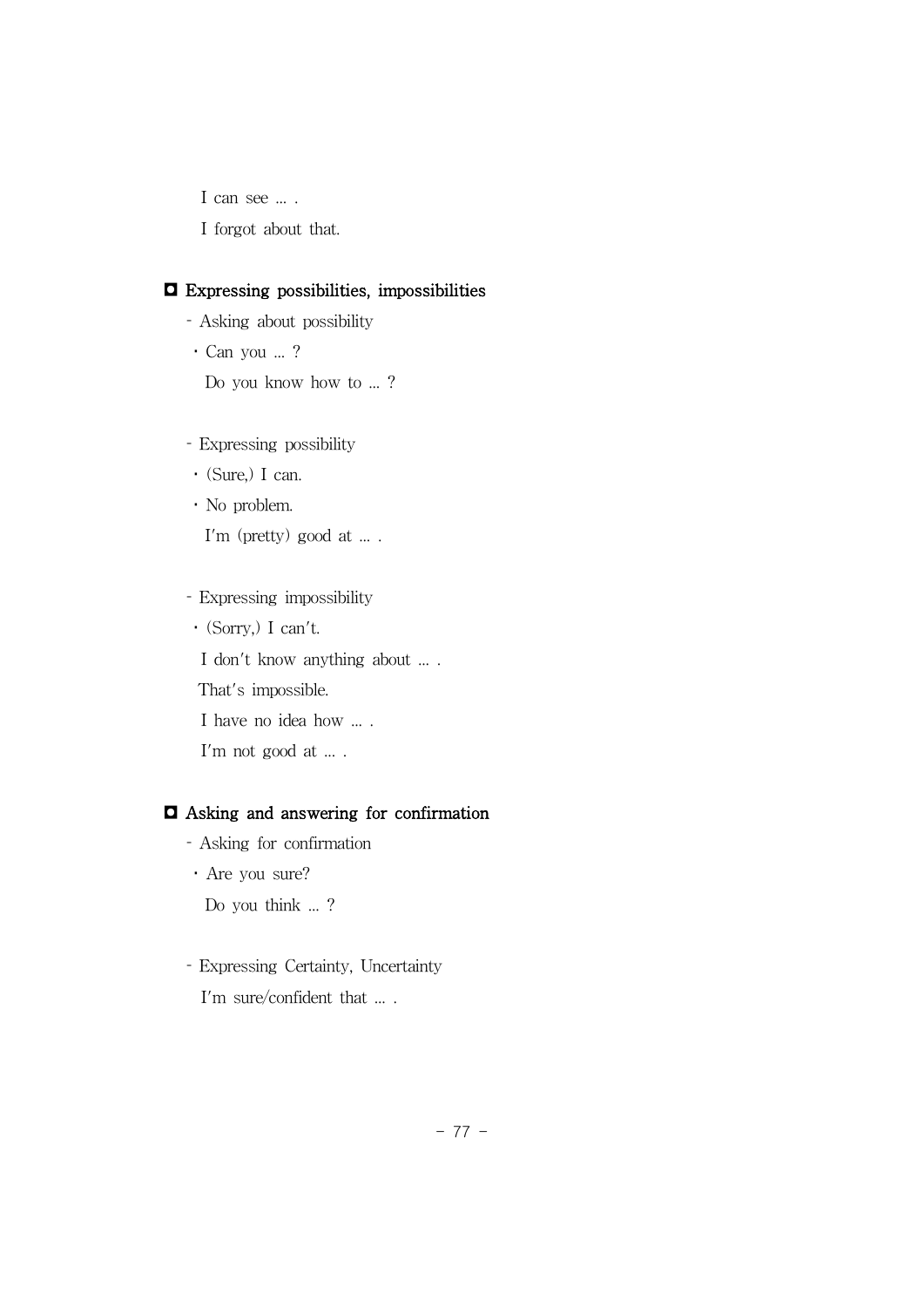He will probably ... .

## ◘ Expressing Obligation

You must ... . She has to ... . You're supposed to ... .

#### ◘ Asking for approval, approving

- Asking for approval
- May/Can I ... ?

Do you mind if ...?

Let me ... .

- Approving
- Of course.
- (Yes,) You can.
- Sure./Okay./OK./All right.
- Go ahead.

Feel free to ... .

- Disapproving
- Sorry ... , but ... .
- (Sorry,) No way.

(Sorry,) I'm afraid ... .

 $\mathbf{I}'\mathbf{d}$  like  $\ldots$  , but  $\ldots$  .

## ◘ Expressing one's opinion

Asking one's opinion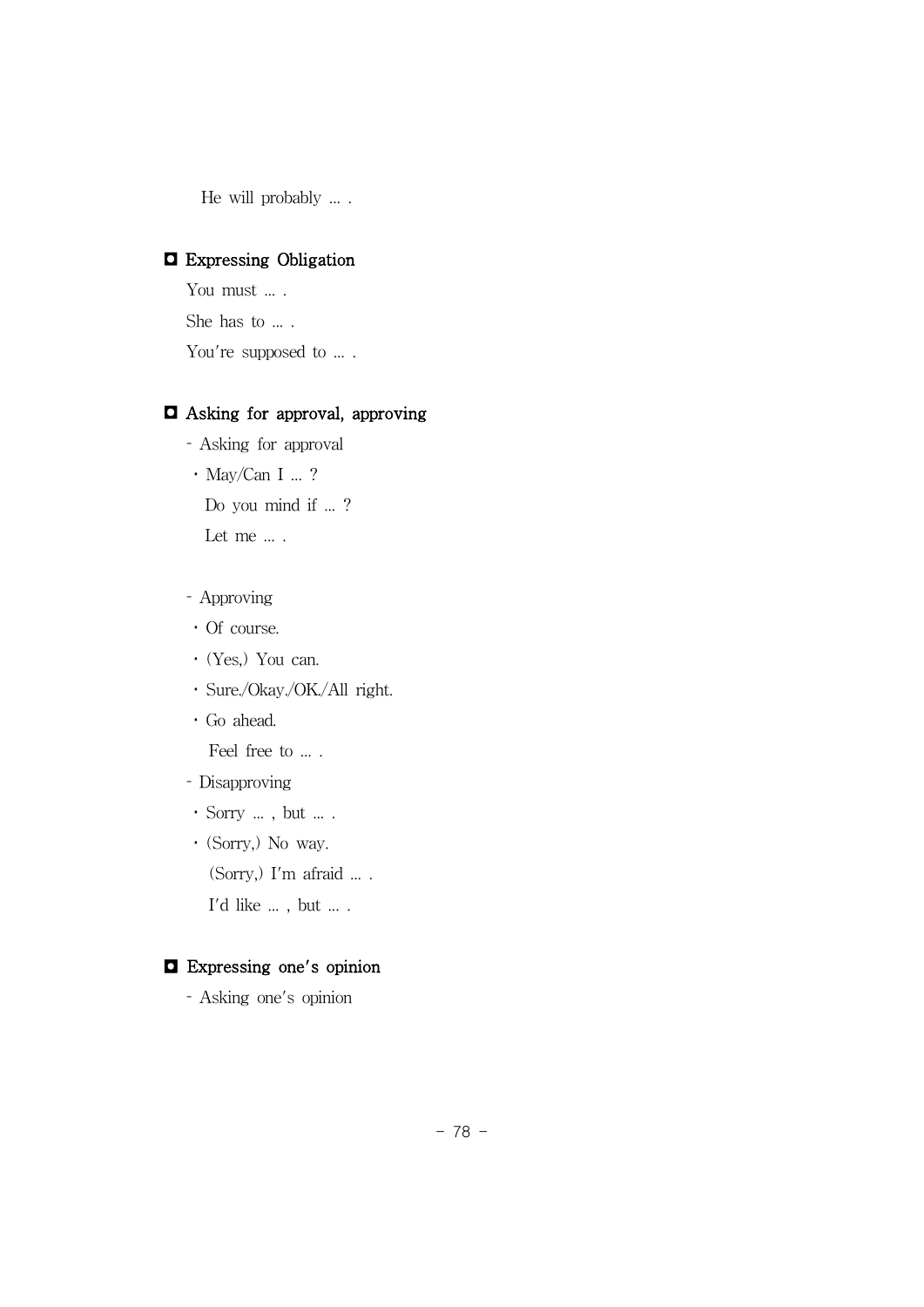What do you want to do? What do you think of/about ... ? Did you find... ?

 Expressing one's opinion I think it's  $\ldots$ . I have no idea.

### ◘ Expressing cause and effect

- Asking about the cause Why do you think ... ? Can you tell me the reason why ... ?
- Giving a reason (It's) Because ... .

## ◘ Asking directions and answering

- Where is ... ?
- Turn right.
- It's over there.
- Go straight.

How could I get to ... from ... ?

#### < Emotional Expressions >

#### ◘ Expressing likes and dislikes

- Asking about likes and dislikes
- Do/Don't you like ... .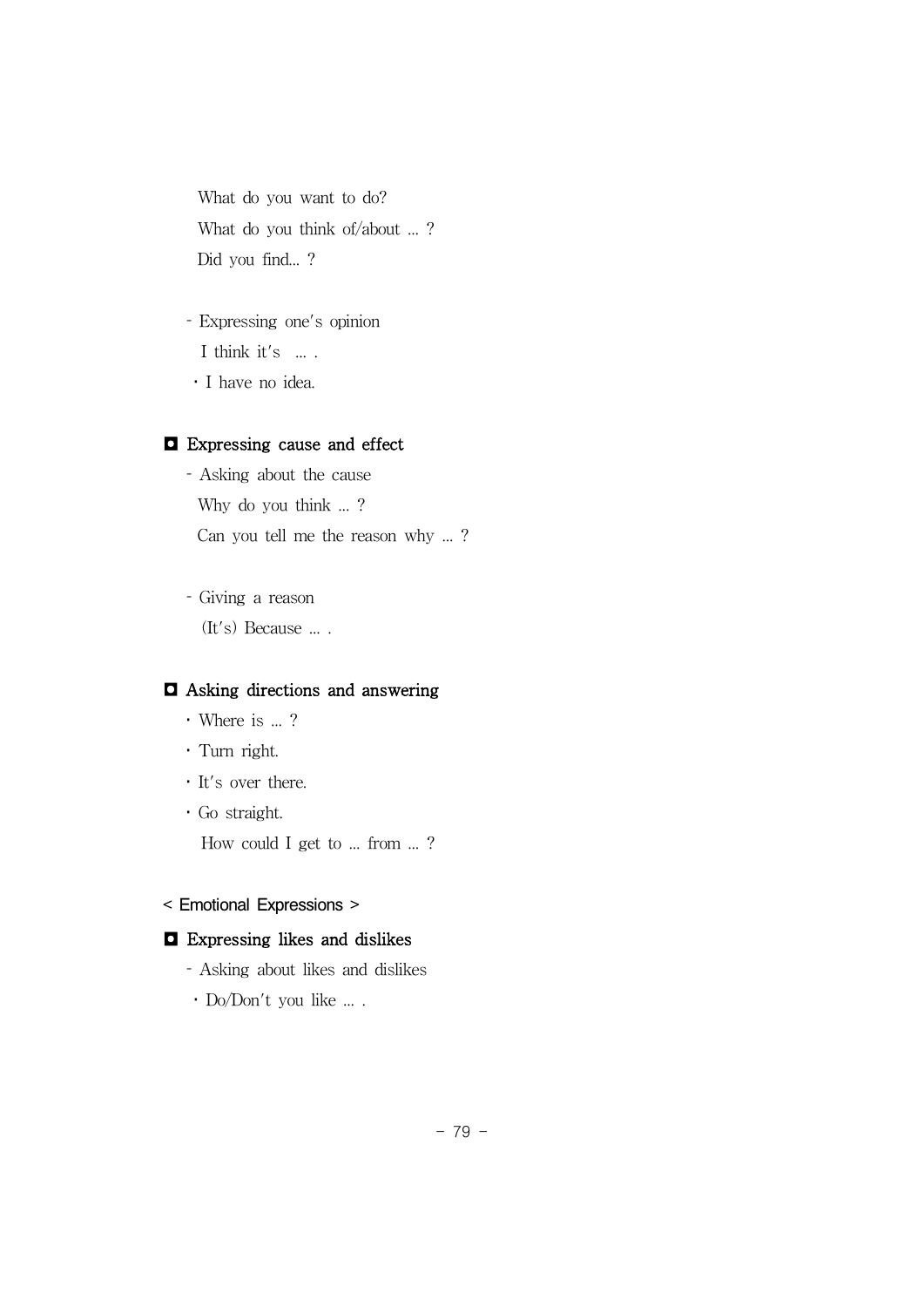What's your favorite...?

Replying

 $\cdot$  I (don't) like (to) ....

I hate  $(to)$  ....

## ◘ Expressing various emotions

- Expressing joy, sorrow
- I'm ... happy, sad, joyful, sorrowful I'm glad to hear that.

 Consoling a grieving person Cheer up. Look on the bright side.

Expressing anger

 I am angry. I'm (very) upset.

I really hate ... .

I can't stand ... .

Expressing surprise

What a surprise!

It's surprising.

I (just) can't believe this.

That's incredible.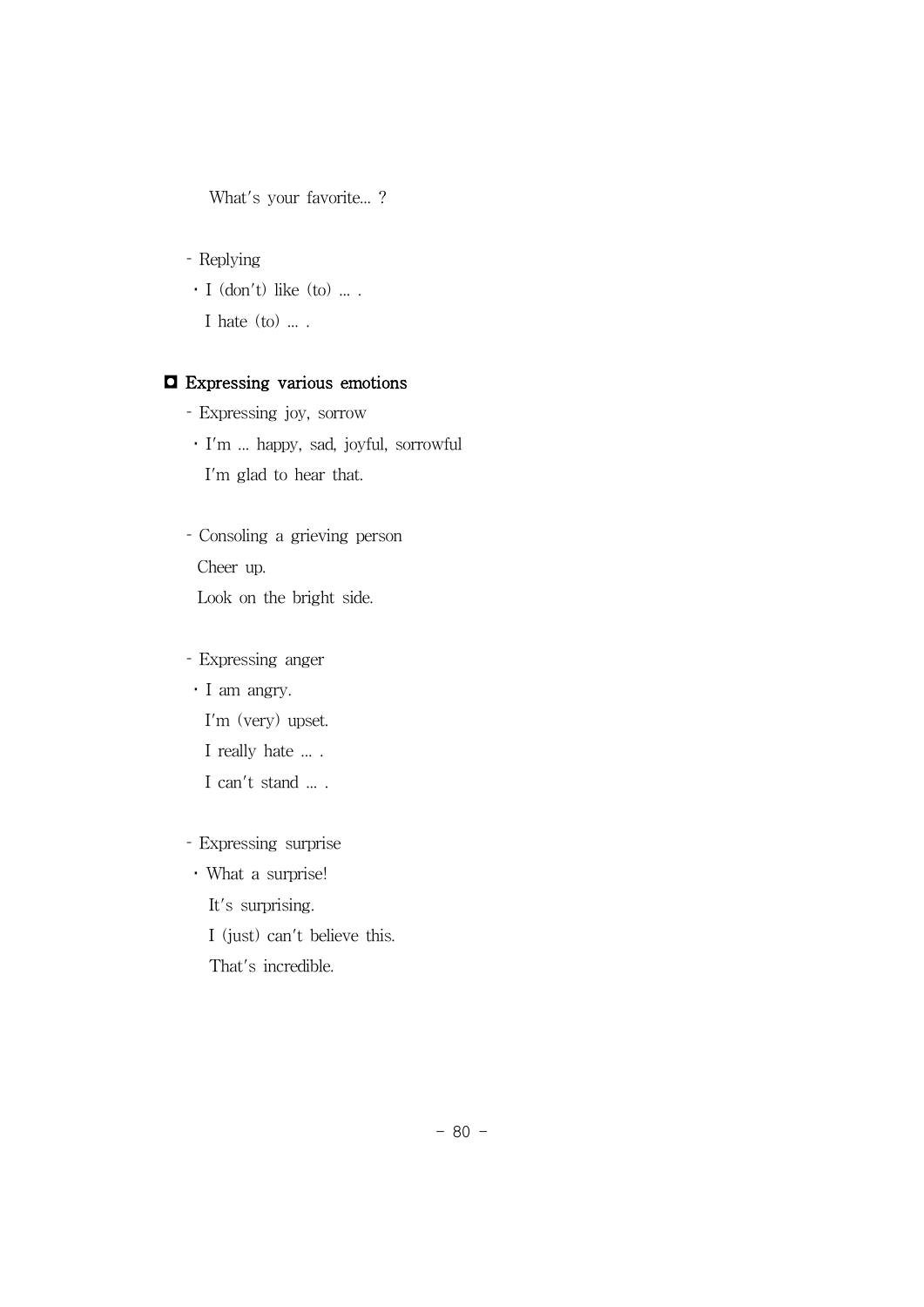## ◘ Expressing one's desire

- Asking what one wants
- What do you want?
	- Do you want to...?

Would you like to... ?

- Saying what one wants
- **·** I want (to) ... .

I'd like to  $\ldots$  .

## ◘ Expressing sympathy

- Expressing sympathy That's too bad.
	- It's a pity.

I'm sorry to hear....

#### ◘ Asking about one's wish, intention

 Asking about one's wish, intention When are you going to...? Do you intend to...?

Expressing one's wish, intention

- I'm going to ... .
- $\cdot$  I'll  $\ldots$  .

I'm planning to ... .

- I've decided to ... .
- I hope to... .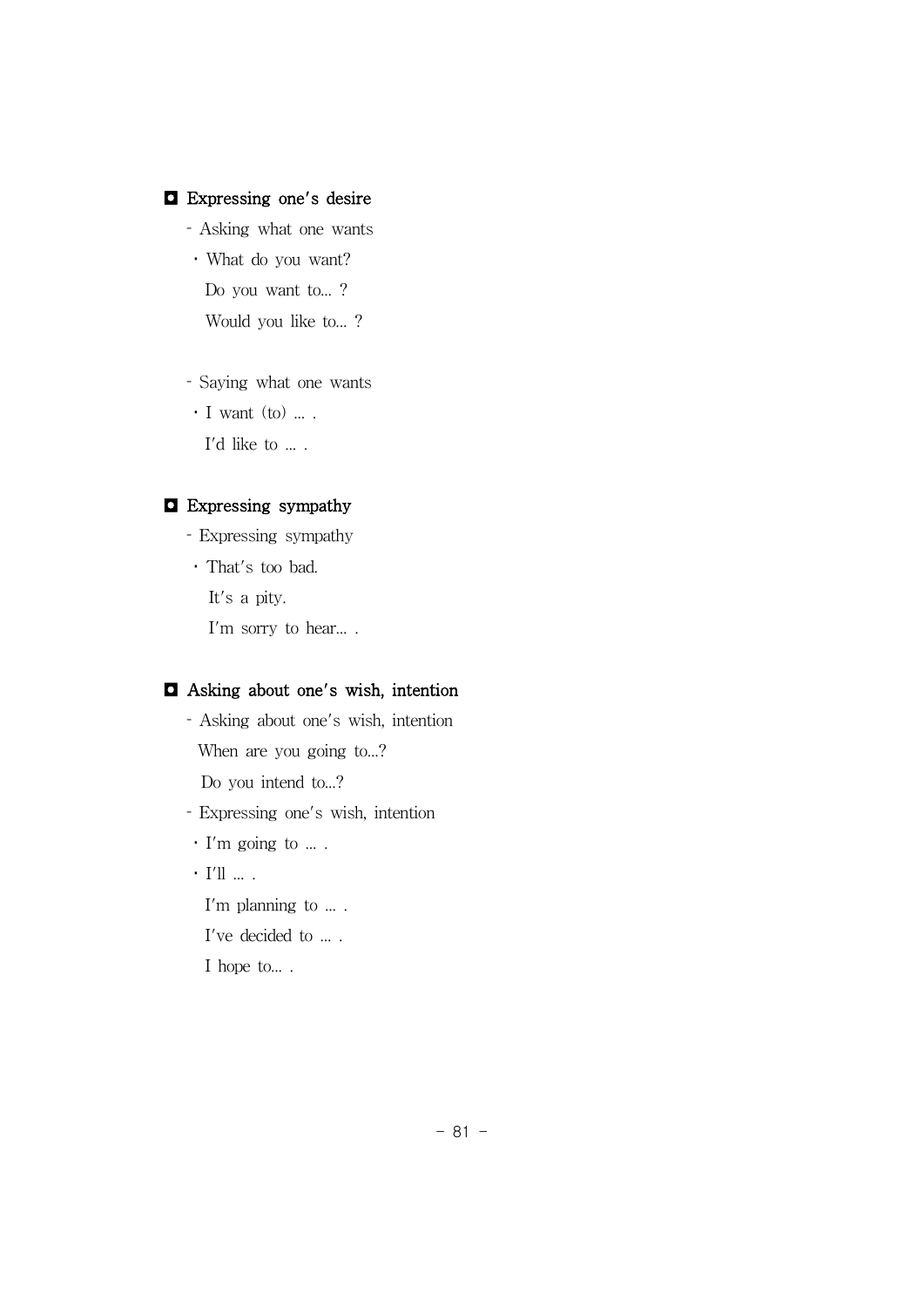Expressing expectation It will be nice to ... . I'm looking forward to ... .

# ◘ Expressing discontent

It's not fair. I want to complain about ... . I wish you'd (not) ... . You can't possibly ... .

# ◘ Expressing interest

 Asking about one's interest Are you interested in... ? Do you enjoy... ?

 Expressing interest, indifference I enjoy... . I'm (not) interested in ... .

## < Expressing moral behavior >

#### ◘ Apologizing and making excuses

- Apologizing
- (I'm very) Sorry (about that).
- Excuse me (for ... ).

Pardon me (for ... ).

It's (all) my fault.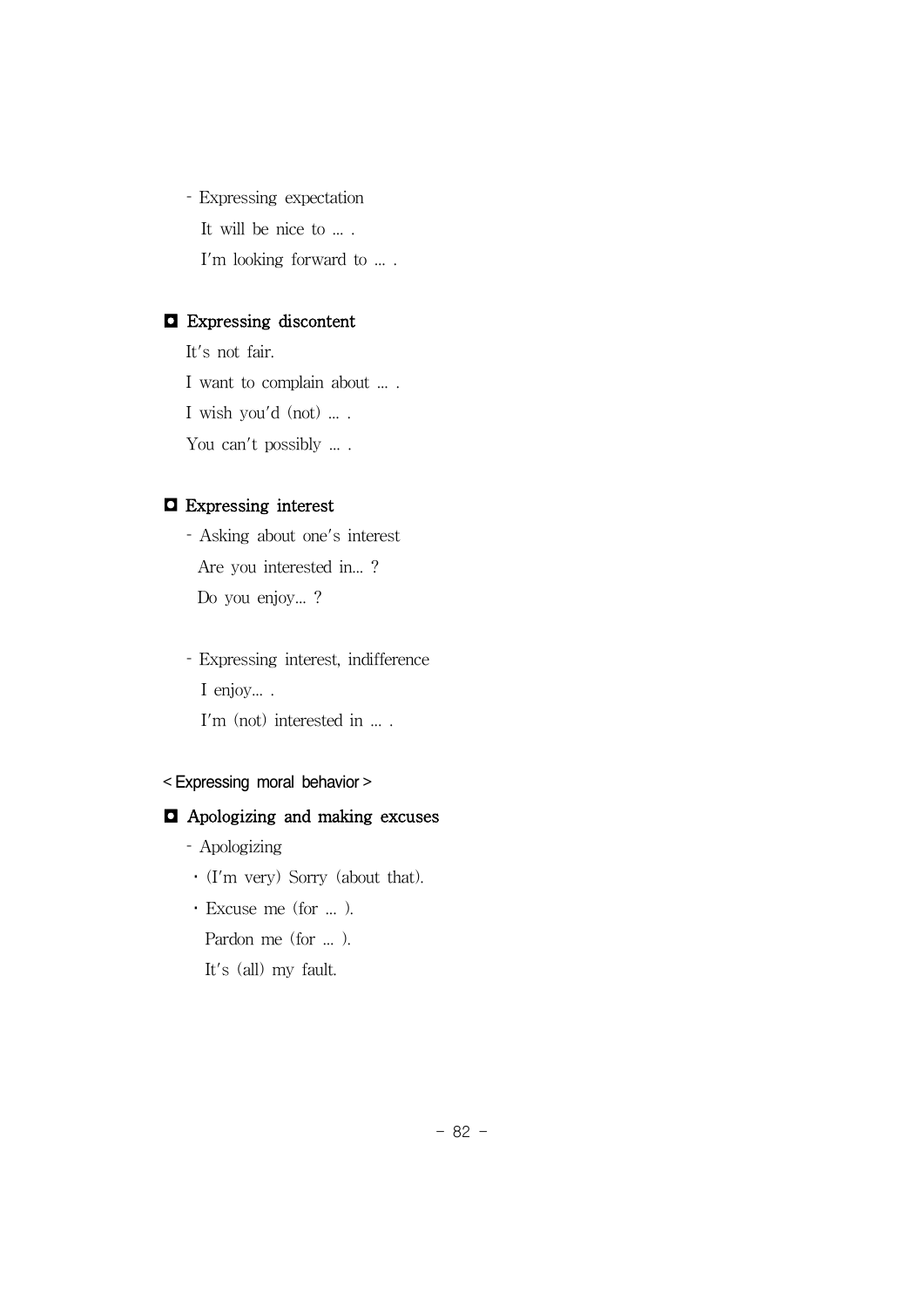Making an excuse

I'm (terribly/awfully) sorry, but it wasn't my fault.

- Replying to apologies and excuses
- Not at all.
- That's okay/OK.
- That's all right.
- (Please) Don't worry (about it).
- It doesn't matter.

Never mind.

No problem.

Don't mention it.

Forget it.

#### ◘ Expressing regrets

I feel sorry about ... .  $I$  wish  $I'd$   $\ldots$  .

## < Orders and Suggestions >

## ◘ Persuading

Let's do it this way. Please let me try.

# ◘ Asking for help

 Asking for help Can you ... , please? Will you do me a favor?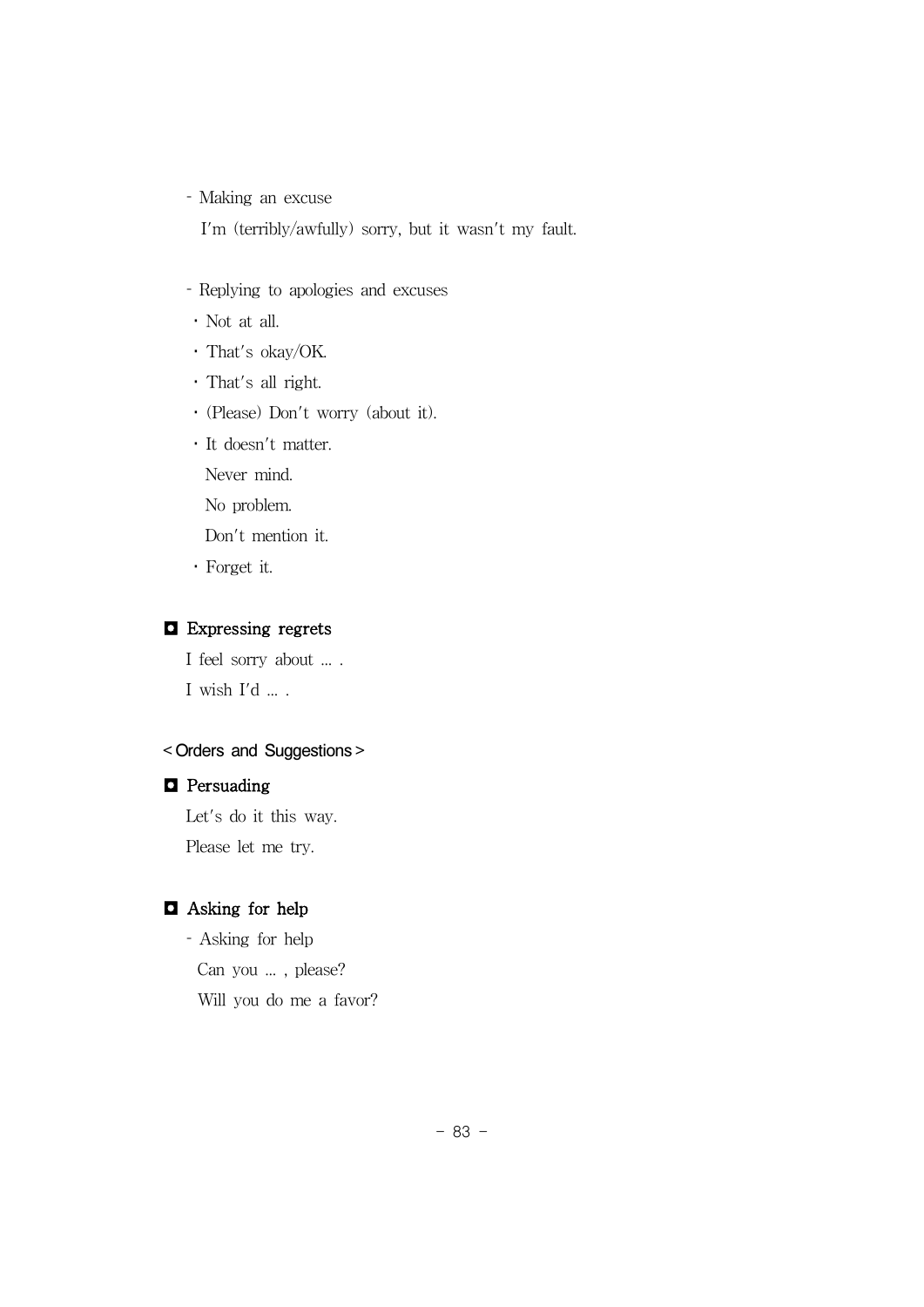Would you (please) help me ... ?

Replying

 Sure, I can. I'm afraid I can't (because ... ).

## ◘ Advising

 Requesting advice Do you think I should ... ? What would you do if you ...? Giving advice I think you should ... . You'd better not ... . I suggest (that) you (should)...

## ◘ Warning

- Be careful!
- Watch/Look out!
- Watch out (for) ... !

Make sure you don't ... .

Be ready for ....

# ◘ Ordering, Forbidding

- Ordering
- Open/Close ... .

You should ....

(I think) You ought to... .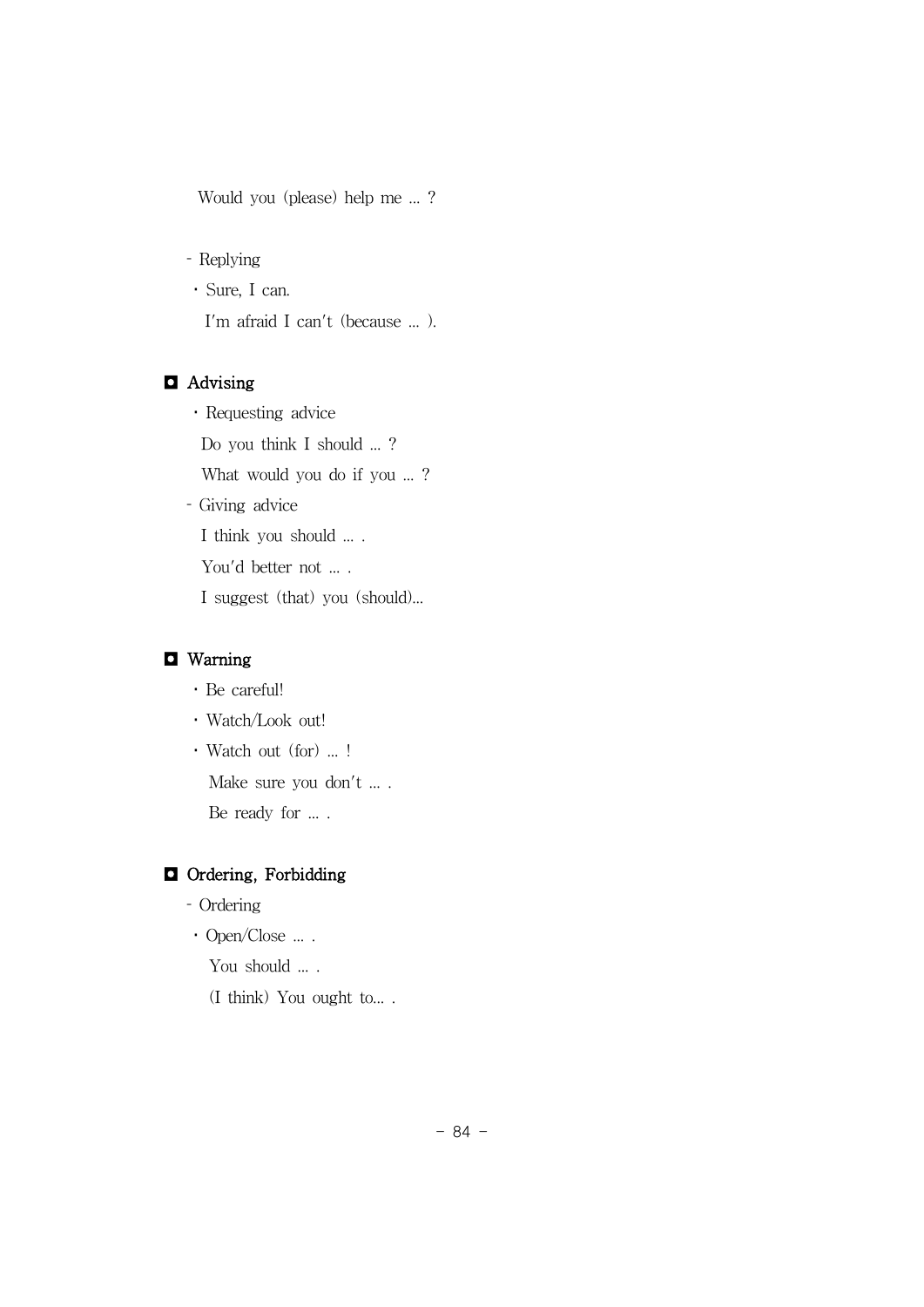You'd better.... You must… Why don't you ...?

#### Forbidding

 $\cdot$  Don't ... . You shouldn't ... . I don't think you should ... . You'd better not ... . You must not…

## < Imagining >

# ◘ Expressing imagination

 Constructing Stories by imagination She will ... . He is going to ... .

 Expressing imagination If I were ..., I could ... . I wish I ... .

He acts as if he ... .

Without  $\ldots$  , I would have  $\ldots$  .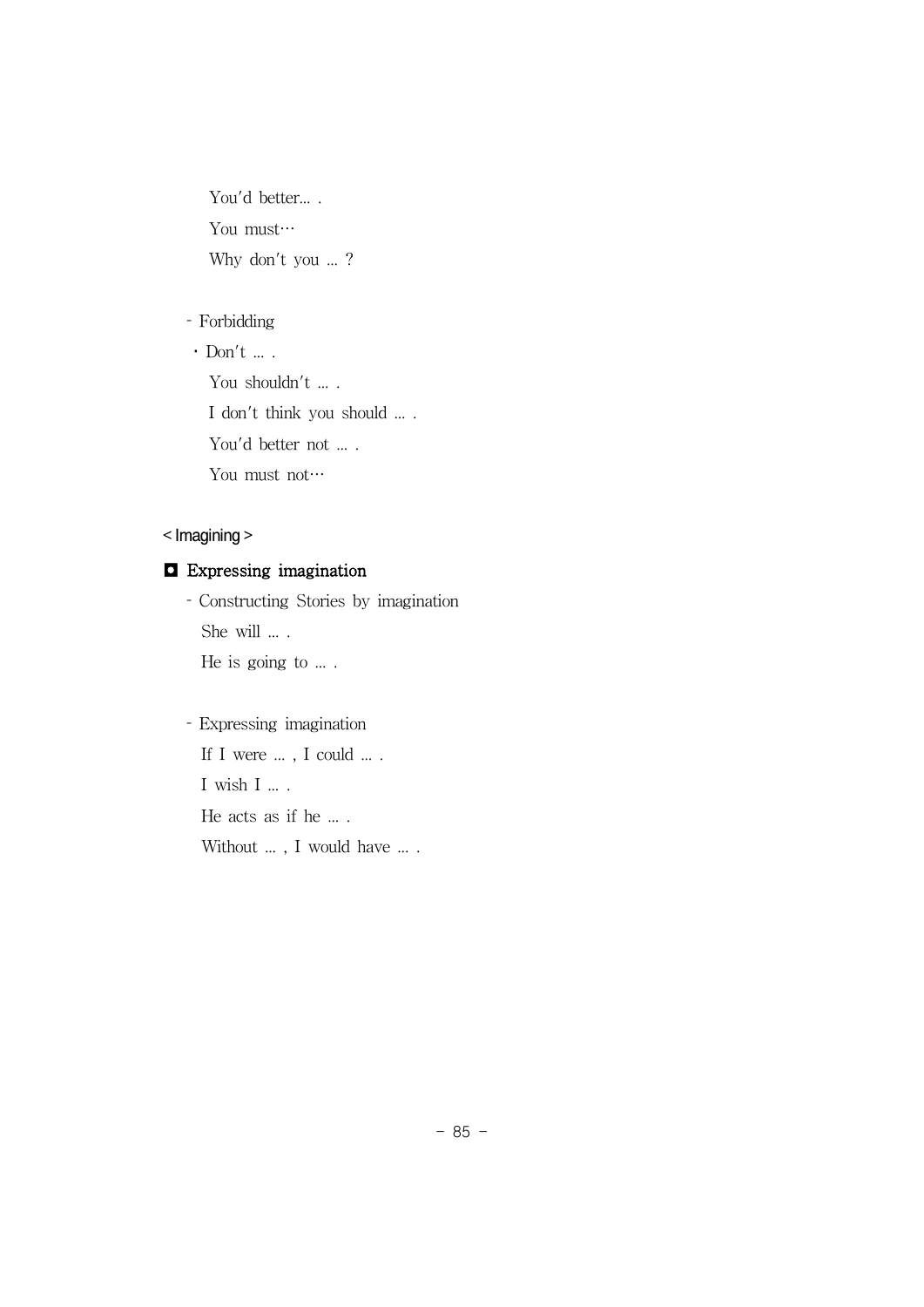[ Appendix 3]

# Guide to Basic Vocabulary and Basic Vocabulary List Guide to Basic Vocabulary

1. The number of new vocabulary words each grade may use are as follows: Grade Three: within 110 words

Grade Four: within 120 words

Grade Five: within 130 words

Grade Six: within 140 words

(Sum: within 500 words)

Grade Seven: within 170 words

Grade Eight: within 280 words

Grade Nine: within 390 words

Grade Ten: within 450 words

(Sum: within 1,290 words)

(Total: within 1,790 words)

- 2. From grades three through six, within 500 words are recommended to be studied. Among the basic vocabulary list, more than 375 words from the elementary recommended words should be used. From grades seven through ten each grade should study a number within the indicated range of words. Among the basic vocabulary list, more than 75% is recommended to be studied.
- 3. In the basic vocabulary list, only the representative terms are presented, and they should include derivatives and inflectional words. However, some of the derivatives widely used will be included in the list. write (writes, wrote, written, writing) be (am, are, is, was, were, been, being)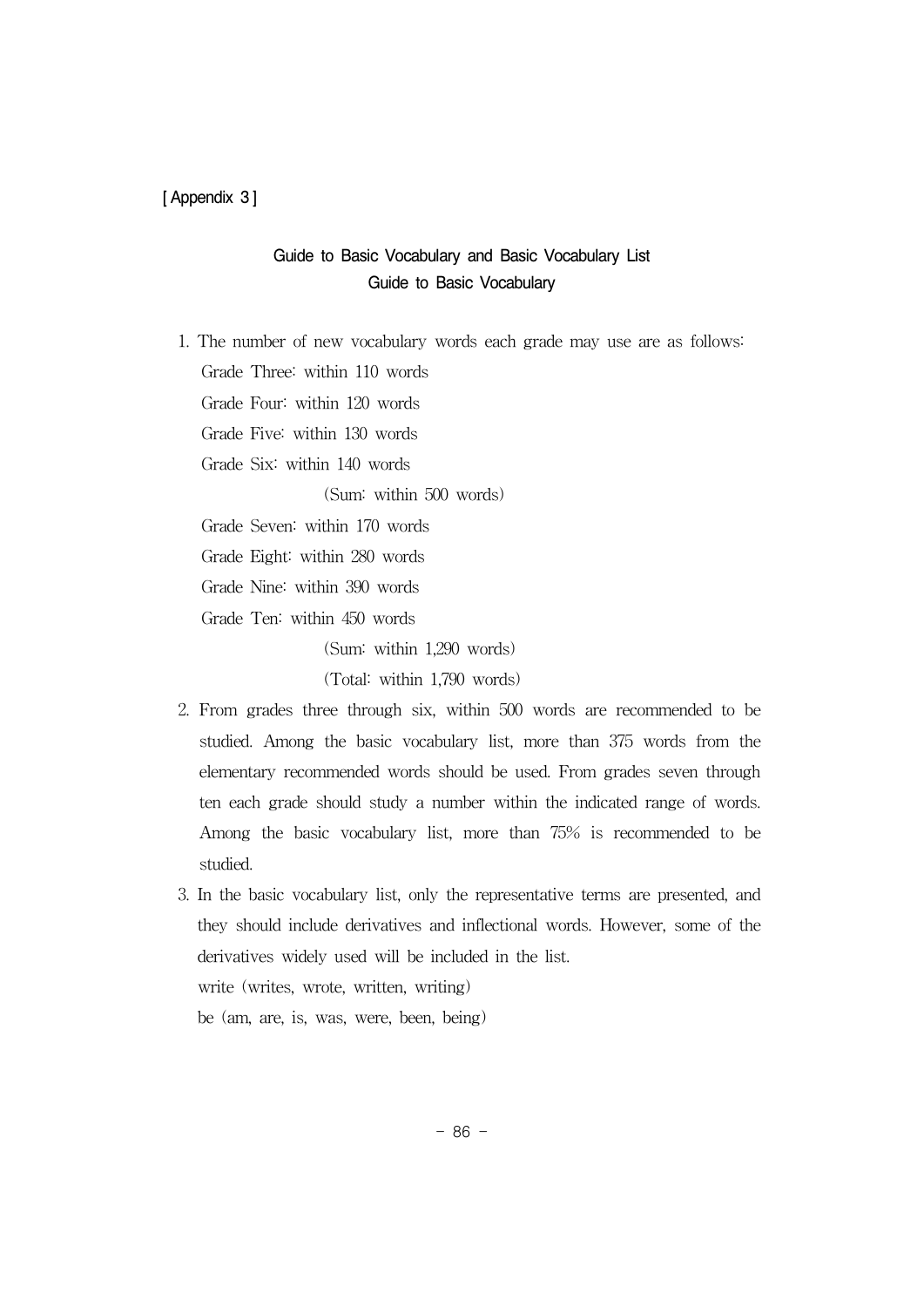book (books), foot (feet) tall (taller, tallest) good (better, best) they (their, them, theirs, themselves) teach (teacher) soft (softly, softness) happy (unhappy) realize (realization) emotion (emotional) invest (investment) mental (mentality)

- 4. When identical words are different in meaning or otherwise have grammatical changes, in principle, they are treated as one word. back [adv, n, v] bat [n, v] change [n, v] close [adj, adv, v] flat [adj, n] head [n, v] kind [adj, n] present [n, v]
- 5. Proper nouns such as the names of people, places, and countries, and months, days, cardinal numbers, ordinal numbers, and Korean words that are written in roman letters are not treated as new words.
- 6. Borrowed words that are widely used in daily life such as the examples below are not treated as new words. Other than the words below, grades three through six and seven through ten can each use a number within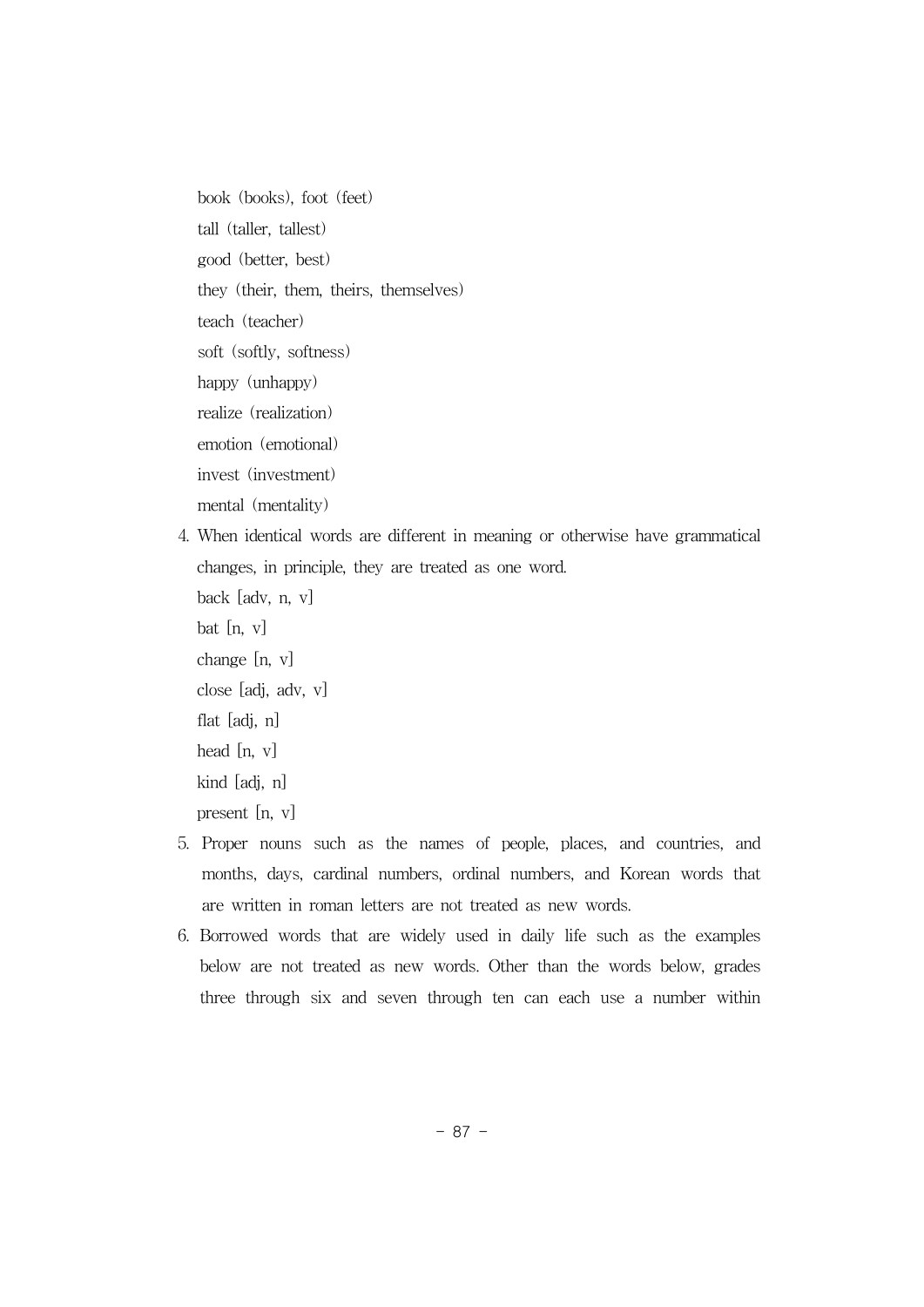another 40 borrowed words.

- 7. Apartment, badminton, banana, bowling, bus, butter, cake, card, cheese, chocolate, coffee, coke, computer, cream, cup, film, fork, guitar, hamburger, hotel, ink, The Internet, juice, lemon, marathon, orange, pen, pizza, plastic, program (BE programme), quiz, radio, robot, rocket, salad, sandwich, sausage, shirt, skate, spaghetti, tape, taxi, television/TV, tennis, tire (BE tyre), tomato, truck, video, violin, website (50)
- 8. The total number of words included in the basic vocabulary list is 2,315, and the number of words that have an \* (asterisk) in front is 736; these starred words are recommended for elementary school lessons.
- 9. 'BE' in the basic vocabulary list is an abbreviation for 'British English'.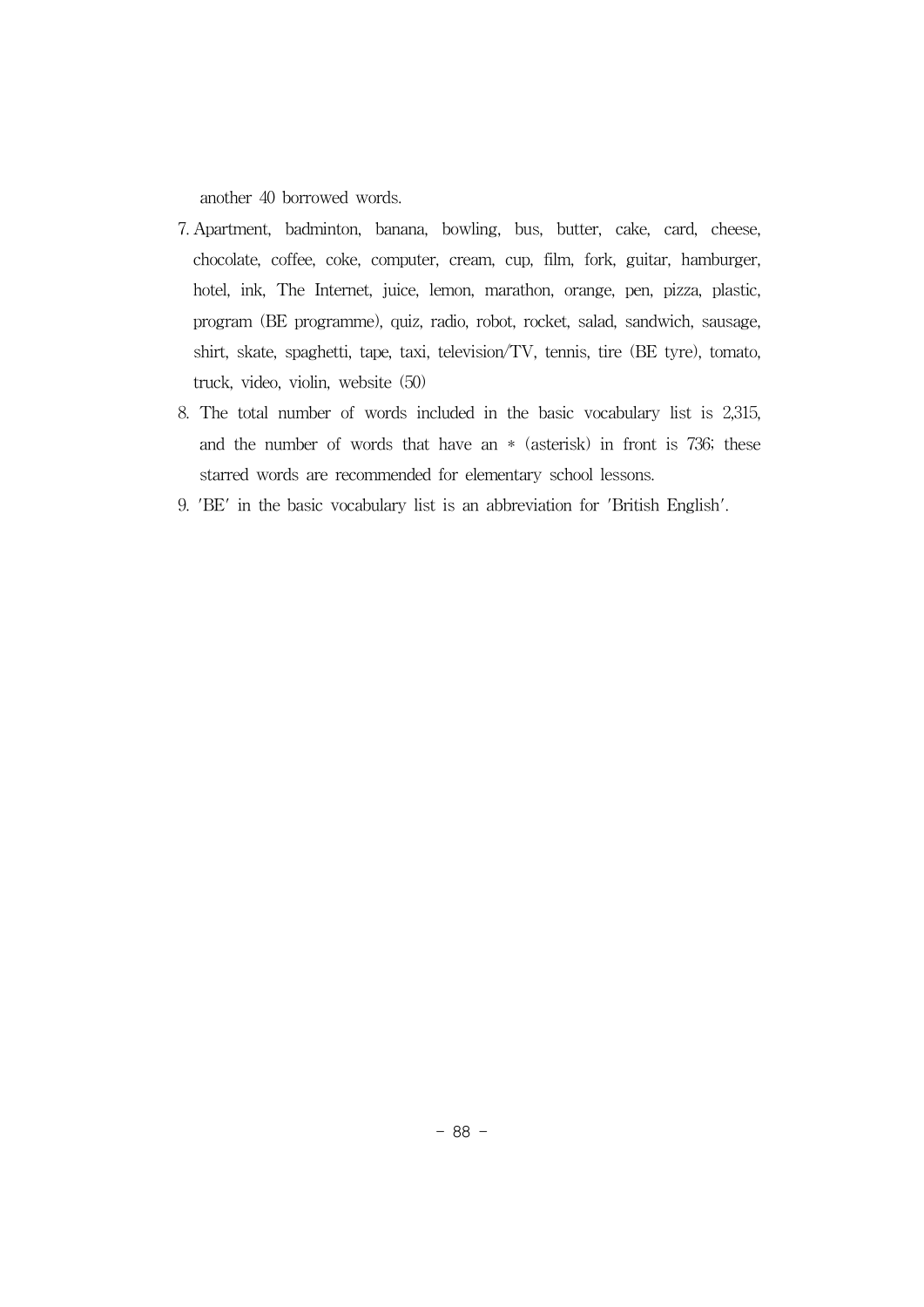# Basic Vocabulary List

 $\mathbf{I}$  A

| [A]         | ache           | advice          |
|-------------|----------------|-----------------|
| $*a$ /an    | achieve        | advise          |
| abandon     | acid           | affair          |
| *able       | acknowledge    | affect          |
| *about      | acquire        | afford          |
| above       | across         | afraid          |
| abroad      | *act           | *after          |
| absence     | active         | *afternoon      |
| *absent     | actual         | afterward       |
| absolute    | adapt          | (BE afterwards) |
| absorb      | add            | *again          |
| abuse       | *address       | against         |
| academic    | adequate       | *age            |
| academy     | adjust         | agency          |
| accept      | administrate   | agent           |
| acceptable  | administrative | aggressive      |
| access      | admire         | *ago            |
| accident    | admit          | *agree          |
| accommodate | adopt          | agriculture     |
| accompany   | adult          | *ahead          |
| accord      | advance        | aid             |
| account     | advantage      | aim             |
| accurate    | adventure      | *air            |
| accuse      | advertise      | aircraft        |
|             |                |                 |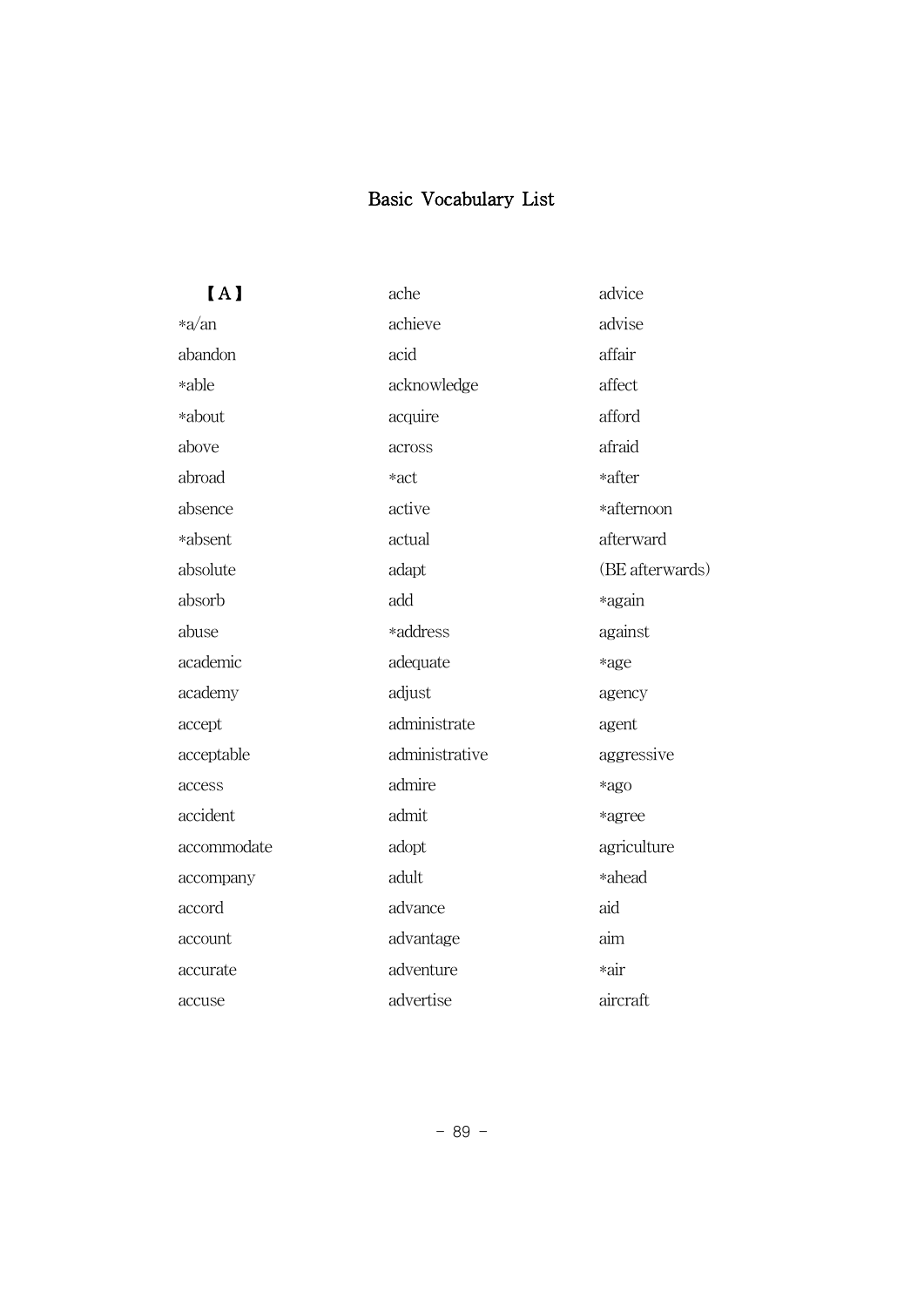| *airplane             | (BE analyse)   | appear      |
|-----------------------|----------------|-------------|
| (BE aeroplane)/ plane | ancient        | appearance  |
| *airport              | *and           | *apple      |
| alike                 | anger          | apply       |
| alive                 | angle          | appoint     |
| *all                  | *angry         | appreciate  |
| allow                 | *animal        | approach    |
| *almost               | anniversary    | appropriate |
| *alone                | announce       | approve     |
| along                 | annoy          | approximate |
| alongside             | annual         | area        |
| aloud                 | *another       | argue       |
| already               | *answer        | arise       |
| also                  | *ant           | *arm        |
| alter                 | anxiety        | army        |
| alternative           | anxious        | *around     |
| although              | *any           | arrange     |
| altogether            | anybody        | arrest      |
| *always               | anyone         | *arrive     |
| a.m./A.M.             | *anything      | *art        |
| amaze                 | *anyway        | article     |
| ambition              | anywhere       | artificial  |
| among                 | apart          | *artist     |
| amount                | apologize      | *as         |
| amuse                 | (BE apologise) | ashamed     |
| analysis              | apparent       | aside       |
| analyze               | appeal         | *ask        |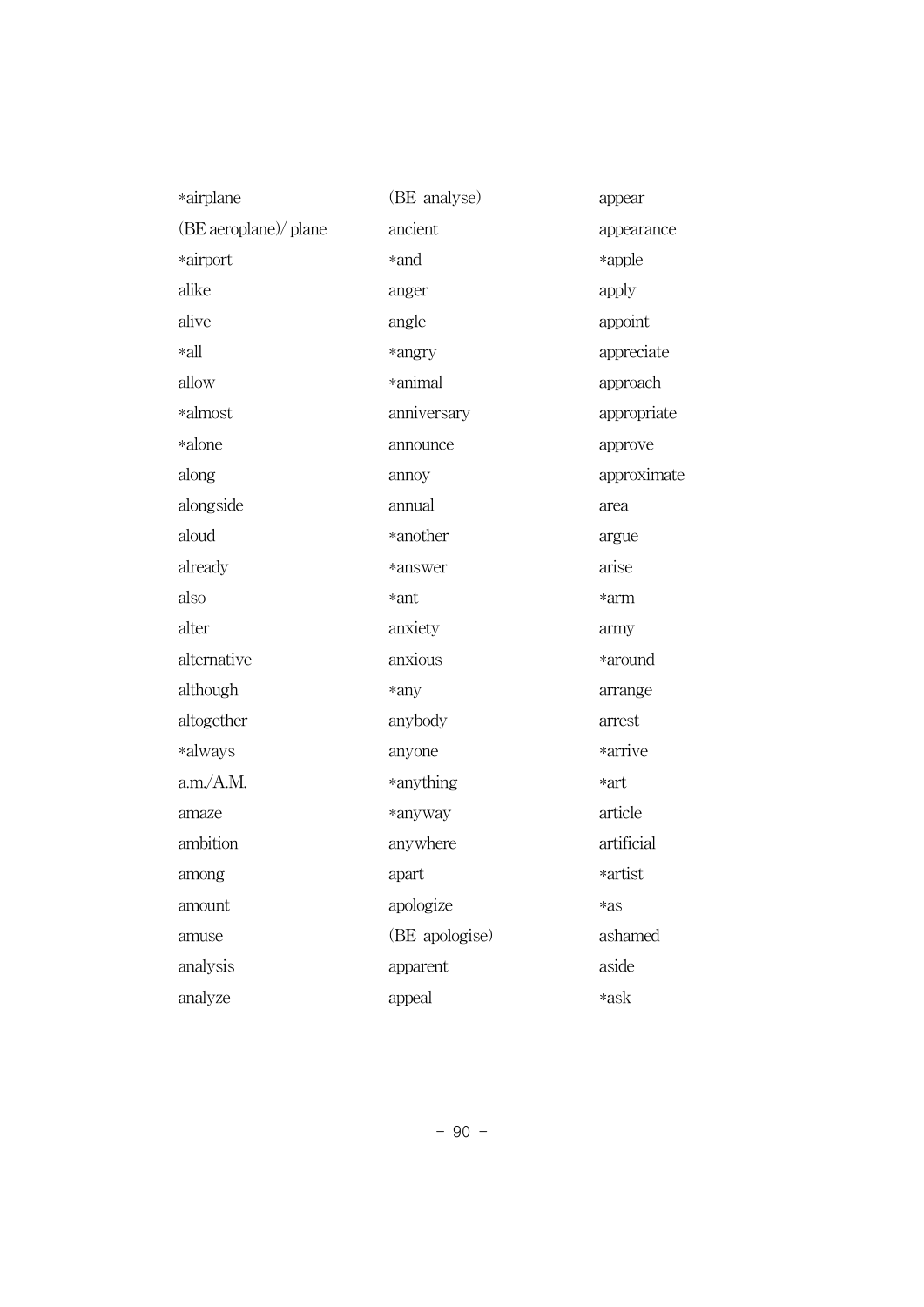asleep aspect assemble assembly assess assist assistance associate assume astronaut \*at atmosphere attach attack attempt attend attitude attract attractive audience \*aunt author authority automatic \*autumn available avenue

average avoid awake award aware \*away awful awkward

# $[B]$

\*baby \*back background backward \*bad \*bag baggage bake balance \*ball \*balloon ban band \*bank bar barber barrier

base \*baseball basic basis \*basket \*basketball \*bat \*bath \*bathroom battle bay \*be \*beach \*bear beat \*beautiful beauty \*because \*become \*bed \*bedroom \*bee \*beef \*before beg \*begin behalf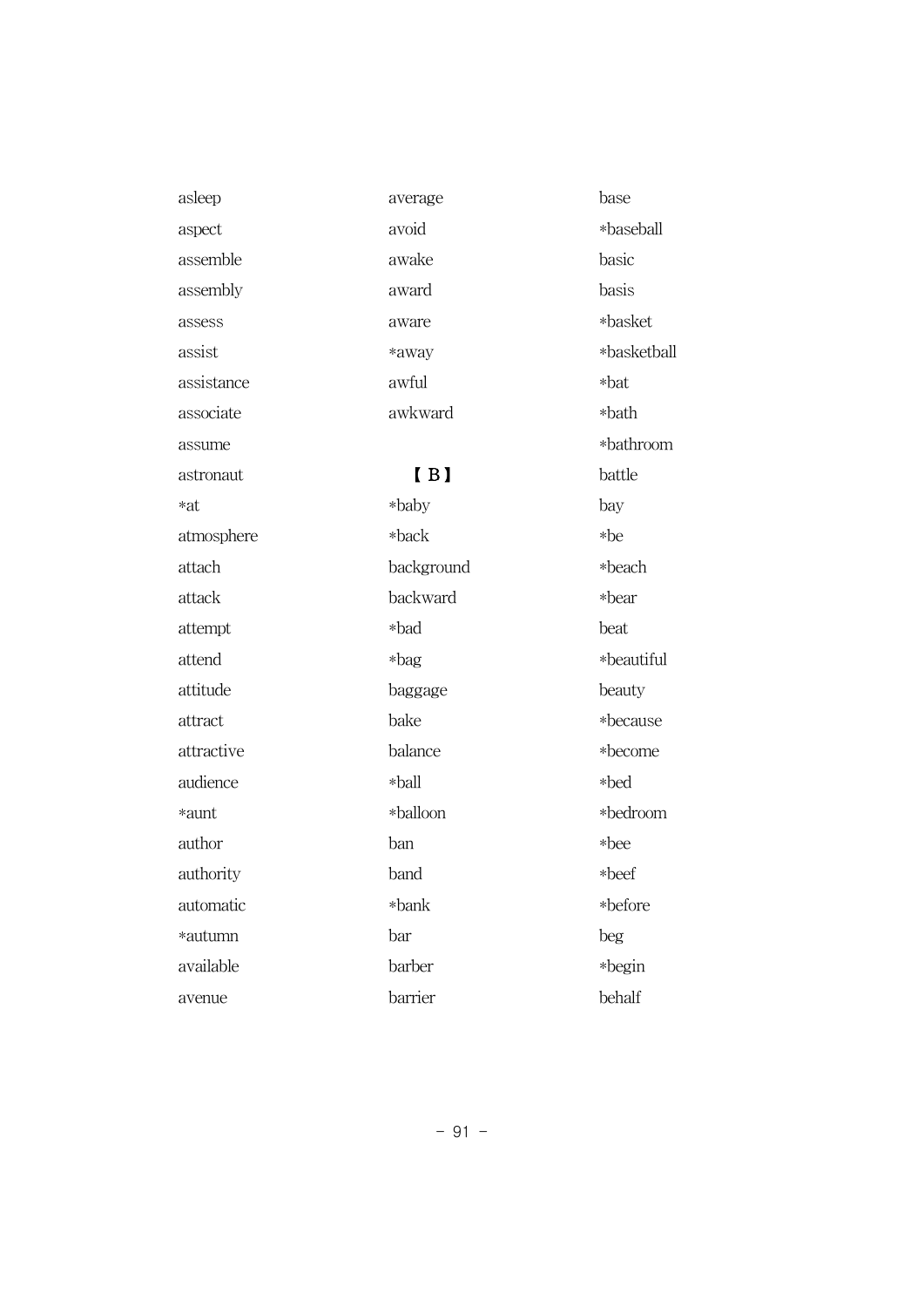| behave         | *black  | bowl       |
|----------------|---------|------------|
| behavior       | blame   | $*$ box    |
| (BE behaviour) | bless   | $*$ boy    |
| behind         | blind   | brain      |
| belief         | block   | branch     |
| believe        | blood   | brand      |
| bell           | blow    | brave      |
| belong         | *blue   | *bread     |
| below          | *board  | *break     |
| *belt          | *boat   | *breakfast |
| bend           | *body   | breast     |
| beneath        | boil    | breath     |
| benefit        | bomb    | brick      |
| beside         | bond    | *bridge    |
| bet            | bone    | brief      |
| *between       | *book   | briefcase  |
| beyond         | *boots  | *bright    |
| *bicycle/bike  | border  | brilliant  |
| bid            | bore    | *bring     |
| *big           | *boring | broad      |
| bill           | borrow  | broadcast  |
| *bird          | boss    | *brother   |
| birth          | *both   | *brown     |
| *birthday      | bother  | *brush     |
| bit            | *bottle | budget     |
| bite           | bottom  | *build     |
| bitter         | bound   | bunch      |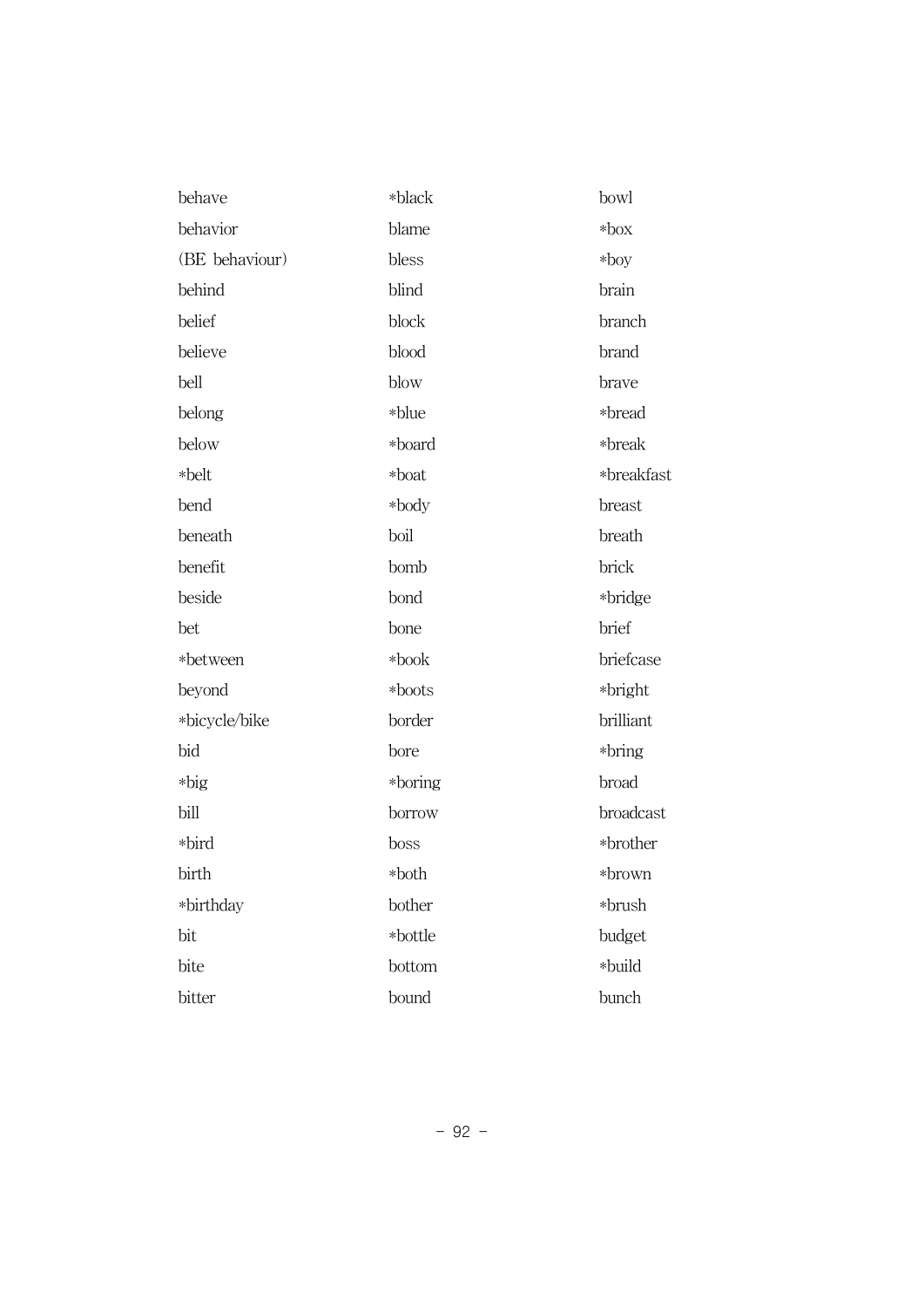| burden    | captain            | *chalk         |
|-----------|--------------------|----------------|
| burn      | *car               | challenge      |
| burst     | care               | chamber        |
| bury      | career             | chance         |
| bush      | *careful           | *change        |
| business  | *carrot            | chapter        |
| $*$ busy  | *carry             | character      |
| *but      | *case              | characteristic |
| *button   | cash               | charge         |
| $*$ buy   | cast               | charity        |
| $*$ by    | castle             | charm          |
| *bye      | *cat               | chase          |
|           | *catch             | *cheap         |
| [CI]      | category           | *check         |
| calculate | cattle             | *cheek         |
| *calendar | cause              | cheer          |
| *call     | cease              | chemical       |
| calm      | ceiling            | *chest         |
| *can      | celebrate          | *chicken       |
| cancel    | cell               | chief          |
| cancer    | center (BE centre) | *child         |
| candidate | century            | *chin          |
| *candy    | ceremony           | choice         |
| *cap      | certain            | *choose        |
| capable   | certificate        | *church        |
| capacity  | chain              | *circle        |
| capital   | *chair             | circumstance   |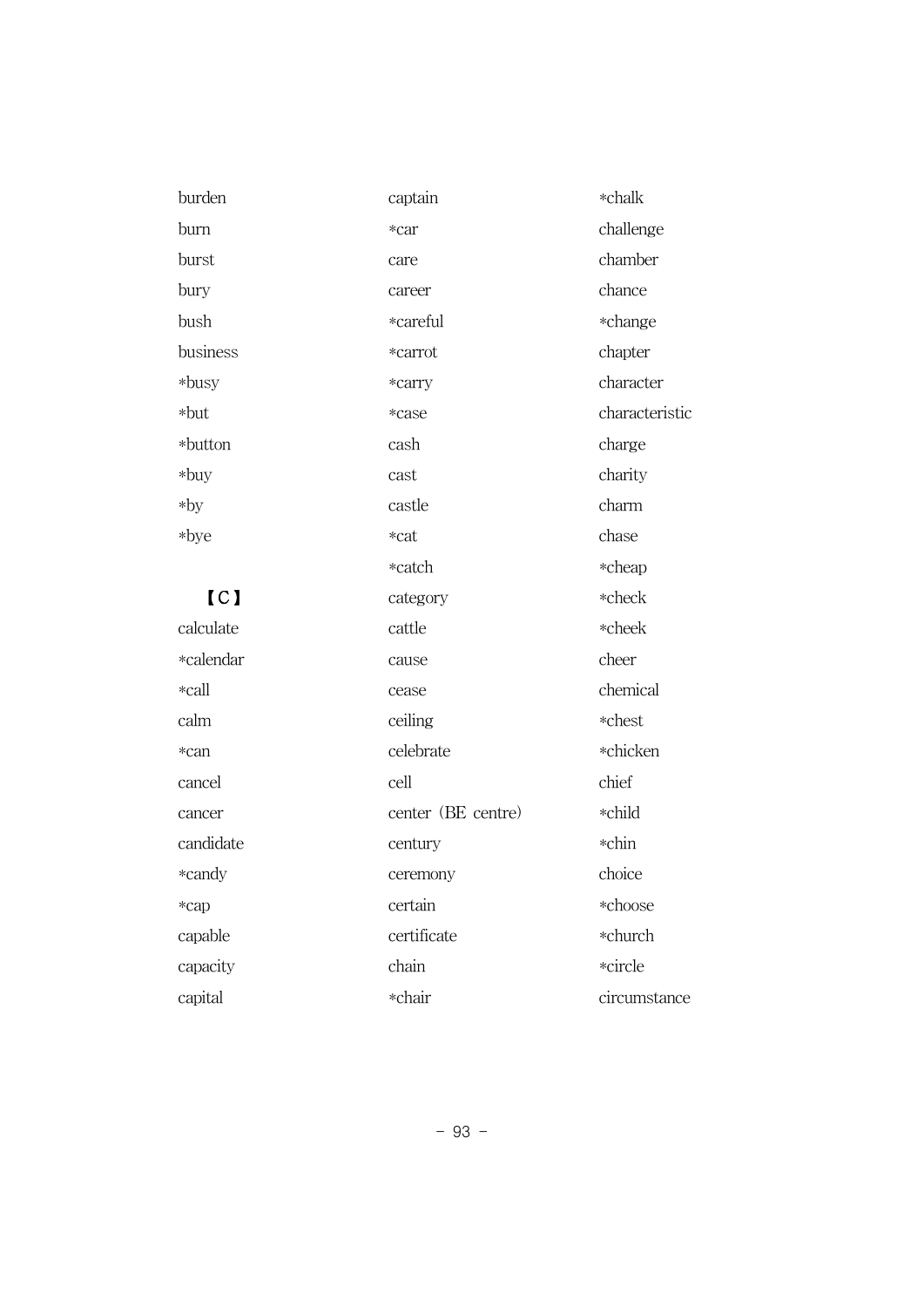| *city      | college            | compose       |
|------------|--------------------|---------------|
| civil      | *color (BE colour) | concentrate   |
| claim      | column             | concept       |
| *class     | combine            | concern       |
| classic    | *come              | conclude      |
| *classroom | comfort            | conclusion    |
| clause     | comfortable        | condition     |
| clay       | command            | conduct       |
| *clean     | comment            | conference    |
| *clear     | commerce           | confidence    |
| clerk      | commission         | confident     |
| clever     | commit             | confirm       |
| client     | committee          | conflict      |
| climate    | common             | confuse       |
| climb      | communicate        | *congratulate |
| *clock     | community          | congress      |
| *close     | *company           | connect       |
| cloth      | compare            | conscience    |
| *clothes   | comparison         | conscious     |
| *cloud     | compete            | consent       |
| coal       | competitive        | consequence   |
| coast      | complain           | consequent    |
| coin       | complaint          | conservative  |
| *cold      | complete           | consider      |
| collapse   | complex            | considerable  |
| colleague  | complicate         | consist       |
| collect    | component          | constant      |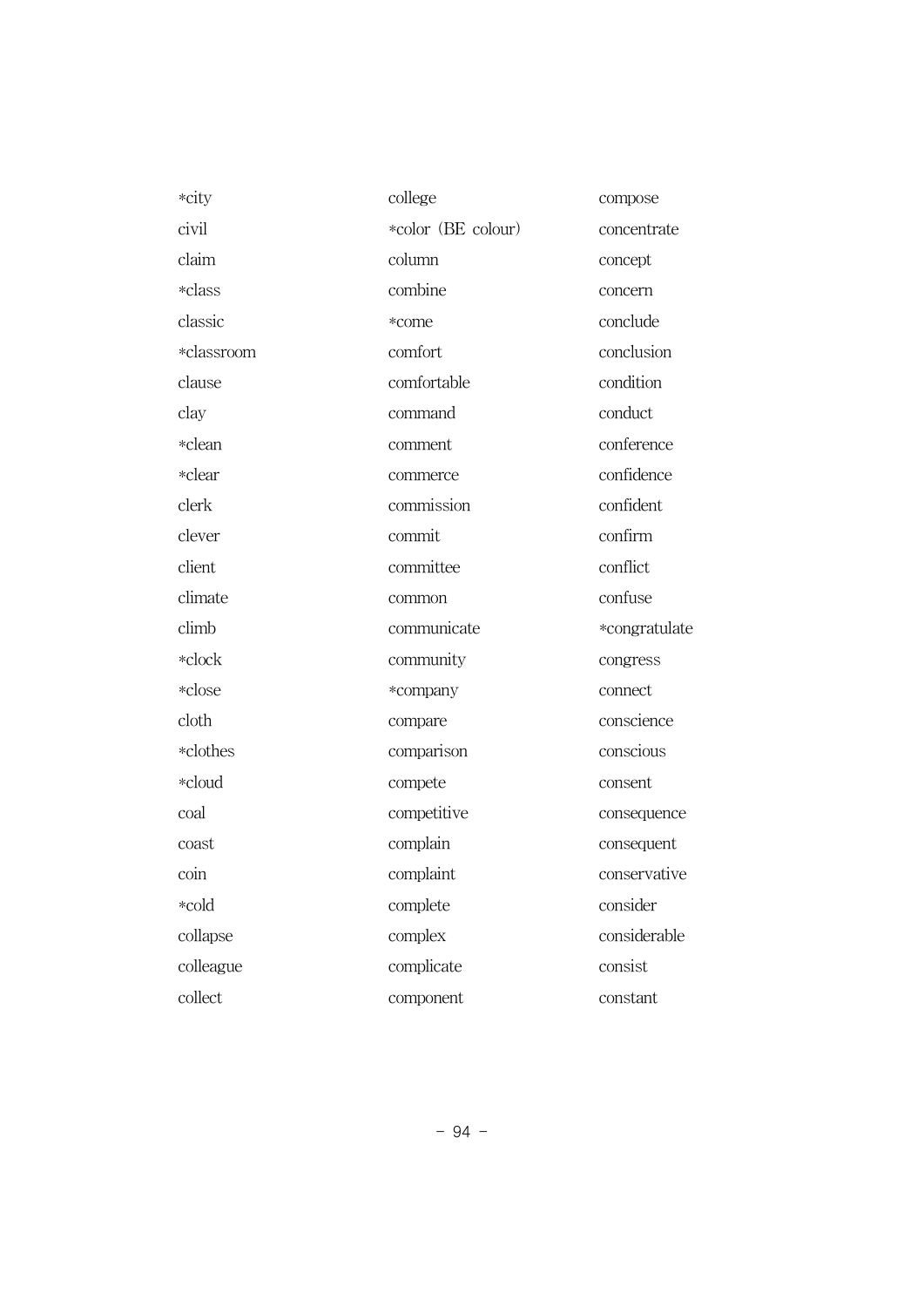| constitution | *corn       | crime                   |
|--------------|-------------|-------------------------|
| construct    | *corner     | crisis                  |
| consume      | corporate   | criterion               |
| contact      | *correct    | critic                  |
| contain      | *cost       | criticism               |
| contemporary | cottage     | criticize(BE criticise) |
| content      | cotton      | crop                    |
| contest      | cough       | cross                   |
| context      | council     | crowd                   |
| *continue    | *count      | crown                   |
| continuous   | *country    | crucial                 |
| contract     | countryside | cruel                   |
| contrast     | county      | crush                   |
| contribute   | couple      | *cry                    |
| control      | courage     | culture                 |
| convenience  | course      | cure                    |
| convenient   | court       | curious                 |
| convention   | *cousin     | currency                |
| conversation | *cover      | current                 |
| convert      | *cow        | curve                   |
| convince     | crack       | custom                  |
| *cook        | crash       | customer                |
| *cookie      | crazy       | *cut                    |
| *cool        | create      | *cute                   |
| cope         | creature    |                         |
| copy         | credit      | [D]                     |
| core         | creep       | *dad/daddy              |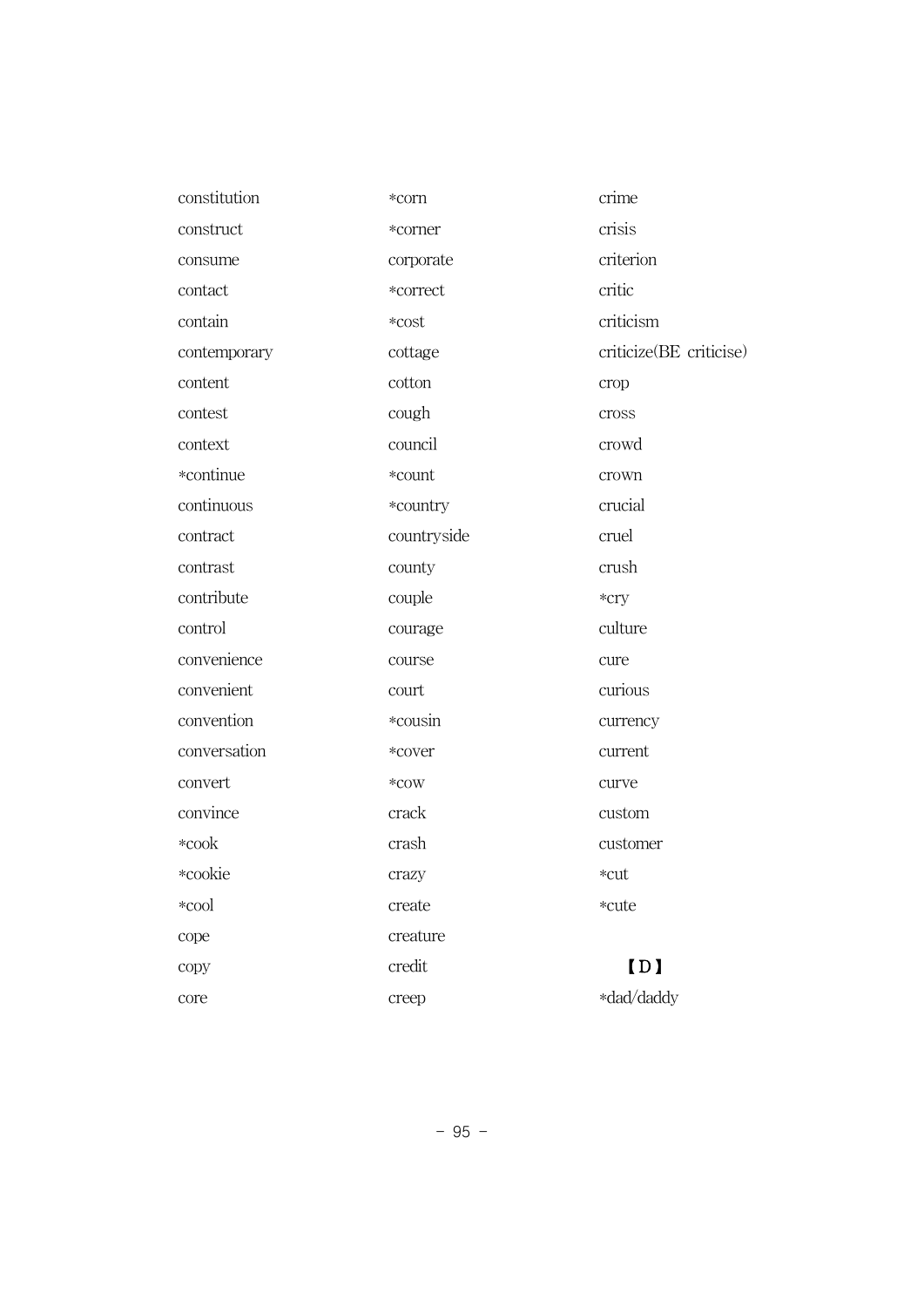| damage     | defend              | desire     |
|------------|---------------------|------------|
| damp       | defense(BE defence) | *desk      |
| *dance     | define              | despite    |
| danger     | definite            | destroy    |
| *dangerous | degree              | detail     |
| dare       | delay               | detect     |
| *dark      | deliberate          | determine  |
| data       | delicate            | develop    |
| *date      | *delicious          | device     |
| *daughter  | delight             | devote     |
| *day       | deliver             | dictionary |
| dead       | delivery            | *die       |
| deaf       | demand              | diet       |
| deal       | democracy           | difference |
| *dear      | democratic          | *different |
| death      | demonstrate         | *difficult |
| debate     | *dentist            | difficulty |
| debt       | deny                | dig        |
| decade     | department          | *dinner    |
| decide     | depend              | direct     |
| decision   | dependent           | dirt       |
| declare    | depress             | *dirty     |
| decline    | depth               | disabled   |
| decrease   | derive              | disappear  |
| *deep      | describe            | disappoint |
| *deer      | desert              | disaster   |
| defeat     | deserve             | discipline |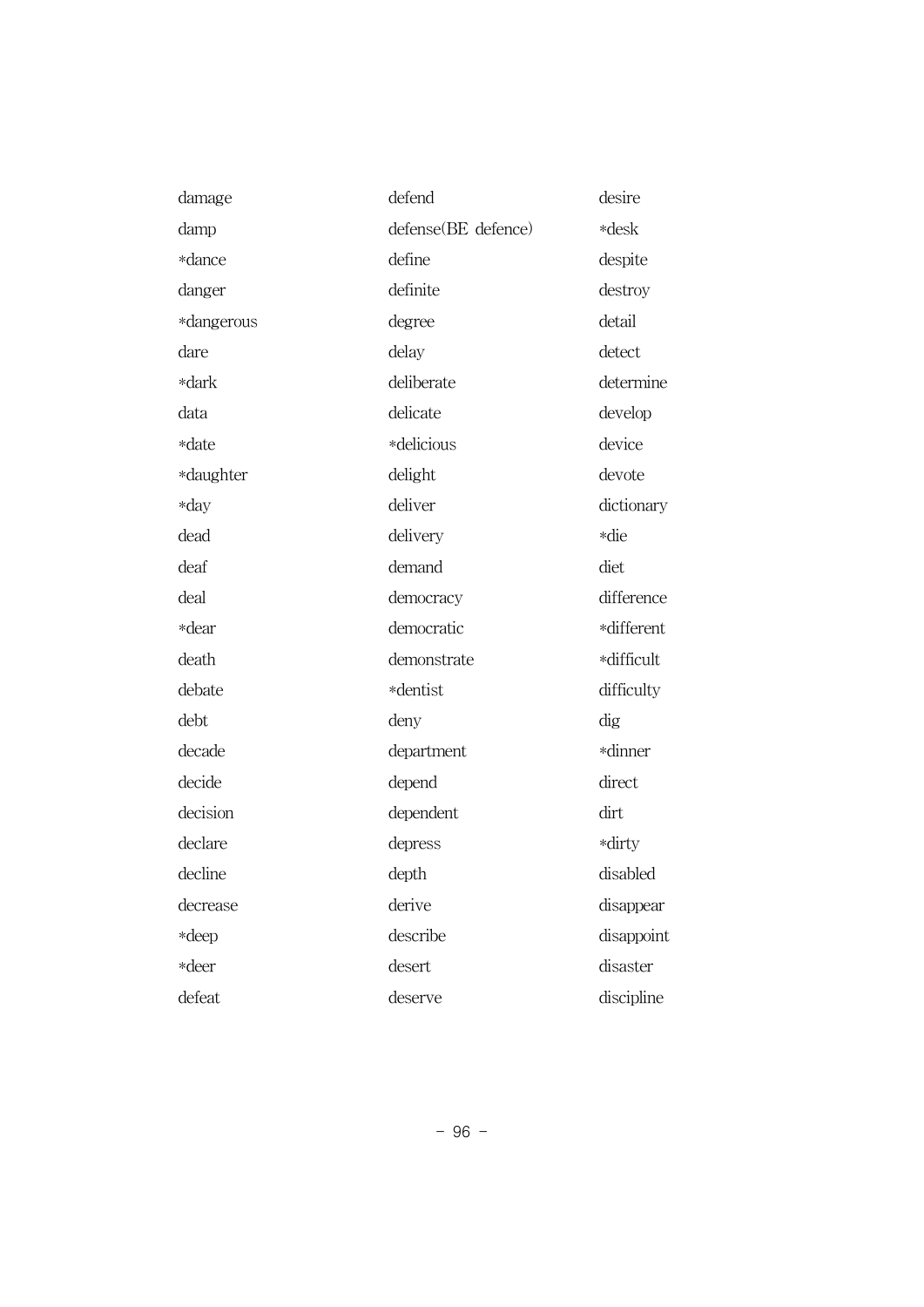| discover    | *down    | ease       |
|-------------|----------|------------|
| discuss     | draft    | *east      |
| discussion  | dramatic | eastern    |
| disease     | *draw    | *easy      |
| disgust     | drawer   | *eat       |
| *dish       | *dream   | economic   |
| dismiss     | *dress   | economy    |
| display     | *drink   | edge       |
| distance    | *drive   | edit       |
| distinct    | *drop    | educate    |
| distinguish | drug     | effect     |
| distribute  | drum     | effective  |
| district    | *dry     | efficiency |
| disturb     | *duck    | efficient  |
| divide      | due      | effort     |
| division    | dull     | *egg       |
| $*do$       | during   | either     |
| *doctor/Dr. | dust     | elect      |
| document    | duty     | electric   |
| $*$ dog     |          | electronic |
| *doll       | [E]      | element    |
| *dolphin    | *each    | *elephant  |
| domestic    | eager    | else       |
| dominate    | *ear     | elsewhere  |
| *door       | *early   | emerge     |
| double      | earn     | emergency  |
| doubt       | *earth   | emotion    |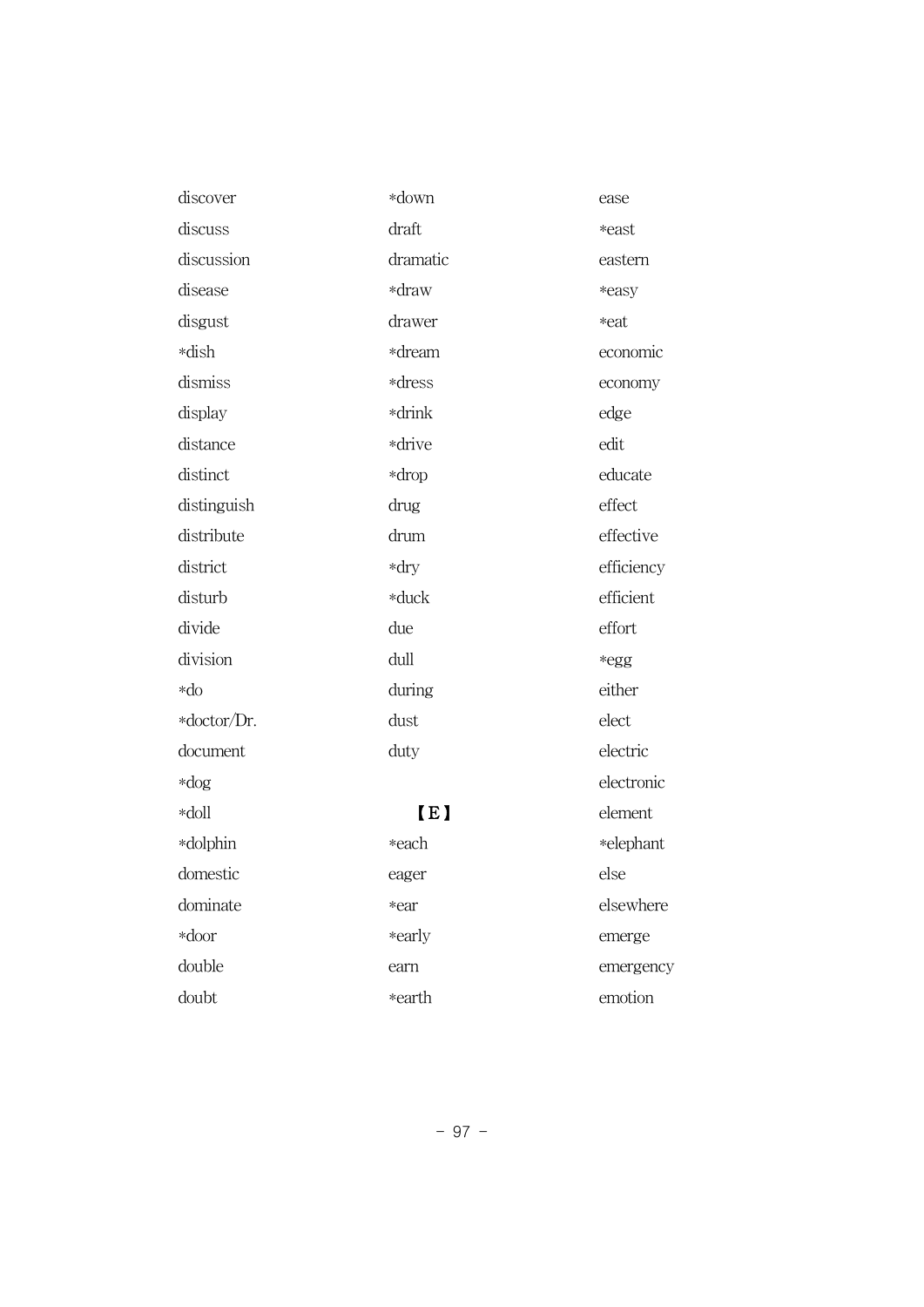| emphasis       | *eraser    | excess      |
|----------------|------------|-------------|
| emphasize      | error      | exchange    |
| (BE emphasise) | escape     | excite      |
| empire         | especial   | *exciting   |
| employ         | essay      | exclude     |
| *empty         | essential  | *excuse     |
| enable         | establish  | executive   |
| encounter      | estate     | exercise    |
| encourage      | estimate   | exhibit     |
| *end           | even       | exist       |
| enemy          | *evening   | existence   |
| energy         | event      | expand      |
| engine         | eventual   | expansion   |
| engineering    | ever       | expect      |
| *enjoy         | *every     | expenditure |
| enormous       | everybody  | expense     |
| *enough        | *everyone  | *expensive  |
| ensure         | everything | experience  |
| enter          | everywhere | experiment  |
| entertain      | evidence   | expert      |
| entire         | evident    | explain     |
| entrance       | evil       | explode     |
| envelope       | exact      | explore     |
| environment    | examine    | export      |
| equal          | *example   | expose      |
| equip          | *excellent | express     |
| equivalent     | except     | expression  |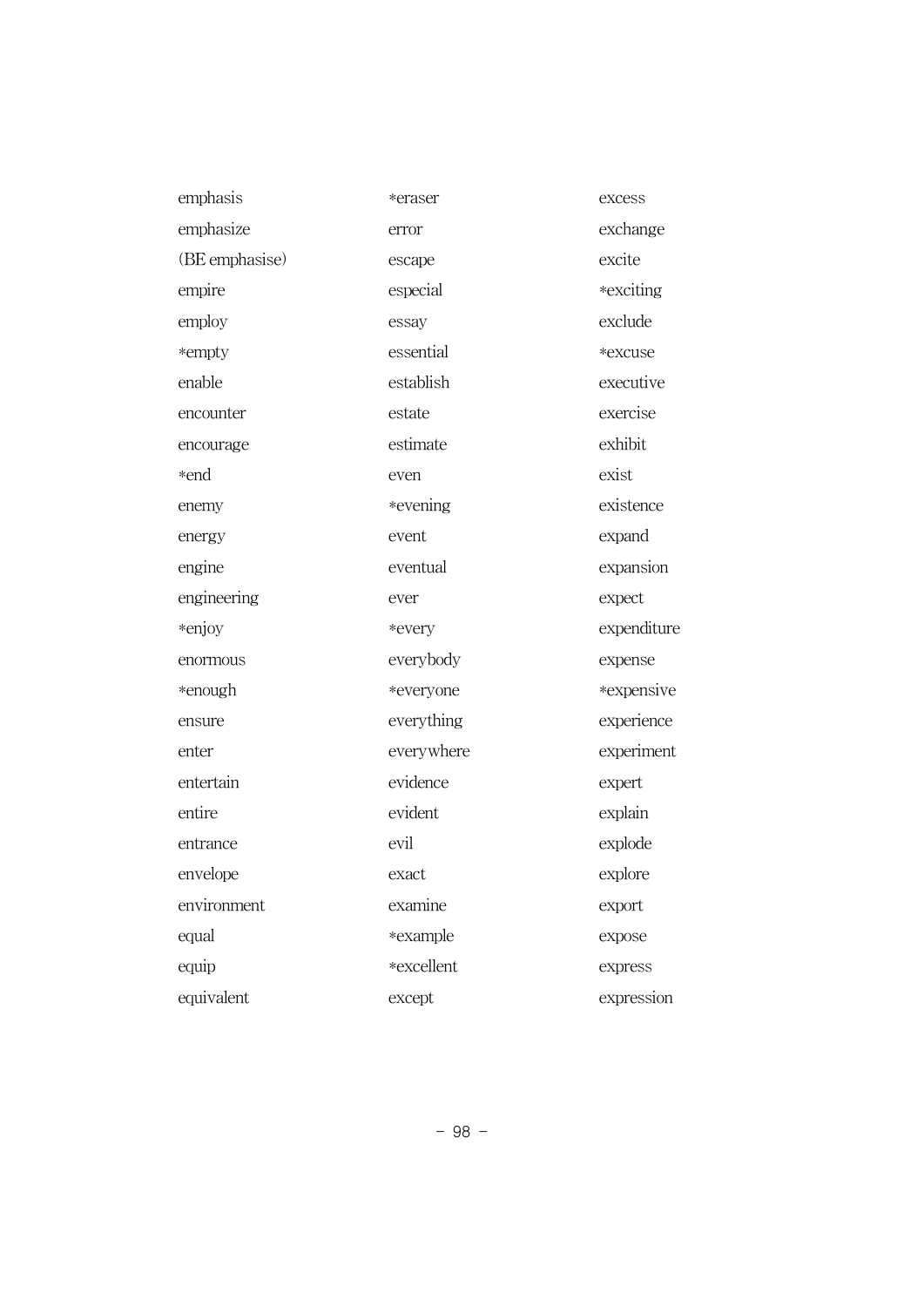| extend    | *far              | final               |
|-----------|-------------------|---------------------|
| extension | *farm             | finance             |
| extensive | *fast             | *find               |
| extent    | fasten            | *fine               |
| external  | $*fat$            | *finger             |
| extra     | *father           | *finish             |
| extreme   | fault             | *fire               |
| *eye      | favor (BE favour) | firm                |
|           | *favorite         | $*fish$             |
| [F]       | (BE favourite)    | fit                 |
| *face     | fear              | $*fix$              |
| facility  | feather           | $*flag$             |
| fact      | feature           | flame               |
| factor    | federal           | flash               |
| factory   | fee               | flat                |
| fail      | *feed             | flavor (BE flavour) |
| failure   | *feel             | flesh               |
| faint     | fellow            | flight              |
| fair      | female            | float               |
| faith     | fence             | flood               |
| *fall     | festival          | $\ast {\rm floor}$  |
| false     | fever             | flour               |
| familiar  | *few              | flow                |
| *family   | field             | *flower             |
| *famous   | *fight            | $*$ fly             |
| *fan      | figure            | focus               |
| fancy     | $\ast\text{fill}$ | fold                |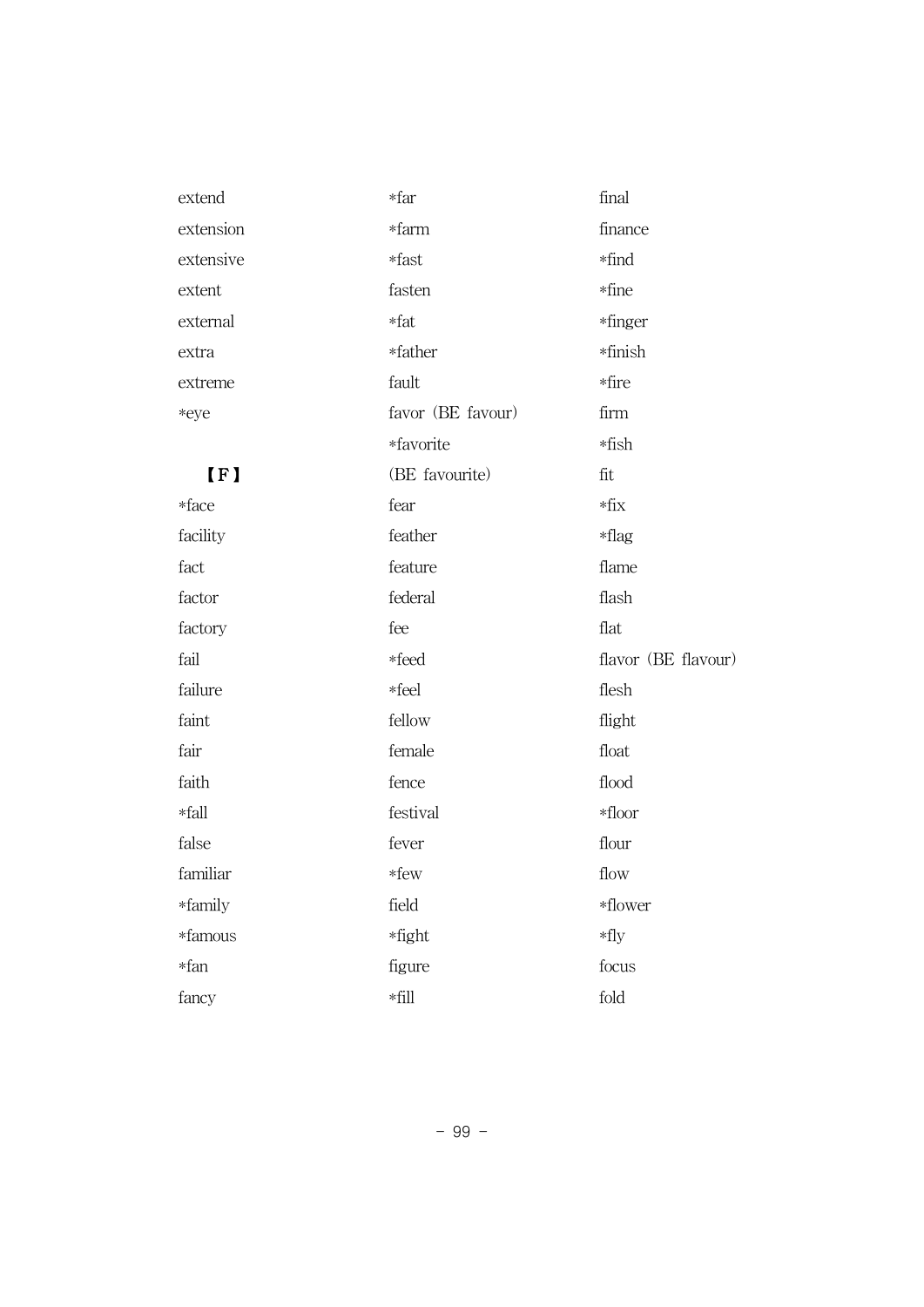| follow    | freedom     | gallery      |
|-----------|-------------|--------------|
| fond      | freeze      | gap          |
| *food     | frequent    | garage       |
| *fool     | *fresh      | *garden      |
| *foolish  | *friend     | gas/gasoline |
| $*foot$   | friendship  | (BE petrol)  |
| football  | fright      | *gate        |
| $*$ for   | frighten    | gather       |
| force     | $*$ frog    | gay          |
| foreign   | *from       | general      |
| forest    | *front      | generation   |
| *forget   | *fruit      | generous     |
| forgive   | fry         | gentle       |
| form      | fuel        | *gentleman   |
| formal    | *full       | *get         |
| former    | *fun        | giant        |
| formula   | function    | gift         |
| forth     | fund        | *giraffe     |
| fortunate | fundamental | *girl        |
| fortune   | *funny      | *give        |
| forward   | fur         | *glad        |
| found     | furnish     | *glass       |
| $*$ fox   | furniture   | globe        |
| frame     | *future     | *gloves      |
| framework |             | *glue        |
| frank     | [G]         | $*$ go       |
| *free     | gain        | goal         |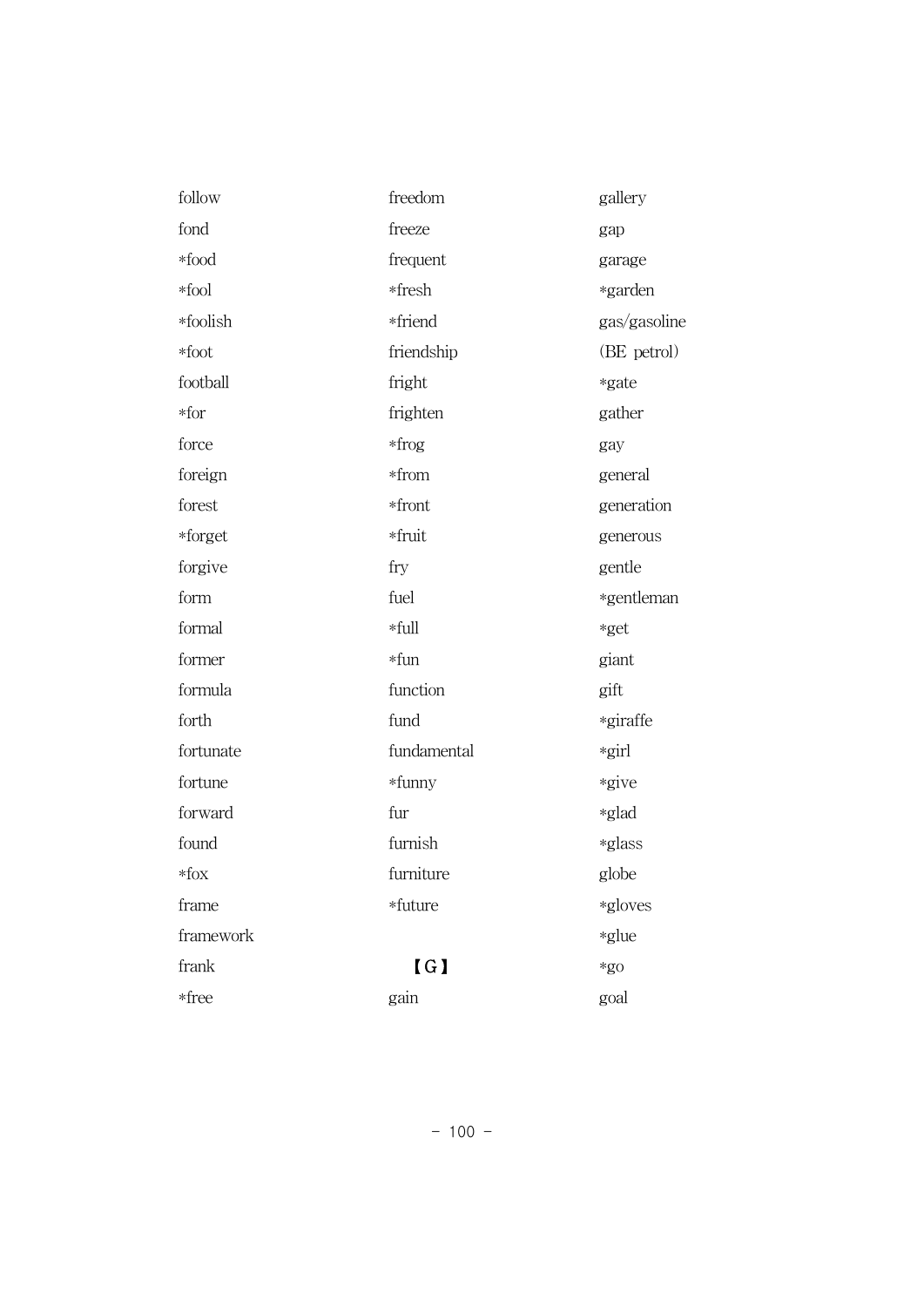| *goat                | guard               | *head      |
|----------------------|---------------------|------------|
| god/God              | *guess              | *health    |
| *gold                | guest               | healthy    |
| golden               | guide               | *hear      |
| *good                | guilty              | *heart     |
| goods                | gun                 | heat       |
| govern               |                     | heaven     |
| grace                | [H]                 | *heavy     |
| grade                | habit               | height     |
| gradual              | *hair               | hell       |
| grain                | *half               | *hello/hey |
| grammar              | hall                | $*$ help   |
| grand                | hammer              | $*hen$     |
| *grandfather/grandpa | *hand               | hence      |
| *grandmother/grandma | handle              | *here      |
| grant                | *handsome           | hesitate   |
| *grape               | hang                | $*$ hi     |
| *grass               | happen              | *hide      |
| grateful             | *happy              | *high      |
| grave                | harbor (BE harbour) | highlight  |
| *gray (BE grey)      | *hard               | highly     |
| *great               | hardly              | *hill      |
| *green               | harm                | hire       |
| ground               | *hat                | history    |
| *group               | *hate               | *hit       |
| *grow                | *have               | *hobby     |
| growth               | *he                 | *hold      |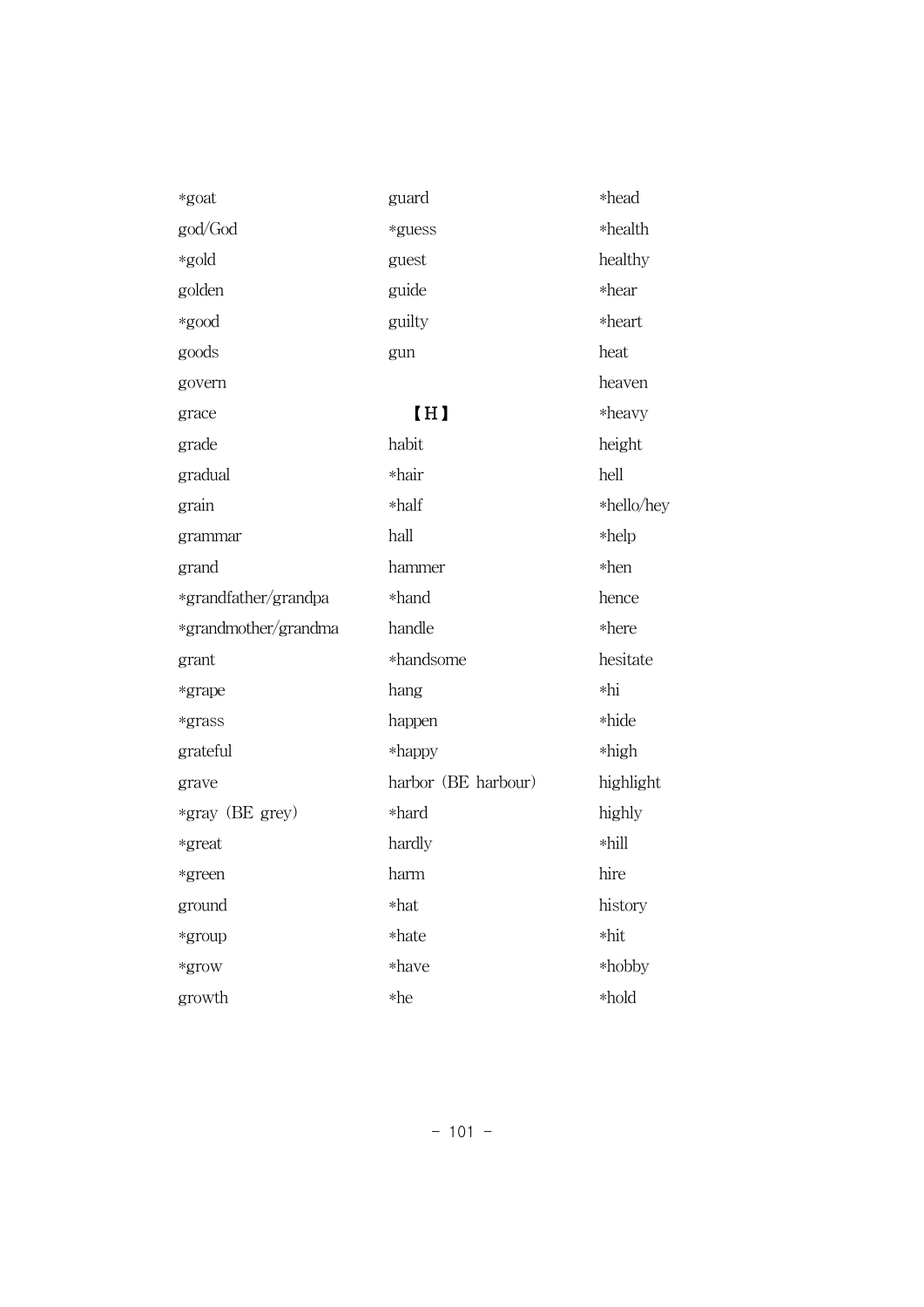| hole              | *husband       | income               |
|-------------------|----------------|----------------------|
| *holiday          |                | increase             |
| hollow            | $\overline{1}$ | incredible           |
| holy              | $\ast$ I       | indeed               |
| *home             | ice            | independence         |
| *homework         | *idea          | independent          |
| *honest           | ideal          | index                |
| honor (BE honour) | identify       | indicate             |
| hook              | identity       | individual           |
| *hope             | $*if$          | industry             |
| horizon           | ignore         | inevitable           |
| horror            | $*ill$         | influence            |
| *horse            | illustrate     | inform               |
| *hospital         | image          | informal             |
| host              | imagine        | initial              |
| $*hot$            | immediate      | injure               |
| $*$ hour          | impact         | injury               |
| *house            | import         | inner                |
| household         | importance     | input                |
| $*$ how           | important      | inquiry (BE enquiry) |
| however           | impose         | insect               |
| huge              | impossible     | *inside              |
| human             | impression     | insist               |
| *hungry           | improve        | instance             |
| hunt              | $*in$          | instant              |
| *hurry            | incident       | instead              |
| *hurt             | include        | institute            |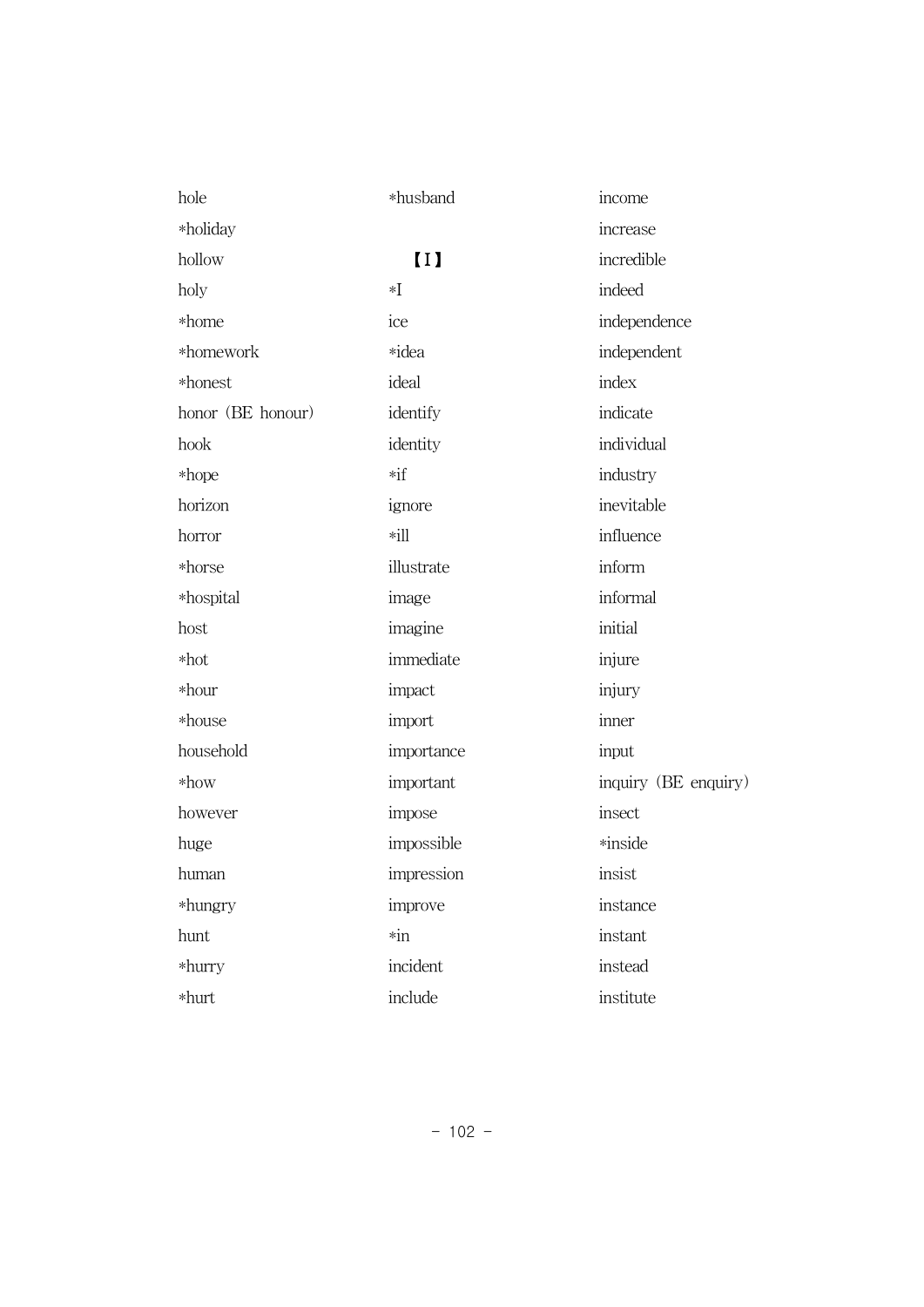| institution        | item                                          | kiss              |
|--------------------|-----------------------------------------------|-------------------|
| instruct           |                                               | *kitchen          |
| instrument         | $\left[\begin{array}{c} 1 \end{array}\right]$ | *knee             |
| insult             | jewel                                         | *knife            |
| insurance          | *job                                          | $*$ knock         |
| intelligence       | *join                                         | knot              |
| intend             | joint                                         | $*$ know          |
| interest           | joke                                          | knowledge         |
| *interesting       | journal                                       |                   |
| interior           | journey                                       | $\overline{L}$    |
| internal           | joy                                           | labor (BE labour) |
| international      | judge                                         | laboratory/lab    |
| interpret          | *jump                                         | lack              |
| interrupt          | junior                                        | *lady             |
| interval           | *just                                         | *lake             |
| interview          | justice                                       | *lamb             |
| *into              |                                               | lamp              |
| introduce          | $\blacksquare$                                | *land             |
| invent             | keen                                          | language          |
| invest             | $*keep$                                       | *large            |
| investigate        | $*$ key                                       | *last             |
| *invite            | *kick                                         | *late             |
| involve            | *kid                                          | *laugh            |
| iron               | kill                                          | law               |
| island             | *kind                                         | lay               |
| issue              | $*$ king                                      | lazy              |
| $\ast \mathrm{it}$ | kingdom                                       | lead              |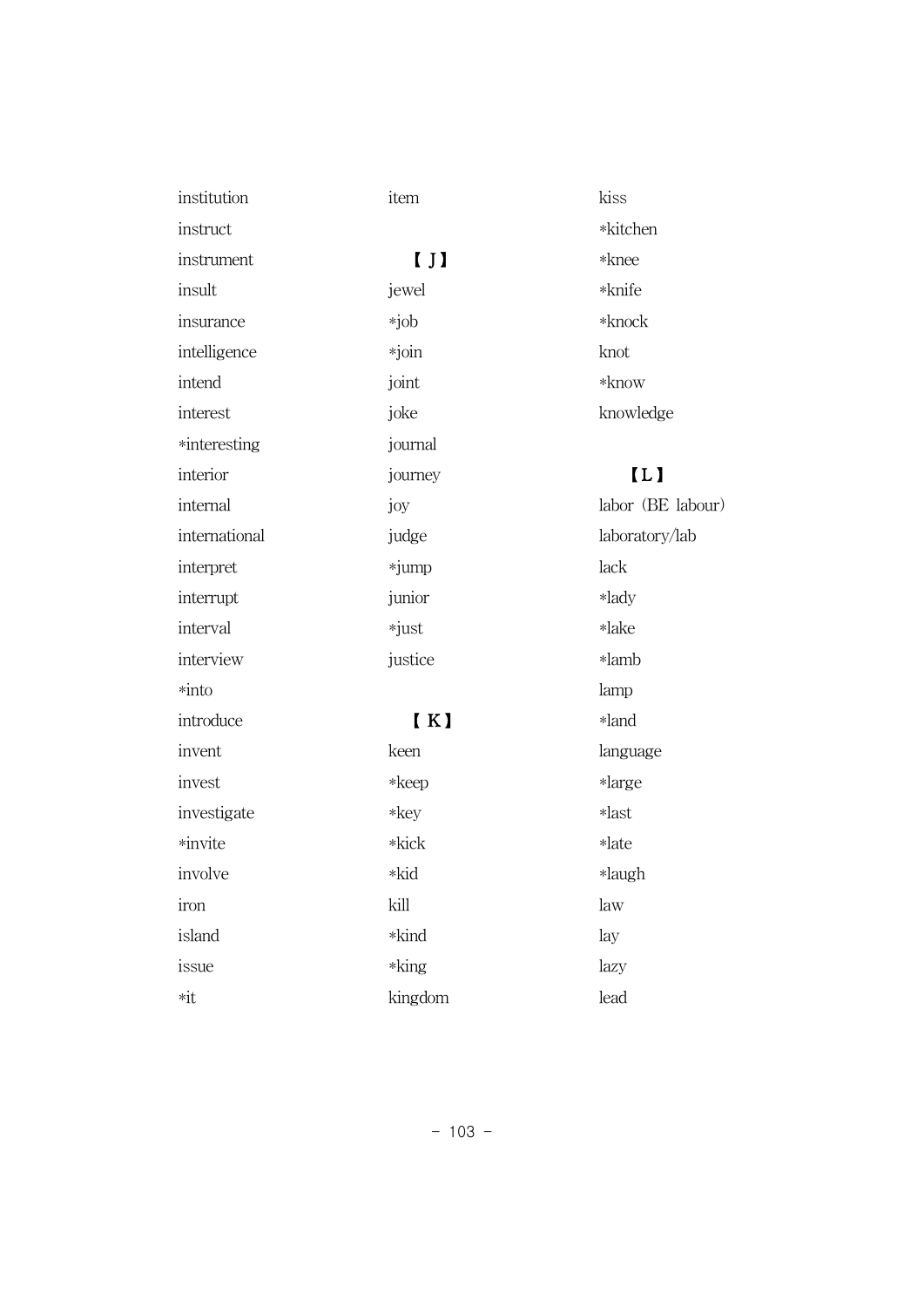| leadership           | likely      | $*$ love    |
|----------------------|-------------|-------------|
| *leaf                | limit       | $*$ low     |
| lean                 | *line       | luck        |
| *learn               | link        | *lucky      |
| leather              | *lion       | lump        |
| leave                | $*lip$      | *lunch      |
| lecture              | liquid      | lung        |
| *left                | list        |             |
| $*leg$               | *listen     | [M]         |
| legal                | literature  | machine     |
| legislation          | *little     | mad         |
| lend                 | *live       | magazine    |
| length               | *livingroom | *mail       |
| *lesson              | load        | main        |
| $*let$               | loan        | maintain    |
| *letter              | local       | maintenance |
| level                | locate      | major       |
| liberal              | lock        | *make       |
| liberty              | logic       | male        |
| *library             | $*long$     | *man        |
| license (BE licence) | $*$ look    | manage      |
| lid                  | loose       | manner      |
| lie                  | lord        | manufacture |
| *life                | $*$ lose    | *many       |
| lift                 | loss        | *map        |
| *light               | lot         | march       |
| *like                | *loud       | mark        |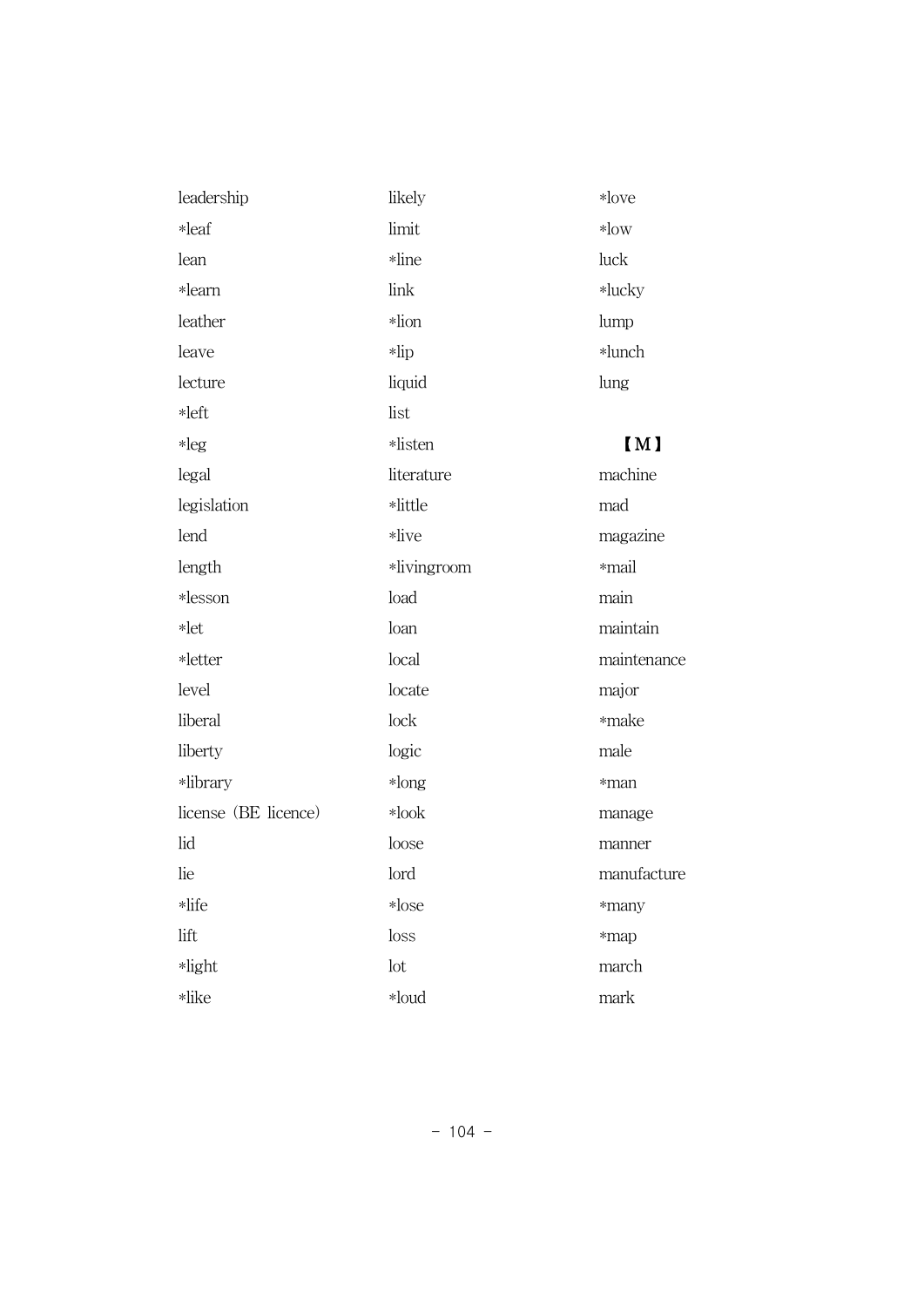| *market        | memory     | *money    |
|----------------|------------|-----------|
| marriage       | mental     | *monkey   |
| marry          | mention    | *month    |
| mass           | mercy      | mood      |
| massive        | mere       | *moon     |
| master         | message    | moral     |
| match          | metal      | moreover  |
| material       | method     | *morning  |
| *mathematics/  | *middle    | *mother   |
| math(BE maths) | mild       | motion    |
| *matter        | military   | motorbike |
| maximum        | *milk      | *mountain |
| *may           | mind       | *mouse    |
| *maybe         | minimum    | *mouth    |
| mayor          | minister   | *move     |
| meal           | minor      | *movie    |
| *mean          | *minus     | *Mr.      |
| meanwhile      | *minute    | *Mrs.     |
| measure        | *mirror    | $*Ms.$    |
| *meat          | *Miss      | *much     |
| medical        | mistake    | mud       |
| medicine       | mix        | multiply  |
| medium         | moderate   | murder    |
| *meet          | modern     | muscle    |
| melt           | modest     | *museum   |
| member         | *mom/mommy | *music    |
| membership     | moment     | *musician |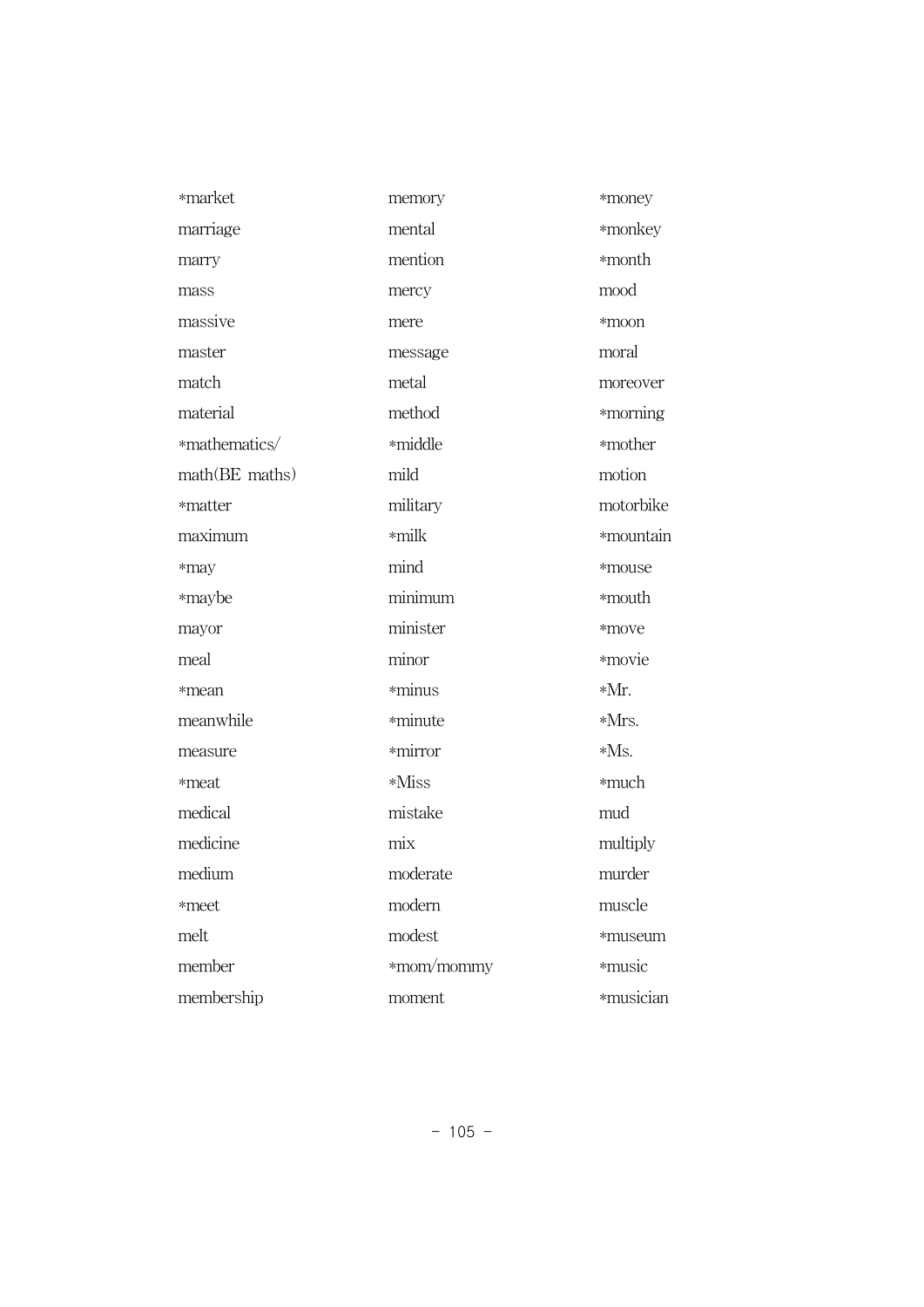| must           | nest         | nuclear   |
|----------------|--------------|-----------|
| mystery        | net          | *number   |
|                | *never       | numerous  |
| $\sqrt{N}$     | nevertheless | *nurse    |
| nail           | *new         | nut       |
| *name          | newspaper    |           |
| narrow         | *next        | [0]       |
| nation         | *nice        | obey      |
| native         | niece        | object    |
| nature         | *night       | objective |
| navy           | *no/nope     | observe   |
| *near          | nobody       | obtain    |
| nearly         | *noise       | obvious   |
| nearby         | none         | occasion  |
| neat           | noon         | occur     |
| necessary      | nor          | ocean     |
| necessity      | normal       | *o'clock  |
| $*neck$        | *north       | odd       |
| *need          | northern     | $*$ of    |
| needle         | *nose        | *off      |
| negative       | *not         | offend    |
| neglect        | note         | offer     |
| neighbor       | *nothing     | *office   |
| (BE neighbour) | notice       | official  |
| negotiate      | notion       | *often    |
| neither        | novel        | oil       |
| nephew         | $*$ now      | *okay/OK  |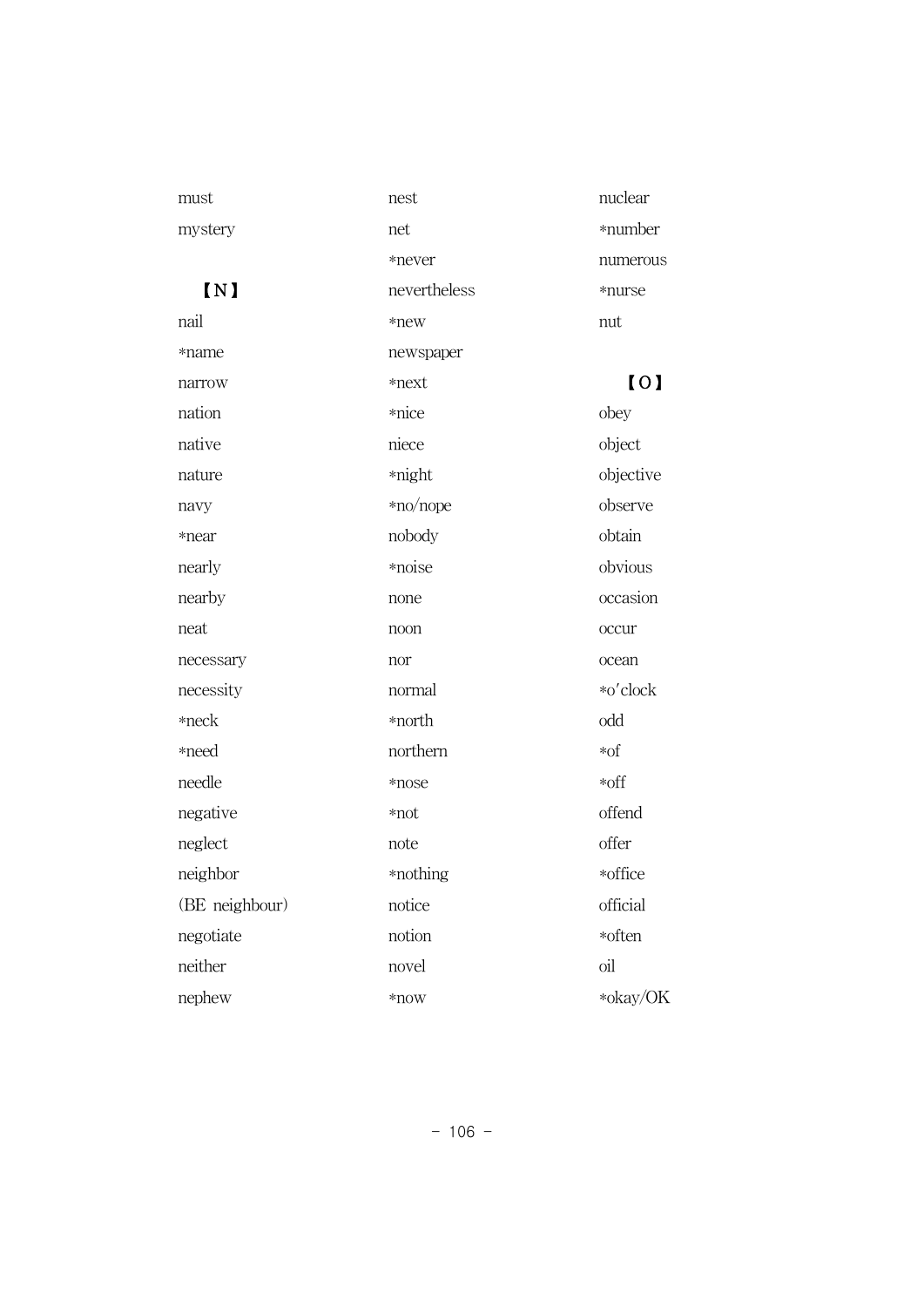| *old          | outstanding | particular  |
|---------------|-------------|-------------|
| *on           | *over       | partner     |
| *once         | overall     | *pass       |
| *only         | overcome    | passage     |
| onto          | owe         | passenger   |
| *open         | own         | *past       |
| operate       |             | paste       |
| opinion       | [P]         | path        |
| opportunity   | pace        | patient     |
| oppose        | pack        | pattern     |
| opposite      | package     | pause       |
| option        | *page       | *pay        |
| *or           | pain        | peace       |
| order         | *paint      | *peach      |
| ordinary      | *pair       | *pear       |
| organ         | palace      | *pencil     |
| organize      | pale        | *people     |
| (BE organise) | panel       | *pepper     |
| origin        | *pants      | per         |
| *other        | *paper      | perfect     |
| otherwise     | paragraph   | perform     |
| ought         | parallel    | performance |
| *out          | pardon      | perhaps     |
| outcome       | *parent     | period      |
| outline       | *park       | permanent   |
| output        | parliament  | permission  |
| *outside      | part        | permit      |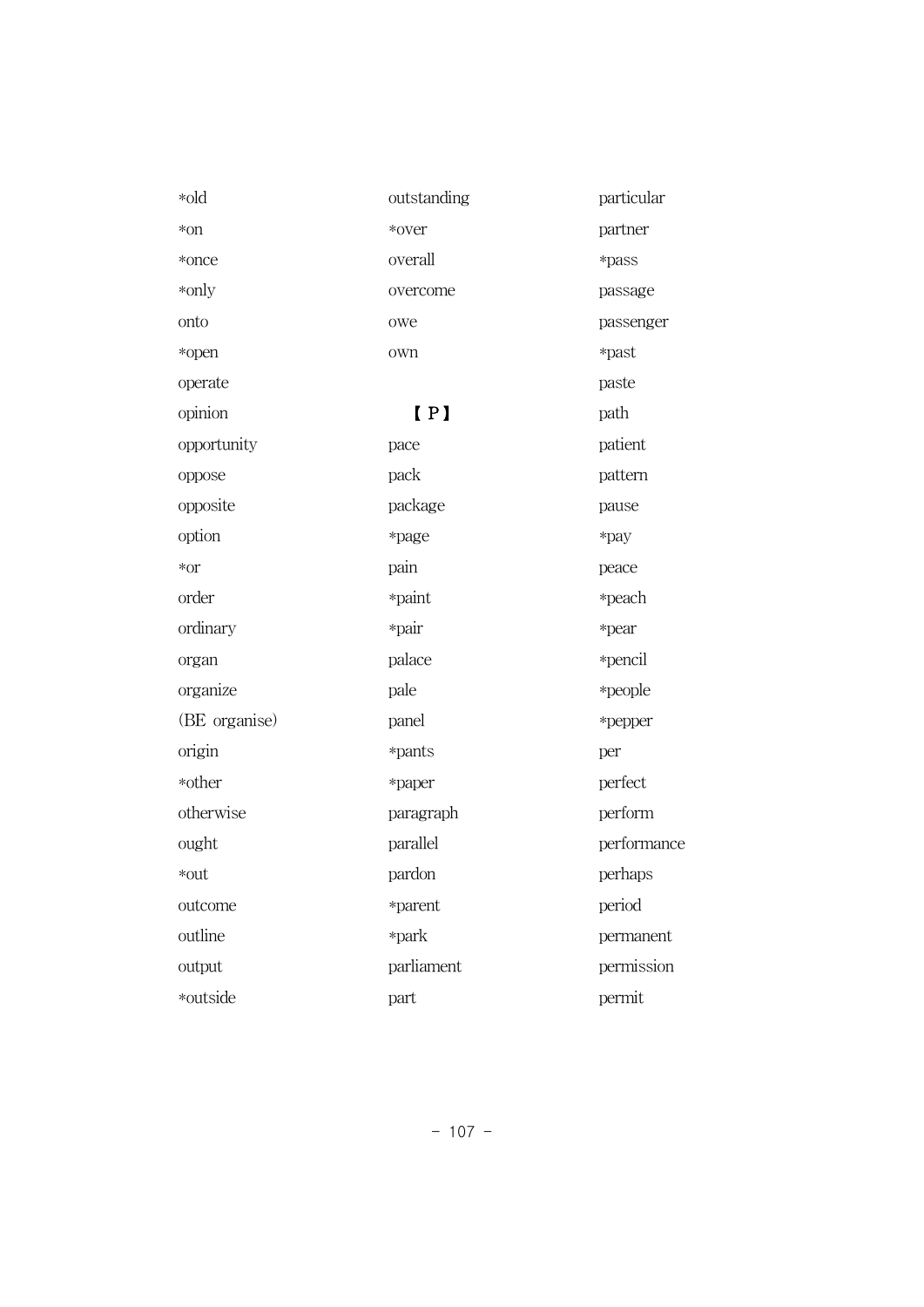| *person             | plenty     | poverty       |
|---------------------|------------|---------------|
| perspective         | *plus      | powder        |
| persuade            | p.m./P.M.  | power         |
| *pet                | *pocket    | powerful      |
| phase               | poem       | practical     |
| philosophy          | *point     | *practice     |
| *photograph / photo | poison     | (BE practise) |
| physical            | *police    | praise        |
| *pick               | policy     | pray          |
| *picnic             | polish     | precise       |
| *picture            | *polite    | predict       |
| *piece              | political  | prefer        |
| *pig                | politics   | premises      |
| pile                | pollution  | prepare       |
| pilot               | *poor      | presence      |
| pinch               | popular    | *present      |
| *pink               | population | *president    |
| pitch               | port       | press         |
| pity                | position   | pressure      |
| *place              | positive   | pretend       |
| plain               | possess    | *pretty       |
| *plan               | possible   | prevent       |
| *plant              | *post      | previous      |
| *plate              | pot        | price         |
| *play               | *potato    | pride         |
| *please             | potential  | priest        |
| pleasure            | pour       | primary       |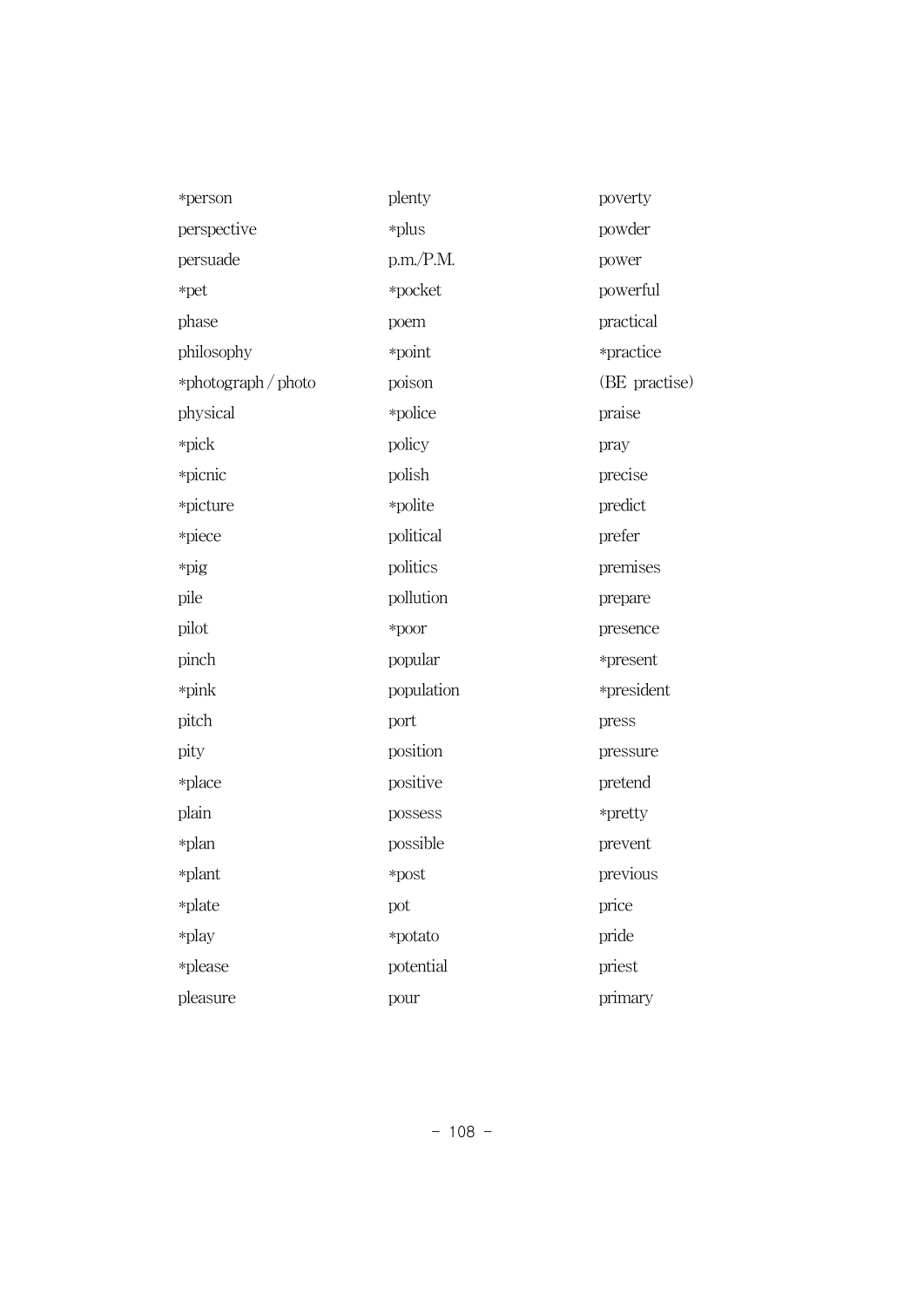| proper            | *queen           |
|-------------------|------------------|
| property          | *question        |
| proportion        | *quick           |
| propose           | *quiet           |
| prospect          | quite            |
| protect           | quote            |
| proud             |                  |
| prove             | [ <sub>R</sub> ] |
| provide           | *rabbit          |
| provision         | race             |
| public            | rail             |
| publish           | *rain            |
| *pull             | *rainbow         |
| punish            | raincoat         |
| pupil             | raise            |
| *puppy            | range            |
| purchase          | rank             |
| pure              | rapid            |
| purpose           | rare             |
| pursue            | rate             |
| *push             | rather           |
| *put              | ratio            |
|                   | raw              |
| $\lceil Q \rceil$ | reach            |
| quality           | react            |
| quantity          | *read            |
| quarter           | *ready           |
|                   |                  |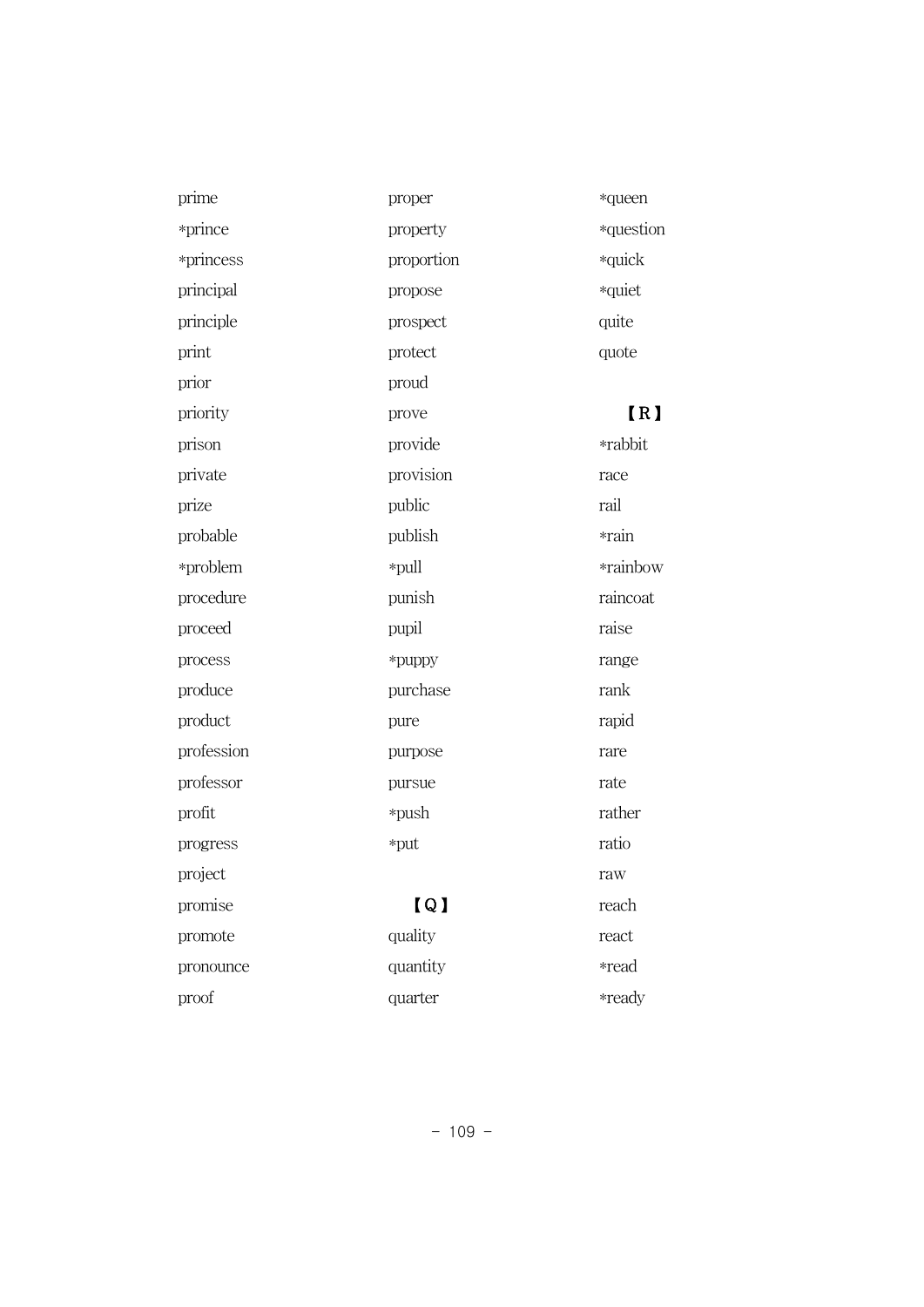| real                 | reject         | reputation  |
|----------------------|----------------|-------------|
| realistic            | relate         | request     |
| realize (BE realise) | relationship   | require     |
| *really              | relative       | rescue      |
| reason               | *relax         | research    |
| reasonable           | release        | reserve     |
| recall               | relevant       | resident    |
| *receive             | relief         | resist      |
| recent               | relieve        | resistance  |
| recognize            | religion       | resolve     |
| (BE recognise)       | religious      | resource    |
| recommend            | rely           | respect     |
| record               | remain         | respond     |
| recover              | remark         | response    |
| *red                 | remarkable     | responsible |
| reduce               | *remember      | *rest       |
| refer                | remind         | *restaurant |
| reference            | remove         | restore     |
| reflect              | rent           | restrict    |
| reform               | repair         | *restroom   |
| refuse               | *repeat        | result      |
| regard               | replace        | retain      |
| regime               | reply          | retire      |
| region               | report         | return      |
| regret               | represent      | reveal      |
| regular              | representative | revenue     |
| regulation           | republic       | reverse     |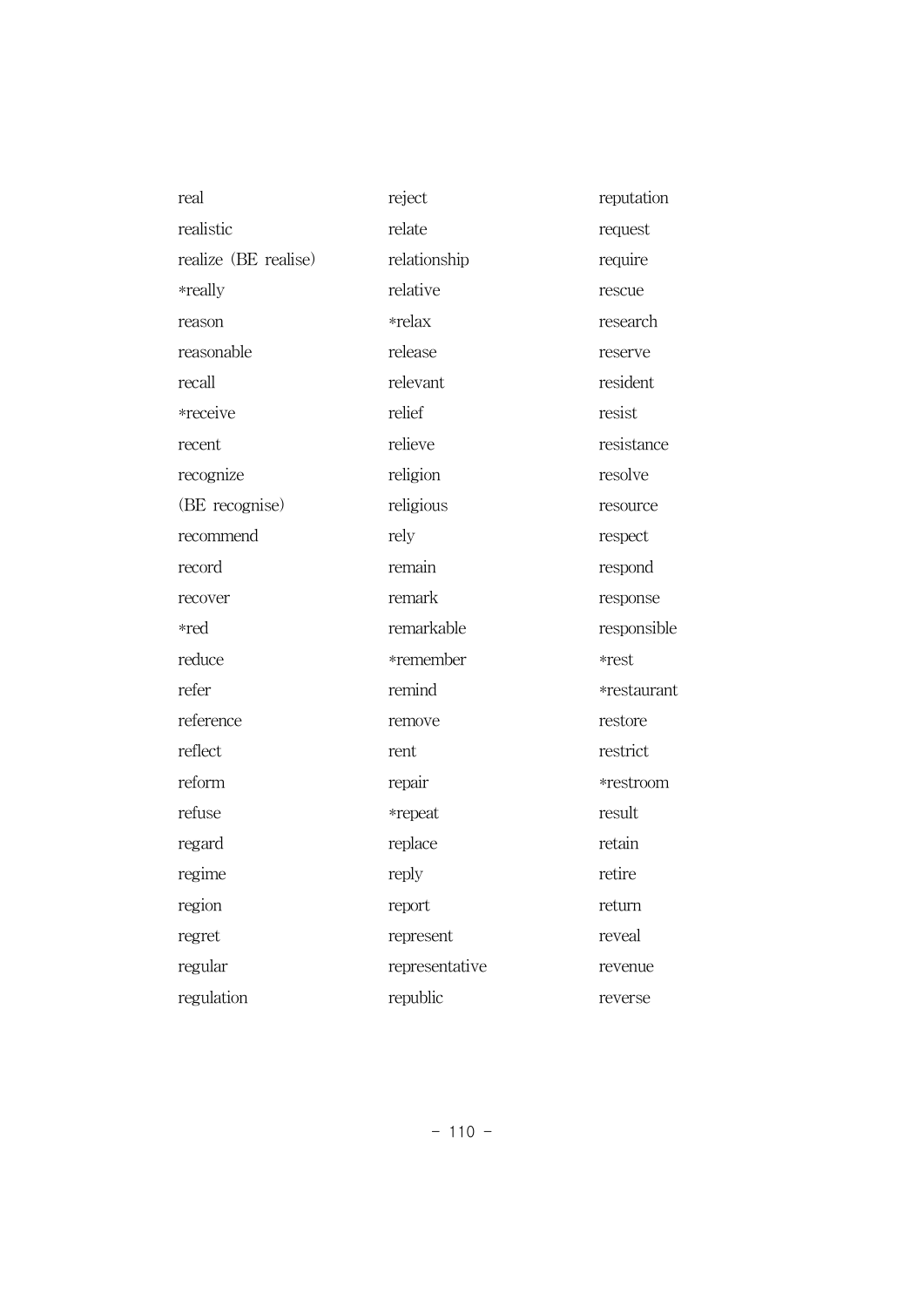| review        | rubber     | scene      |
|---------------|------------|------------|
| revolution    | rude       | schedule   |
| reward        | ruin       | scheme     |
| *rice         | rule       | *school    |
| *rich         | *ruler     | *science   |
| rid           | $*run$     | scientific |
| *ride         | rural      | *scientist |
| *right        | rush       | *scissors  |
| *ring         |            | scold      |
| rise          | <b>IS1</b> | scope      |
| risk          | sacred     | score      |
| rival         | sacrifice  | screen     |
| *river        | *sad       | screw      |
| *road         | safe       | *sea       |
| $*{\rm rock}$ | safety     | search     |
| role          | sail       | seaside    |
| roll          | sake       | *season    |
| $*$ roof      | salary     | *seat      |
| *room         | sale       | secret     |
| root          | *salt      | secretary  |
| rope          | *same      | section    |
| rough         | sample     | sector     |
| *round        | sand       | secure     |
| route         | satisfy    | *see       |
| row           | save       | seed       |
| royal         | *say       | seek       |
| rub           | scale      | seem       |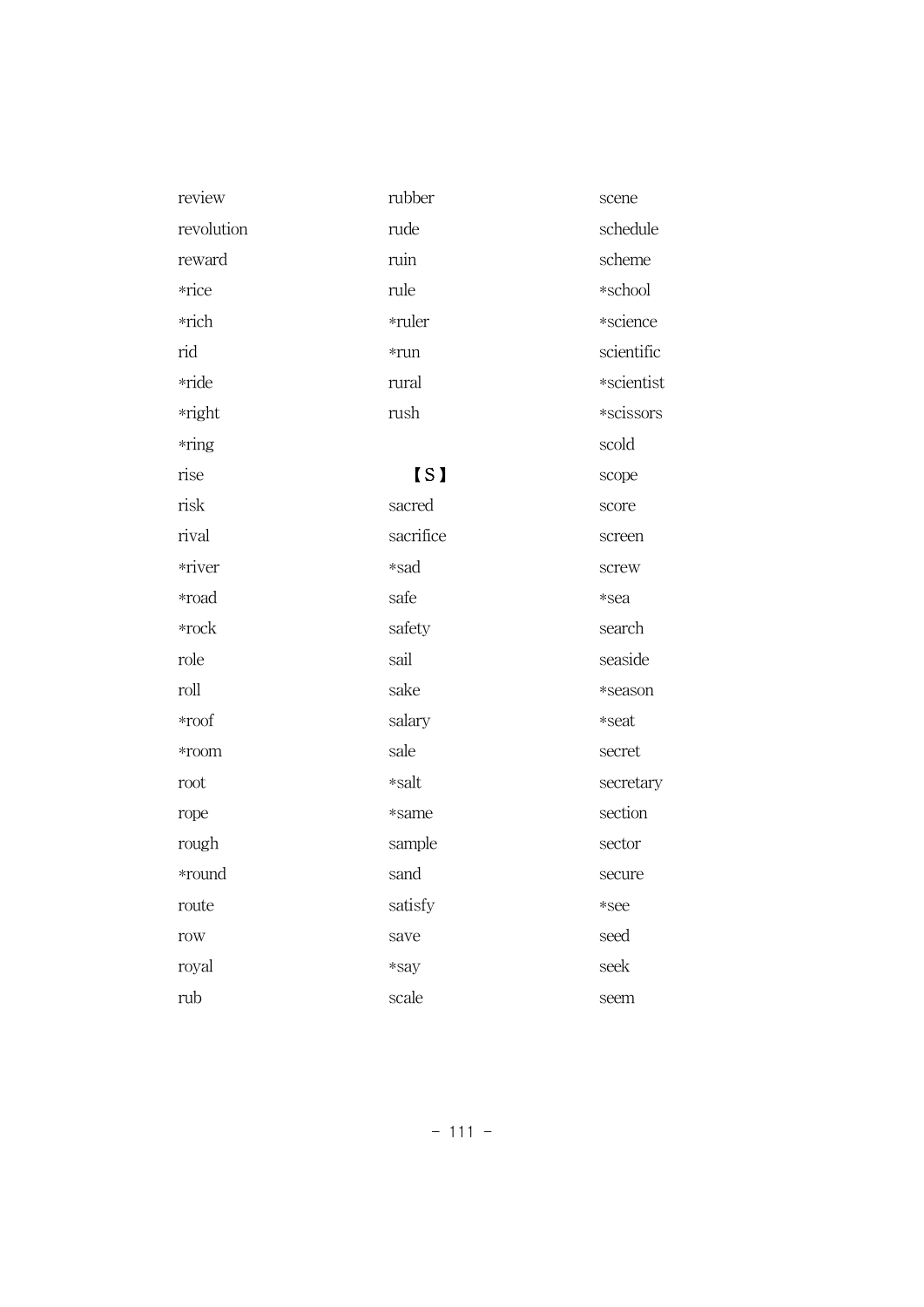| select    | share     | significance |
|-----------|-----------|--------------|
| self      | sharp     | significant  |
| *sell     | *she      | silence      |
| *send     | *sheep    | silent       |
| senior    | sheet     | silk         |
| sense     | shelf     | silver       |
| sensitive | shell     | similar      |
| sentence  | shelter   | simple       |
| separate  | shift     | since        |
| sequence  | shine     | sincere      |
| series    | *ship     | $*$ sing     |
| serious   | shock     | single       |
| serve     | *shoes    | sink         |
| service   | shoot     | sir          |
| session   | *shop     | *sister      |
| set       | shore     | *sit         |
| settle    | *short    | site         |
| several   | *shoulder | situation    |
| severe    | shout     | *size        |
| sex       | *show     | skill        |
| shade     | shower    | skin         |
| shadow    | shut      | *skirt       |
| shake     | *sick     | *sky         |
| shall     | *side     | slave        |
| shallow   | sight     | *sleep       |
| shame     | sign      | slide        |
| shape     | signal    | slight       |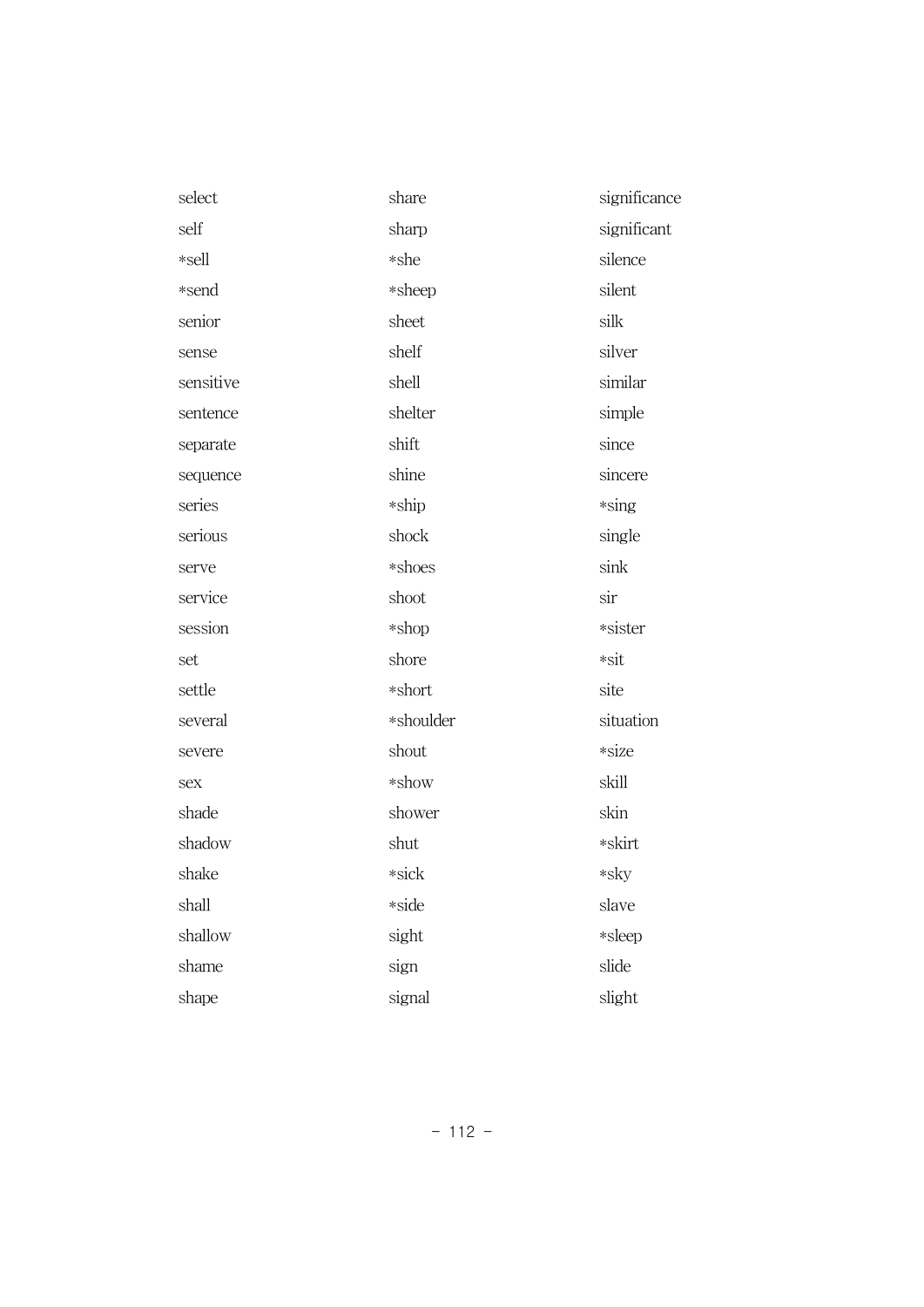| slip       | somewhat  | *spoon   |
|------------|-----------|----------|
| slope      | somewhere | sport    |
| $*$ slow   | *son      | spot     |
| *small     | *soon     | spread   |
| *smell     | sore      | *spring  |
| *smile     | *sorry    | *square  |
| smoke      | sort      | stable   |
| smooth     | soul      | staff    |
| *snake     | *sound    | stage    |
| *snow      | sour      | stain    |
| $*$ SO     | source    | *stair   |
| soap       | *south    | stamp    |
| *soccer    | southern  | *stand   |
| social     | space     | standard |
| society    | spade     | *star    |
| *socks     | *speak    | *start   |
| *soft      | special   | state    |
| soil       | specific  | *station |
| soldier    | *speech   | status   |
| solid      | speed     | *stay    |
| solve      | spell     | steady   |
| *some      | *spend    | steam    |
| somebody   | *spider   | steel    |
| somehow    | spirit    | steep    |
| someone    | spite     | stem     |
| *something | split     | step     |
| *sometimes | spoil     | stick    |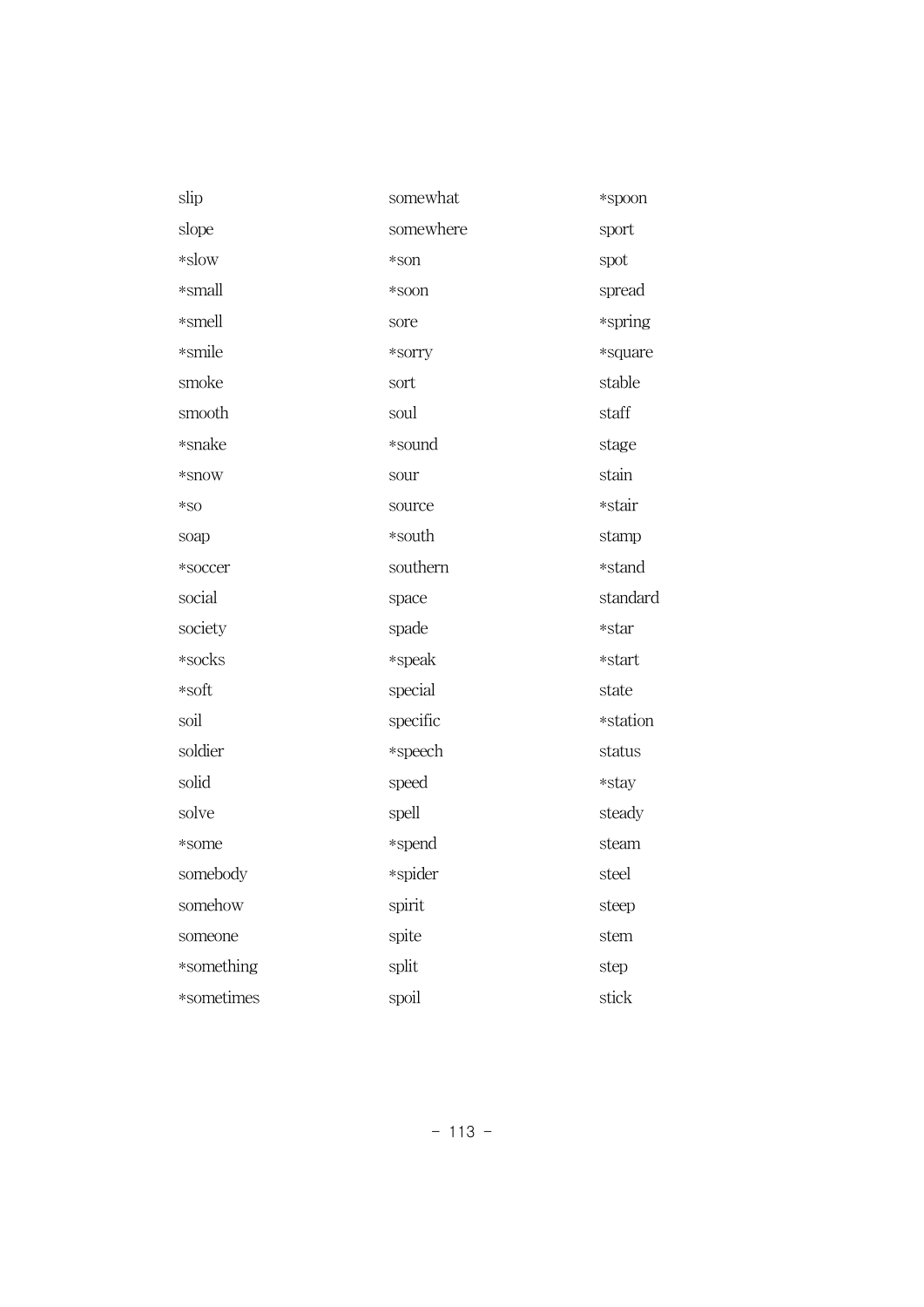| stiff       | *study     | *sure       |
|-------------|------------|-------------|
| still       | stuff      | surface     |
| stock       | stupid     | *surprise   |
| *stomach    | style      | *surprising |
| *stone      | subject    | surround    |
| *stop       | submit     | survey      |
| *store      | subsequent | survive     |
| storm       | substance  | suspect     |
| *story      | *subway    | suspend     |
| stove       | succeed    | swallow     |
| *straight   | success    | swear       |
| strange     | successful | sweep       |
| strategy    | such       | *sweet      |
| *strawberry | sudden     | *swim       |
| stream      | suffer     | swing       |
| *street     | sufficient | switch      |
| strength    | *sugar     | symbol      |
| stress      | suggest    | sympathy    |
| stretch     | suit       | system      |
| strict      | sum        |             |
| strike      | summary    | [T]         |
| string      | *summer    | *table      |
| strip       | *sun       | tail        |
| *strong     | supper     | *take       |
| structure   | supply     | *talk       |
| struggle    | support    | *tall       |
| *student    | suppose    | tap         |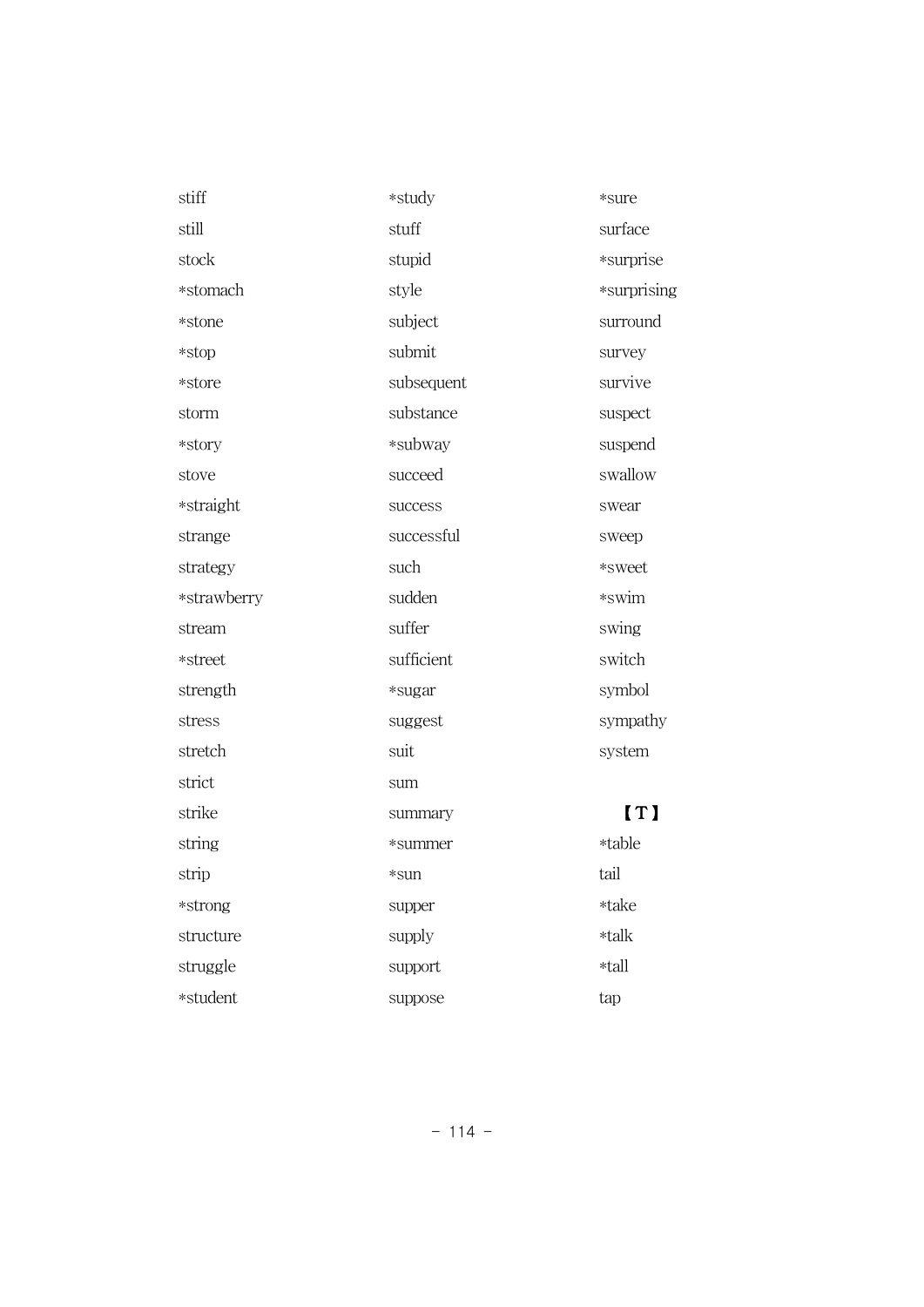| target           | *that        | thunder   |
|------------------|--------------|-----------|
| task             | *the         | thus      |
| taste            | *theater     | *ticket   |
| tax              | (BE theatre) | tidy      |
| *tea             | theme        | *tie      |
| *teach           | *then        | *tiger    |
| tear             | theory       | tight     |
| tease            | *there       | till      |
| technical        | therefore    | *time     |
| technique        | *they        | tin       |
| technology       | thick        | tiny      |
| *telephone/phone | thief        | *tired    |
| *tell            | *thin        | title     |
| temperature      | thing        | $*$ to    |
| temple           | *think       | *today    |
| temporary        | *thirsty     | *toe      |
| tend             | *this        | *together |
| tendency         | thorough     | *toilet   |
| tension          | though       | *tomorrow |
| tent             | thread       | tongue    |
| term             | threat       | *tonight  |
| terrible         | threaten     | $*too$    |
| *test            | throat       | tool      |
| text             | through      | *tooth    |
| *textbook        | throughout   | *top      |
| *than            | *throw       | topic     |
| *thank           | thumb        | total     |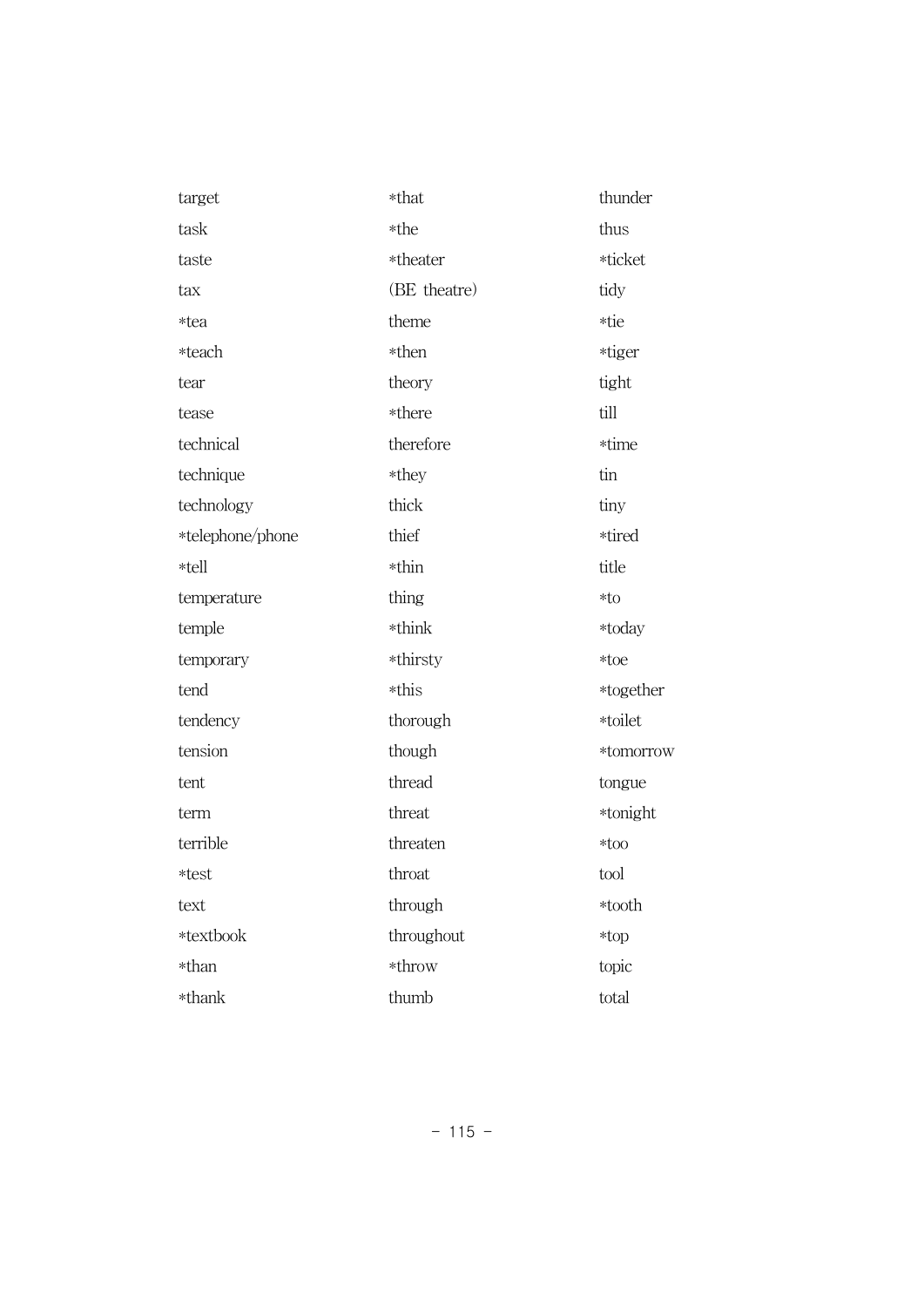| *touch         | *try        | upper                   |
|----------------|-------------|-------------------------|
| tough          | tube        | upset                   |
| tour           | tune        | urban                   |
| toward         | *turn       | urge                    |
| *towel         | twice       | urgent                  |
| tower          | twist       | *use                    |
| *town          | type        | useful                  |
| $*$ toy        | typical     | usual                   |
| track          |             |                         |
| trade          | [U]         | $\mathbf{I} \mathbf{V}$ |
|                |             |                         |
| tradition      | $*$ ugly    | *vacati                 |
| *traffic       | ultimate    | valid                   |
| *train         | *umbrella   | valley                  |
| transfer       | *uncle      | valuabl                 |
| transportation | *under      | value                   |
| (BE transport) | *understand | variety                 |
| *travel        | uniform     | various                 |

unique

universe

university

unless \*until

\*up

upon

unit unite

treat \*tree trend

\*triangle

trick \*trip

trouble \*true trust truth

 $\mathbf{I}$ tion

ole  $\bar{y}$ 1S vary vast \*vegetable vehicle version \*very via victim victory view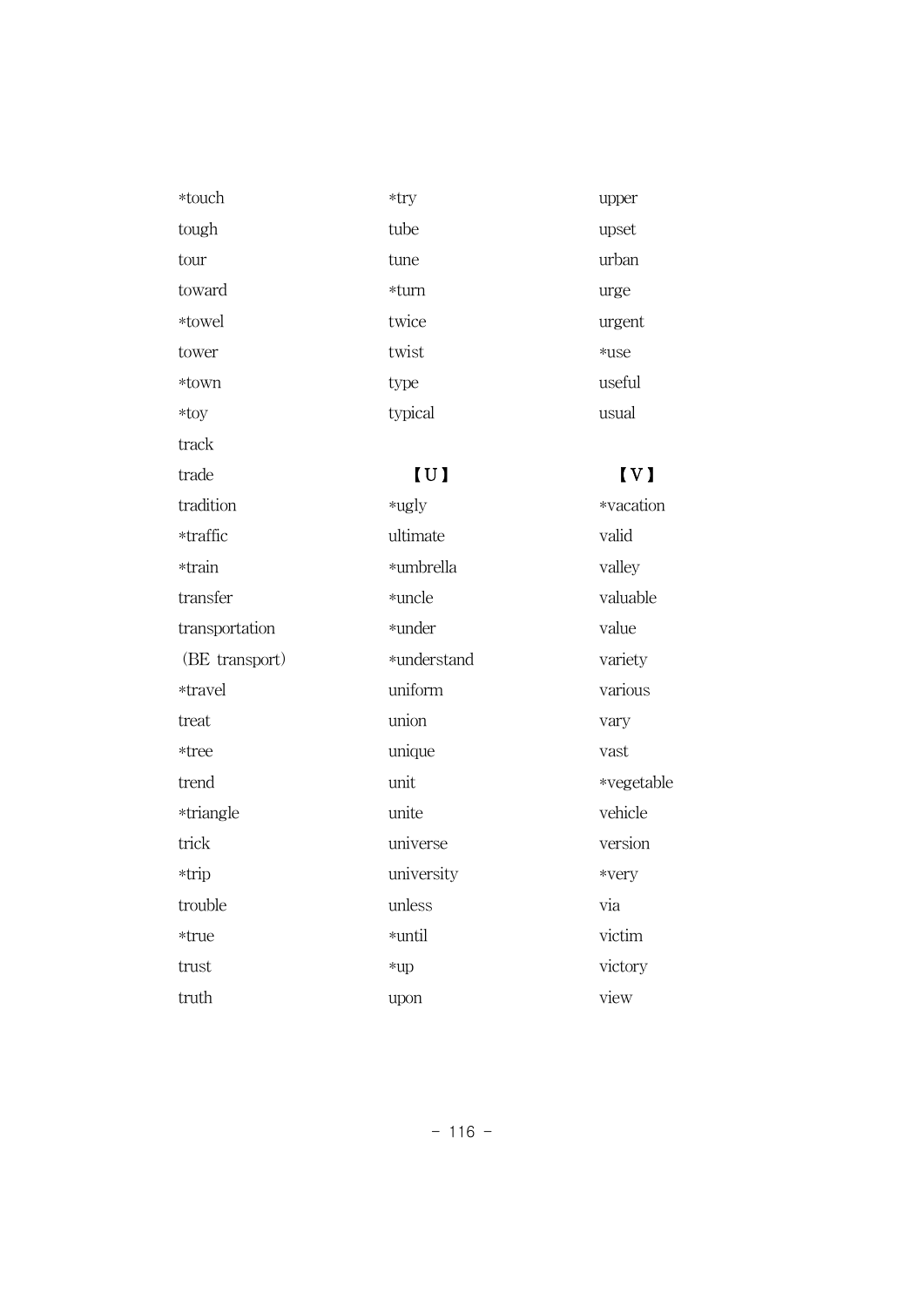| village                                           | waste       | *when      |
|---------------------------------------------------|-------------|------------|
| violence                                          | *watch      | whenever   |
| violent                                           | *water      | *where     |
| virtual                                           | *watermelon | whereas    |
| virtue                                            | wave        | whether    |
| vision                                            | *way        | *which     |
| *visit                                            | *we         | while      |
| visual                                            | *weak       | whisper    |
| *voice                                            | wealth      | whistle    |
| volume                                            | weapon      | *white     |
| voluntary                                         | *wear       | *who       |
| vote                                              | *weather    | whole      |
|                                                   | wedding     | $*why$     |
| $\left[\begin{matrix} 1 \\ 1 \end{matrix}\right]$ | *week       | *wide      |
| wage                                              | weekend     | widespread |
| waist                                             | weep        | *wife      |
| *wait                                             | weigh       | wild       |
| *wake                                             | *weight     | $*$ will   |
| *walk                                             | *welcome    | willing    |
| *wall                                             | welfare     | $*win$     |
| wander                                            | *well       | *wind      |
| *want                                             | *west       | *window    |
| war                                               | western     | wine       |
| *warm                                             | *wet        | wing       |
| warn                                              | *what       | *winter    |
| *wash                                             | whatever    | wire       |
| *washroom                                         | wheel       | wise       |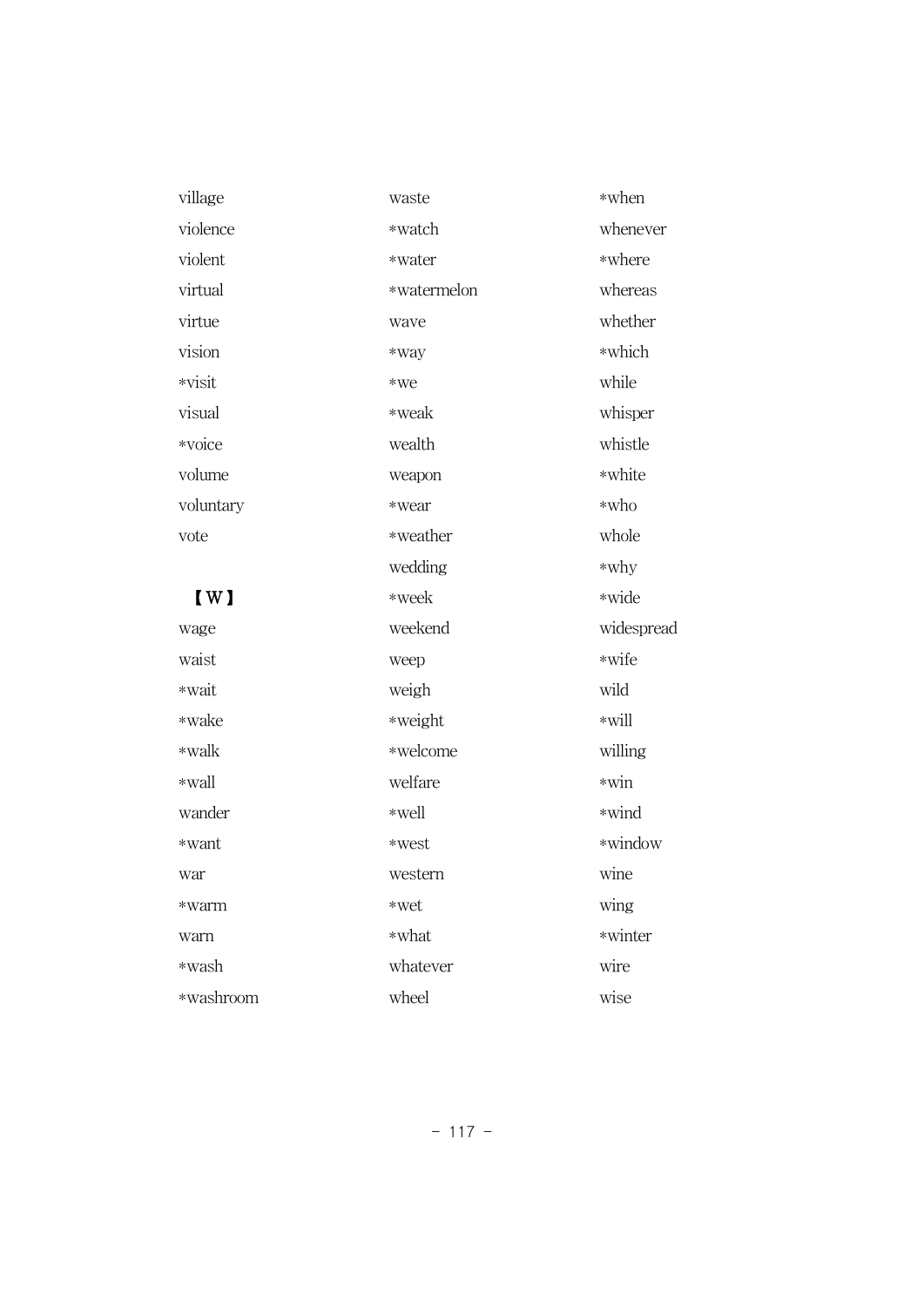| *wish      | *work   | *year               |
|------------|---------|---------------------|
| *with      | *world  | *yellow             |
| within     | *WOITY  | *yes/yeah, yep, yup |
| without    | worship | *yesterday          |
| witness    | worth   | yet                 |
| *wolf      | wound   | yield               |
| *woman     | wrap    | *you                |
| wonder     | wrist   | *young              |
| *wonderful | *write  | youth               |
| *wood      | *wrong  | *zebra              |
| wooden     |         | $*$ ZOO             |
| wool       | X, Y, Z |                     |
| *word      | yard    |                     |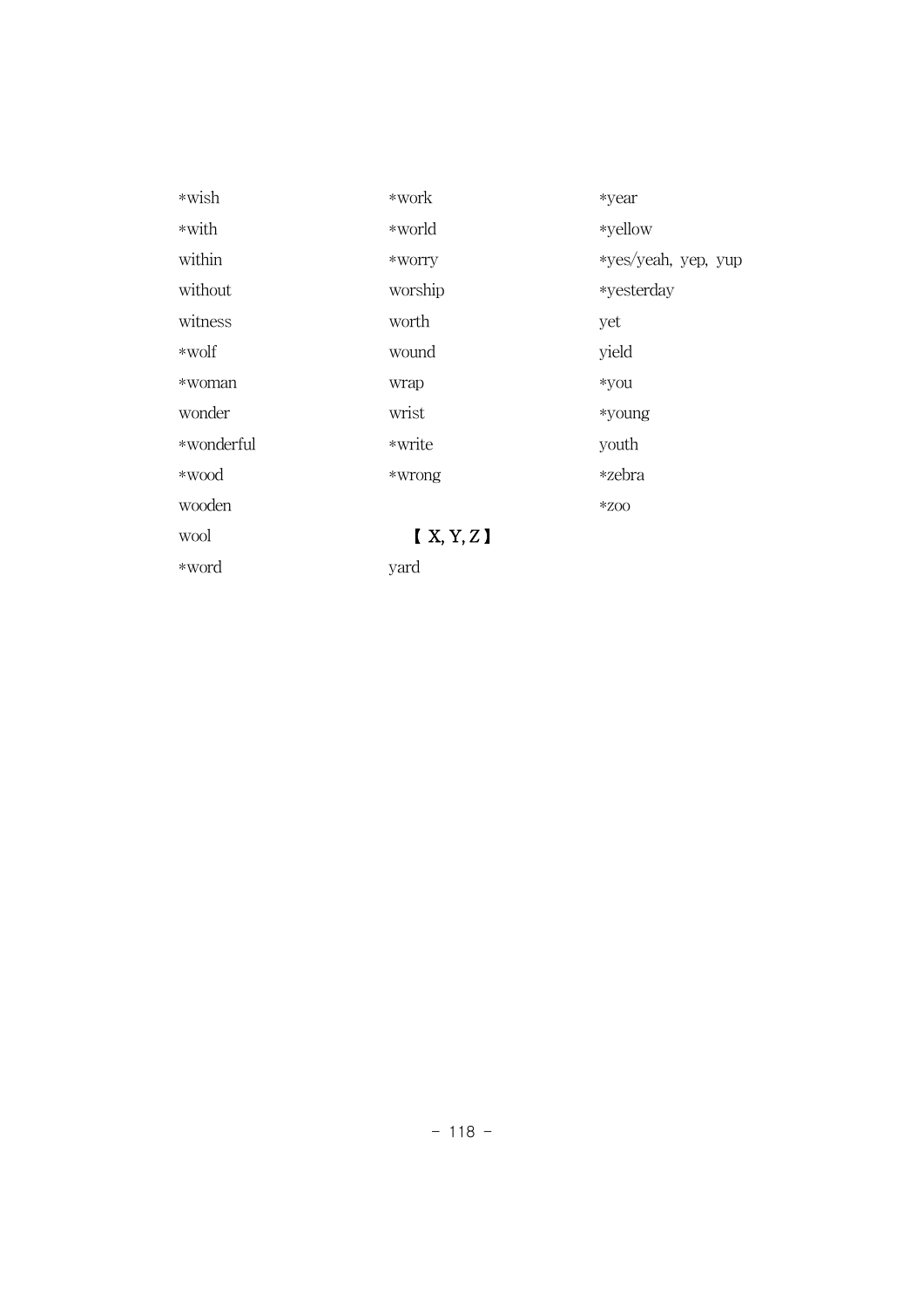## [ Appendix 4]

## Linguistic Form Needed for Communication

The linguistic form below should be used together with the communication examples in [Appendix 2], for communication in both phonetic and written language.

1. He takes a walk every day.

We went on a picnic yesterday.

She is going (to go) abroad next year.

The next test will probably be a little more difficult.

2. He is sleeping right now.

I was studying when they came.

She will be coming soon.

3. They have moved to a new house.

He had already left when we arrived.

- I will have finished my homework by the time you get here.
- 4. I am not tired.
	- It isn't very cold.
	- I don't work on Sundays.

You can't turn right here.

We didn't enjoy the holiday very much.

Mary hasn't told him what to do.

Tom will not be at the meeting tomorrow.

5. Are you ready?

Is it raining?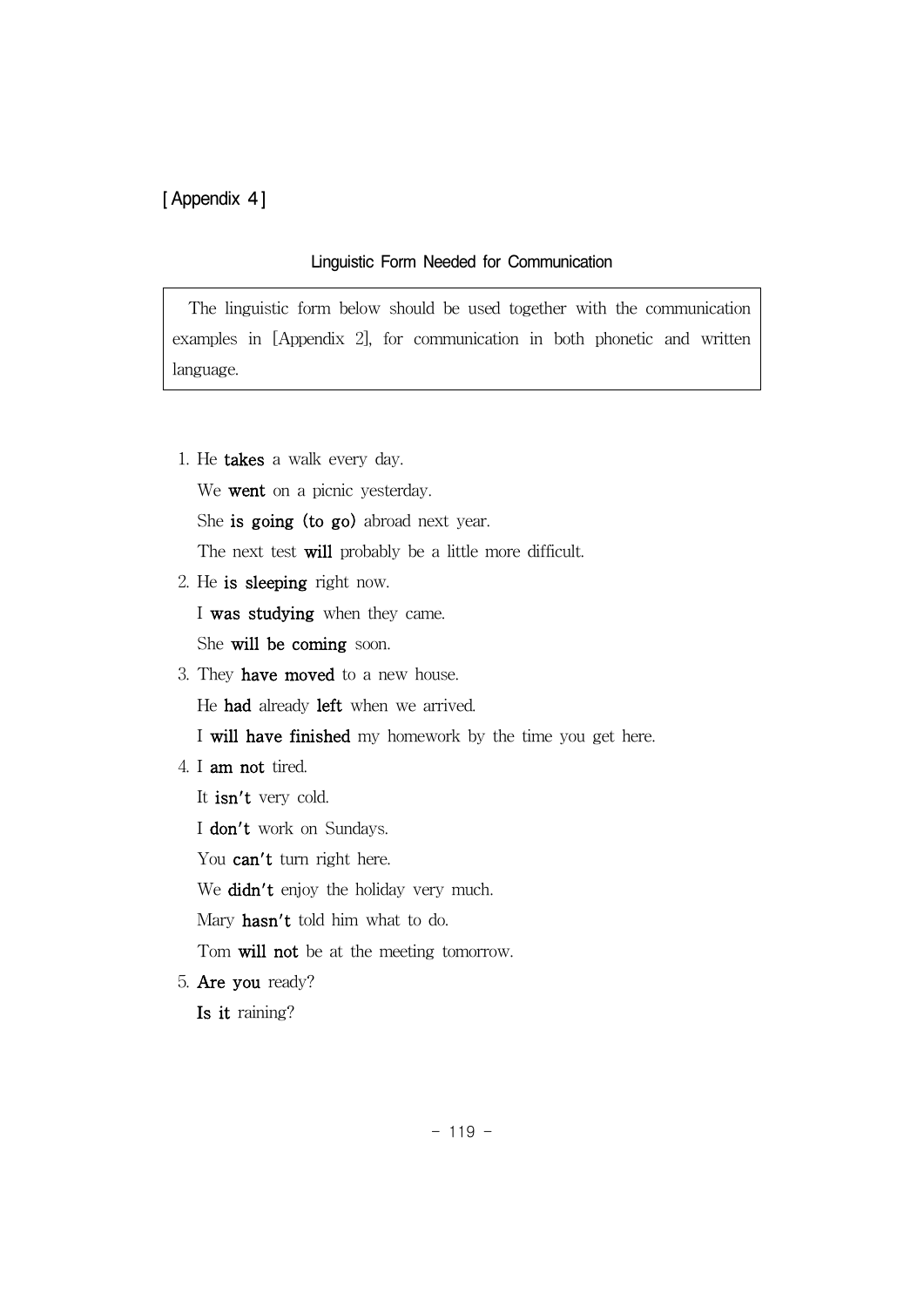Do you like oranges? Don't you like apples? Can you write a letter in English? Have you finished your homework yet? When will you come? Where can we get the bus? Why did he leave early? How did you come to school? Who can answer that question? Whose dolls are these? Which class are you in? Which ice cream would you like, chocolate or vanilla ? 6. May I borrow your book? He may be sick. There **might** be some complaints. She must have been sick. I should study tonight. They **must do** well on the test. I have to go to the library. You don't have to go to school tomorrow. Will you please help me with my English? He would take a walk every morning. She can play the violin. It can't be true. Could you show me the way to the nearest post office? I will be able to help you get to the party Would you please pass me the salt?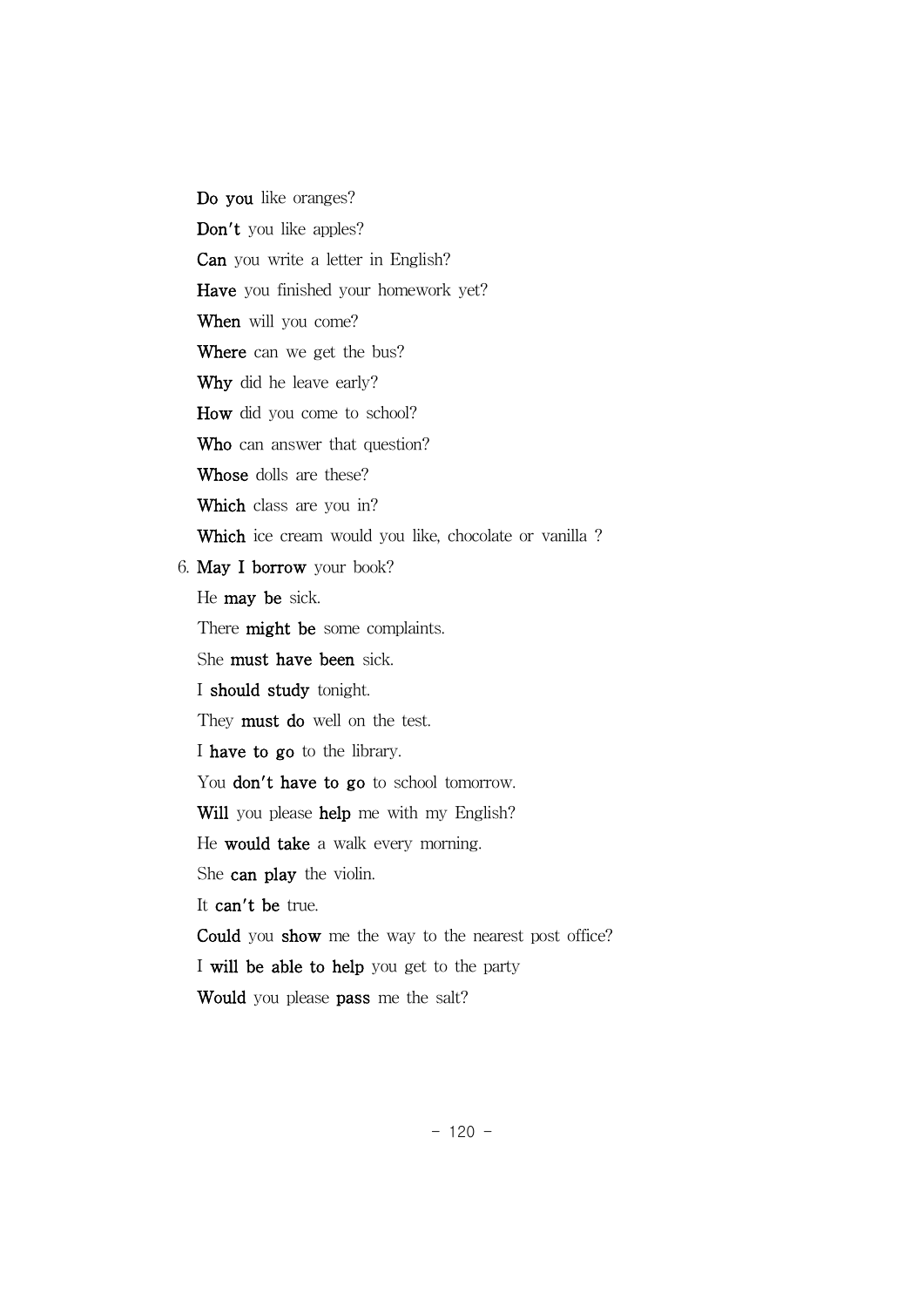Shall we go on a picnic this weekend? You had better not say anything about this. They'll fight to the end **rather than give up**. You needn't worry about the test. You should do as he says. He suggested that they (should) play baseball.

7. To see is to believe.

He wanted to go home.

I hope to see you again soon.

I have a book to read.

He came to see me.

You may go if you want to.

He told me not to do it.

The problem is **where to get** money (from).

He seemed to have been ill (for some time).

I heard the children sing.

I expect John to pass the exam.

I asked her to help me.

It was easy to find his house.

To be frank (with you), I don't like him.

The book is simple enough to understand.

It moves too quickly for us to see (it).

8. I made him carry the box.

They **had** me **repeat** the message.

You shouldn't let him go there again.

Bill had the car cleaned.

I had my picture taken.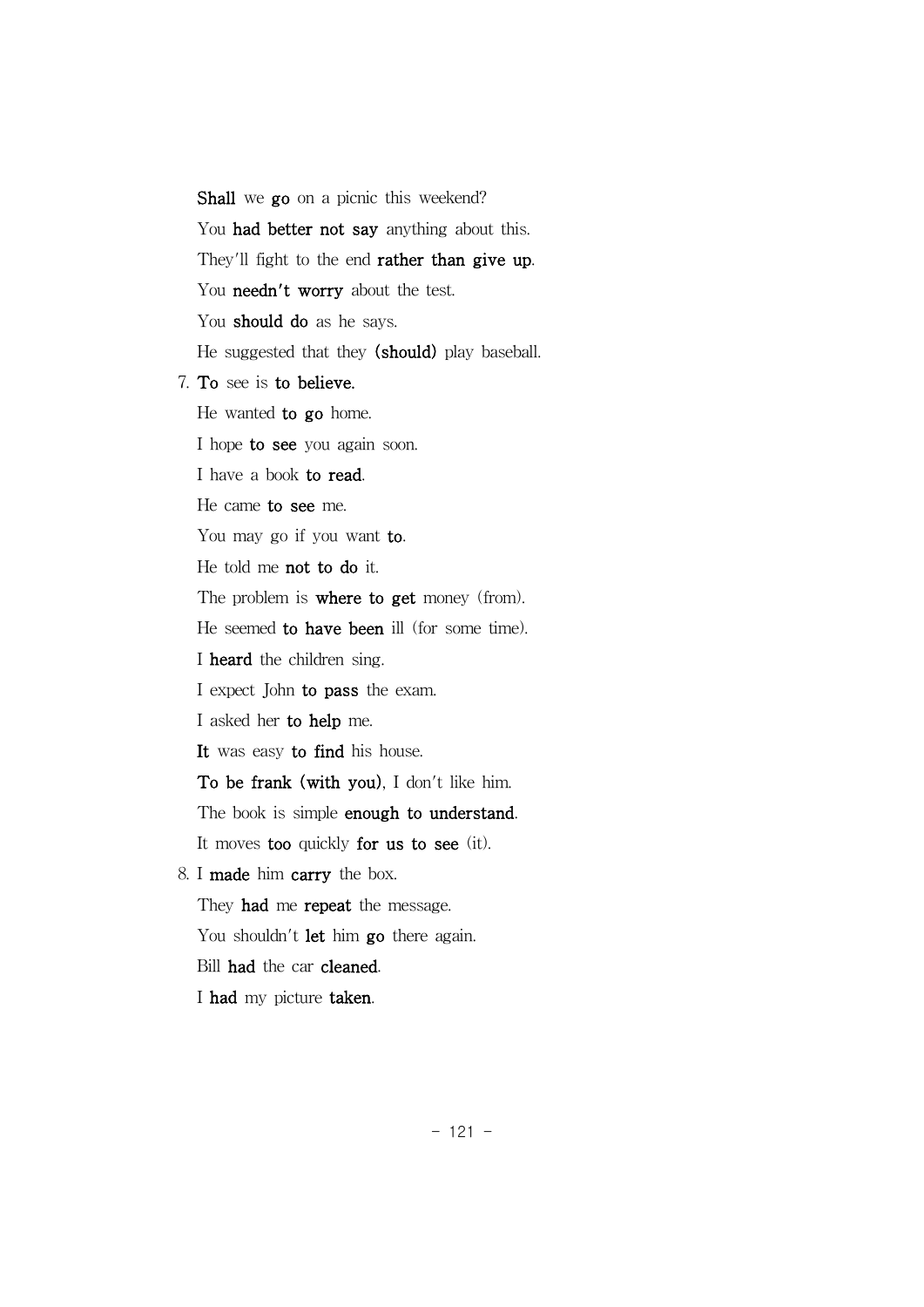9. Playing baseball is fun.

We enjoy swimming in the pool.

I'm interested in watching horror movies.

I saw him lying on the beach.

They felt that **Mary's coming** in late was bad.

Did you go fishing last weekend?

I don't feel like sleeping now.

I cannot help doing things like that.

It's no use trying to persuade me.

10. The novel was written by Mark Twain.

The building was built in 1880.

A prize was given to Jane.

Susan will be invited to the party this evening.

I was made to clean the room.

Let it be done at once.

## 11. I have two pens.

She bought some furniture.

I don't have any money.

My mother bought many / lots of / a lot of apples.

We didn't buy **much** food.

I'd like to ask you a few questions.

I need a little more time to think (about it).

Every/Each student is listening to music.

The news is interesting.

The Chinese drink tea.

Most of the students in the class study hard.

Mathematics is my favorite subject.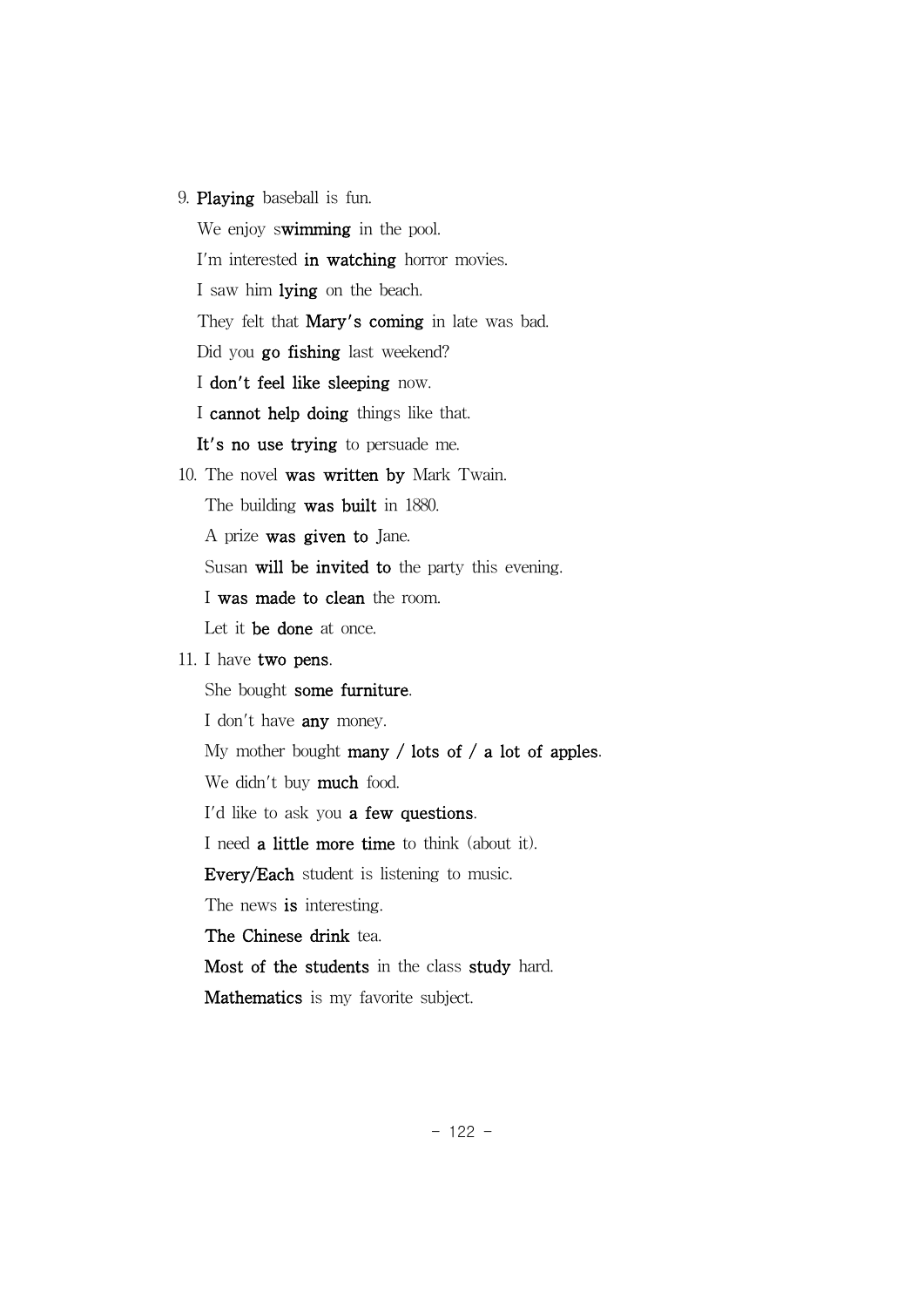- 12. I don't like the black coat, but I like the brown one. I have three books. One is mine. The others are yours. The **biscuit** was delicious. I'm going to have **another one**. These cups are dirty. Could I have some clean ones? We write to **each other** every week.
- 13. There is a book on the desk.

There **are** so many children in the park.

14. It's cold outside.

It's Wednesday.

It's half past four.

It's ten miles from here to my school.

15. You are a better singer than I am.

They've got **more** money than they need.

A car is much more expensive than a motor bike.

I prefer tea to coffee.

The more she thought about it, the less she liked it.

16. Excuse me, where is the nearest bank?

Money is important, but it is not the most important thing in life. What is the longest river in the world?

- 17. I don't know as many people as you (do). I arrived at the same time as Tom (did). She's old, but she's not as old as he (is).
- 18. What size is this shirt? What kind of job do you want? Which color do you prefer? What time is it?

How old is she?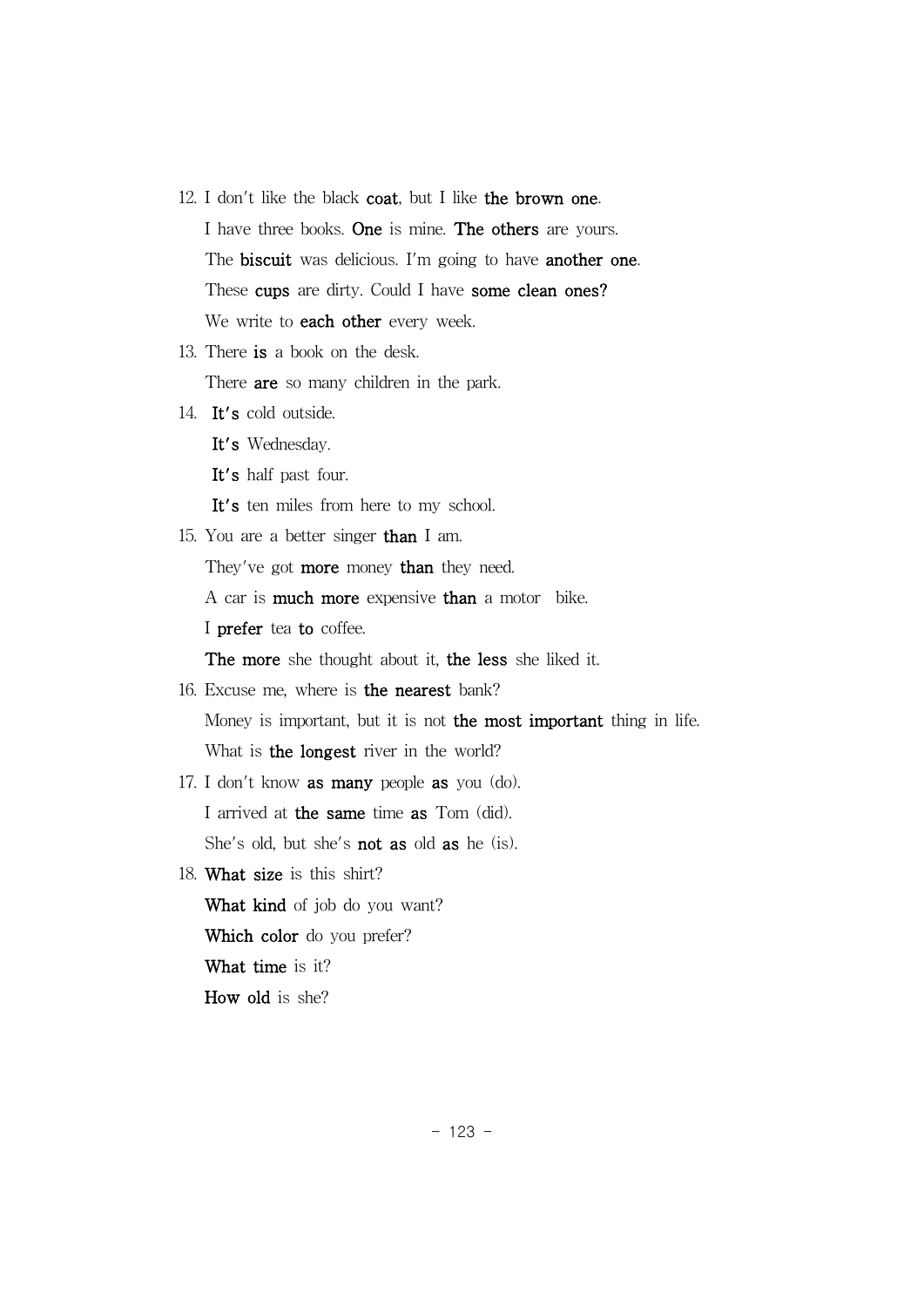How big is the house? How heavy is your computer? How much does it cost? How far did you drive today?

- 19. Is there enough hot water for me to take a bath? Have you got **enough food** in the house to last the next few days? There is hardly enough cake.
- 20. Leave early so that you won't miss the bus. We moved to London so that we could visit our friends more often. I hurried so that I wouldn't be late. It not only rained yesterday, but it also snowed. You can have **either** tea or coffee. David both loves Joan and wants to marry her. The film was neither well made nor well acted. He came not to complain, but to help us. He went to bed because he was sleepy. When we arrived, she was talking on the phone. Since he left this morning, I haven't seen him. We stayed home, since the weather was cold. The weather was so nice that we went to the zoo. We're going to play baseball tomorrow **unless** it rains. Although / Though it was cold, I went swimming. 21. John plays the guitar, and his sister plays the piano.
- They are my neighbors, but I don't know them well. I may stop by and see you tomorrow  $or (I)$  may just phone (you) late in the day.
- 22 Ted didn't study at all. Therefore, he failed the test again.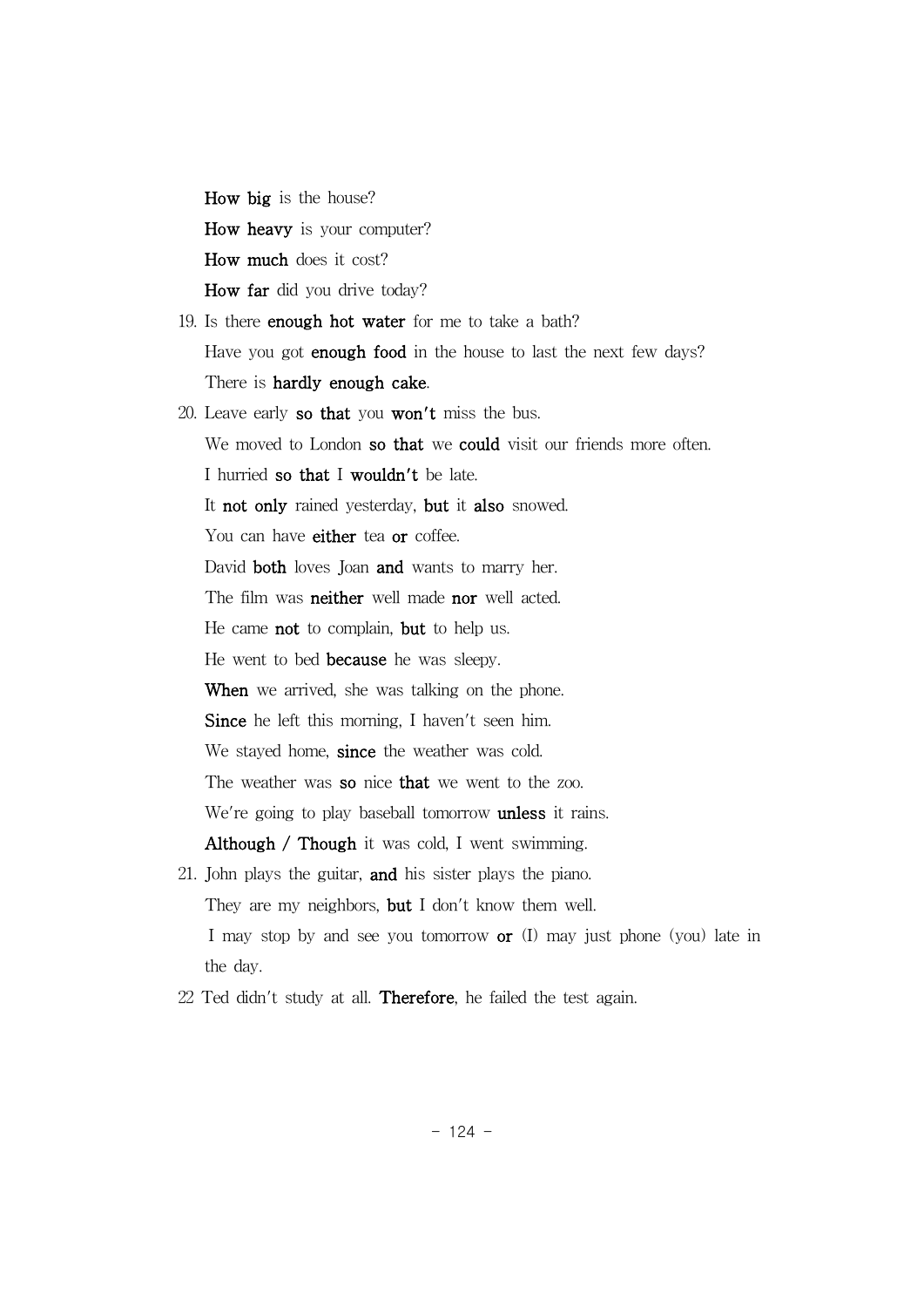I'll gave the book to Tom. However, he didn't like it.

I like spending my holidays in the mountains. On the other hand, my sister prefers the seaside.

23. The girl who is playing the piano is called Ann. Mrs. Lee, who teaches English, has two children. The pen which is on the desk is mine. This is the book **that** I bought yesterday. I met the girl whose father is a musician. She is the girl whom I told you about. The town in which I was born is very small. The house where she lives is very nice indeed.

24. What she said was interesting.

I don't know where he lives.

Please tell me what happened.

I wonder whose bicycle that is.

I don't know whether he will come (or not).

Tell me how to make pizza.

I think that he is a good singer.

25. She said, "I will help you." She said that she would help me. He said to me, "I have been tired a lot lately." He told me that he had been tired a lot lately. He said to me, "Please come at once." He asked me to come at once. He said, "Do you need a pen?" He asked if I needed a pen. Mary asked "Where do you live?"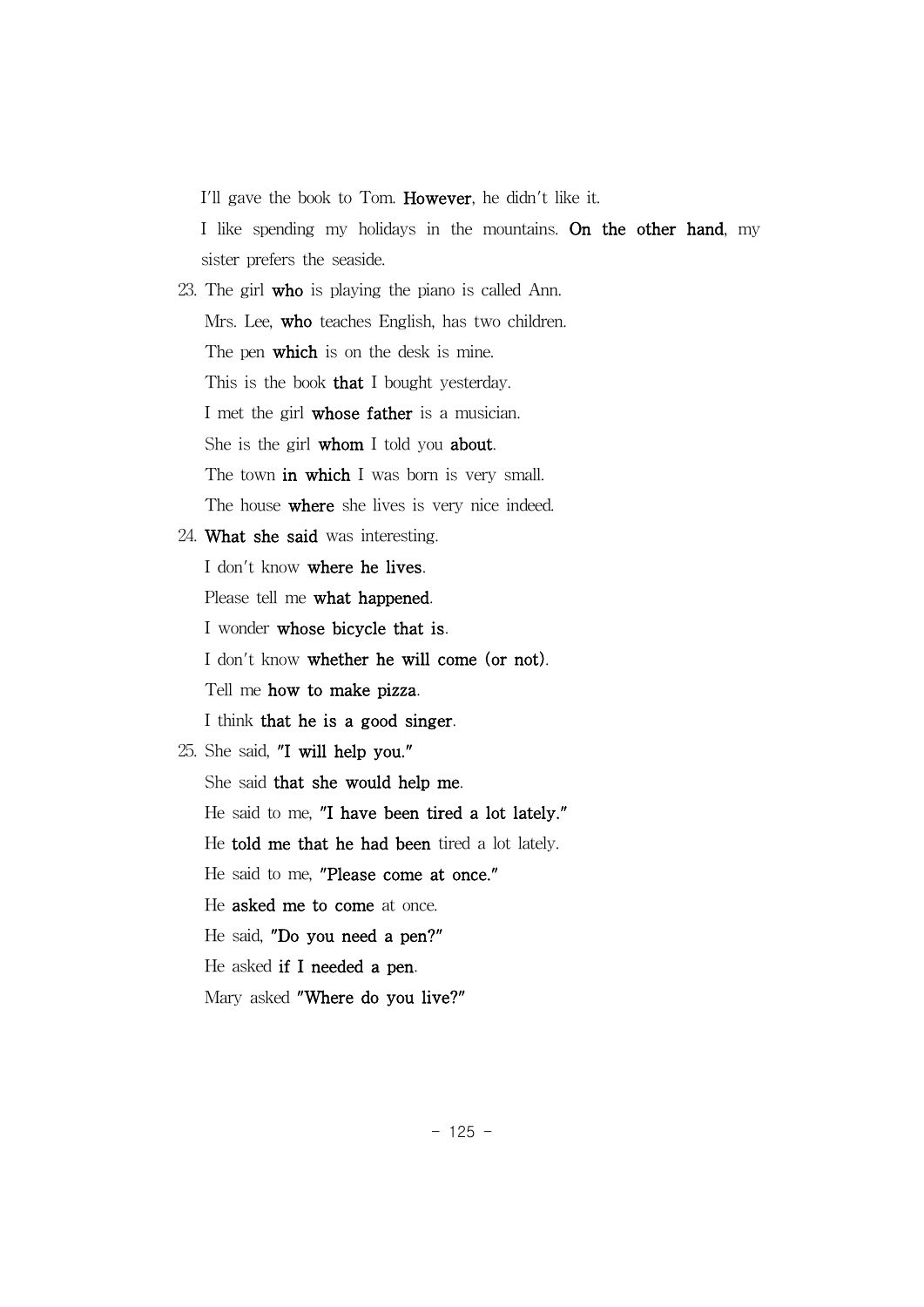Mary asked where I lived.

26. Walking along the street, I met an old friend. Their father having left the room, the children began to watch TV. Being tired, he went to bed. Having seen that movie before, I didn't want to see it again. Frankly speaking, I failed the test. 27. If I have enough time, I read a book every week. If the weather is fine tomorrow, we will go on a picnic. If I were a bird, I could fly home. If you had studied harder, you would have passed the exam. Had I had enough money, I would have bought a tape recorder. It's time you were in bed. I wish I spoke English well. He acts as if he knew you. I'd rather we had dinner now. Without / But for your advice, I would have failed. 28. Down came the rain. Here comes the bus. Not a word did he say. She was angry and so was I. I enjoyed the play and so did my friends. John didn't see the accident and **neither did Mary**. 29. Won't you try again ? Yes, I will try again. You must speak to the teacher.  $-$  I have spoken to him. I do hope you will succeed. It was John who / that told me the truth. It was by train that we traveled to London.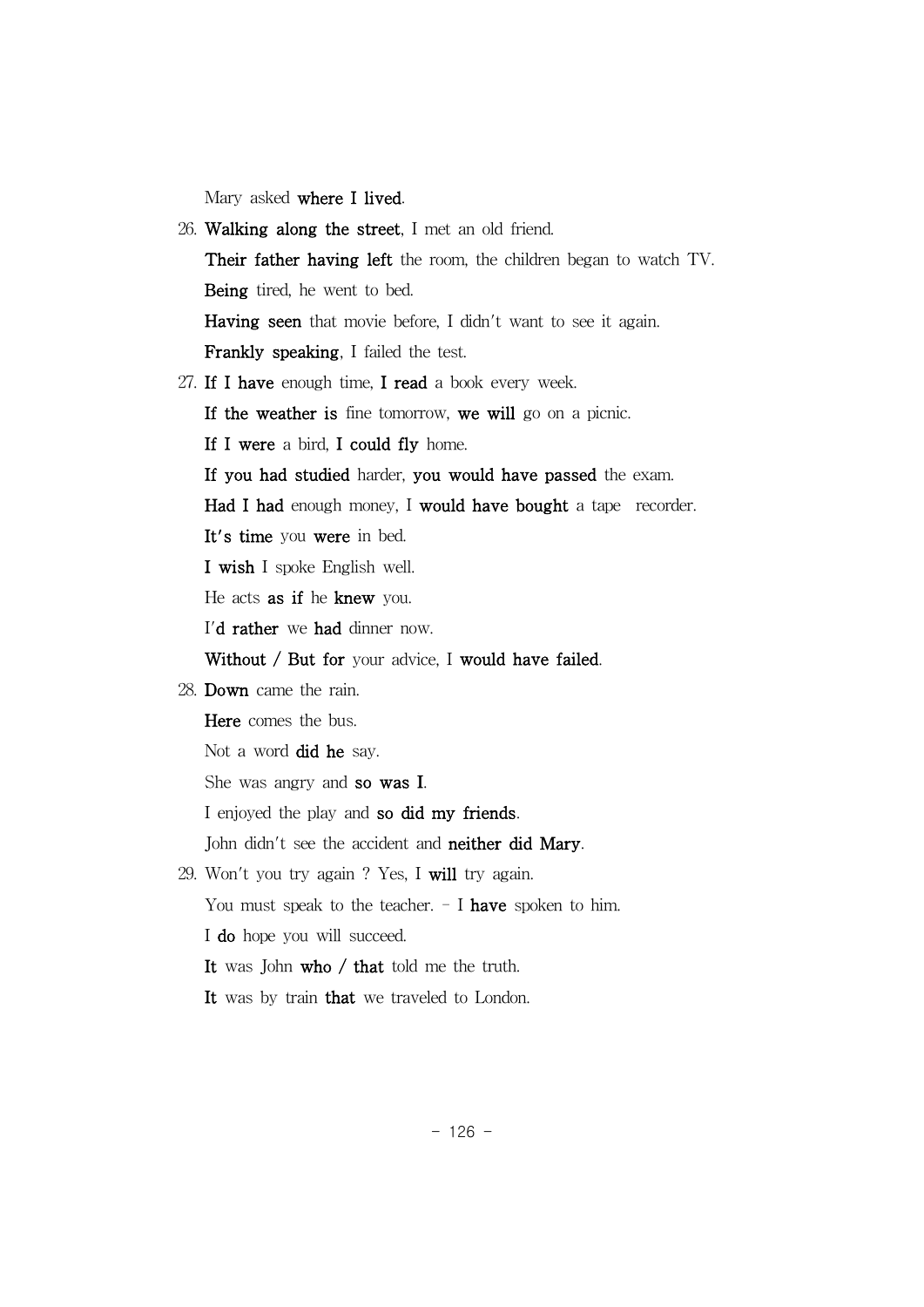30. My brother was wearing a raincoat, and (he) didn't get wet. One student has written a poem, and the other (has written) a short story. John understands the problem better than Mary (does).

I believe (that) you are mistaken.

Though (he had been) defeated, he remained a popular leader.

You can borrow my pen, if you want to (do so).

31. Mr. Long, a neighbor of yours, will be visiting us this evening. The goal you wrote about in your letter, to become an astronaut, requires a great amount of time and energy.

The fact that Mary was late didn't surprise me.

- 32. At the station you will see a lady carrying a large umbrella. Any coins found on this site must be handed to the police. Something strange happened last night.
- 33. This / That is your book, isn't it? Ann is here, isn't she? You like oranges, don't you? Bob isn't here, is he? They haven't left, have they?
- 34. As soon as it stops raining, we will leave.

No sooner had I arrived at the airport than I realized I had forgotten my briefcase.

As he was not interested in classical music, he decided not to go to the concert.

She wept bitterly as she told her story.

35. It is cruel to tease animals.

It is difficult for me to speak French.